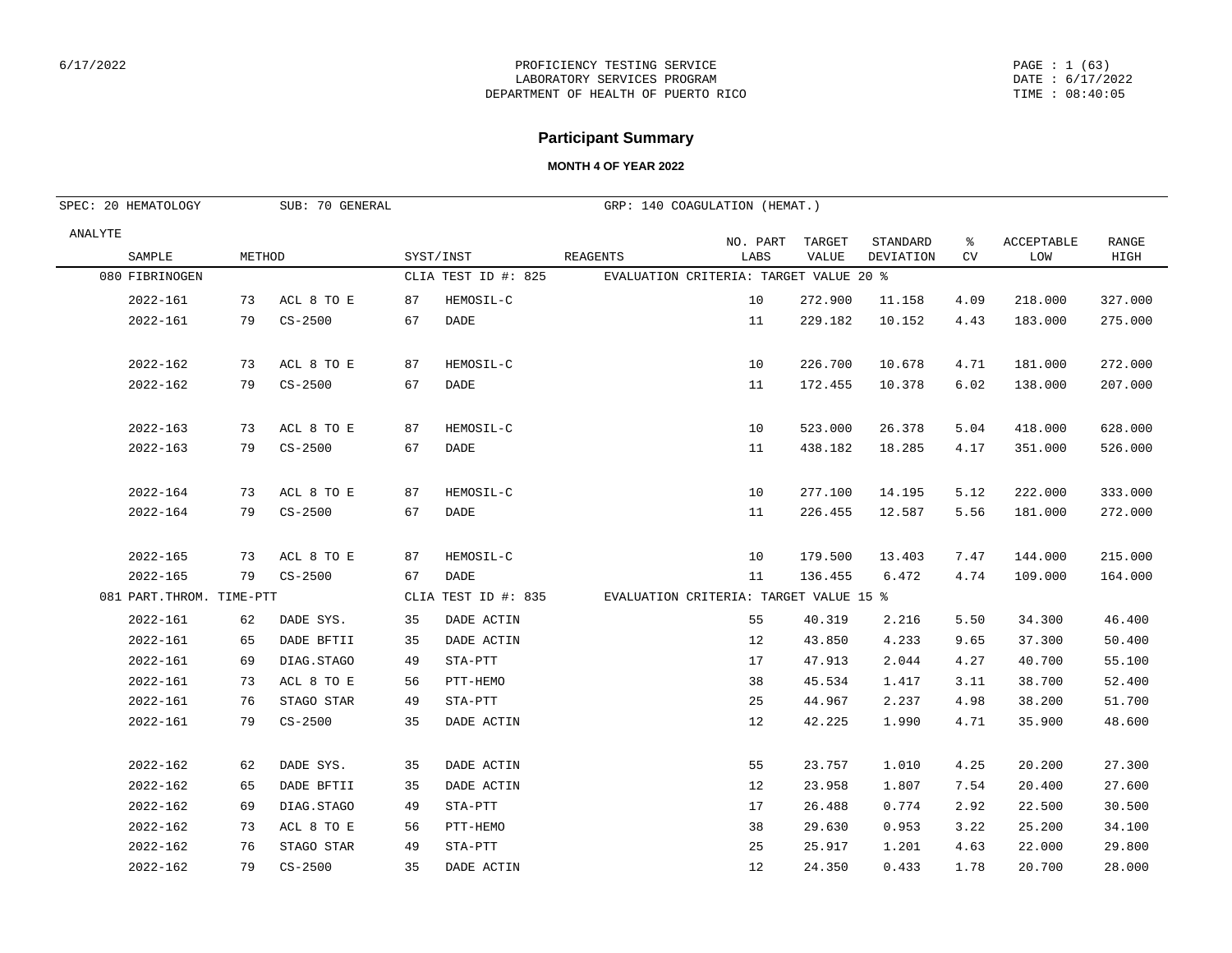## **Participant Summary**

| SPEC: 20 HEMATOLOGY<br>SUB: 70 GENERAL |        |             |    |                     |          | GRP: 140 COAGULATION (HEMAT.)          |                 |                       |          |                   |                      |
|----------------------------------------|--------|-------------|----|---------------------|----------|----------------------------------------|-----------------|-----------------------|----------|-------------------|----------------------|
| ANALYTE                                |        |             |    |                     |          |                                        |                 |                       |          |                   |                      |
| SAMPLE                                 | METHOD |             |    | SYST/INST           | REAGENTS | NO. PART<br>LABS                       | TARGET<br>VALUE | STANDARD<br>DEVIATION | ွေ<br>CV | ACCEPTABLE<br>LOW | <b>RANGE</b><br>HIGH |
| 081 PART. THROM. TIME-PTT              |        |             |    | CLIA TEST ID #: 835 |          | EVALUATION CRITERIA: TARGET VALUE 15 % |                 |                       |          |                   |                      |
| 2022-163                               | 62     | DADE SYS.   | 35 | DADE ACTIN          |          | 55                                     | 24.658          | 0.750                 | 3.04     | 21.000            | 28.400               |
| $2022 - 163$                           | 65     | DADE BFTII  | 35 | DADE ACTIN          |          | 12                                     | 24.033          | 2.075                 | 8.63     | 20.400            | 27.600               |
| $2022 - 163$                           | 69     | DIAG.STAGO  | 49 | STA-PTT             |          | 17                                     | 30.869          | 1.975                 | 6.40     | 26.200            | 35.500               |
| 2022-163                               | 73     | ACL 8 TO E  | 56 | PTT-HEMO            |          | 38                                     | 41.984          | 2.399                 | 5.71     | 35.700            | 48.300               |
| 2022-163                               | 76     | STAGO STAR  | 49 | STA-PTT             |          | 25                                     | 28.308          | 1.668                 | 5.89     | 24.100            | 32.600               |
| 2022-163                               | 79     | $CS-2500$   | 35 | DADE ACTIN          |          | 12                                     | 24.800          | 0.379                 | 1.53     | 21.100            | 28.500               |
|                                        |        |             |    |                     |          |                                        |                 |                       |          |                   |                      |
| 2022-164                               | 62     | DADE SYS.   | 35 | DADE ACTIN          |          | 55                                     | 33.863          | 1.665                 | 4.92     | 28.800            | 38.900               |
| 2022-164                               | 65     | DADE BFTII  | 35 | DADE ACTIN          |          | 12                                     | 36.342          | 3.573                 | 9.83     | 30.900            | 41.800               |
| 2022-164                               | 69     | DIAG.STAGO  | 49 | STA-PTT             |          | 17                                     | 38.181          | 1.590                 | 4.16     | 32.500            | 43.900               |
| 2022-164                               | 73     | ACL 8 TO E  | 56 | PTT-HEMO            |          | 38                                     | 39.961          | 1.397                 | 3.50     | 34.000            | 46.000               |
| 2022-164                               | 76     | STAGO STAR  | 49 | STA-PTT             |          | 25                                     | 37.550          | 2.813                 | 7.49     | 31.900            | 43.200               |
| 2022-164                               | 79     | $CS - 2500$ | 35 | DADE ACTIN          |          | 12                                     | 35.542          | 1.092                 | 3.07     | 30.200            | 40.900               |
|                                        |        |             |    |                     |          |                                        |                 |                       |          |                   |                      |
| 2022-165                               | 62     | DADE SYS.   | 35 | DADE ACTIN          |          | 55                                     | 24.667          | 1.028                 | 4.17     | 21.000            | 28.400               |
| 2022-165                               | 65     | DADE BFTII  | 35 | DADE ACTIN          |          | 12                                     | 25.467          | 1.890                 | 7.42     | 21.600            | 29.300               |
| 2022-165                               | 69     | DIAG.STAGO  | 49 | STA-PTT             |          | 17                                     | 30.312          | 1.562                 | 5.15     | 25.800            | 34.900               |
| 2022-165                               | 73     | ACL 8 TO E  | 56 | PTT-HEMO            |          | 38                                     | 31.541          | 1.092                 | 3.46     | 26.800            | 36.300               |
| 2022-165                               | 76     | STAGO STAR  | 49 | STA-PTT             |          | 25                                     | 29.021          | 2.060                 | 7.10     | 24.700            | 33.400               |
| 2022-165                               | 79     | $CS - 2500$ | 35 | DADE ACTIN          |          | 12                                     | 25.733          | 0.517                 | 2.01     | 21.900            | 29.600               |
| 082 PROTHROMBIN TIME(PT)               |        |             |    | CLIA TEST ID #: 845 |          |                                        |                 |                       |          |                   |                      |
| 2022-161                               | 62     | DADE SYS.   | 33 | DADE INNOV          |          | 56                                     | 26.544          | 1.259                 | 4.74     | 22.600            | 30.500               |
| 2022-161                               | 65     | DADE BFTII  | 33 | DADE INNOV          |          | 13                                     | 29.208          | 2.248                 | 7.70     | 24.800            | 33.600               |
| 2022-161                               | 73     | ACL 8 TO E  | 41 | HEMOSIL RE          |          | 34                                     | 33.788          | 1.685                 | 4.99     | 28.700            | 38.900               |
| 2022-161                               | 76     | STAGO STAR  | 44 | STA NEO CI          |          | 16                                     | 36.894          | 2.050                 | 5.56     | 31.400            | 42.400               |
| 2022-161                               | 79     | $CS - 2500$ | 33 | DADE INNOV          |          | 13                                     | 26.300          | 0.454                 | 1.73     | 22.400            | 30.200               |
|                                        |        |             |    |                     |          |                                        |                 |                       |          |                   |                      |
| 2022-162                               | 62     | DADE SYS.   | 33 | DADE INNOV          |          | 56                                     | 11.094          | 0.599                 | 5.40     | 9.400             | 12.800               |
| $2022 - 162$                           | 65     | DADE BFTII  | 33 | DADE INNOV          |          | 13                                     | 10.515          | 0.711                 | 6.76     | 8.900             | 12.100               |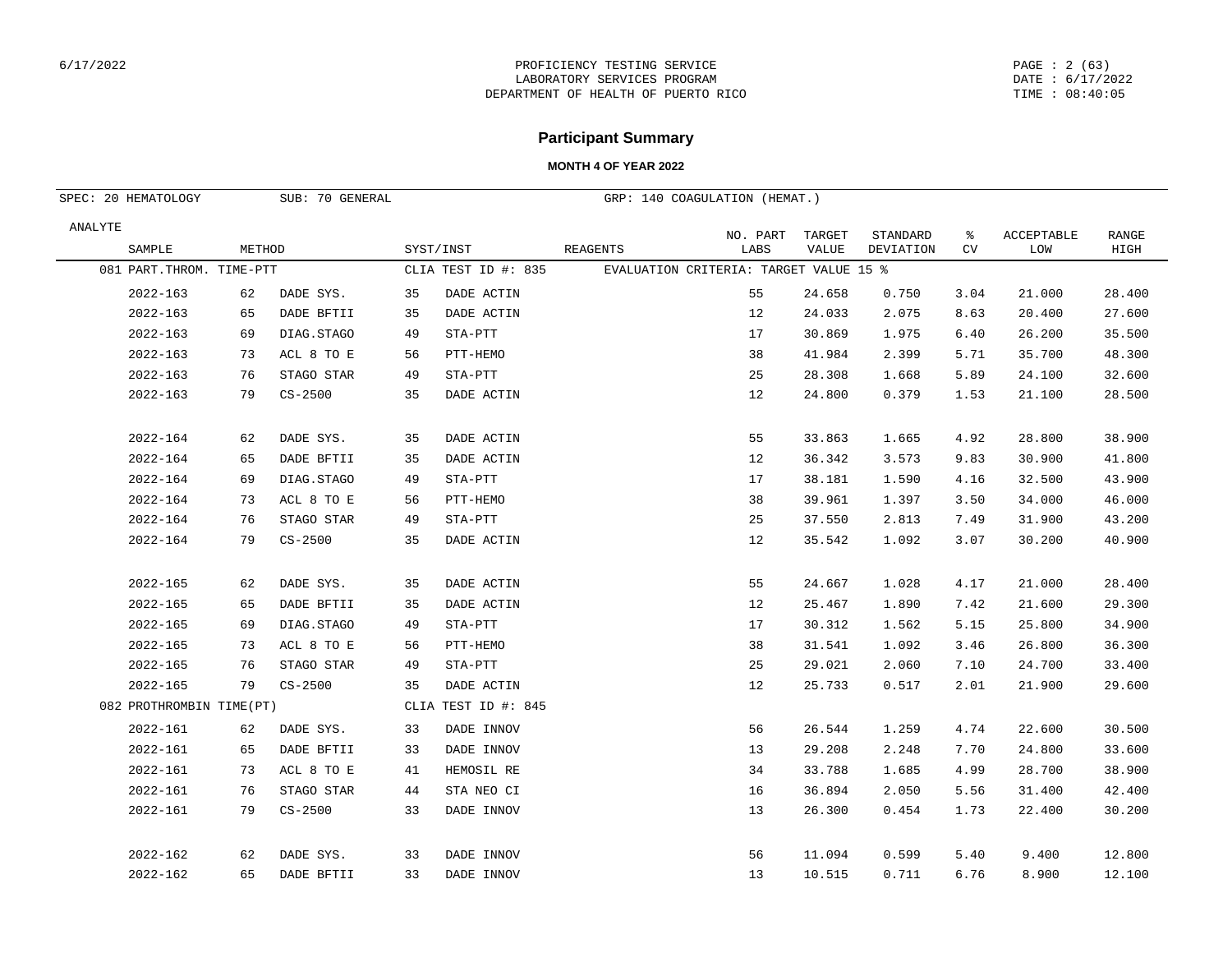#### PAGE : 3 (63) DATE : 6/17/2022 TIME : 08:40:05

## **Participant Summary**

| SPEC: 20 HEMATOLOGY |                          |        | SUB: 70 GENERAL        |    |                        |                  |                            | GRP: 140 COAGULATION (HEMAT.)          |                 |                       |         |                                       |                      |
|---------------------|--------------------------|--------|------------------------|----|------------------------|------------------|----------------------------|----------------------------------------|-----------------|-----------------------|---------|---------------------------------------|----------------------|
| ANALYTE             | SAMPLE                   | METHOD |                        |    | SYST/INST              | <b>REAGENTS</b>  |                            | NO. PART<br>LABS                       | TARGET<br>VALUE | STANDARD<br>DEVIATION | ႜ<br>CV | ACCEPTABLE<br>LOW                     | <b>RANGE</b><br>HIGH |
|                     | 2022-162                 | 73     | ACL 8 TO E             | 41 | HEMOSIL RE             |                  |                            | 34                                     | 11.665          | 0.275                 | 2.36    | 9.900                                 | 13.400               |
|                     | $2022 - 162$             | 76     | STAGO STAR             | 44 | STA NEO CI             |                  |                            | 16                                     | 13.281          | 0.452                 | 3.40    | 11.300                                | 15.300               |
|                     | 2022-162                 | 79     | $CS - 2500$            | 33 | DADE INNOV             |                  |                            | 13                                     | 11.425          | 0.060                 | 0.52    | 9.700                                 | 13.100               |
|                     | 082 PROTHROMBIN TIME(PT) |        |                        |    | CLIA TEST ID #: 845    |                  |                            | EVALUATION CRITERIA: TARGET VALUE 15 % |                 |                       |         |                                       |                      |
|                     | 2022-163                 | 62     | DADE SYS.              | 33 | DADE INNOV             |                  |                            | 56                                     | 11.035          | 0.302                 | 2.74    | 9.400                                 | 12.700               |
|                     | $2022 - 163$             | 65     | DADE BFTII             | 33 | DADE INNOV             |                  |                            | 13                                     | 10.492          | 0.708                 | 6.74    | 8.900                                 | 12.100               |
|                     | $2022 - 163$             | 73     | ACL 8 TO E             | 41 | HEMOSIL RE             |                  |                            | 34                                     | 11.829          | 0.192                 | 1.62    | 10.100                                | 13.600               |
|                     | $2022 - 163$             | 76     | STAGO STAR             | 44 | STA NEO CI             |                  |                            | 16                                     | 14.094          | 0.401                 | 2.84    | 12.000                                | 16.200               |
|                     | $2022 - 163$             | 79     | $CS - 2500$            | 33 | DADE INNOV             |                  |                            | 13                                     | 11.308          | 0.185                 | 1.63    | 9.600                                 | 13.000               |
|                     | 2022-164                 | 62     | DADE SYS.              | 33 | DADE INNOV             |                  |                            | 56                                     | 19.289          | 0.848                 | 4.40    | 16.400                                | 22.200               |
|                     | $2022 - 164$             | 65     | DADE BFTII             | 33 | DADE INNOV             |                  |                            | 13                                     | 20.208          | 1.827                 | 9.04    | 17.200                                | 23.200               |
|                     | $2022 - 164$             | 73     | ACL 8 TO E             | 41 | HEMOSIL RE             |                  |                            | 34                                     | 23.503          | 1.130                 | 4.81    | 20.000                                | 27.000               |
|                     | $2022 - 164$             | 76     | STAGO STAR             | 44 | STA NEO CI             |                  |                            | 16                                     | 26.727          | 1.198                 | 4.48    | 22.700                                | 30.700               |
|                     | 2022-164                 | 79     | $CS - 2500$            | 33 | DADE INNOV             |                  |                            | 13                                     | 19.600          | 0.280                 | 1.43    | 16.700                                | 22.500               |
|                     | 2022-165                 | 62     | DADE SYS.              | 33 | DADE INNOV             |                  |                            | 56                                     | 12.278          | 1.061                 | 8.64    | 10.400                                | 14.100               |
|                     | 2022-165                 | 65     | DADE BFTII             | 33 | DADE INNOV             |                  |                            | 13                                     | 11.746          | 0.861                 | 7.33    | 10.000                                | 13.500               |
|                     | 2022-165                 | 73     | ACL 8 TO E             | 41 | HEMOSIL RE             |                  |                            | 34                                     | 13.152          | 0.402                 | 3.05    | 11.200                                | 15.100               |
|                     | 2022-165                 | 76     | STAGO STAR             | 44 | STA NEO CI             |                  |                            | 16                                     | 14.269          | 0.409                 | 2.87    | 12.100                                | 16.400               |
|                     | 2022-165                 | 79     | $CS - 2500$            | 33 | DADE INNOV             |                  |                            | 13                                     | 12.454          | 0.231                 | 1.85    | 10.600                                | 14.300               |
| SPE: 20 HEMATOLOGY  |                          |        |                        |    | SUB: 70 GENERAL        |                  |                            | GRP: 100 HEMA. CELL IDENTIFI.          |                 |                       |         |                                       |                      |
| TEST<br>SAMPLE      | LEVEL 1<br>RESULT CODE   |        | LEVEL 2<br>RESULT CODE |    | LEVEL 3<br>RESULT CODE | PART<br>LOW/HIGH | <b>REFEREE</b><br>LOW/HIGH | COMMER<br>LOW/HIGH                     | VALUE           | REPORTED              | LABS    | PART # LABS<br># "SF"<br>ANSW<br>LABS | Score                |
|                     | 072 HEMA. CELL IDENTIFI. |        |                        |    |                        |                  |                            |                                        |                 |                       |         |                                       |                      |
| 2022-111            |                          |        |                        |    |                        |                  | 013 013                    |                                        |                 | 013 - LYMPHOCYTE      | 1752    | 852<br>1733                           | 100                  |
| 2022-111            |                          |        |                        |    |                        |                  | 013<br>013                 |                                        | 020 - GIANT PLA |                       | 1752    | 4<br>1733                             | $\mathbf 0$          |
| 2022-111            |                          |        |                        |    |                        |                  | 013 013                    |                                        |                 | 014 - LYMPHOCYTE      | 1752    | 2<br>1733                             | $\mathbf 0$          |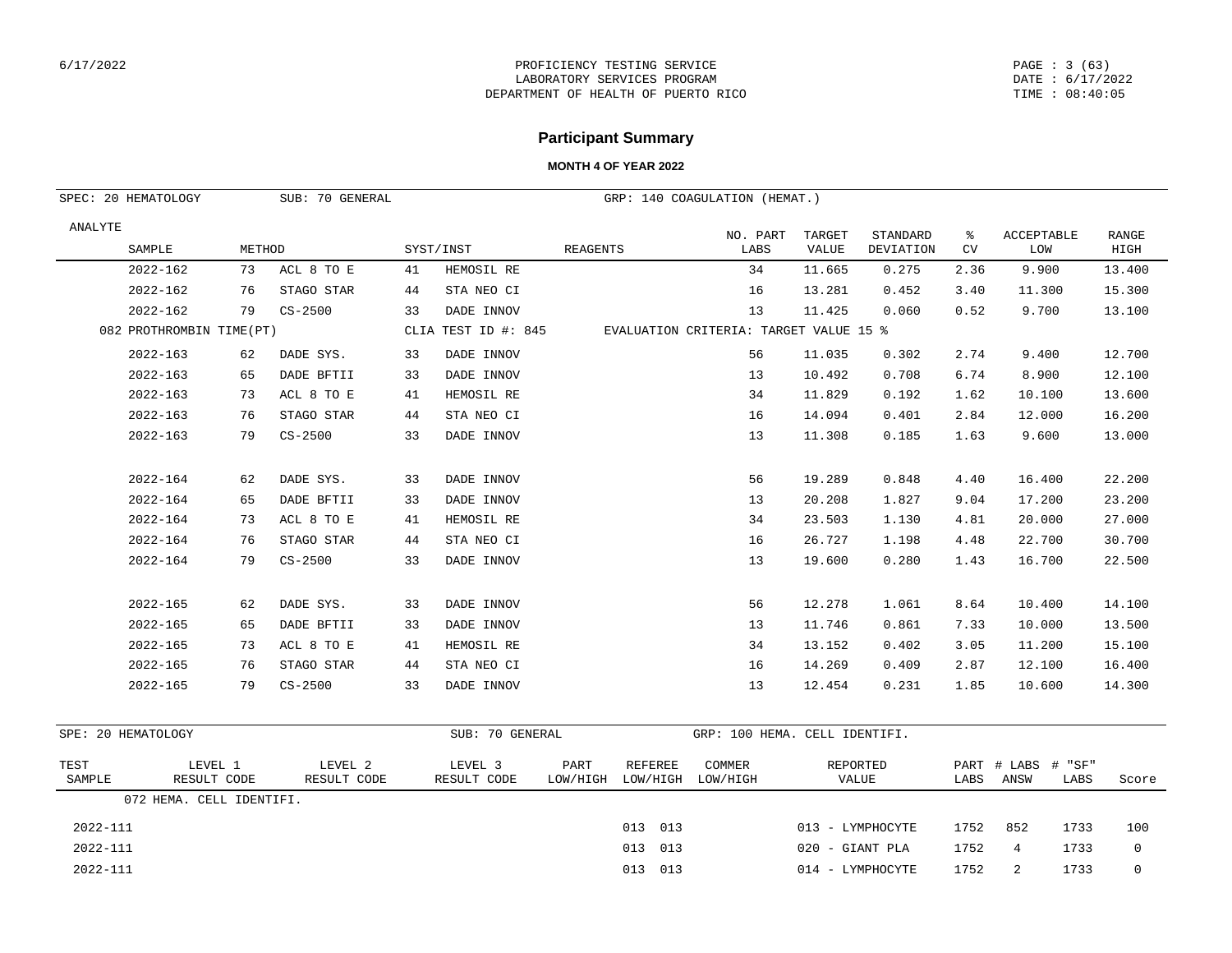PAGE : 4 (63) DATE : 6/17/2022 TIME : 08:40:05

# **Participant Summary**

|                | SPE: 20 HEMATOLOGY<br>SUB: 70 GENERAL<br>GRP: 100 HEMA. CELL IDENTIFI. |                        |                        |                  |                            |                    |                      |      |                     |                |             |
|----------------|------------------------------------------------------------------------|------------------------|------------------------|------------------|----------------------------|--------------------|----------------------|------|---------------------|----------------|-------------|
| TEST<br>SAMPLE | LEVEL 1<br>RESULT CODE                                                 | LEVEL 2<br>RESULT CODE | LEVEL 3<br>RESULT CODE | PART<br>LOW/HIGH | <b>REFEREE</b><br>LOW/HIGH | COMMER<br>LOW/HIGH | REPORTED<br>VALUE    | LABS | PART # LABS<br>ANSW | # "SF"<br>LABS | Score       |
| 2022-111       |                                                                        |                        |                        |                  | 008 008                    |                    | 026 - LEUKOCYTE      | 1752 | $\mathbf{1}$        | 1733           | $\mathbf 0$ |
| 2022-111       |                                                                        |                        |                        |                  | 008<br>008                 |                    | 006 - SEGMENTED      | 1752 | 2                   | 1733           | 0           |
| 2022-111       |                                                                        |                        |                        |                  | 008<br>008                 |                    | 007 - BASOPHIL,      | 1752 | 5                   | 1733           | 0           |
| 2022-111       |                                                                        |                        |                        |                  | 013<br>013                 |                    | 007 - BASOPHIL,      | 1752 | 5                   | 1733           | 0           |
| 2022-111       |                                                                        |                        |                        |                  | 013<br>013                 |                    | 032 - NUCLEATED      | 1752 | 1                   | 1733           | 0           |
| 2022-111       |                                                                        |                        |                        |                  | 013<br>013                 |                    | 043 - ECHINOCYTE     | 1752 | $\mathbf{1}$        | 1733           | 0           |
| 2022-111       |                                                                        |                        |                        |                  | 013<br>013                 |                    | 018 - PLATELETS,     | 1752 | 3                   | 1733           | $\mathbf 0$ |
| 2022-111       |                                                                        |                        |                        |                  | 008<br>008                 |                    | 008 - EOSINOPHIL     | 1752 | 881                 | 1733           | 100         |
|                | 072 HEMA. CELL IDENTIFI.                                               |                        |                        |                  |                            |                    |                      |      |                     |                |             |
| 2022-112       |                                                                        |                        |                        |                  | 043<br>043                 |                    | 043 - ECHINOCYTE     | 887  | 878                 | 878            | 100         |
| 2022-112       |                                                                        |                        |                        |                  | 043 043                    |                    | 041 - ACANTHOCYT     | 887  | 9                   | 878            | $\mathbf 0$ |
|                |                                                                        |                        |                        |                  |                            |                    |                      |      |                     |                |             |
| $2022 - 113$   |                                                                        |                        |                        |                  | 053 053                    |                    | 053 - STOMATOCYT     | 887  | 885                 | 885            | 100         |
| $2022 - 113$   |                                                                        |                        |                        |                  | 053<br>053                 |                    | 014 - LYMPHOCYTE     | 887  | $\mathbf{1}$        | 885            | 0           |
| $2022 - 113$   |                                                                        |                        |                        |                  | 053<br>053                 |                    | 044 - ERYTHROCYT     | 887  | $\mathbf{1}$        | 885            | $\mathbf 0$ |
|                |                                                                        |                        |                        |                  |                            |                    |                      |      |                     |                |             |
| 2022-114       |                                                                        |                        |                        |                  | 014 014                    |                    | 043 - ECHINOCYTE     | 887  | $\mathbf{1}$        | 884            | $\mathbf 0$ |
| 2022-114       |                                                                        |                        |                        |                  | 014<br>014                 |                    | 014 - LYMPHOCYTE     | 887  | 884                 | 884            | 100         |
| 2022-114       |                                                                        |                        |                        |                  | 014 014                    |                    | $001 - \text{BLAST}$ | 887  | $\mathbf{1}$        | 884            | $\mathbf 0$ |
| 2022-114       |                                                                        |                        |                        |                  | 014 014                    |                    | 017 - MONOCYTE       | 887  | $\mathbf{1}$        | 884            | 0           |
|                |                                                                        |                        |                        |                  |                            |                    |                      |      |                     |                |             |
| $2022 - 115$   |                                                                        |                        |                        |                  | 018<br>018                 |                    | 014 - LYMPHOCYTE     | 887  | $\mathbf{1}$        | 848            | $\mathbf 0$ |
| 2022-115       |                                                                        |                        |                        |                  | 018<br>018                 |                    | 018 - PLATELETS,     | 887  | 848                 | 848            | 100         |
| $2022 - 115$   |                                                                        |                        |                        |                  | 018 018                    |                    | 020 - GIANT PLA      | 887  | 38                  | 848            | 0           |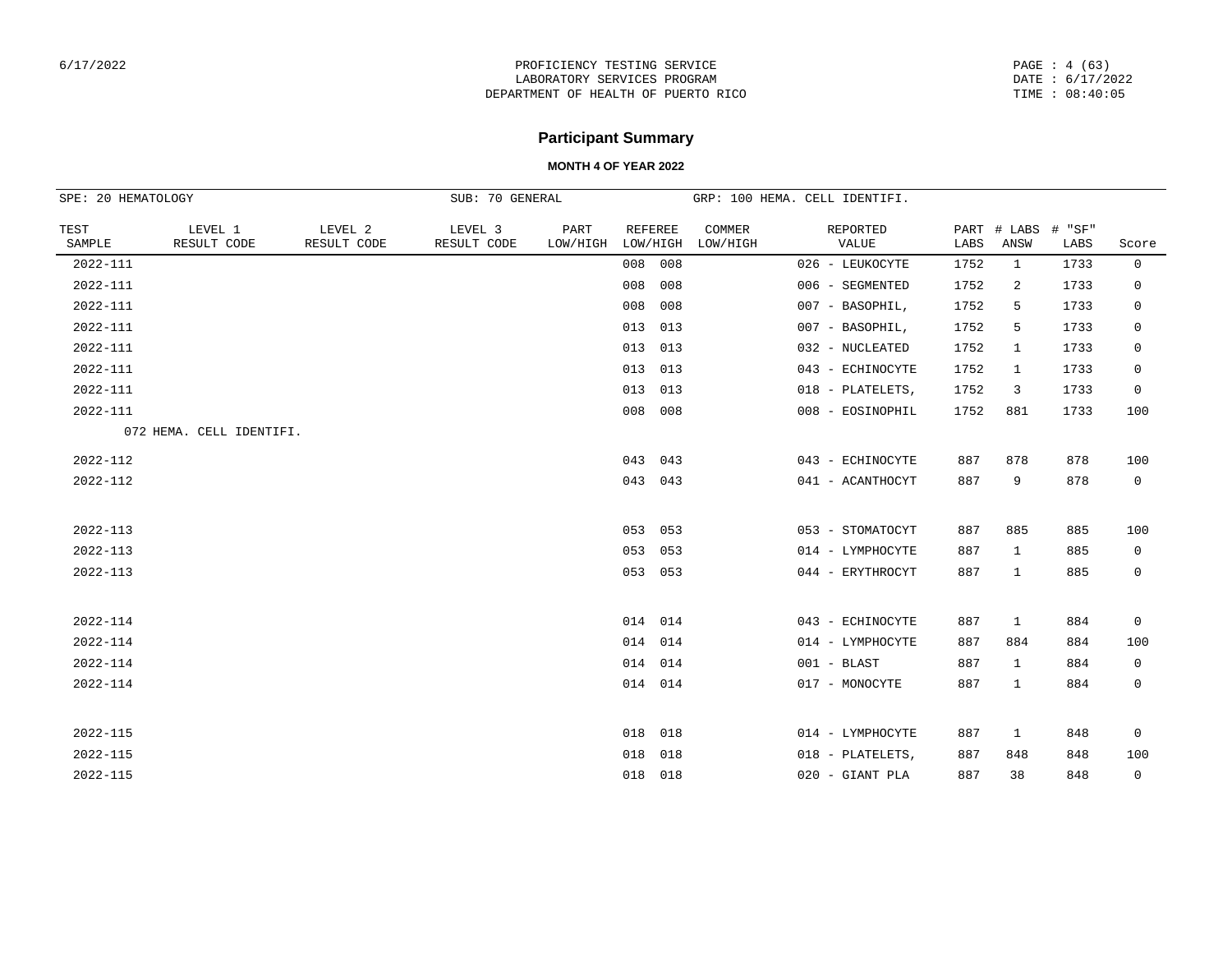#### PAGE : 5 (63) DATE : 6/17/2022 TIME : 08:40:05

# **Participant Summary**

|         | SPEC: 20 HEMATOLOGY    |        | SUB: 70 GENERAL |                   |                 | GRP: 137 RETICULOCYTE COUNT                              |                 |                       |         |                   |               |
|---------|------------------------|--------|-----------------|-------------------|-----------------|----------------------------------------------------------|-----------------|-----------------------|---------|-------------------|---------------|
| ANALYTE | SAMPLE                 | METHOD |                 | SYST/INST         | <b>REAGENTS</b> | NO. PART<br>LABS                                         | TARGET<br>VALUE | STANDARD<br>DEVIATION | ႜ<br>CV | ACCEPTABLE<br>LOW | RANGE<br>HIGH |
|         | 149 RETICULOCYTE COUNT |        |                 | CLIA TEST ID #: 0 |                 | EVALUATION CRITERIA: TARGET VALUE 3 SD OR 25 % {GREATER} |                 |                       |         |                   |               |
|         | 2022-141               | 7      | M.B.MANUAL      |                   |                 | 17                                                       | 1.606           | 0.686                 | 42.71   | $\mathsf{O}$      | 3.700         |
|         | 2022-141               | 9      | M.B. RICCA      |                   |                 | 26                                                       | 1.332           | 0.332                 | 24.92   | 0.300             | 2.300         |
|         | 2022-141               | 24     | Unicel DxH      |                   |                 | 15                                                       | 0.567           | 0.107                 | 18.97   | 0.200             | 0.900         |
|         | 2022-141               | 25     | SYSMEX XN       |                   |                 | 24                                                       | 0.904           | 0.110                 | 12.15   | 0.600             | 1,200         |
|         | 2022-142               | 7      | M.B.MANUAL      |                   |                 | 17                                                       | 5.594           | 2.244                 | 40.11   | $\overline{0}$    | 12.300        |
|         | 2022-142               | 9      | M.B. RICCA      |                   |                 | 26                                                       | 4.727           | 1.372                 | 29.02   | 0.600             | 8.800         |
|         | 2022-142               | 24     | Unicel DxH      |                   |                 | 15                                                       | 2.587           | 0.285                 | 11.01   | 1.700             | 3.400         |
|         | 2022-142               | 25     | SYSMEX XN       |                   |                 | 24                                                       | 1.892           | 0.330                 | 17.46   | 0.900             | 2.900         |
|         | 2022-143               | 7      | M.B.MANUAL      |                   |                 | 17                                                       | 1.375           | 0.422                 | 30.69   | 0.100             | 2.600         |
|         | 2022-143               | 9      | M.B. RICCA      |                   |                 | 26                                                       | 1.238           | 0.321                 | 25.96   | 0.300             | 2.200         |
|         | 2022-143               | 24     | Unicel DxH      |                   |                 | 15                                                       | 0.593           | 0.118                 | 19.91   | 0.200             | 0.900         |
|         | 2022-143               | 25     | SYSMEX XN       |                   |                 | 24                                                       | 0.904           | 0.127                 | 14.09   | 0.500             | 1.300         |
|         | 2022-144               | 7      | M.B.MANUAL      |                   |                 | 17                                                       | 11.313          | 3.975                 | 35.13   | $\overline{0}$    | 23.200        |
|         | 2022-144               | 9      | M.B. RICCA      |                   |                 | 26                                                       | 11.292          | 1.732                 | 15.34   | 6.100             | 16.500        |
|         | 2022-144               | 24     | Unicel DxH      |                   |                 | 15                                                       | 7.500           | 0.602                 | 8.03    | 5.600             | 9.400         |
|         | 2022-144               | 25     | SYSMEX XN       |                   |                 | 24                                                       | 4.592           | 0.947                 | 20.63   | 1.700             | 7.400         |
|         | 2022-145               | 7      | M.B.MANUAL      |                   |                 | 17                                                       | 1.375           | 0.593                 | 43.14   | $\overline{0}$    | 3.200         |
|         | 2022-145               | 9      | M.B. RICCA      |                   |                 | 26                                                       | 1.177           | 0.372                 | 31.64   | 0.100             | 2.300         |
|         | 2022-145               | 24     | Unicel DxH      |                   |                 | 15                                                       | 0.587           | 0.109                 | 18.53   | 0.300             | 0.900         |
|         | 2022-145               | 25     | SYSMEX XN       |                   |                 | 24                                                       | 0.833           | 0.114                 | 13.71   | 0.500             | 1.200         |
|         |                        |        |                 |                   |                 |                                                          |                 |                       |         |                   |               |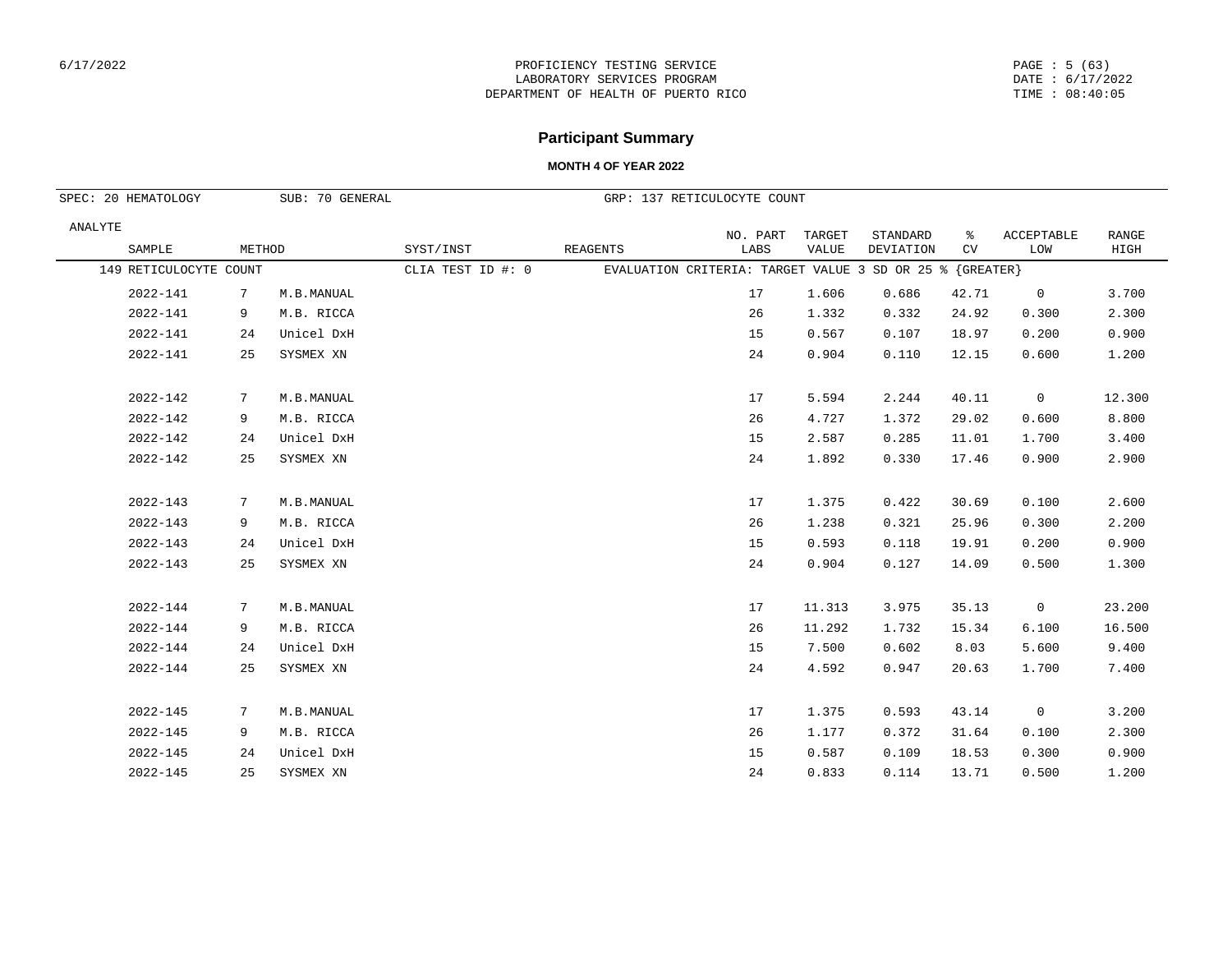#### PAGE : 6 (63) DATE : 6/17/2022 TIME : 08:40:05

# **Participant Summary**

| SPEC: 20 HEMATOLOGY |                | SUB: 70 GENERAL |                   |                 | GRP: 138 SED. RATE (ESR)                                 |         |           |       |                |         |
|---------------------|----------------|-----------------|-------------------|-----------------|----------------------------------------------------------|---------|-----------|-------|----------------|---------|
| ANALYTE             |                |                 |                   |                 | NO. PART                                                 | TARGET  | STANDARD  | ႜ     | ACCEPTABLE     | RANGE   |
| SAMPLE              | METHOD         |                 | SYST/INST         | <b>REAGENTS</b> | LABS                                                     | VALUE   | DEVIATION | CV    | LOW            | HIGH    |
| 153 SED. RATE (ESR) |                |                 | CLIA TEST ID #: 0 |                 | EVALUATION CRITERIA: TARGET VALUE 3 SD OR 35 % {GREATER} |         |           |       |                |         |
| 2022-151            | $\overline{4}$ | SEDIPLAST       |                   |                 | 579                                                      | 9.919   | 2.450     | 24.70 | 3.000          | 17.000  |
| 2022-151            | 10             | SEDI RATE       |                   |                 | 112                                                      | 11.405  | 2.794     | 24.50 | 3.000          | 20.000  |
| 2022-151            | 11             | SEDIMAT-15      |                   |                 | 58                                                       | 10.860  | 6.705     | 61.74 | $\mathsf{O}$   | 31.000  |
| 2022-151            | 14             | GLOBAL SC.      |                   |                 | 11                                                       | 11.909  | 3.528     | 29.62 | 1.000          | 22.000  |
| 2022-151            | 19             | MINI CUBE       |                   |                 | 27                                                       | 17.176  | 3.167     | 18.44 | 8.000          | 27.000  |
| 2022-152            | $\overline{4}$ | SEDIPLAST       |                   |                 | 579                                                      | 53.382  | 8.985     | 16.83 | 26.000         | 80.000  |
| 2022-152            | 10             | SEDI RATE       |                   |                 | 112                                                      | 52.055  | 9.691     | 18.62 | 23.000         | 81.000  |
| 2022-152            | 11             | SEDIMAT-15      |                   |                 | 58                                                       | 126.551 | 27.041    | 21.37 | 45.000         | 208.000 |
| 2022-152            | 14             | GLOBAL SC.      |                   |                 | 11                                                       | 59.909  | 9.922     | 16.56 | 30.000         | 90.000  |
| 2022-152            | 19             | MINI CUBE       |                   |                 | 27                                                       | 66.235  | 14.111    | 21.30 | 24.000         | 109.000 |
| 2022-153            | $\overline{4}$ | SEDIPLAST       |                   |                 | 579                                                      | 10.240  | 3.179     | 31.05 | 1.000          | 20.000  |
| 2022-153            | 10             | SEDI RATE       |                   |                 | 112                                                      | 11.422  | 2.614     | 22.88 | 4.000          | 19.000  |
| 2022-153            | 11             | SEDIMAT-15      |                   |                 | 58                                                       | 13.429  | 9.710     | 72.31 | $\mathbf 0$    | 43.000  |
| 2022-153            | 14             | GLOBAL SC.      |                   |                 | 11                                                       | 13.727  | 4.788     | 34.88 | $\overline{0}$ | 28.000  |
| 2022-153            | 19             | MINI CUBE       |                   |                 | 27                                                       | 16.647  | 3.180     | 19.10 | 7.000          | 26.000  |
| 2022-154            | $\overline{4}$ | SEDIPLAST       |                   |                 | 579                                                      | 10.211  | 2.810     | 27.52 | 2.000          | 19.000  |
| 2022-154            | 10             | SEDI RATE       |                   |                 | 112                                                      | 11.560  | 3.152     | 27.27 | 2.000          | 21.000  |
| 2022-154            | 11             | SEDIMAT-15      |                   |                 | 58                                                       | 12.245  | 7.971     | 65.09 | $\overline{0}$ | 36.000  |
| 2022-154            | 14             | GLOBAL SC.      |                   |                 | 11                                                       | 13.727  | 3.305     | 24.08 | 4.000          | 24.000  |
| 2022-154            | 19             | MINI CUBE       |                   |                 | 27                                                       | 17.118  | 3.496     | 20.42 | 7.000          | 28.000  |
| 2022-155            | $\overline{4}$ | SEDIPLAST       |                   |                 | 579                                                      | 53.367  | 8.999     | 16.86 | 26.000         | 80.000  |
| 2022-155            | 10             | SEDI RATE       |                   |                 | 112                                                      | 51.147  | 9.309     | 18.20 | 23.000         | 79.000  |
| 2022-155            | 11             | SEDIMAT-15      |                   |                 | 58                                                       | 124.860 | 28.187    | 22.57 | 40.000         | 209.000 |
| 2022-155            | 14             | GLOBAL SC.      |                   |                 | 11                                                       | 57.273  | 11.442    | 19.98 | 23.000         | 92.000  |
| 2022-155            | 19             | MINI CUBE       |                   |                 | 27                                                       | 66.647  | 16.139    | 24.22 | 18.000         | 115.000 |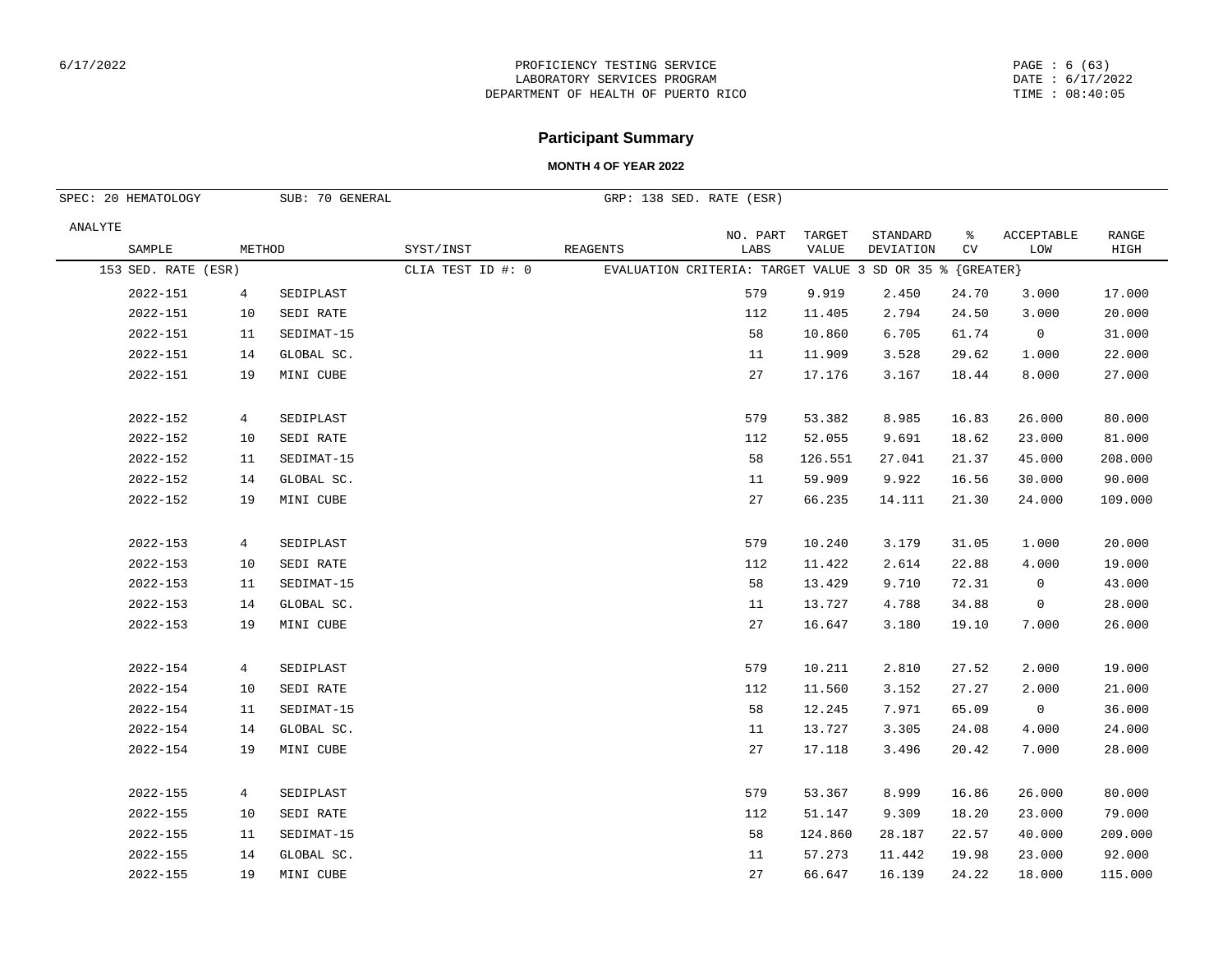## **Participant Summary**

| SPEC: 20 HEMATOLOGY      |              | SUB: 70 GENERAL |                |                     |    | GRP: 125 DIFF. FOR 5 PAR NEW                   |                  |                        |                       |                   |                   |               |
|--------------------------|--------------|-----------------|----------------|---------------------|----|------------------------------------------------|------------------|------------------------|-----------------------|-------------------|-------------------|---------------|
| ANALYTE<br>SAMPLE        | METHOD       |                 |                | SYST/INST           |    | <b>REAGENTS</b>                                | NO. PART<br>LABS | TARGET<br><b>VALUE</b> | STANDARD<br>DEVIATION | နွ<br>CV          | ACCEPTABLE<br>LOW | RANGE<br>HIGH |
| 172 DIFF. WBC FOR 5 PAR. |              |                 |                | CLIA TEST ID #: 765 |    | EVALUATION CRITERIA: TARGET VALUE 25 % OR 2.00 |                  |                        |                       | $\{$ GREATER $\}$ |                   |               |
| 2022131X                 | 1            | SYSMEX CBC      | 1              | NEUTROPHIL          | 20 | SYSMEX XT-                                     | 14               | 62.764                 | 4.021                 | 6.41              | 47.100            | 78.500        |
| 2022131X                 | $\mathbf{1}$ | SYSMEX CBC      | 1              | NEUTROPHIL          | 25 | XS SERIES                                      | 142              | 57.937                 | 1.253                 | 2.16              | 43.500            | 72.400        |
| 2022131X                 | $\mathbf{1}$ | SYSMEX CBC      | 2              | LYMPHOCYTE          | 20 | SYSMEX XT-                                     | 14               | 20.293                 | 4.016                 | 19.79             | 15.200            | 25.400        |
| 2022131X                 | $\mathbf{1}$ | SYSMEX CBC      | 2              | LYMPHOCYTE          | 25 | XS SERIES                                      | 142              | 16.127                 | 1.104                 | 6.84              | 12.100            | 20.200        |
| 2022131X                 | $\mathbf{1}$ | SYSMEX CBC      | 3              | MONOCYTE            | 20 | SYSMEX XT-                                     | 14               | 1.621                  | 1.074                 | 66.23             | 0                 | 3.600         |
| 2022131X                 | 1            | SYSMEX CBC      | 3              | MONOCYTE            | 25 | XS SERIES                                      | 142              | 1.447                  | 0.313                 | 21.61             | $\mathbf 0$       | 3.400         |
| 2022131X                 | $\mathbf{1}$ | SYSMEX CBC      | 4              | EOSINOPHIL          | 20 | SYSMEX XT-                                     | 14               | 14.564                 | 0.888                 | 6.10              | 10.900            | 18.200        |
| 2022131X                 | $\mathbf{1}$ | SYSMEX CBC      | 4              | EOSINOPHIL          | 25 | XS SERIES                                      | 142              | 15.399                 | 0.407                 | 2.64              | 11.500            | 19.200        |
| 2022131X                 | $\mathbf{1}$ | SYSMEX CBC      | 5              | <b>BASOPHIL</b>     | 20 | SYSMEX XT-                                     | 14               | 82.815                 | 3.480                 | 4.20              | 62.100            | 103.500       |
| 2022131X                 | $\mathbf{1}$ | SYSMEX CBC      | 5              | <b>BASOPHIL</b>     | 25 | XS SERIES                                      | 142              | 9.096                  | 0.839                 | 9.22              | 6.800             | 11,400        |
| 2022131X                 | 2            | ACT PENTRA      | 1              | NEUTROPHIL          | 15 | COUL ACT 5                                     | 133              | 55.267                 | 1.775                 | 3.21              | 41.500            | 69.100        |
| 2022131X                 | $\sqrt{2}$   | ACT PENTRA      | $\mathbf{1}$   | NEUTROPHIL          | 24 | ABX PENTRA                                     | 27               | 55.148                 | 2.036                 | 3.69              | 41.400            | 68.900        |
| 2022131X                 | 2            | ACT PENTRA      | 2              | LYMPHOCYTE          | 15 | COUL ACT 5                                     | 132              | 38.304                 | 1.840                 | 4.80              | 28.700            | 47.900        |
| 2022131X                 | 2            | ACT PENTRA      | 2              | LYMPHOCYTE          | 24 | ABX PENTRA                                     | 27               | 34.774                 | 2.191                 | 6.30              | 26.100            | 43.500        |
| 2022131X                 | $\sqrt{2}$   | ACT PENTRA      | 3              | MONOCYTE            | 15 | COUL ACT 5                                     | 133              | 1.967                  | 0.542                 | 27.53             | 0.000             | 4.000         |
| 2022131X                 | 2            | ACT PENTRA      | 3              | MONOCYTE            | 24 | ABX PENTRA                                     | 27               | 2.296                  | 0.368                 | 16.01             | 0.300             | 4.300         |
| 2022131X                 | $\sqrt{2}$   | ACT PENTRA      | 4              | EOSINOPHIL          | 15 | COUL ACT 5                                     | 133              | 4.434                  | 0.426                 | 9.61              | 2.400             | 6.400         |
| 2022131X                 | 2            | ACT PENTRA      | 4              | EOSINOPHIL          | 24 | ABX PENTRA                                     | 27               | 4.659                  | 0.476                 | 10.21             | 2.700             | 6.700         |
| 2022131X                 | $\sqrt{2}$   | ACT PENTRA      | 5              | <b>BASOPHIL</b>     | 15 | COUL ACT 5                                     | 133              | 62.735                 | 1.987                 | 3.17              | 47.100            | 78.400        |
| 2022131X                 | 2            | ACT PENTRA      | 5              | BASOPHIL            | 24 | ABX PENTRA                                     | 27               | 3.135                  | 0.073                 | 2.33              | 1.100             | 5.100         |
| 2022131X                 | 3            | ADVIA 120       | 1              | NEUTROPHIL          | 9  | ADVIA-120                                      | 16               | 62.569                 | 0.628                 | 1.00              | 46.900            | 78.200        |
| 2022131X                 | 3            | ADVIA 120       | 2              | LYMPHOCYTE          | 9  | ADVIA-120                                      | 16               | 23.200                 | 0.518                 | 2.23              | 17.400            | 29.000        |
| 2022131X                 | 3            | ADVIA 120       | 3              | MONOCYTE            | 9  | ADVIA-120                                      | 16               | 7.513                  | 0.350                 | 4.66              | 5.500             | 9.500         |
| 2022131X                 | 3            | ADVIA 120       | 4              | EOSINOPHIL          | 9  | ADVIA-120                                      | 16               | 3.644                  | 0.631                 | 17.33             | 1.600             | 5.600         |
| 2022131X                 | 3            | ADVIA 120       | 5              | BASOPHIL            | 9  | ADVIA-120                                      | 16               | 0.494                  | 0.143                 | 29.06             | $\mathsf{O}$      | 2.500         |
| 2022131X                 | 3            | ADVIA 120       | 6              | LUC                 | 9  | ADVIA-120                                      | 16               | 2.893                  | 0.286                 | 9.89              | 0.900             | 4.900         |
| 2022131X                 | 4            | AB- CELL-D      | $\mathbf{1}$   | NEUTROPHIL          | 8  | CELL-DYN                                       | 123              | 77.523                 | 0.771                 | 0.99              | 58.100            | 96.900        |
| 2022131X                 | 4            | AB- CELL-D      | $\overline{a}$ | LYMPHOCYTE          | 8  | CELL-DYN                                       | 126              | 14.117                 | 1.432                 | 10.14             | 10.600            | 17.600        |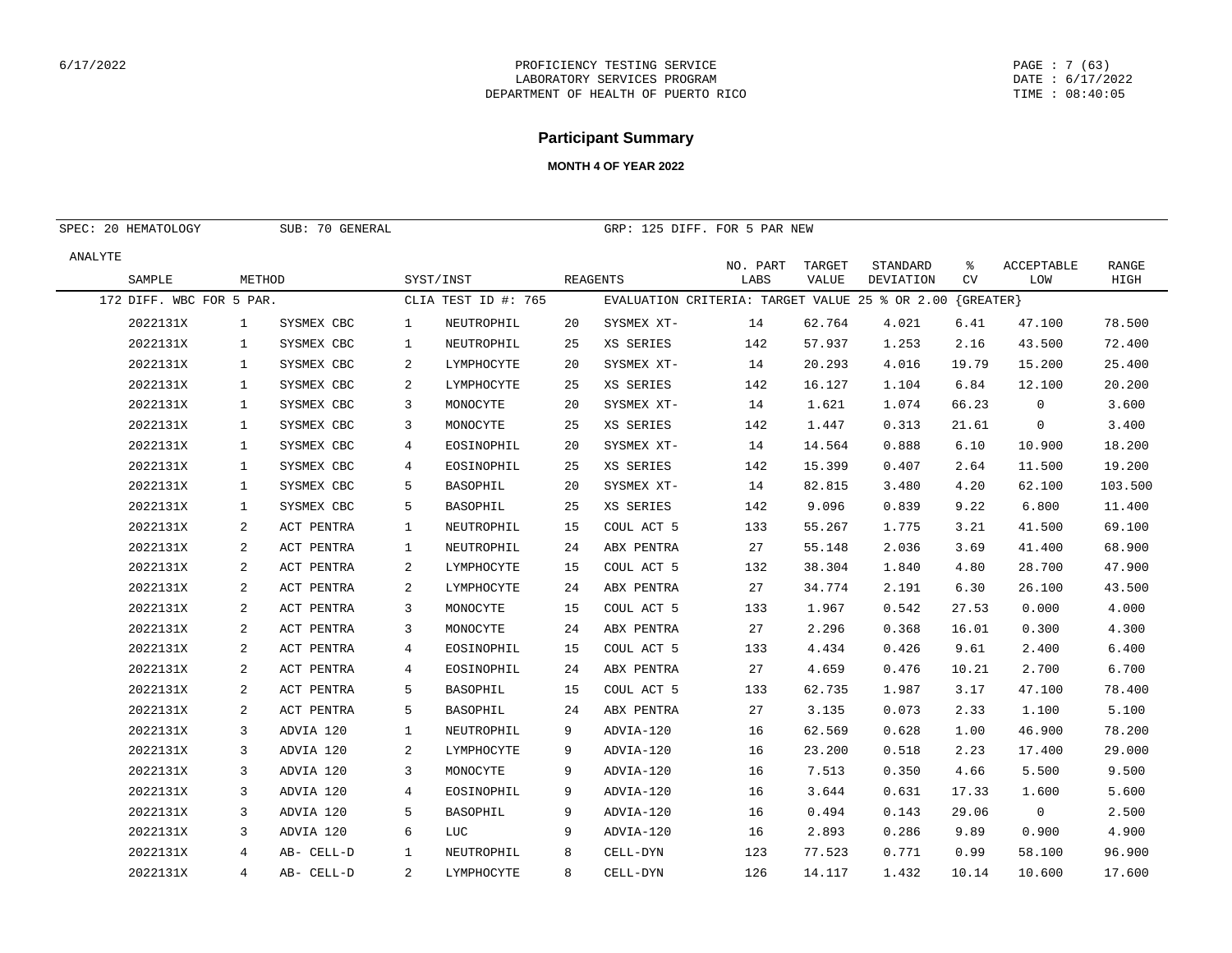#### PAGE : 8 (63) DATE : 6/17/2022 TIME : 08:40:05

## **Participant Summary**

|         | SPEC: 20 HEMATOLOGY      |                 | SUB: 70 GENERAL |                |                     |    | GRP: 125 DIFF. FOR 5 PAR NEW                             |                  |                        |                              |                |                          |               |
|---------|--------------------------|-----------------|-----------------|----------------|---------------------|----|----------------------------------------------------------|------------------|------------------------|------------------------------|----------------|--------------------------|---------------|
| ANALYTE | SAMPLE                   | METHOD          |                 |                | SYST/INST           |    | <b>REAGENTS</b>                                          | NO. PART<br>LABS | TARGET<br><b>VALUE</b> | STANDARD<br><b>DEVIATION</b> | ႜ<br><b>CV</b> | <b>ACCEPTABLE</b><br>LOW | RANGE<br>HIGH |
|         | 2022131X                 | 4               | AB- CELL-D      | 3              | MONOCYTE            | 8  | CELL-DYN                                                 | 124              | 4.187                  | 0.505                        | 12.07          | 2.200                    | 6.200         |
|         | 2022131X                 | $\overline{4}$  | AB- CELL-D      | $\overline{4}$ | EOSINOPHIL          | 8  | CELL-DYN                                                 | 124              | 3.545                  | 0.220                        | 6.19           | 1.500                    | 5.500         |
|         | 2022131X                 | 4               | AB- CELL-D      | 5              | <b>BASOPHIL</b>     | 8  | CELL-DYN                                                 | 122              | 0.532                  | 0.247                        | 46.39          | 0                        | 2.500         |
|         | 2022131X                 | 5               | BECTON D        | $\mathbf{1}$   | NEUTROPHIL          | 29 | B.C600,800                                               | 56               | 57.034                 | 1.453                        | 2.55           | 42.800                   | 71.300        |
|         | 2022131X                 | 5               | BECTON D        | 2              | LYMPHOCYTE          | 29 | B.C600,800                                               | 56               | 32.632                 | 3.274                        | 10.03          | 24.500                   | 40.800        |
|         | 2022131X                 | 5               | BECTON D        | 3              | MONOCYTE            | 29 | B.C600,800                                               | 56               | 5.813                  | 1.933                        | 33.25          | 3.800                    | 7.800         |
|         | 2022131X                 | 5               | BECTON D        | 4              | EOSINOPHIL          | 29 | B.C600,800                                               | 56               | 4.520                  | 0.284                        | 6.29           | 2.500                    | 6.500         |
|         | 2022131X                 | 5               | BECTON D        | 5              | <b>BASOPHIL</b>     | 29 | B.C600,800                                               | 56               | 0.000                  | 0.000                        | 0.00           | $\mathbf 0$              | 2.000         |
|         | 2022131X                 | 6               | MR Mindray      | $\mathbf{1}$   | NEUTROPHIL          | 32 | BC-5390                                                  | 46               | 46.522                 | 1.063                        | 2.29           | 34.900                   | 58.200        |
|         | 2022131X                 | 6               | MR Mindray      | 2              | LYMPHOCYTE          | 32 | BC-5390                                                  | 46               | 38.433                 | 1.924                        | 5.00           | 28.800                   | 48.000        |
|         | 2022131X                 | 6               | MR Mindray      | 3              | MONOCYTE            | 32 | BC-5390                                                  | 46               | 7.282                  | 1.214                        | 16.67          | 5.300                    | 9.300         |
|         | 2022131X                 | 6               | MR Mindray      | 4              | EOSINOPHIL          | 32 | BC-5390                                                  | 45               | 7.789                  | 1.132                        | 14.53          | 5.800                    | 9.800         |
|         | 2022131X                 | 6               | MR Mindray      | 5              | BASOPHIL            | 32 | BC-5390                                                  | 46               | 26.584                 | 0.473                        | 1.78           | 19.900                   | 33.200        |
|         | 2022131X                 | $7\phantom{.0}$ | DXH             | $\mathbf{1}$   | NEUTROPHIL          | 36 | BC DXH 500                                               | 28               | 68.593                 | 2.330                        | 3.40           | 51.400                   | 85.700        |
|         | 2022131X                 | 7               | <b>DXH</b>      | 2              | LYMPHOCYTE          | 36 | BC DXH 500                                               | 28               | 25.881                 | 1.873                        | 7.24           | 19.400                   | 32.400        |
|         | 2022131X                 | $7\phantom{.0}$ | DXH             | 3              | MONOCYTE            | 36 | BC DXH 500                                               | 28               | 0.337                  | 0.363                        | 107.78         | $\mathbf 0$              | 2.300         |
|         | 2022131X                 | 7               | <b>DXH</b>      | $\overline{4}$ | EOSINOPHIL          | 36 | BC DXH 500                                               | 28               | 4.711                  | 0.595                        | 12.62          | 2.700                    | 6.700         |
|         | 2022131X                 | $7\phantom{.0}$ | <b>DXH</b>      | 5              | BASOPHIL            | 36 | BC DXH 500                                               | 28               | 0.300                  | 0.520                        | 173.43         | 0                        | 2.300         |
|         | 172 DIFF. WBC FOR 5 PAR. |                 |                 |                | CLIA TEST ID #: 765 |    | EVALUATION CRITERIA: TARGET VALUE 25 % OR 2.00 {GREATER} |                  |                        |                              |                |                          |               |
|         | 2022132X                 | $\mathbf{1}$    | SYSMEX CBC      | 1              | NEUTROPHIL          | 20 | SYSMEX XT-                                               | 14               | 57.314                 | 3.057                        | 5.33           | 43.000                   | 71.600        |
|         | 2022132X                 | $\mathbf{1}$    | SYSMEX CBC      | $\mathbf{1}$   | NEUTROPHIL          | 25 | XS SERIES                                                | 142              | 55.496                 | 1.811                        | 3.26           | 41.600                   | 69.400        |
|         | 2022132X                 | $\mathbf{1}$    | SYSMEX CBC      | 2              | LYMPHOCYTE          | 20 | SYSMEX XT-                                               | 14               | 26.936                 | 5.103                        | 18.94          | 20.200                   | 33.700        |
|         | 2022132X                 | $\mathbf{1}$    | SYSMEX CBC      | $\overline{a}$ | LYMPHOCYTE          | 25 | XS SERIES                                                | 142              | 19.872                 | 1.505                        | 7.57           | 14.900                   | 24.800        |
|         | 2022132X                 | $\mathbf{1}$    | SYSMEX CBC      | 3              | MONOCYTE            | 20 | SYSMEX XT-                                               | 14               | 2.307                  | 0.386                        | 16.74          | 0.300                    | 4.300         |
|         | 2022132X                 | $\mathbf{1}$    | SYSMEX CBC      | 3              | MONOCYTE            | 25 | XS SERIES                                                | 141              | 1.859                  | 0.277                        | 14.88          | $\mathbf 0$              | 3.900         |
|         | 2022132X                 | $\mathbf{1}$    | SYSMEX CBC      | 4              | EOSINOPHIL          | 20 | SYSMEX XT-                                               | 14               | 12.700                 | 0.779                        | 6.14           | 9.500                    | 15.900        |
|         | 2022132X                 | $\mathbf{1}$    | SYSMEX CBC      | 4              | EOSINOPHIL          | 25 | XS SERIES                                                | 142              | 13.967                 | 0.752                        | 5.39           | 10.500                   | 17.500        |
|         | 2022132X                 | $\mathbf{1}$    | SYSMEX CBC      | 5              | <b>BASOPHIL</b>     | 20 | SYSMEX XT-                                               | 14               | 83.562                 | 1.140                        | 1.36           | 62.700                   | 104.500       |
|         | 2022132X                 | $\mathbf{1}$    | SYSMEX CBC      | 5              | <b>BASOPHIL</b>     | 25 | XS SERIES                                                | 142              | 9.072                  | 0.870                        | 9.59           | 6.800                    | 11.300        |
|         | 2022132X                 | 2               | ACT PENTRA      | 1              | NEUTROPHIL          | 15 | COUL ACT 5                                               | 133              | 71.715                 | 1.384                        | 1.93           | 53.800                   | 89.600        |
|         | 2022132X                 | 2               | ACT PENTRA      | $\mathbf{1}$   | NEUTROPHIL          | 24 | ABX PENTRA                                               | 27               | 69.367                 | 1.545                        | 2.23           | 52.000                   | 86.700        |
|         |                          |                 |                 |                |                     |    |                                                          |                  |                        |                              |                |                          |               |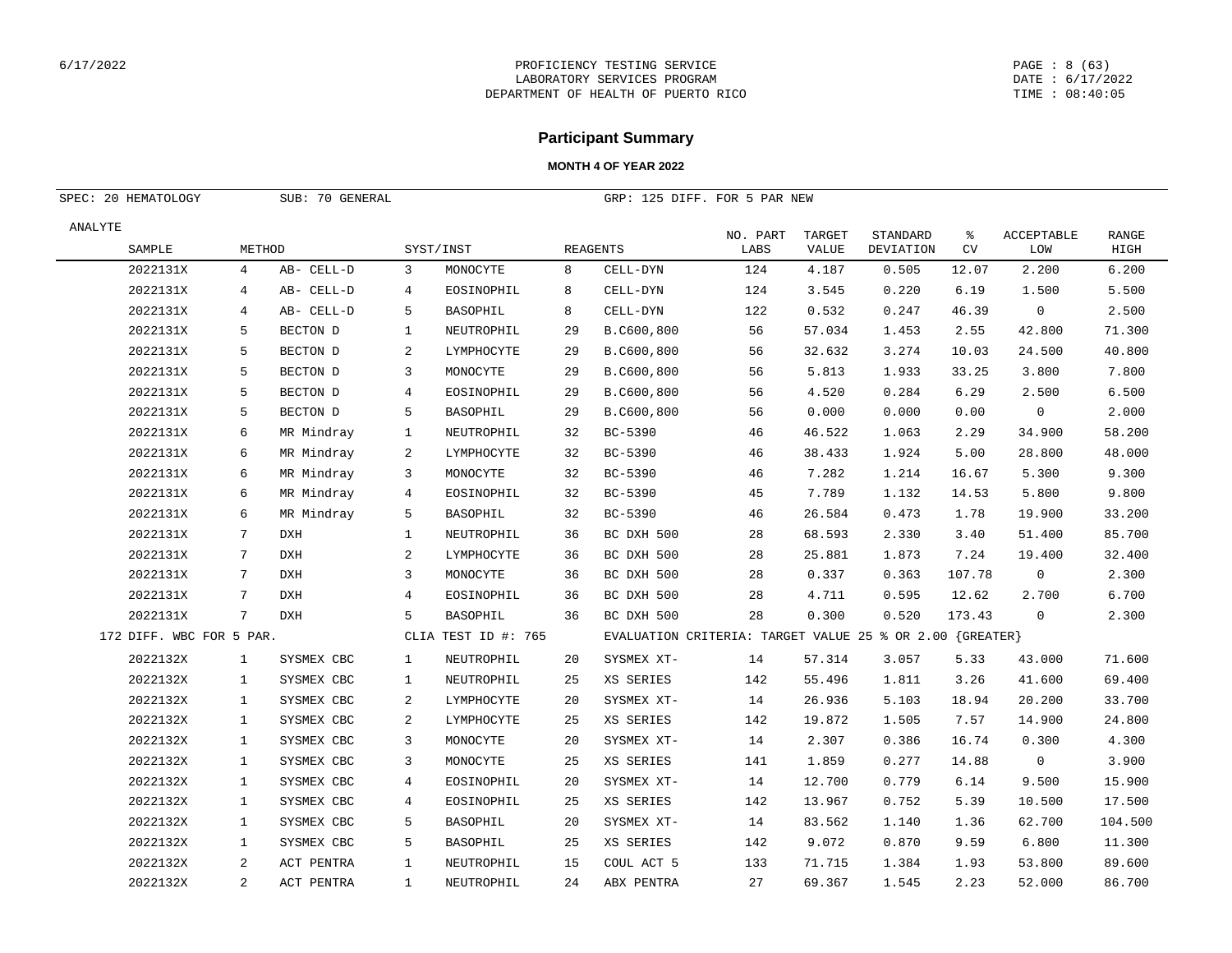#### PAGE : 9 (63) DATE : 6/17/2022 TIME : 08:40:05

## **Participant Summary**

| SPEC: 20 HEMATOLOGY |              | SUB: 70 GENERAL |                |                 |    | GRP: 125 DIFF. FOR 5 PAR NEW |                  |                 |                       |                |                          |                      |
|---------------------|--------------|-----------------|----------------|-----------------|----|------------------------------|------------------|-----------------|-----------------------|----------------|--------------------------|----------------------|
| ANALYTE             |              |                 |                |                 |    |                              |                  |                 |                       |                |                          |                      |
| SAMPLE              | METHOD       |                 |                | SYST/INST       |    | REAGENTS                     | NO. PART<br>LABS | TARGET<br>VALUE | STANDARD<br>DEVIATION | ៖<br><b>CV</b> | <b>ACCEPTABLE</b><br>LOW | <b>RANGE</b><br>HIGH |
| 2022132X            | 2            | ACT PENTRA      | 2              | LYMPHOCYTE      | 15 | COUL ACT 5                   | 133              | 20.208          | 1.328                 | 6.57           | 15.200                   | 25.300               |
| 2022132X            | $\mathbf{2}$ | ACT PENTRA      | $\mathbf{2}$   | LYMPHOCYTE      | 24 | ABX PENTRA                   | 27               | 17.744          | 1.620                 | 9.13           | 13.300                   | 22.200               |
| 2022132X            | 2            | ACT PENTRA      | 3              | MONOCYTE        | 15 | COUL ACT 5                   | 133              | 2.360           | 0.551                 | 23.35          | 0.400                    | 4.400                |
| 2022132X            | 2            | ACT PENTRA      | 3              | MONOCYTE        | 24 | ABX PENTRA                   | 27               | 2.930           | 0.513                 | 17.50          | 0.900                    | 4.900                |
| 2022132X            | 2            | ACT PENTRA      | 4              | EOSINOPHIL      | 15 | COUL ACT 5                   | 133              | 5.633           | 0.387                 | 6.87           | 3.600                    | 7.600                |
| 2022132X            | 2            | ACT PENTRA      | 4              | EOSINOPHIL      | 24 | ABX PENTRA                   | 27               | 5.748           | 0.588                 | 10.24          | 3.700                    | 7.700                |
| 2022132X            | 2            | ACT PENTRA      | 5              | BASOPHIL        | 15 | COUL ACT 5                   | 133              | 83.245          | 1.740                 | 2.09           | 62.400                   | 104.100              |
| 2022132X            | 2            | ACT PENTRA      | 5              | BASOPHIL        | 24 | ABX PENTRA                   | 27               | 4.152           | 0.088                 | 2.11           | 2.200                    | 6.200                |
| 2022132X            | 3            | ADVIA 120       | 1              | NEUTROPHIL      | 9  | ADVIA-120                    | 16               | 75.181          | 0.963                 | 1.28           | 56.400                   | 94.000               |
| 2022132X            | 3            | ADVIA 120       | $\mathbf{2}$   | LYMPHOCYTE      | 9  | ADVIA-120                    | 16               | 11.319          | 0.378                 | 3.34           | 8.500                    | 14.100               |
| 2022132X            | 3            | ADVIA 120       | 3              | MONOCYTE        | 9  | ADVIA-120                    | 16               | 6.319           | 0.423                 | 6.70           | 4.300                    | 8.300                |
| 2022132X            | 3            | ADVIA 120       | 4              | EOSINOPHIL      | 9  | ADVIA-120                    | 16               | 5.519           | 0.842                 | 15.26          | 3.500                    | 7.500                |
| 2022132X            | 3            | ADVIA 120       | 5              | BASOPHIL        | 9  | ADVIA-120                    | 16               | 0.394           | 0.139                 | 35.32          | $\mathbf 0$              | 2.400                |
| 2022132X            | 3            | ADVIA 120       | 6              | LUC             | 9  | ADVIA-120                    | 16               | 1.560           | 0.196                 | 12.56          | $\Omega$                 | 3.600                |
| 2022132X            | 4            | AB- CELL-D      | 1              | NEUTROPHIL      | 8  | CELL-DYN                     | 124              | 68.032          | 0.769                 | 1.13           | 51.000                   | 85.000               |
| 2022132X            | 4            | AB- CELL-D      | 2              | LYMPHOCYTE      | 8  | CELL-DYN                     | 125              | 22.158          | 1.134                 | 5.12           | 16.600                   | 27.700               |
| 2022132X            | 4            | AB- CELL-D      | 3              | MONOCYTE        | 8  | CELL-DYN                     | 124              | 5.025           | 0.665                 | 13.22          | 3.000                    | 7.000                |
| 2022132X            | 4            | AB- CELL-D      | 4              | EOSINOPHIL      | 8  | CELL-DYN                     | 124              | 3.984           | 0.256                 | 6.44           | 2.000                    | 6.000                |
| 2022132X            | 4            | AB- CELL-D      | 5              | BASOPHIL        | 8  | CELL-DYN                     | 123              | 0.752           | 0.498                 | 66.25          | $\mathsf 0$              | 2.800                |
| 2022132X            | 5            | BECTON D        | $\mathbf{1}$   | NEUTROPHIL      | 29 | B.C600,800                   | 56               | 68.566          | 0.773                 | 1.13           | 51.400                   | 85.700               |
| 2022132X            | 5            | BECTON D        | 2              | LYMPHOCYTE      | 29 | B.C600,800                   | 56               | 21.645          | 0.813                 | 3.75           | 16.200                   | 27.100               |
| 2022132X            | 5            | BECTON D        | 3              | MONOCYTE        | 29 | B.C600,800                   | 56               | 6.209           | 0.444                 | 7.16           | 4.200                    | 8.200                |
| 2022132X            | 5            | BECTON D        | 4              | EOSINOPHIL      | 29 | B.C600,800                   | 56               | 3.511           | 0.294                 | 8.39           | 1.500                    | 5.500                |
| 2022132X            | 5            | BECTON D        | 5              | <b>BASOPHIL</b> | 29 | B.C600,800                   | 56               | 0.029           | 0.045                 | 156.12         | $\mathsf 0$              | 2.000                |
| 2022132X            | 6            | MR Mindray      | $\mathbf{1}$   | NEUTROPHIL      | 32 | BC-5390                      | 45               | 61.839          | 1.147                 | 1.86           | 46.400                   | 77.300               |
| 2022132X            | 6            | MR Mindray      | 2              | LYMPHOCYTE      | 32 | BC-5390                      | 45               | 18.677          | 1.204                 | 6.45           | 14.000                   | 23.300               |
| 2022132X            | 6            | MR Mindray      | 3              | MONOCYTE        | 32 | BC-5390                      | 45               | 7.180           | 0.915                 | 12.74          | 5.200                    | 9.200                |
| 2022132X            | 6            | MR Mindray      | 4              | EOSINOPHIL      | 32 | BC-5390                      | 45               | 12.305          | 0.638                 | 5.18           | 9.200                    | 15.400               |
| 2022132X            | 6            | MR Mindray      | 5              | <b>BASOPHIL</b> | 32 | BC-5390                      | 44               | 31.021          | 0.211                 | 0.68           | 23.300                   | 38.800               |
| 2022132X            | 7            | <b>DXH</b>      | $\mathbf{1}$   | NEUTROPHIL      | 36 | BC DXH 500                   | 28               | 82.526          | 1.387                 | 1.68           | 61.900                   | 103.200              |
| 2022132X            | 7            | <b>DXH</b>      | $\overline{a}$ | LYMPHOCYTE      | 36 | BC DXH 500                   | 28               | 8.054           | 0.985                 | 12.23          | 6.000                    | 10.100               |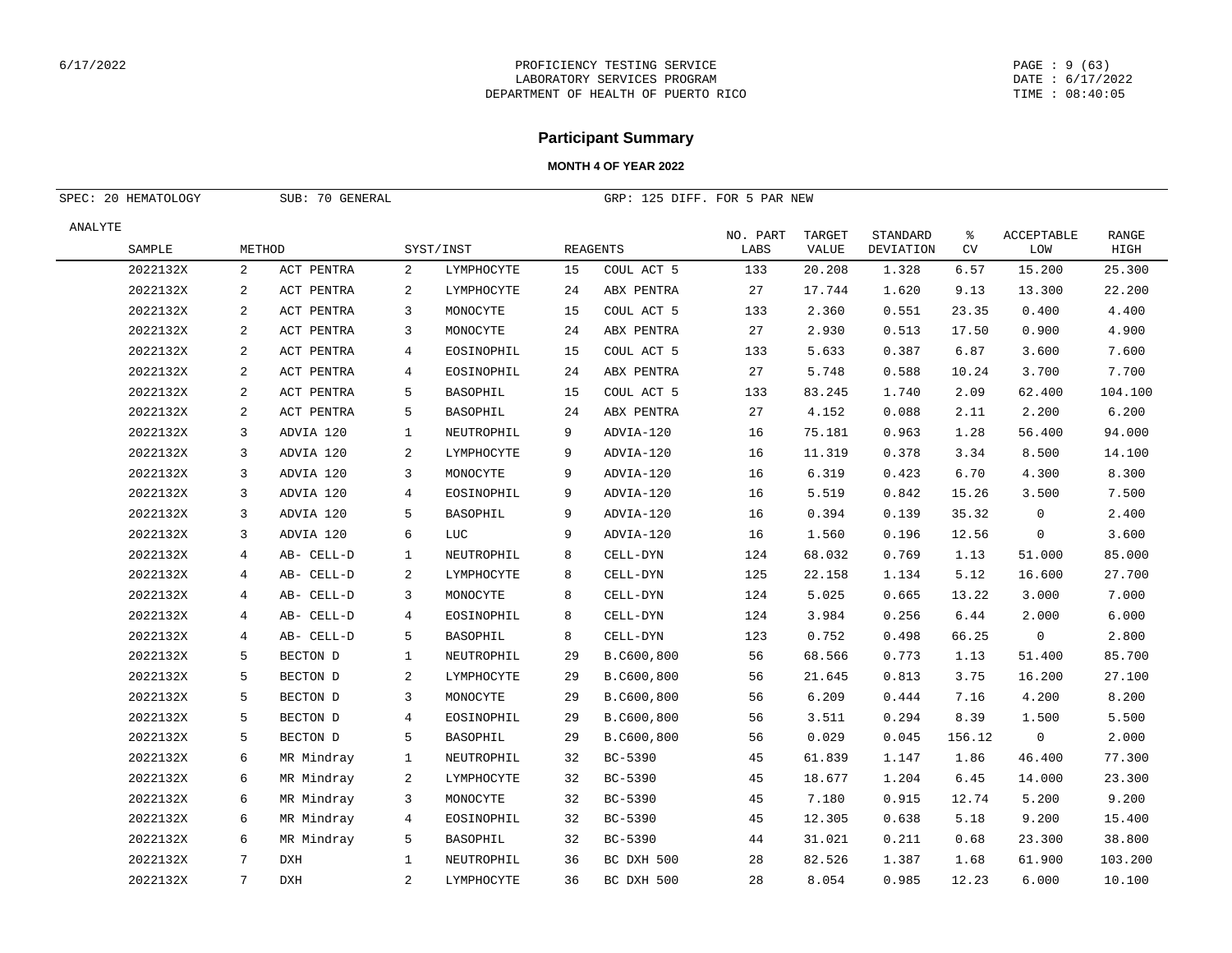#### PAGE : 10 (63) DATE : 6/17/2022 TIME : 08:40:05

## **Participant Summary**

| SPEC: 20 HEMATOLOGY      | SUB: 70 GENERAL |            |                |                     | GRP: 125 DIFF. FOR 5 PAR NEW |                                                          |                  |                 |                       |                |                          |                      |
|--------------------------|-----------------|------------|----------------|---------------------|------------------------------|----------------------------------------------------------|------------------|-----------------|-----------------------|----------------|--------------------------|----------------------|
| ANALYTE<br>SAMPLE        | METHOD          |            |                | SYST/INST           |                              | REAGENTS                                                 | NO. PART<br>LABS | TARGET<br>VALUE | STANDARD<br>DEVIATION | ႜ<br><b>CV</b> | <b>ACCEPTABLE</b><br>LOM | <b>RANGE</b><br>HIGH |
| 2022132X                 | 7               | <b>DXH</b> | 3              | MONOCYTE            | 36                           | BC DXH 500                                               | 28               | 0.225           | 0.170                 | 75.71          | $\mathbf 0$              | 2.200                |
| 2022132X                 | $7\phantom{.0}$ | <b>DXH</b> | $\overline{4}$ | EOSINOPHIL          | 36                           | BC DXH 500                                               | 28               | 8.881           | 0.620                 | 6.98           | 6.700                    | 11.100               |
| 2022132X                 | 7               | <b>DXH</b> | 5              | BASOPHIL            | 36                           | BC DXH 500                                               | 28               | 0.011           | 0.031                 | 288.68         | $\Omega$                 | 2.000                |
| 172 DIFF. WBC FOR 5 PAR. |                 |            |                | CLIA TEST ID #: 765 |                              | EVALUATION CRITERIA: TARGET VALUE 25 % OR 2.00 {GREATER} |                  |                 |                       |                |                          |                      |
| 2022133X                 | $\mathbf{1}$    | SYSMEX CBC | 1              | NEUTROPHIL          | 20                           | SYSMEX XT-                                               | 14               | 53.257          | 2.429                 | 4.56           | 39.900                   | 66.600               |
| 2022133X                 | $\mathbf{1}$    | SYSMEX CBC | 1              | NEUTROPHIL          | 25                           | XS SERIES                                                | 142              | 46.726          | 2.003                 | 4.29           | 35.000                   | 58.400               |
| 2022133X                 | $\mathbf{1}$    | SYSMEX CBC | 2              | LYMPHOCYTE          | 20                           | SYSMEX XT-                                               | 14               | 29.050          | 2.793                 | 9.61           | 21.800                   | 36.300               |
| 2022133X                 | $\mathbf{1}$    | SYSMEX CBC | 2              | LYMPHOCYTE          | 25                           | XS SERIES                                                | 142              | 30.338          | 2.694                 | 8.88           | 22.800                   | 37.900               |
| 2022133X                 | $\mathbf{1}$    | SYSMEX CBC | 3              | MONOCYTE            | 20                           | SYSMEX XT-                                               | 14               | 4.314           | 0.544                 | 12.60          | 2.300                    | 6.300                |
| 2022133X                 | $\mathbf{1}$    | SYSMEX CBC | 3              | MONOCYTE            | 25                           | XS SERIES                                                | 142              | 2.844           | 0.453                 | 15.92          | 0.800                    | 4.800                |
| 2022133X                 | $\mathbf{1}$    | SYSMEX CBC | $\overline{4}$ | EOSINOPHIL          | 20                           | SYSMEX XT-                                               | 14               | 12.843          | 0.481                 | 3.74           | 9.600                    | 16.100               |
| 2022133X                 | $\mathbf{1}$    | SYSMEX CBC | 4              | EOSINOPHIL          | 25                           | XS SERIES                                                | 142              | 12.576          | 0.647                 | 5.14           | 9.400                    | 15.700               |
| 2022133X                 | $\mathbf{1}$    | SYSMEX CBC | 5              | <b>BASOPHIL</b>     | 20                           | SYSMEX XT-                                               | 13               | 72.092          | 1.293                 | 1.79           | 54.100                   | 90.100               |
| 2022133X                 | $\mathbf{1}$    | SYSMEX CBC | 5              | BASOPHIL            | 25                           | XS SERIES                                                | 142              | 7.455           | 0.708                 | 9.49           | 5.500                    | 9.500                |
| 2022133X                 | 2               | ACT PENTRA | 1              | NEUTROPHIL          | 15                           | COUL ACT 5                                               | 133              | 50.863          | 1.926                 | 3.79           | 38.100                   | 63.600               |
| 2022133X                 | 2               | ACT PENTRA | $\mathbf{1}$   | NEUTROPHIL          | 24                           | ABX PENTRA                                               | 27               | 51.307          | 2.731                 | 5.32           | 38.500                   | 64.100               |
| 2022133X                 | 2               | ACT PENTRA | 2              | LYMPHOCYTE          | 15                           | COUL ACT 5                                               | 133              | 39.021          | 1.858                 | 4.76           | 29.300                   | 48.800               |
| 2022133X                 | 2               | ACT PENTRA | 2              | LYMPHOCYTE          | 24                           | ABX PENTRA                                               | 27               | 34.889          | 2.824                 | 8.10           | 26.200                   | 43.600               |
| 2022133X                 | 2               | ACT PENTRA | 3              | MONOCYTE            | 15                           | COUL ACT 5                                               | 134              | 2.588           | 0.923                 | 35.66          | 0.600                    | 4.600                |
| 2022133X                 | 2               | ACT PENTRA | 3              | MONOCYTE            | 24                           | ABX PENTRA                                               | 27               | 3.437           | 0.872                 | 25.38          | 1.400                    | 5.400                |
| 2022133X                 | 2               | ACT PENTRA | 4              | EOSINOPHIL          | 15                           | COUL ACT 5                                               | 132              | 7.279           | 0.705                 | 9.69           | 5.300                    | 9.300                |
| 2022133X                 | 2               | ACT PENTRA | 4              | EOSINOPHIL          | 24                           | ABX PENTRA                                               | 27               | 7.441           | 0.819                 | 11.01          | 5.400                    | 9.400                |
| 2022133X                 | 2               | ACT PENTRA | 5              | BASOPHIL            | 15                           | COUL ACT 5                                               | 133              | 58.240          | 1.604                 | 2.75           | 43.700                   | 72.800               |
| 2022133X                 | 2               | ACT PENTRA | 5              | <b>BASOPHIL</b>     | 24                           | ABX PENTRA                                               | 27               | 2.974           | 0.064                 | 2.16           | 1.000                    | 5.000                |
| 2022133X                 | 3               | ADVIA 120  | 1              | NEUTROPHIL          | 9                            | ADVIA-120                                                | 16               | 44.431          | 1.505                 | 3.39           | 33.300                   | 55.500               |
| 2022133X                 | 3               | ADVIA 120  | 2              | LYMPHOCYTE          | 9                            | ADVIA-120                                                | 16               | 34.681          | 1.610                 | 4.64           | 26.000                   | 43.400               |
| 2022133X                 | 3               | ADVIA 120  | 3              | MONOCYTE            | 9                            | ADVIA-120                                                | 17               | 14.344          | 0.665                 | 4.64           | 10.800                   | 17.900               |
| 2022133X                 | 3               | ADVIA 120  | 4              | EOSINOPHIL          | 9                            | ADVIA-120                                                | 16               | 1.988           | 0.428                 | 21.56          | 0.000                    | 4.000                |
| 2022133X                 | 3               | ADVIA 120  | 5              | BASOPHIL            | 9                            | ADVIA-120                                                | 16               | 0.525           | 0.182                 | 34.67          | 0                        | 2.500                |
| 2022133X                 | 3               | ADVIA 120  | 6              | LUC                 | 9                            | ADVIA-120                                                | 16               | 4.327           | 0.668                 | 15.43          | 2.300                    | 6.300                |
| 2022133X                 | $\overline{4}$  | AB- CELL-D | $\mathbf{1}$   | NEUTROPHIL          | $\mathsf{R}$                 | CELL-DYN                                                 | 124              | 77.539          | 0.799                 | 1.03           | 58.200                   | 96.900               |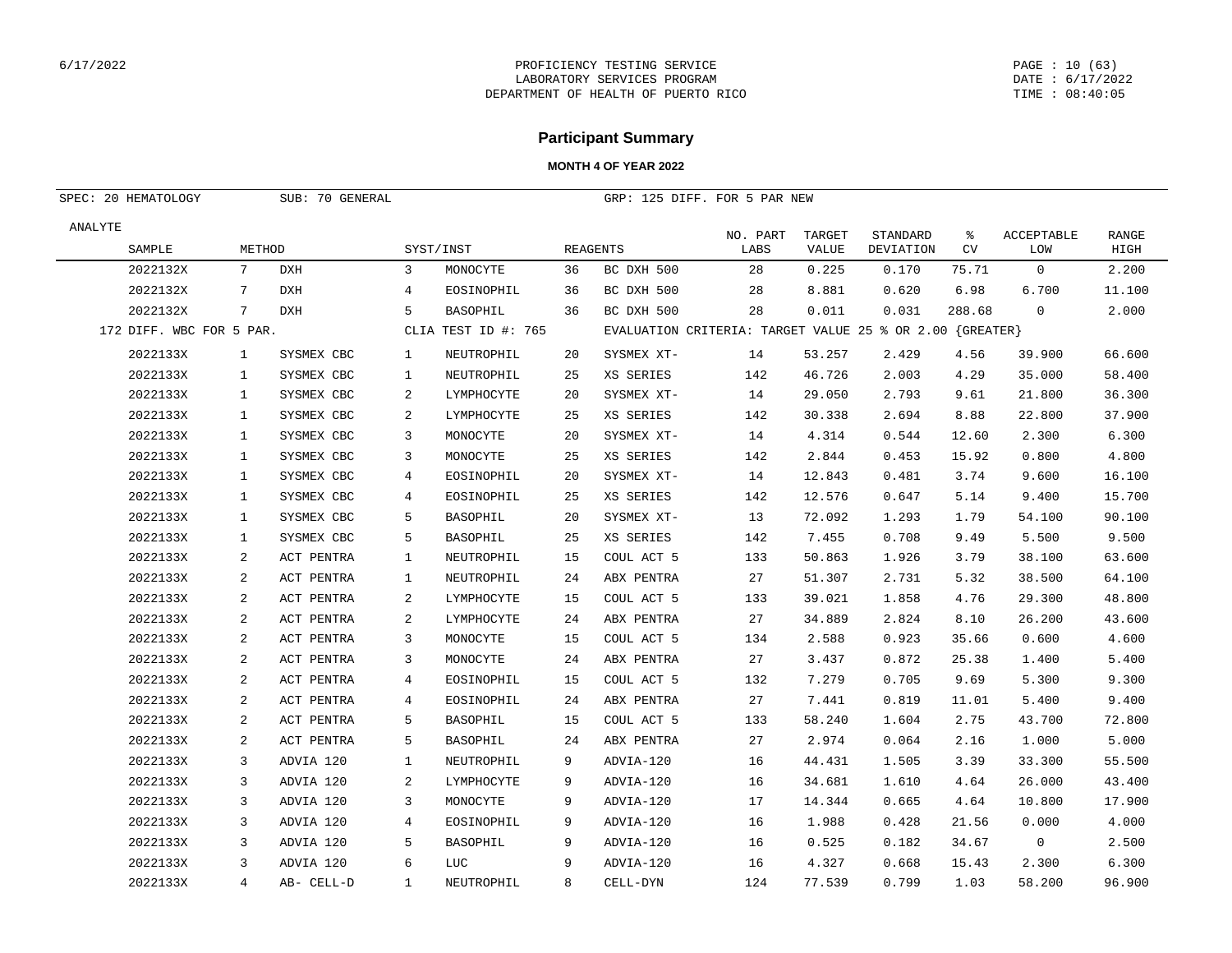#### PAGE : 11 (63) DATE : 6/17/2022 TIME : 08:40:05

## **Participant Summary**

| SPEC: 20 HEMATOLOGY<br>SUB: 70 GENERAL |                          |                |            |              |                     |    | GRP: 125 DIFF. FOR 5 PAR NEW                             |                  |                 |                       |                |                          |                      |
|----------------------------------------|--------------------------|----------------|------------|--------------|---------------------|----|----------------------------------------------------------|------------------|-----------------|-----------------------|----------------|--------------------------|----------------------|
| ANALYTE                                |                          |                |            |              |                     |    |                                                          |                  |                 |                       |                |                          |                      |
|                                        | SAMPLE                   | METHOD         |            |              | SYST/INST           |    | REAGENTS                                                 | NO. PART<br>LABS | TARGET<br>VALUE | STANDARD<br>DEVIATION | ៖<br><b>CV</b> | <b>ACCEPTABLE</b><br>LOW | <b>RANGE</b><br>HIGH |
|                                        | 2022133X                 | 4              | AB- CELL-D | 2            | LYMPHOCYTE          | 8  | CELL-DYN                                                 | 124              | 14.188          | 1.090                 | 7.68           | 10.600                   | 17.700               |
|                                        | 2022133X                 | 4              | AB- CELL-D | 3            | MONOCYTE            | 8  | CELL-DYN                                                 | 124              | 4.238           | 0.453                 | 10.68          | 2.200                    | 6.200                |
|                                        | 2022133X                 | 4              | AB- CELL-D | 4            | EOSINOPHIL          | 8  | CELL-DYN                                                 | 123              | 3.545           | 0.204                 | 5.77           | 1.500                    | 5.500                |
|                                        | 2022133X                 | 4              | AB- CELL-D | 5            | <b>BASOPHIL</b>     | 8  | CELL-DYN                                                 | 123              | 0.537           | 0.250                 | 46.48          | $\mathbf 0$              | 2.500                |
|                                        | 2022133X                 | 5              | BECTON D   | 1            | NEUTROPHIL          | 29 | B.C600,800                                               | 56               | 61.729          | 0.931                 | 1.51           | 46.300                   | 77.200               |
|                                        | 2022133X                 | 5              | BECTON D   | 2            | LYMPHOCYTE          | 29 | B.C600,800                                               | 56               | 27.748          | 1.403                 | 5.06           | 20.800                   | 34.700               |
|                                        | 2022133X                 | 5              | BECTON D   | 3            | MONOCYTE            | 29 | B.C600,800                                               | 56               | 6.188           | 0.923                 | 14.92          | 4.200                    | 8.200                |
|                                        | 2022133X                 | 5              | BECTON D   | 4            | EOSINOPHIL          | 29 | B.C600,800                                               | 56               | 4.279           | 0.256                 | 5.99           | 2.300                    | 6.300                |
|                                        | 2022133X                 | 5              | BECTON D   | 5            | BASOPHIL            | 29 | B.C600,800                                               | 56               | 0.057           | 0.049                 | 86.60          | $\mathbf 0$              | 2.100                |
|                                        | 2022133X                 | 6              | MR Mindray | 1            | NEUTROPHIL          | 32 | BC-5390                                                  | 45               | 55.100          | 0.845                 | 1.53           | 41.300                   | 68.900               |
|                                        | 2022133X                 | 6              | MR Mindray | 2            | LYMPHOCYTE          | 32 | BC-5390                                                  | 45               | 27.018          | 1.863                 | 6.89           | 20.300                   | 33.800               |
|                                        | 2022133X                 | 6              | MR Mindray | 3            | MONOCYTE            | 32 | BC-5390                                                  | 45               | 7.656           | 1.630                 | 21.29          | 5.700                    | 9.700                |
|                                        | 2022133X                 | 6              | MR Mindray | 4            | EOSINOPHIL          | 32 | BC-5390                                                  | 45               | 10.043          | 0.640                 | 6.37           | 7.500                    | 12.600               |
|                                        | 2022133X                 | 6              | MR Mindray | 5            | BASOPHIL            | 32 | BC-5390                                                  | 45               | 30.544          | 0.224                 | 0.73           | 22.900                   | 38.200               |
|                                        | 2022133X                 | 7              | <b>DXH</b> | $\mathbf{1}$ | NEUTROPHIL          | 36 | BC DXH 500                                               | 28               | 44.422          | 2.179                 | 4.91           | 33.300                   | 55.500               |
|                                        | 2022133X                 | 7              | <b>DXH</b> | 2            | LYMPHOCYTE          | 36 | BC DXH 500                                               | 28               | 42.293          | 2.539                 | 6.00           | 31.700                   | 52.900               |
|                                        | 2022133X                 | 7              | <b>DXH</b> | 3            | MONOCYTE            | 36 | BC DXH 500                                               | 28               | 0.333           | 0.448                 | 134.41         | $\mathbf 0$              | 2.300                |
|                                        | 2022133X                 | 7              | <b>DXH</b> | 4            | EOSINOPHIL          | 36 | BC DXH 500                                               | 28               | 12.457          | 1.243                 | 9.98           | 9.300                    | 15.600               |
|                                        | 2022133X                 | 7              | <b>DXH</b> | 5            | BASOPHIL            | 36 | BC DXH 500                                               | 28               | 0.189           | 0.389                 | 205.97         | $\mathbf 0$              | 2.200                |
|                                        | 172 DIFF. WBC FOR 5 PAR. |                |            |              | CLIA TEST ID #: 765 |    | EVALUATION CRITERIA: TARGET VALUE 25 % OR 2.00 {GREATER} |                  |                 |                       |                |                          |                      |
|                                        | 2022134X                 | $\mathbf{1}$   | SYSMEX CBC | 1            | NEUTROPHIL          | 20 | SYSMEX XT-                                               | 14               | 57.257          | 2.887                 | 5.04           | 42.900                   | 71.600               |
|                                        | 2022134X                 | $\mathbf{1}$   | SYSMEX CBC | 1            | NEUTROPHIL          | 25 | XS SERIES                                                | 142              | 55.547          | 2.138                 | 3.85           | 41.700                   | 69.400               |
|                                        | 2022134X                 | 1              | SYSMEX CBC | 2            | LYMPHOCYTE          | 20 | SYSMEX XT-                                               | 14               | 26.693          | 4.948                 | 18.54          | 20.000                   | 33.400               |
|                                        | 2022134X                 | 1              | SYSMEX CBC | 2            | LYMPHOCYTE          | 25 | XS SERIES                                                | 142              | 19.634          | 1.755                 | 8.94           | 14.700                   | 24.500               |
|                                        | 2022134X                 | $\mathbf{1}$   | SYSMEX CBC | 3            | MONOCYTE            | 20 | SYSMEX XT-                                               | 14               | 2.436           | 0.412                 | 16.90          | 0.400                    | 4.400                |
|                                        | 2022134X                 | 1              | SYSMEX CBC | 3            | MONOCYTE            | 25 | XS SERIES                                                | 142              | 1.858           | 0.276                 | 14.83          | $\mathbf 0$              | 3.900                |
|                                        | 2022134X                 | 1              | SYSMEX CBC | 4            | EOSINOPHIL          | 20 | SYSMEX XT-                                               | 14               | 12.864          | 0.927                 | 7.21           | 9.600                    | 16.100               |
|                                        | 2022134X                 | 1              | SYSMEX CBC | 4            | EOSINOPHIL          | 25 | XS SERIES                                                | 142              | 14.065          | 0.820                 | 5.83           | 10.500                   | 17.600               |
|                                        | 2022134X                 | $\mathbf{1}$   | SYSMEX CBC | 5            | BASOPHIL            | 20 | SYSMEX XT-                                               | 14               | 83.585          | 1.126                 | 1.35           | 62.700                   | 104.500              |
|                                        | 2022134X                 | 1              | SYSMEX CBC | 5            | <b>BASOPHIL</b>     | 25 | XS SERIES                                                | 142              | 9.194           | 0.921                 | 10.01          | 6.900                    | 11.500               |
|                                        | 2022134X                 | $\overline{a}$ | ACT PENTRA | $\mathbf{1}$ | NEUTROPHIL          | 15 | COUL ACT 5                                               | 133              | 50.825          | 2.268                 | 4.46           | 38.100                   | 63.500               |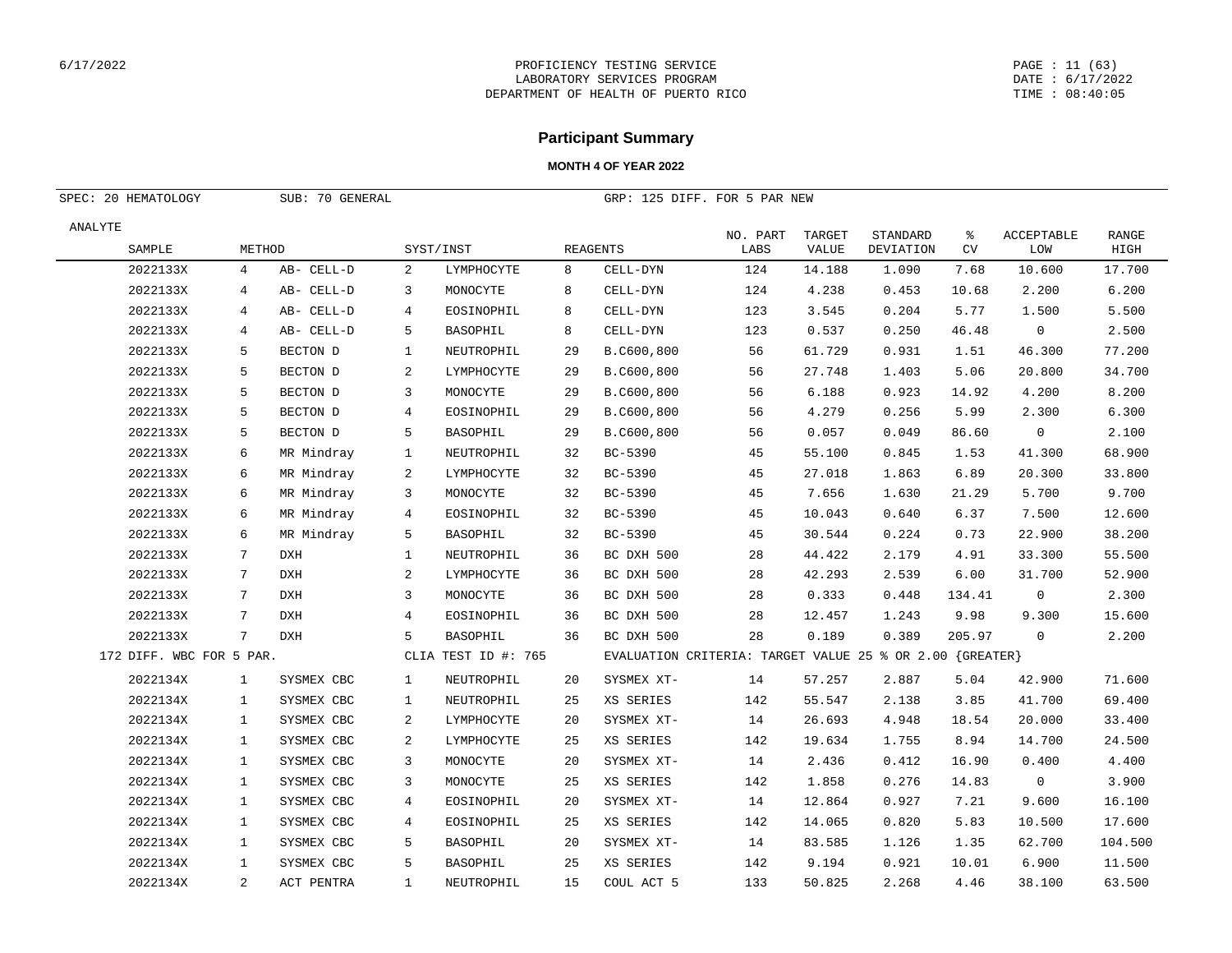#### PAGE : 12 (63) DATE : 6/17/2022 TIME : 08:40:05

## **Participant Summary**

| SPEC: 20 HEMATOLOGY |                 | SUB: 70 GENERAL |              |                 |    | GRP: 125 DIFF. FOR 5 PAR NEW |                  |                        |                              |                |                          |                      |
|---------------------|-----------------|-----------------|--------------|-----------------|----|------------------------------|------------------|------------------------|------------------------------|----------------|--------------------------|----------------------|
| ANALYTE<br>SAMPLE   | METHOD          |                 |              | SYST/INST       |    | <b>REAGENTS</b>              | NO. PART<br>LABS | TARGET<br><b>VALUE</b> | STANDARD<br><b>DEVIATION</b> | ి<br><b>CV</b> | <b>ACCEPTABLE</b><br>LOW | <b>RANGE</b><br>HIGH |
| 2022134X            | 2               | ACT PENTRA      | 1            | NEUTROPHIL      | 24 | ABX PENTRA                   | 27               | 50.741                 | 2.508                        | 4.94           | 38.100                   | 63.400               |
| 2022134X            | 2               | ACT PENTRA      | 2            | LYMPHOCYTE      | 15 | COUL ACT 5                   | 133              | 39.047                 | 2.101                        | 5.38           | 29.300                   | 48.800               |
| 2022134X            | 2               | ACT PENTRA      | 2            | LYMPHOCYTE      | 24 | ABX PENTRA                   | 27               | 34.974                 | 2.799                        | 8.00           | 26.200                   | 43.700               |
| 2022134X            | 2               | ACT PENTRA      | 3            | MONOCYTE        | 15 | COUL ACT 5                   | 132              | 2.621                  | 0.907                        | 34.59          | 0.600                    | 4.600                |
| 2022134X            | 2               | ACT PENTRA      | 3            | MONOCYTE        | 24 | ABX PENTRA                   | 27               | 3.737                  | 0.816                        | 21.83          | 1.700                    | 5.700                |
| 2022134X            | 2               | ACT PENTRA      | 4            | EOSINOPHIL      | 15 | COUL ACT 5                   | 134              | 7.447                  | 0.786                        | 10.55          | 5.400                    | 9.400                |
| 2022134X            | 2               | ACT PENTRA      | 4            | EOSINOPHIL      | 24 | ABX PENTRA                   | 27               | 7.567                  | 0.796                        | 10.52          | 5.600                    | 9.600                |
| 2022134X            | 2               | ACT PENTRA      | 5            | <b>BASOPHIL</b> | 15 | COUL ACT 5                   | 133              | 58.393                 | 1.498                        | 2.57           | 43.800                   | 73.000               |
| 2022134X            | 2               | ACT PENTRA      | 5            | BASOPHIL        | 24 | ABX PENTRA                   | 27               | 2.952                  | 0.057                        | 1.93           | 1.000                    | 5.000                |
| 2022134X            | 3               | ADVIA 120       | $\mathbf{1}$ | NEUTROPHIL      | 9  | ADVIA-120                    | 16               | 43.831                 | 1.341                        | 3.06           | 32.900                   | 54.800               |
| 2022134X            | 3               | ADVIA 120       | 2            | LYMPHOCYTE      | 9  | ADVIA-120                    | 16               | 35.263                 | 1.314                        | 3.73           | 26.400                   | 44.100               |
| 2022134X            | 3               | ADVIA 120       | 3            | MONOCYTE        | 9  | ADVIA-120                    | 17               | 14.225                 | 0.900                        | 6.32           | 10.700                   | 17.800               |
| 2022134X            | 3               | ADVIA 120       | 4            | EOSINOPHIL      | 9  | ADVIA-120                    | 16               | 1.900                  | 0.530                        | 27.91          | $\mathbf 0$              | 3.900                |
| 2022134X            | 3               | ADVIA 120       | 5            | <b>BASOPHIL</b> | 9  | ADVIA-120                    | 15               | 0.607                  | 0.198                        | 32.67          | $\mathbf 0$              | 2.600                |
| 2022134X            | 3               | ADVIA 120       | 6            | LUC             | 9  | ADVIA-120                    | 16               | 4.600                  | 0.506                        | 11.00          | 2.600                    | 6.600                |
| 2022134X            | 4               | AB- CELL-D      | $\mathbf{1}$ | NEUTROPHIL      | 8  | CELL-DYN                     | 124              | 53.024                 | 1.744                        | 3.29           | 39.800                   | 66.300               |
| 2022134X            | 4               | AB- CELL-D      | 2            | LYMPHOCYTE      | 8  | CELL-DYN                     | 124              | 35.397                 | 2.335                        | 6.60           | 26.500                   | 44.200               |
| 2022134X            | $\overline{4}$  | AB- CELL-D      | 3            | MONOCYTE        | 8  | CELL-DYN                     | 123              | 6.629                  | 1.139                        | 17.19          | 4.600                    | 8.600                |
| 2022134X            | $\overline{4}$  | AB- CELL-D      | 4            | EOSINOPHIL      | 8  | CELL-DYN                     | 124              | 3.836                  | 0.415                        | 10.81          | 1.800                    | 5.800                |
| 2022134X            | 4               | AB- CELL-D      | 5            | <b>BASOPHIL</b> | 8  | CELL-DYN                     | 124              | 0.935                  | 0.654                        | 69.93          | $\mathbf 0$              | 2.900                |
| 2022134X            | 5               | BECTON D        | $\mathbf{1}$ | NEUTROPHIL      | 29 | B.C600,800                   | 56               | 68.629                 | 0.830                        | 1.21           | 51.500                   | 85.800               |
| 2022134X            | 5               | BECTON D        | 2            | LYMPHOCYTE      | 29 | B.C600,800                   | 56               | 21.496                 | 0.782                        | 3.64           | 16.100                   | 26.900               |
| 2022134X            | 5               | BECTON D        | 3            | MONOCYTE        | 29 | B.C600,800                   | 56               | 6.315                  | 0.566                        | 8.96           | 4.300                    | 8.300                |
| 2022134X            | 5               | BECTON D        | 4            | EOSINOPHIL      | 29 | B.C600,800                   | 56               | 3.446                  | 0.188                        | 5.45           | 1.400                    | 5.400                |
| 2022134X            | 5               | BECTON D        | 5            | BASOPHIL        | 29 | B.C600,800                   | 56               | 0.045                  | 0.050                        | 111.36         | $\mathsf{O}\xspace$      | 2.000                |
| 2022134X            | 6               | MR Mindray      | $\mathbf{1}$ | NEUTROPHIL      | 32 | BC-5390                      | 45               | 61.823                 | 1.145                        | 1.85           | 46.400                   | 77.300               |
| 2022134X            | 6               | MR Mindray      | 2            | LYMPHOCYTE      | 32 | BC-5390                      | 45               | 18.720                 | 0.983                        | 5.25           | 14.000                   | 23.400               |
| 2022134X            | 6               | MR Mindray      | 3            | MONOCYTE        | 32 | BC-5390                      | 45               | 7.189                  | 0.884                        | 12.29          | 5.200                    | 9.200                |
| 2022134X            | 6               | MR Mindray      | 4            | EOSINOPHIL      | 32 | BC-5390                      | 45               | 12.268                 | 0.734                        | 5.98           | 9.200                    | 15.300               |
| 2022134X            | 6               | MR Mindray      | 5            | BASOPHIL        | 32 | BC-5390                      | 45               | 31.007                 | 0.197                        | 0.64           | 23.300                   | 38.800               |
| 2022134X            | $7\phantom{.0}$ | <b>DXH</b>      | $\mathbf{1}$ | NEUTROPHIL      | 36 | BC DXH 500                   | 28               | 44.530                 | 2.786                        | 6.26           | 33.400                   | 55.700               |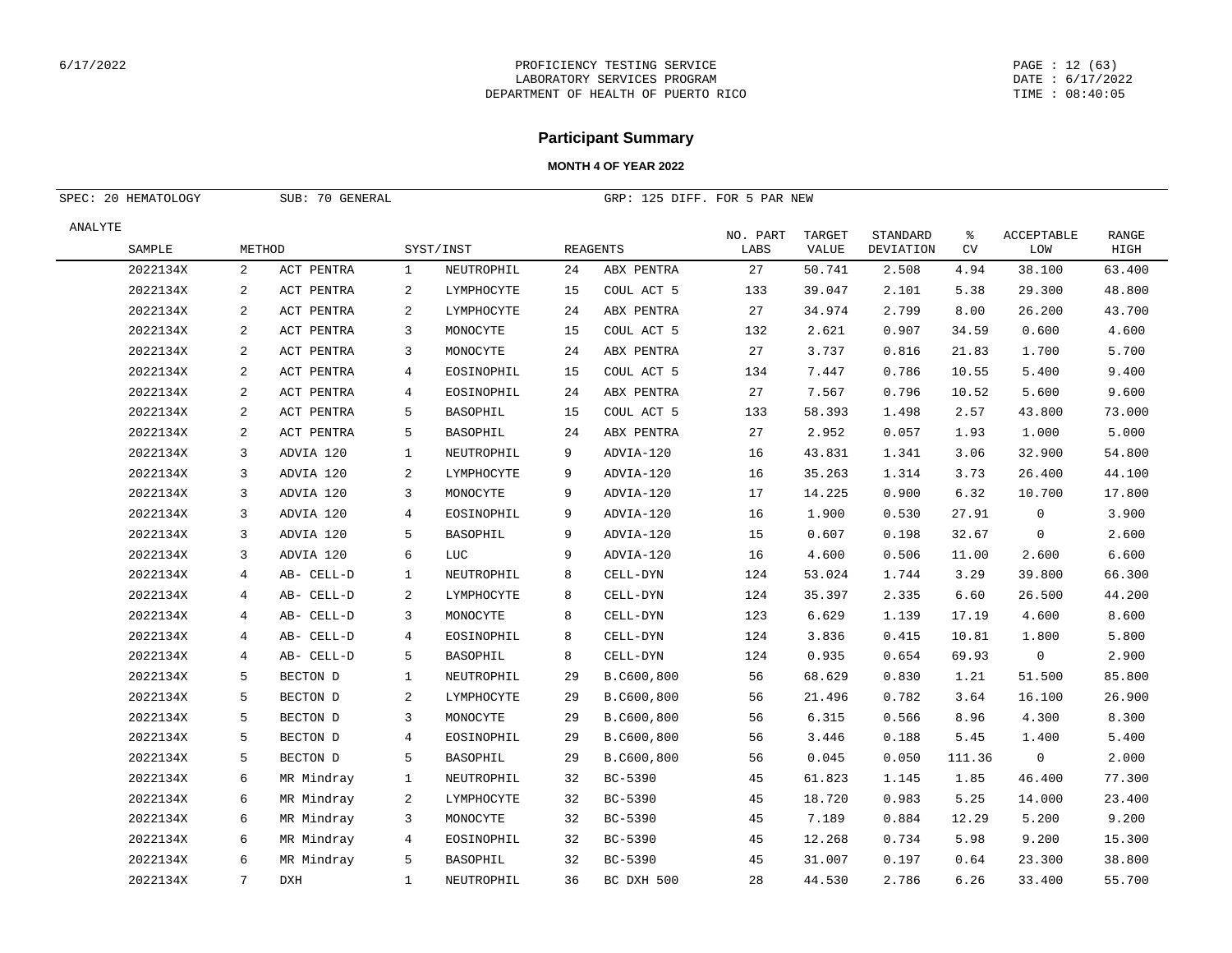#### PAGE : 13 (63) DATE : 6/17/2022 TIME : 08:40:05

## **Participant Summary**

| SPEC: 20 HEMATOLOGY      |                | GRP: 125 DIFF. FOR 5 PAR NEW |              |                     |    |                                                          |                  |                 |                       |                |                          |                      |
|--------------------------|----------------|------------------------------|--------------|---------------------|----|----------------------------------------------------------|------------------|-----------------|-----------------------|----------------|--------------------------|----------------------|
| ANALYTE<br>SAMPLE        | METHOD         |                              |              | SYST/INST           |    | REAGENTS                                                 | NO. PART<br>LABS | TARGET<br>VALUE | STANDARD<br>DEVIATION | ႜ<br><b>CV</b> | <b>ACCEPTABLE</b><br>LOW | <b>RANGE</b><br>HIGH |
| 2022134X                 | 7              | DXH                          | 2            | LYMPHOCYTE          | 36 | BC DXH 500                                               | 28               | 42.611          | 3.260                 | 7.65           | 32.000                   | 53.300               |
| 2022134X                 | 7              | <b>DXH</b>                   | 3            | MONOCYTE            | 36 | BC DXH 500                                               | 28               | 0.200           | 0.125                 | 62.36          | $\mathbf 0$              | 2.200                |
| 2022134X                 | 7              | DXH                          | 4            | EOSINOPHIL          | 36 | BC DXH 500                                               | 28               | 12.389          | 1.309                 | 10.56          | 9.300                    | 15.500               |
| 2022134X                 | 7              | <b>DXH</b>                   | 5            | <b>BASOPHIL</b>     | 36 | BC DXH 500                                               | 28               | 0.059           | 0.056                 | 94.79          | $\mathbf 0$              | 2.100                |
| 172 DIFF. WBC FOR 5 PAR. |                |                              |              | CLIA TEST ID #: 765 |    | EVALUATION CRITERIA: TARGET VALUE 25 % OR 2.00 {GREATER} |                  |                 |                       |                |                          |                      |
| 2022135X                 | $\mathbf{1}$   | SYSMEX CBC                   | $\mathbf{1}$ | NEUTROPHIL          | 20 | SYSMEX XT-                                               | 14               | 53.457          | 2.650                 | 4.96           | 40.100                   | 66.800               |
| 2022135X                 | 1              | SYSMEX CBC                   | 1            | NEUTROPHIL          | 25 | XS SERIES                                                | 141              | 46.595          | 2.034                 | 4.37           | 34.900                   | 58.200               |
| 2022135X                 | $\mathbf{1}$   | SYSMEX CBC                   | 2            | LYMPHOCYTE          | 20 | SYSMEX XT-                                               | 14               | 28.943          | 2.635                 | 9.10           | 21.700                   | 36.200               |
| 2022135X                 | $\mathbf{1}$   | SYSMEX CBC                   | 2            | LYMPHOCYTE          | 25 | XS SERIES                                                | 142              | 30.385          | 2.660                 | 8.75           | 22.800                   | 38.000               |
| 2022135X                 | 1              | SYSMEX CBC                   | 3            | MONOCYTE            | 20 | SYSMEX XT-                                               | 14               | 4.200           | 0.846                 | 20.14          | 2.200                    | 6.200                |
| 2022135X                 | $\mathbf{1}$   | SYSMEX CBC                   | 3            | MONOCYTE            | 25 | XS SERIES                                                | 142              | 2.885           | 0.463                 | 16.06          | 0.900                    | 4.900                |
| 2022135X                 | $\mathbf{1}$   | SYSMEX CBC                   | 4            | EOSINOPHIL          | 20 | SYSMEX XT-                                               | 14               | 12.757          | 0.417                 | 3.27           | 9.600                    | 15.900               |
| 2022135X                 | $\mathbf{1}$   | SYSMEX CBC                   | 4            | EOSINOPHIL          | 25 | XS SERIES                                                | 143              | 12.571          | 0.750                 | 5.96           | 9.400                    | 15.700               |
| 2022135X                 | $\mathbf{1}$   | SYSMEX CBC                   | 5            | <b>BASOPHIL</b>     | 20 | SYSMEX XT-                                               | 14               | 71.646          | 1.584                 | 2.21           | 53.700                   | 89.600               |
| 2022135X                 | $\mathbf{1}$   | SYSMEX CBC                   | 5            | BASOPHIL            | 25 | XS SERIES                                                | 142              | 7.416           | 1.284                 | 17.31          | 5.400                    | 9.400                |
| 2022135X                 | 2              | ACT PENTRA                   | $\mathbf{1}$ | NEUTROPHIL          | 15 | COUL ACT 5                                               | 133              | 71.775          | 1.324                 | 1.84           | 53.800                   | 89.700               |
| 2022135X                 | 2              | ACT PENTRA                   | $\mathbf{1}$ | NEUTROPHIL          | 24 | ABX PENTRA                                               | 27               | 69.385          | 1.409                 | 2.03           | 52.000                   | 86.700               |
| 2022135X                 | $\overline{a}$ | ACT PENTRA                   | 2            | LYMPHOCYTE          | 15 | COUL ACT 5                                               | 134              | 20.035          | 1.420                 | 7.09           | 15.000                   | 25.000               |
| 2022135X                 | 2              | ACT PENTRA                   | 2            | LYMPHOCYTE          | 24 | ABX PENTRA                                               | 27               | 17.526          | 1.370                 | 7.82           | 13.100                   | 21.900               |
| 2022135X                 | 2              | ACT PENTRA                   | 3            | MONOCYTE            | 15 | COUL ACT 5                                               | 131              | 2.352           | 0.615                 | 26.14          | 0.400                    | 4.400                |
| 2022135X                 | 2              | ACT PENTRA                   | 3            | MONOCYTE            | 24 | ABX PENTRA                                               | 27               | 2.948           | 0.545                 | 18.47          | 0.900                    | 4.900                |
| 2022135X                 | 2              | ACT PENTRA                   | 4            | EOSINOPHIL          | 15 | COUL ACT 5                                               | 132              | 5.669           | 0.473                 | 8.34           | 3.700                    | 7.700                |
| 2022135X                 | 2              | ACT PENTRA                   | 4            | EOSINOPHIL          | 24 | ABX PENTRA                                               | 27               | 5.889           | 0.632                 | 10.73          | 3.900                    | 7.900                |
| 2022135X                 | 2              | ACT PENTRA                   | 5            | BASOPHIL            | 15 | COUL ACT 5                                               | 134              | 82.899          | 1.926                 | 2.32           | 62.200                   | 103.600              |
| 2022135X                 | 2              | ACT PENTRA                   | 5            | <b>BASOPHIL</b>     | 24 | ABX PENTRA                                               | 27               | 4.152           | 0.096                 | 2.31           | 2.200                    | 6.200                |
| 2022135X                 | 3              | ADVIA 120                    | $\mathbf{1}$ | NEUTROPHIL          | 9  | ADVIA-120                                                | 16               | 75.213          | 0.903                 | 1.20           | 56.400                   | 94.000               |
| 2022135X                 | 3              | ADVIA 120                    | 2            | LYMPHOCYTE          | 9  | ADVIA-120                                                | 16               | 11.281          | 0.286                 | 2.53           | 8.500                    | 14.100               |
| 2022135X                 | 3              | ADVIA 120                    | 3            | MONOCYTE            | 9  | ADVIA-120                                                | 16               | 6.375           | 0.327                 | 5.13           | 4.400                    | 8.400                |
| 2022135X                 | 3              | ADVIA 120                    | 4            | EOSINOPHIL          | 9  | ADVIA-120                                                | 16               | 5.450           | 0.816                 | 14.98          | 3.500                    | 7.500                |
| 2022135X                 | 3              | ADVIA 120                    | 5            | BASOPHIL            | 9  | ADVIA-120                                                | 16               | 0.431           | 0.104                 | 24.21          | $\mathbf 0$              | 2.400                |
| 2022135X                 | $\mathcal{L}$  | ADVIA 120                    | 6            | <b>LUC</b>          | 9  | ADVIA-120                                                | 16               | 1.560           | 0.185                 | 11.89          | $\Omega$                 | 3.600                |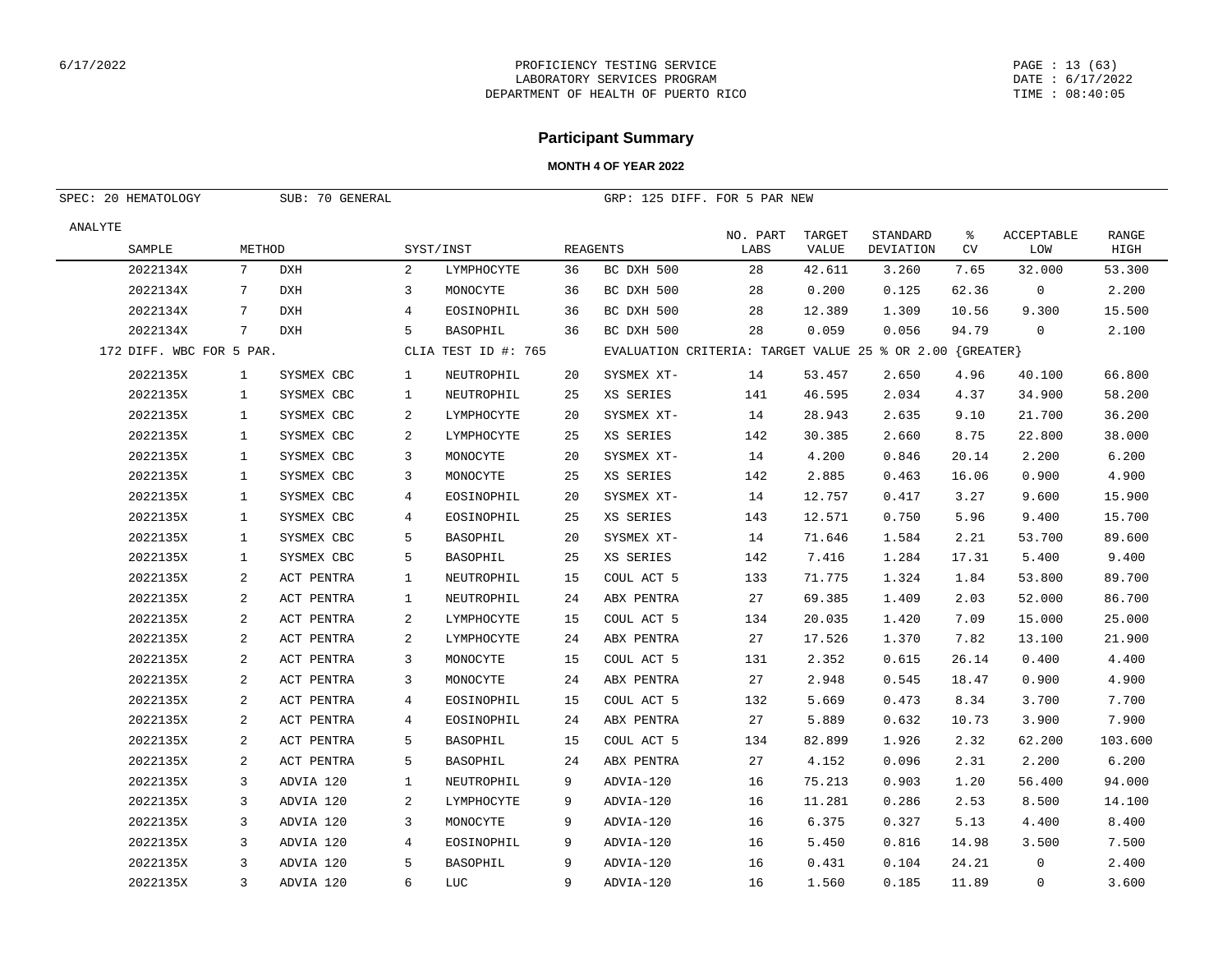#### PAGE : 14 (63) DATE : 6/17/2022 TIME : 08:40:05

# **Participant Summary**

### **MONTH 4 OF YEAR 2022**

| SPEC: 20 HEMATOLOGY |        | SUB: 70 GENERAL |                |                 |    | GRP: 125 DIFF. FOR 5 PAR NEW |                  |                 |                       |                |                          |               |
|---------------------|--------|-----------------|----------------|-----------------|----|------------------------------|------------------|-----------------|-----------------------|----------------|--------------------------|---------------|
| ANALYTE<br>SAMPLE   | METHOD |                 |                | SYST/INST       |    | <b>REAGENTS</b>              | NO. PART<br>LABS | TARGET<br>VALUE | STANDARD<br>DEVIATION | ႜ<br><b>CV</b> | <b>ACCEPTABLE</b><br>LOW | RANGE<br>HIGH |
| 2022135X            | 4      | AB- CELL-D      | 1              | NEUTROPHIL      | 8  | CELL-DYN                     | 124              | 68.022          | 0.930                 | 1.37           | 51.000                   | 85.000        |
| 2022135X            | 4      | AB- CELL-D      | 2              | LYMPHOCYTE      | 8  | CELL-DYN                     | 124              | 22.177          | 1.126                 | 5.08           | 16.600                   | 27.700        |
| 2022135X            | 4      | AB- CELL-D      | 3              | MONOCYTE        | 8  | CELL-DYN                     | 124              | 5.075           | 0.604                 | 11.91          | 3.100                    | 7.100         |
| 2022135X            | 4      | AB- CELL-D      | 4              | EOSINOPHIL      | 8  | CELL-DYN                     | 124              | 3.930           | 0.340                 | 8.65           | 1.900                    | 5.900         |
| 2022135X            | 4      | AB- CELL-D      | 5              | BASOPHIL        | 8  | CELL-DYN                     | 124              | 0.738           | 0.481                 | 65.16          | $\overline{0}$           | 2.700         |
| 2022135X            | 5      | BECTON D        | 1              | NEUTROPHIL      | 29 | B.C600,800                   | 56               | 62.148          | 0.960                 | 1.54           | 46.600                   | 77.700        |
| 2022135X            | 5      | BECTON D        | $\overline{a}$ | LYMPHOCYTE      | 29 | B.C600,800                   | 56               | 27.330          | 1.503                 | 5.50           | 20.500                   | 34.200        |
| 2022135X            | 5      | BECTON D        | 3              | MONOCYTE        | 29 | B.C600,800                   | 56               | 6.245           | 0.799                 | 12.80          | 4.200                    | 8.200         |
| 2022135X            | 5      | BECTON D        | 4              | EOSINOPHIL      | 29 | B.C600,800                   | 56               | 4.232           | 0.254                 | 6.01           | 2.200                    | 6.200         |
| 2022135X            | 5      | BECTON D        | 5              | BASOPHIL        | 29 | B.C600,800                   | 56               | 0.045           | 0.050                 | 111.36         | $\overline{0}$           | 2.000         |
| 2022135X            | 6      | MR Mindray      | 1              | NEUTROPHIL      | 32 | BC-5390                      | 45               | 55.070          | 0.934                 | 1.70           | 41.300                   | 68.800        |
| 2022135X            | 6      | MR Mindray      | $\overline{a}$ | LYMPHOCYTE      | 32 | BC-5390                      | 45               | 26.818          | 1.835                 | 6.84           | 20.100                   | 33.500        |
| 2022135X            | 6      | MR Mindray      | 3              | MONOCYTE        | 32 | BC-5390                      | 45               | 7.951           | 1.767                 | 22.22          | 6.000                    | 10.000        |
| 2022135X            | 6      | MR Mindray      | $\overline{4}$ | EOSINOPHIL      | 32 | BC-5390                      | 45               | 9.989           | 0.521                 | 5.22           | 7.500                    | 12.500        |
| 2022135X            | 6      | MR Mindray      | 5              | <b>BASOPHIL</b> | 32 | BC-5390                      | 45               | 30.568          | 0.280                 | 0.92           | 22.900                   | 38.200        |
| 2022135X            | 7      | <b>DXH</b>      | 1              | NEUTROPHIL      | 36 | BC DXH 500                   | 28               | 82.007          | 1.216                 | 1.48           | 61.500                   | 102.500       |
| 2022135X            | 7      | <b>DXH</b>      | 2              | LYMPHOCYTE      | 36 | BC DXH 500                   | 28               | 8.604           | 1.238                 | 14.39          | 6.500                    | 10.800        |
| 2022135X            | 7      | <b>DXH</b>      | 3              | MONOCYTE        | 36 | BC DXH 500                   | 28               | 0.268           | 0.175                 | 65.47          | $\overline{0}$           | 2.300         |
| 2022135X            | 7      | <b>DXH</b>      | 4              | EOSINOPHIL      | 36 | BC DXH 500                   | 28               | 8.961           | 0.787                 | 8.78           | 6.700                    | 11.200        |
| 2022135X            | 7      | <b>DXH</b>      | 5              | BASOPHIL        | 36 | BC DXH 500                   | 28               | 0.033           | 0.082                 | 244.95         | $\overline{0}$           | 2.000         |

SPEC: 20 HEMATOLOGY SUB: 70 GENERAL GRP: 127 DIFF 6 PARAM INSTRUM

| ANALYTE |                          |           |                     |    |                                                              | NO. PART | TARGET | STANDARD  |           | ACCEPTABLE | RANGE  |
|---------|--------------------------|-----------|---------------------|----|--------------------------------------------------------------|----------|--------|-----------|-----------|------------|--------|
|         | SAMPLE                   | METHOD    | SYST/INST           |    | REAGENTS                                                     | LABS     | VALUE  | DEVIATION | <b>CV</b> | LOW        | HIGH   |
|         | 185 Diff 6 Parameter Ins |           | CLIA TEST ID #: 765 |    | EVALUATION CRITERIA: TARGET VALUE 25 % OR 2.00 $\{GREATER\}$ |          |        |           |           |            |        |
|         | 2022131Y                 | 6 PAR REG | NEUTROPHIL          | 31 | SYSMEX XN                                                    | 37       | 60.154 | 1.111     | 1.85      | 45.100     | 75.200 |
|         | 2022131Y                 | 6 PAR REG | NEUTROPHIL          | 35 | SYS XNL SR                                                   | 76       | 56.655 | 1.335     | 2.36      | 42.500     | 70.800 |
|         | 2022131Y                 | 6 PAR REG | LYMPHOCYTE          | 31 | SYSMEX XN                                                    |          | 16.739 | 0.976     | 5.83      | 12.600     | 20.900 |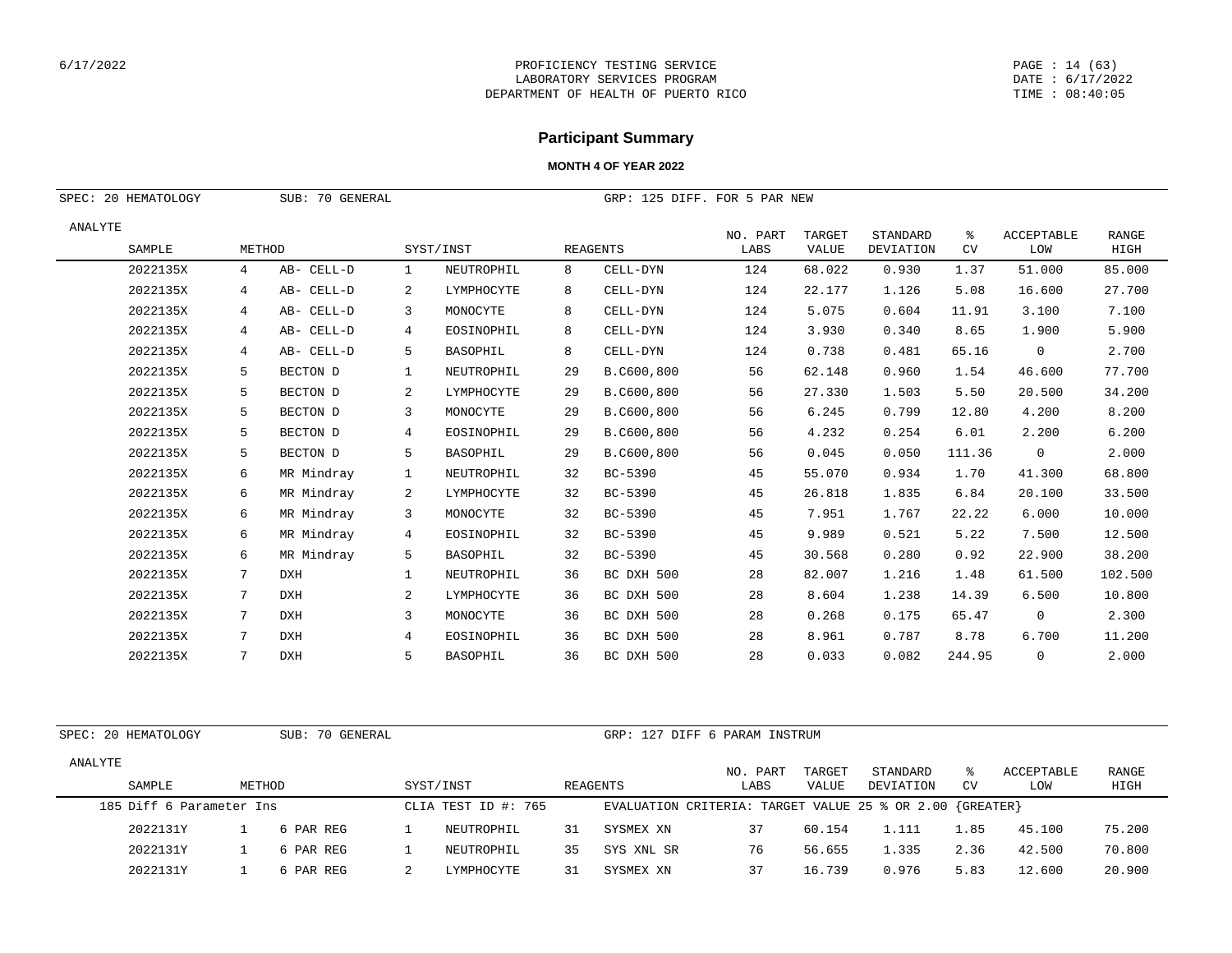#### PAGE : 15 (63) DATE : 6/17/2022 TIME : 08:40:05

## **Participant Summary**

| SPEC: 20 HEMATOLOGY      | SUB: 70 GENERAL |           |              |                     | GRP: 127 DIFF 6 PARAM INSTRUM |                                                          |                  |                 |                       |         |                          |                      |
|--------------------------|-----------------|-----------|--------------|---------------------|-------------------------------|----------------------------------------------------------|------------------|-----------------|-----------------------|---------|--------------------------|----------------------|
| ANALYTE<br>SAMPLE        | METHOD          |           |              | SYST/INST           |                               | <b>REAGENTS</b>                                          | NO. PART<br>LABS | TARGET<br>VALUE | STANDARD<br>DEVIATION | ႜ<br>CV | <b>ACCEPTABLE</b><br>LOW | <b>RANGE</b><br>HIGH |
| 2022131Y                 | $\mathbf{1}$    | 6 PAR REG | 2            | LYMPHOCYTE          | 35                            | SYS XNL SR                                               | 76               | 17.959          | 1.387                 | 7.72    | 13.500                   | 22.400               |
| 2022131Y                 | $\mathbf{1}$    | 6 PAR REG | 3            | MONOCYTE            | 31                            | SYSMEX XN                                                | 37               | 2.539           | 0.475                 | 18.71   | 0.500                    | 4.500                |
| 2022131Y                 | $\mathbf{1}$    | 6 PAR REG | 3            | MONOCYTE            | 35                            | SYS XNL SR                                               | 76               | 1.448           | 0.342                 | 23.62   | $\overline{0}$           | 3.400                |
| 2022131Y                 | $\mathbf{1}$    | 6 PAR REG | 4            | EOSINOPHIL          | 31                            | SYSMEX XN                                                | 37               | 15.383          | 0.706                 | 4.59    | 11.500                   | 19.200               |
| 2022131Y                 | $\mathbf{1}$    | 6 PAR REG | 4            | EOSINOPHIL          | 35                            | SYS XNL SR                                               | 76               | 15.212          | 0.681                 | 4.47    | 11.400                   | 19.000               |
| 2022131Y                 | $\mathbf{1}$    | 6 PAR REG | 5            | BASOPHIL            | 31                            | SYSMEX XN                                                | 37               | 5.100           | 1.359                 | 26.64   | 3.100                    | 7.100                |
| 2022131Y                 | $\mathbf{1}$    | 6 PAR REG | 5            | BASOPHIL            | 35                            | SYS XNL SR                                               | 76               | 8.753           | 0.805                 | 9.20    | 6.600                    | 10.900               |
| 2022131Y                 | $\mathbf{1}$    | 6 PAR REG | 6            | IMMATURE G          | 31                            | SYSMEX XN                                                | 37               | 14.439          | 0.562                 | 3.89    | 10.800                   | 18.000               |
| 2022131Y                 | $\mathbf{1}$    | 6 PAR REG | 6            | IMMATURE G          | 35                            | SYS XNL SR                                               | 76               | 15.163          | 0.750                 | 4.95    | 11,400                   | 19.000               |
| 2022131Y                 | $\mathbf{1}$    | 6 PAR REG | 7            | NRBC                | 31                            | SYSMEX XN                                                | 18               | 0.000           | 0.000                 | 0.00    | $\mathbf 0$              | 2.000                |
| 185 Diff 6 Parameter Ins |                 |           |              | CLIA TEST ID #: 765 |                               | EVALUATION CRITERIA: TARGET VALUE 25 % OR 2.00 {GREATER} |                  |                 |                       |         |                          |                      |
| 2022132Y                 | $\mathbf{1}$    | 6 PAR REG | 1            | NEUTROPHIL          | 31                            | SYSMEX XN                                                | 37               | 57.908          | 1.576                 | 2.72    | 43.400                   | 72.400               |
| 2022132Y                 | $\mathbf{1}$    | 6 PAR REG | $\mathbf{1}$ | NEUTROPHIL          | 35                            | SYS XNL SR                                               | 76               | 54.988          | 2.440                 | 4.44    | 41.200                   | 68.700               |
| 2022132Y                 | $\mathbf{1}$    | 6 PAR REG | 2            | LYMPHOCYTE          | 31                            | SYSMEX XN                                                | 37               | 19.772          | 1.007                 | 5.09    | 14.800                   | 24.700               |
| 2022132Y                 | 1               | 6 PAR REG | 2            | LYMPHOCYTE          | 35                            | SYS XNL SR                                               | 76               | 20.918          | 1.930                 | 9.23    | 15.700                   | 26.100               |
| 2022132Y                 | $\mathbf{1}$    | 6 PAR REG | 3            | MONOCYTE            | 31                            | SYSMEX XN                                                | 37               | 2.894           | 0.647                 | 22.36   | 0.900                    | 4.900                |
| 2022132Y                 | $\mathbf{1}$    | 6 PAR REG | 3            | MONOCYTE            | 35                            | SYS XNL SR                                               | 76               | 1.474           | 0.332                 | 22.52   | $\mathsf{O}$             | 3.500                |
| 2022132Y                 | $\mathbf{1}$    | 6 PAR REG | 4            | EOSINOPHIL          | 31                            | SYSMEX XN                                                | 38               | 14.128          | 1.119                 | 7.92    | 10.600                   | 17.700               |
| 2022132Y                 | $\mathbf{1}$    | 6 PAR REG | 4            | EOSINOPHIL          | 35                            | SYS XNL SR                                               | 76               | 14.395          | 1.121                 | 7.79    | 10.800                   | 18.000               |
| 2022132Y                 | $\mathbf{1}$    | 6 PAR REG | 5            | BASOPHIL            | 31                            | SYSMEX XN                                                | 36               | 5.047           | 1.752                 | 34.71   | 3.000                    | 7.000                |
| 2022132Y                 | $\mathbf{1}$    | 6 PAR REG | 5            | BASOPHIL            | 35                            | SYS XNL SR                                               | 76               | 8.448           | 0.742                 | 8.78    | 6.300                    | 10.600               |
| 2022132Y                 | $\mathbf{1}$    | 6 PAR REG | 6            | IMMATURE G          | 31                            | SYSMEX XN                                                | 37               | 14.900          | 0.803                 | 5.39    | 11.200                   | 18.600               |
| 2022132Y                 | $\mathbf{1}$    | 6 PAR REG | 6            | IMMATURE G          | 35                            | SYS XNL SR                                               | 76               | 15.208          | 1.027                 | 6.75    | 11.400                   | 19.000               |
| 2022132Y                 | $\mathbf{1}$    | 6 PAR REG | 7            | NRBC                | 31                            | SYSMEX XN                                                | 18               | 0.100           | 0.108                 | 108.47  | 0                        | 2.100                |
| 2022133Y                 | $\mathbf{1}$    | 6 PAR REG | $\mathbf{1}$ | NEUTROPHIL          | 31                            | SYSMEX XN                                                | 37               | 48.240          | 1.005                 | 2.08    | 36.200                   | 60.300               |
| 2022133Y                 | $\mathbf{1}$    | 6 PAR REG | $\mathbf{1}$ | NEUTROPHIL          | 35                            | SYS XNL SR                                               | 76               | 46.224          | 1.926                 | 4.17    | 34.700                   | 57.800               |
| 2022133Y                 | 1               | 6 PAR REG | 2            | LYMPHOCYTE          | 31                            | SYSMEX XN                                                | 37               | 29.308          | 1.675                 | 5.72    | 22.000                   | 36.600               |
| 2022133Y                 | $\mathbf{1}$    | 6 PAR REG | 2            | LYMPHOCYTE          | 35                            | SYS XNL SR                                               | 76               | 31.396          | 2.207                 | 7.03    | 23.500                   | 39.200               |
| 2022133Y                 | $\mathbf{1}$    | 6 PAR REG | 3            | MONOCYTE            | 31                            | SYSMEX XN                                                | 37               | 4.874           | 0.624                 | 12.79   | 2.900                    | 6.900                |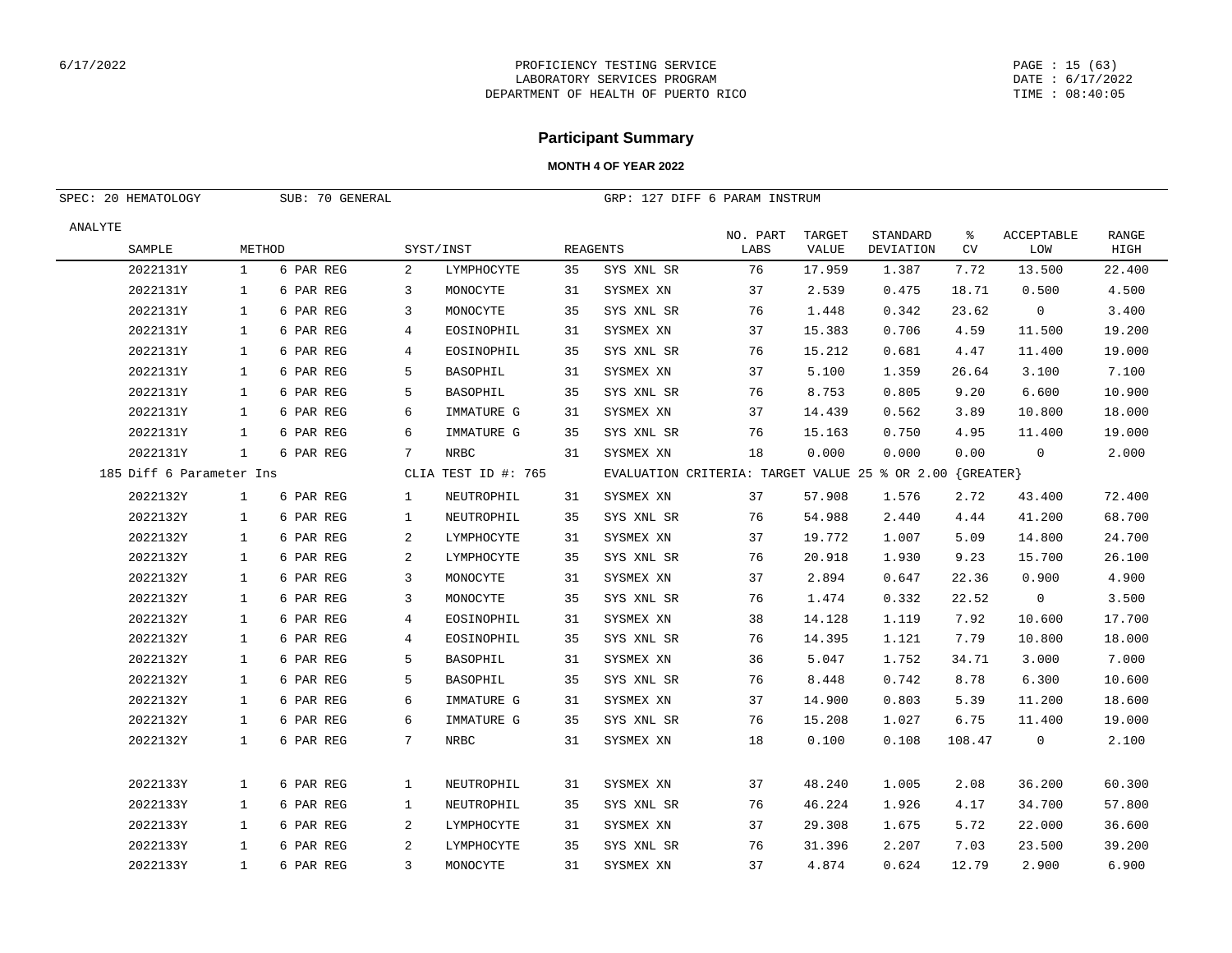#### PAGE : 16 (63) DATE : 6/17/2022 TIME : 08:40:05

## **Participant Summary**

| SPEC: 20 HEMATOLOGY      |              | SUB: 70 GENERAL |              |                     |    | GRP: 127 DIFF 6 PARAM INSTRUM                            |                  |                 |                       |                 |                          |                      |
|--------------------------|--------------|-----------------|--------------|---------------------|----|----------------------------------------------------------|------------------|-----------------|-----------------------|-----------------|--------------------------|----------------------|
| ANALYTE<br>SAMPLE        | METHOD       |                 |              | SYST/INST           |    | <b>REAGENTS</b>                                          | NO. PART<br>LABS | TARGET<br>VALUE | STANDARD<br>DEVIATION | ి<br>${\rm CV}$ | <b>ACCEPTABLE</b><br>LOW | <b>RANGE</b><br>HIGH |
| 2022133Y                 | $\mathbf{1}$ | 6 PAR REG       | 3            | MONOCYTE            | 35 | SYS XNL SR                                               | 76               | 3.012           | 0.565                 | 18.77           | 1.000                    | 5.000                |
| 2022133Y                 | 1            | 6 PAR REG       | 4            | EOSINOPHIL          | 31 | SYSMEX XN                                                | 37               | 12.369          | 0.448                 | 3.62            | 9.300                    | 15.500               |
| 2022133Y                 | $\mathbf{1}$ | 6 PAR REG       | 4            | EOSINOPHIL          | 35 | SYS XNL SR                                               | 76               | 12.441          | 0.839                 | 6.74            | 9.300                    | 15.600               |
| 2022133Y                 | $\mathbf{1}$ | 6 PAR REG       | 5            | BASOPHIL            | 31 | SYSMEX XN                                                | 37               | 5.060           | 0.713                 | 14.10           | 3.100                    | 7.100                |
| 2022133Y                 | $\mathbf{1}$ | 6 PAR REG       | 5            | BASOPHIL            | 35 | SYS XNL SR                                               | 76               | 7.175           | 0.646                 | 9.00            | 5.200                    | 9.200                |
| 2022133Y                 | 1            | 6 PAR REG       | 6            | IMMATURE G          | 31 | SYSMEX XN                                                | 37               | 11.644          | 0.355                 | 3.05            | 8.700                    | 14.600               |
| 2022133Y                 | 1            | 6 PAR REG       | 6            | IMMATURE G          | 35 | SYS XNL SR                                               | 76               | 12.466          | 0.749                 | 6.01            | 9.300                    | 15.600               |
| 2022133Y                 | $\mathbf{1}$ | 6 PAR REG       | 7            | <b>NRBC</b>         | 31 | SYSMEX XN                                                | 18               | 0.000           | 0.000                 | 0.00            | $\mathbf 0$              | 2.000                |
| 185 Diff 6 Parameter Ins |              |                 |              | CLIA TEST ID #: 765 |    | EVALUATION CRITERIA: TARGET VALUE 25 % OR 2.00 {GREATER} |                  |                 |                       |                 |                          |                      |
| 2022134Y                 | $\mathbf{1}$ | 6 PAR REG       | 1            | NEUTROPHIL          | 31 | SYSMEX XN                                                | 37               | 57.783          | 1.449                 | 2.51            | 43.300                   | 72.200               |
| 2022134Y                 | $\mathbf{1}$ | 6 PAR REG       | $\mathbf{1}$ | NEUTROPHIL          | 35 | SYS XNL SR                                               | 76               | 54.958          | 2.272                 | 4.13            | 41.200                   | 68.700               |
| 2022134Y                 | $\mathbf{1}$ | 6 PAR REG       | 2            | LYMPHOCYTE          | 31 | SYSMEX XN                                                | 37               | 19.775          | 1.086                 | 5.49            | 14.800                   | 24.700               |
| 2022134Y                 | $\mathbf{1}$ | 6 PAR REG       | 2            | LYMPHOCYTE          | 35 | SYS XNL SR                                               | 76               | 21.070          | 1.663                 | 7.89            | 15.800                   | 26.300               |
| 2022134Y                 | $\mathbf{1}$ | 6 PAR REG       | 3            | MONOCYTE            | 31 | SYSMEX XN                                                | 37               | 2.922           | 0.820                 | 28.05           | 0.900                    | 4.900                |
| 2022134Y                 | $\mathbf{1}$ | 6 PAR REG       | 3            | MONOCYTE            | 35 | SYS XNL SR                                               | 76               | 1.474           | 0.352                 | 23.90           | 0                        | 3.500                |
| 2022134Y                 | $\mathbf{1}$ | 6 PAR REG       | 4            | EOSINOPHIL          | 31 | SYSMEX XN                                                | 37               | 14.283          | 1.212                 | 8.49            | 10.700                   | 17.900               |
| 2022134Y                 | $\mathbf{1}$ | 6 PAR REG       | 4            | EOSINOPHIL          | 35 | SYS XNL SR                                               | 76               | 14.414          | 1.122                 | 7.78            | 10.800                   | 18.000               |
| 2022134Y                 | $\mathbf{1}$ | 6 PAR REG       | 5            | BASOPHIL            | 31 | SYSMEX XN                                                | 37               | 4.965           | 1.628                 | 32.79           | 3.000                    | 7.000                |
| 2022134Y                 | $\mathbf{1}$ | 6 PAR REG       | 5            | BASOPHIL            | 35 | SYS XNL SR                                               | 77               | 8.470           | 0.787                 | 9.29            | 6.400                    | 10.600               |
| 2022134Y                 | $\mathbf{1}$ | 6 PAR REG       | 6            | IMMATURE G          | 31 | SYSMEX XN                                                | 37               | 15.014          | 0.754                 | 5.02            | 11.300                   | 18.800               |
| 2022134Y                 | 1            | 6 PAR REG       | 6            | IMMATURE G          | 35 | SYS XNL SR                                               | 75               | 15.165          | 0.992                 | 6.54            | 11.400                   | 19.000               |
| 2022134Y                 | $\mathbf{1}$ | 6 PAR REG       | 7            | NRBC                | 31 | SYSMEX XN                                                | 18               | 0.053           | 0.078                 | 146.57          | 0                        | 2.100                |
|                          |              |                 |              |                     |    |                                                          |                  |                 |                       |                 |                          |                      |
| 2022135Y                 | $\mathbf{1}$ | 6 PAR REG       | 1            | NEUTROPHIL          | 31 | SYSMEX XN                                                | 37               | 48.189          | 1.017                 | 2.11            | 36.100                   | 60.200               |
| 2022135Y                 | $\mathbf{1}$ | 6 PAR REG       | $\mathbf{1}$ | NEUTROPHIL          | 35 | SYS XNL SR                                               | 76               | 46.357          | 2.158                 | 4.65            | 34.800                   | 57.900               |
| 2022135Y                 | $\mathbf{1}$ | 6 PAR REG       | 2            | LYMPHOCYTE          | 31 | SYSMEX XN                                                | 37               | 29.486          | 1.537                 | 5.21            | 22.100                   | 36.900               |
| 2022135Y                 | $\mathbf{1}$ | 6 PAR REG       | 2            | LYMPHOCYTE          | 35 | SYS XNL SR                                               | 76               | 31.363          | 2.054                 | 6.55            | 23.500                   | 39.200               |
| 2022135Y                 | $\mathbf{1}$ | 6 PAR REG       | 3            | MONOCYTE            | 31 | SYSMEX XN                                                | 37               | 4.711           | 0.727                 | 15.44           | 2.700                    | 6.700                |
| 2022135Y                 | $\mathbf{1}$ | 6 PAR REG       | 3            | MONOCYTE            | 35 | SYS XNL SR                                               | 76               | 3.048           | 0.454                 | 14.90           | 1.000                    | 5.000                |
| 2022135Y                 | $\mathbf{1}$ | 6 PAR REG       | 4            | EOSINOPHIL          | 31 | SYSMEX XN                                                | 37               | 12.519          | 0.474                 | 3.79            | 9.400                    | 15.600               |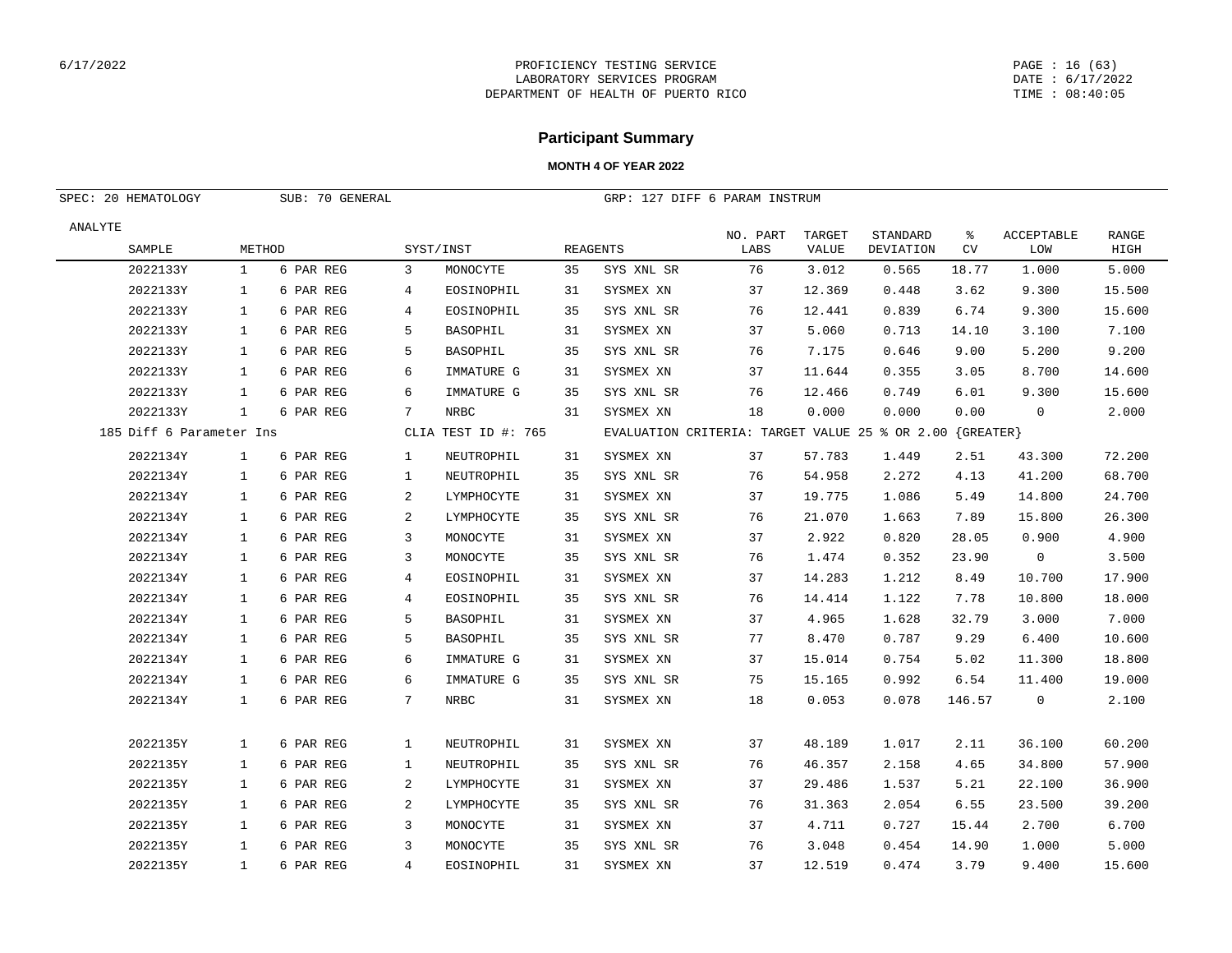#### PAGE : 17 (63) DATE : 6/17/2022 TIME : 08:40:05

# **Participant Summary**

| SPEC: 20 HEMATOLOGY      | SUB: 70 GENERAL |                 |                |                     |              |                                                | GRP: 127 DIFF 6 PARAM INSTRUM |              |                  |             |            |        |
|--------------------------|-----------------|-----------------|----------------|---------------------|--------------|------------------------------------------------|-------------------------------|--------------|------------------|-------------|------------|--------|
| ANALYTE                  |                 |                 |                |                     |              |                                                | NO. PART                      | TARGET       | STANDARD         | နွ          | ACCEPTABLE | RANGE  |
| SAMPLE                   | METHOD          |                 |                | SYST/INST           |              | <b>REAGENTS</b>                                | $_{\rm LABS}$                 | <b>VALUE</b> | <b>DEVIATION</b> | CV          | LOW        | HIGH   |
| 2022135Y                 | $\mathbf{1}$    | 6 PAR REG       | $\overline{4}$ | EOSINOPHIL          | 35           | SYS XNL SR                                     | 75                            | 12.436       | 0.776            | 6.24        | 9.300      | 15.500 |
| 2022135Y                 | $\mathbf{1}$    | 6 PAR REG       | 5              | <b>BASOPHIL</b>     | 31           | SYSMEX XN                                      | 36                            | 5.047        | 0.578            | 11.46       | 3.000      | 7.000  |
| 2022135Y                 | $\mathbf{1}$    | 6 PAR REG       | 5              | BASOPHIL            | 35           | SYS XNL SR                                     | 77                            | 7.162        | 0.817            | 11.40       | 5.200      | 9.200  |
| 2022135Y                 | $\mathbf{1}$    | 6 PAR REG       | 6              | IMMATURE G          | 31           | SYSMEX XN                                      | 37                            | 11.667       | 0.420            | 3.60        | 8.800      | 14.600 |
| 2022135Y                 | $\mathbf{1}$    | 6 PAR REG       | 6              | IMMATURE G          | 35           | SYS XNL SR                                     | 76                            | 12.471       | 0.631            | 5.06        | 9.400      | 15.600 |
| 2022135Y                 | $\mathbf{1}$    | 6 PAR REG       | 7              | <b>NRBC</b>         | 31           | SYSMEX XN                                      | 18                            | 0.000        | 0.000            | 0.00        | 0          | 2.000  |
| SPEC: 20 HEMATOLOGY      |                 | SUB: 70 GENERAL |                |                     |              | GRP: 128 DIFF 3 PARAMETER INS                  |                               |              |                  |             |            |        |
| ANALYTE                  |                 |                 |                |                     |              |                                                | NO. PART                      | TARGET       | STANDARD         | ွေ          | ACCEPTABLE | RANGE  |
| SAMPLE                   | METHOD          |                 |                | SYST/INST           |              | <b>REAGENTS</b>                                | LABS                          | VALUE        | DEVIATION        | CV          | LOW        | HIGH   |
| 186 DIFF 3 PARAMETER INS |                 |                 |                | CLIA TEST ID #: 765 |              | EVALUATION CRITERIA: TARGET VALUE 25 % OR 2.00 |                               |              |                  | ${GREATER}$ |            |        |
| 2022131Z                 | 8               | 3ST             | $\mathbf{1}$   | Lymphocyte          | $\mathbf{1}$ | $KX$ 21 - Sy                                   | 26                            | 30.786       | 0.866            | 2.81        | 23.100     | 38.500 |
| 2022131Z                 | 8               | 3ST             | $\mathbf{1}$   | Lymphocyte          | 3            | ABBOTT C-D                                     | 40                            | 31.074       | 1.312            | 4.22        | 23.300     | 38.800 |
| 2022131Z                 | 8               | 3ST             | 2              | Mix M/E/Ba          | $\mathbf{1}$ | KX 21 - Sy                                     | 25                            | 17.070       | 0.856            | 5.01        | 12.800     | 21.300 |
| 2022131Z                 | 8               | 3ST             | $\overline{a}$ | Mix M/E/Ba          | 3            | ABBOTT C-D                                     | 40                            | 12.972       | 1.266            | 9.76        | 9.700      | 16.200 |
| 2022131Z                 | 8               | 3ST             | 3              | Neutrophil          | $\mathbf{1}$ | KX 21 - Sy                                     | 25                            | 52.100       | 0.907            | 1.74        | 39.100     | 65.100 |
| 2022131Z                 | 8               | 3ST             | 3              | Neutrophil          | 3            | ABBOTT C-D                                     | 40                            | 55.923       | 2.062            | 3.69        | 41.900     | 69.900 |
| 2022131Z                 | 9               | 3D              | $\mathbf{1}$   | Lymphocyte          | 2            | AcT Diff 2                                     | 12                            | 31.343       | 1.113            | 3.55        | 23.500     | 39.200 |
| 2022131Z                 | 9               | 3D              | $\mathbf{1}$   | Lymphocyte          | 4            | JT - Coult                                     | 12                            | 30.533       | 1.410            | 4.62        | 22.900     | 38.200 |
| 2022131Z                 | 9               | 3D              | $\mathbf{1}$   | Lymphocyte          | 6            | Emerald Gr                                     | 11                            | 29.336       | 0.568            | 1.94        | 22.000     | 36.700 |
| 2022131Z                 | 9               | 3D              | 2              | Mix M/E/Ba          | $\sqrt{2}$   | AcT Diff 2                                     | 12                            | 7.700        | 0.316            | 4.11        | 5.700      | 9.700  |
| 2022131Z                 | 9               | 3D              | $\overline{a}$ | Mix M/E/Ba          | 4            | JT - Coult                                     | 11                            | 6.036        | 0.936            | 15.51       | 4.000      | 8.000  |
| 2022131Z                 | 9               | 3D              | $\overline{a}$ | Mix M/E/Ba          | 6            | Emerald Gr                                     | 11                            | 5.245        | 0.370            | 7.06        | 3.200      | 7.200  |
| 2022131Z                 | 9               | 3D              | 3              | Neutrophil          | $\sqrt{2}$   | AcT Diff 2                                     | 12                            | 60.943       | 1.225            | 2.01        | 45.700     | 76.200 |
| 2022131Z                 | 9               | 3D              | 3              | Neutrophil          | 4            | JT - Coult                                     | 11                            | 63.091       | 1.618            | 2.57        | 47.300     | 78.900 |
| 2022131Z                 | 9               | 3D              | 3              | Neutrophil          | 6            | Emerald Gr                                     | 11                            | 65.418       | 0.803            | 1.23        | 49.100     | 81.800 |
| 2022132Z                 | 8               | 3ST             | 1              | Lymphocyte          | $\mathbf{1}$ | $KX$ 21 - Sy                                   | 25                            | 62.284       | 0.450            | 0.72        | 46.700     | 77.900 |
| 2022132Z                 | 8               | 3ST             | 1              | Lymphocyte          | 3            | ABBOTT C-D                                     | 40                            | 60.949       | 1.526            | 2.50        | 45.700     | 76.200 |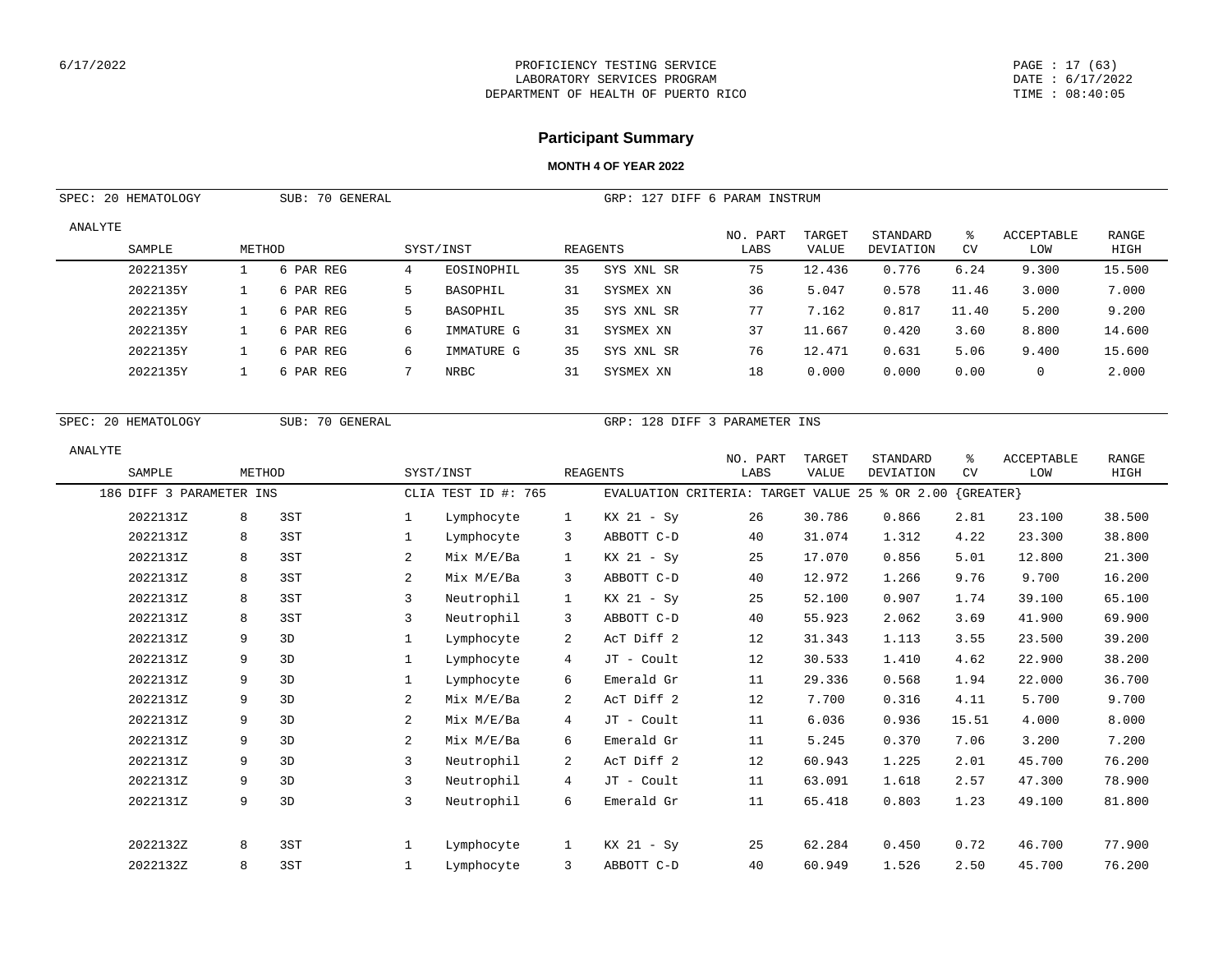#### PAGE : 18 (63) DATE : 6/17/2022 TIME : 08:40:05

## **Participant Summary**

| SPEC: 20 HEMATOLOGY<br>SUB: 70 GENERAL |   |        |                |                     |                |                                                          |                  |                        |                              |          |                          |                      |
|----------------------------------------|---|--------|----------------|---------------------|----------------|----------------------------------------------------------|------------------|------------------------|------------------------------|----------|--------------------------|----------------------|
|                                        |   |        |                |                     |                | GRP: 128 DIFF 3 PARAMETER INS                            |                  |                        |                              |          |                          |                      |
| ANALYTE<br>SAMPLE                      |   | METHOD |                | SYST/INST           |                | <b>REAGENTS</b>                                          | NO. PART<br>LABS | TARGET<br><b>VALUE</b> | STANDARD<br><b>DEVIATION</b> | နွ<br>CV | <b>ACCEPTABLE</b><br>LOW | <b>RANGE</b><br>HIGH |
| 2022132Z                               | 8 | 3ST    | 2              | Mix M/E/Ba          | $\mathbf{1}$   | $KX$ 21 - Sy                                             | 25               | 14.110                 | 0.793                        | 5.62     | 10.600                   | 17.600               |
| 2022132Z                               | 8 | 3ST    | 2              | Mix M/E/Ba          | 3              | ABBOTT C-D                                               | 39               | 11.247                 | 1.073                        | 9.54     | 8.400                    | 14.100               |
| 2022132Z                               | 8 | 3ST    | 3              | Neutrophil          | $\mathbf{1}$   | KX 21 - Sy                                               | 25               | 23.715                 | 0.910                        | 3.84     | 17.800                   | 29.600               |
| 2022132Z                               | 8 | 3ST    | 3              | Neutrophil          | 3              | ABBOTT C-D                                               | 39               | 27.784                 | 1.392                        | 5.01     | 20.800                   | 34.700               |
| 2022132Z                               | 9 | 3D     | $\mathbf{1}$   | Lymphocyte          | 2              | AcT Diff 2                                               | 13               | 13.875                 | 0.776                        | 5.59     | 10.400                   | 17.300               |
| 2022132Z                               | 9 | 3D     | $\mathbf{1}$   | Lymphocyte          | 4              | JT - Coult                                               | 12               | 13.342                 | 0.914                        | 6.85     | 10.000                   | 16.700               |
| 2022132Z                               | 9 | 3D     | 1              | Lymphocyte          | 6              | Emerald Gr                                               | 11               | 13.955                 | 1.010                        | 7.24     | 10.500                   | 17.400               |
| 2022132Z                               | 9 | 3D     | 2              | Mix M/E/Ba          | 2              | AcT Diff 2                                               | 12               | 5.614                  | 0.473                        | 8.43     | 3.600                    | 7.600                |
| 2022132Z                               | 9 | 3D     | 2              | Mix M/E/Ba          | $\overline{4}$ | JT - Coult                                               | 11               | 4.864                  | 0.676                        | 13.90    | 2.900                    | 6.900                |
| 2022132Z                               | 9 | 3D     | $\overline{a}$ | Mix M/E/Ba          | 6              | Emerald Gr                                               | 11               | 2.373                  | 0.242                        | 10.18    | 0.400                    | 4.400                |
| 2022132Z                               | 9 | 3D     | 3              | Neutrophil          | 2              | AcT Diff 2                                               | 12               | 80.700                 | 0.910                        | 1.13     | 60.500                   | 100.900              |
| 2022132Z                               | 9 | 3D     | 3              | Neutrophil          | 4              | JT - Coult                                               | 11               | 81.664                 | 0.936                        | 1.15     | 61.200                   | 102.100              |
| 2022132Z                               | 9 | 3D     | 3              | Neutrophil          | 6              | Emerald Gr                                               | 11               | 83.673                 | 1.212                        | 1.45     | 62.800                   | 104.600              |
| 186 DIFF 3 PARAMETER INS               |   |        |                | CLIA TEST ID #: 765 |                | EVALUATION CRITERIA: TARGET VALUE 25 % OR 2.00 {GREATER} |                  |                        |                              |          |                          |                      |
| 2022133Z                               | 8 | 3ST    | $\mathbf{1}$   | Lymphocyte          | $\mathbf{1}$   | KX 21 - Sy                                               | 25               | 12.845                 | 1.051                        | 8.18     | 9.600                    | 16.100               |
| 2022133Z                               | 8 | 3ST    | $\mathbf{1}$   | Lymphocyte          | 3              | ABBOTT C-D                                               | 40               | 16.521                 | 2.028                        | 12.28    | 12.400                   | 20.700               |
| 2022133Z                               | 8 | 3ST    | 2              | Mix M/E/Ba          | $\mathbf{1}$   | KX 21 - Sy                                               | 25               | 17.790                 | 1.429                        | 8.03     | 13.300                   | 22.200               |
| 2022133Z                               | 8 | 3ST    | 2              | Mix M/E/Ba          | 3              | ABBOTT C-D                                               | 41               | 12.465                 | 2.322                        | 18.63    | 9.300                    | 15.600               |
| 2022133Z                               | 8 | 3ST    | 3              | Neutrophil          | $\mathbf{1}$   | KX 21 - Sy                                               | 25               | 69.595                 | 1.051                        | 1.51     | 52.200                   | 87.000               |
| 2022133Z                               | 8 | 3ST    | 3              | Neutrophil          | 3              | ABBOTT C-D                                               | 39               | 70.655                 | 2.380                        | 3.37     | 53.000                   | 88.300               |
| 2022133Z                               | 9 | 3D     | $\mathbf{1}$   | Lymphocyte          | 2              | AcT Diff 2                                               | 12               | 56.443                 | 1.184                        | 2.10     | 42.300                   | 70.600               |
| 2022133Z                               | 9 | 3D     | $\mathbf{1}$   | Lymphocyte          | 4              | JT - Coult                                               | 12               | 58.942                 | 2.101                        | 3.56     | 44.200                   | 73.700               |
| 2022133Z                               | 9 | 3D     | $\mathbf{1}$   | Lymphocyte          | 6              | Emerald Gr                                               | 11               | 52.555                 | 2.181                        | 4.15     | 39.400                   | 65.700               |
| 2022133Z                               | 9 | 3D     | 2              | Mix M/E/Ba          | 2              | AcT Diff 2                                               | 12               | 10.886                 | 1.607                        | 14.76    | 8.200                    | 13.600               |
| 2022133Z                               | 9 | 3D     | 2              | Mix M/E/Ba          | 4              | JT - Coult                                               | 11               | 8.764                  | 1.644                        | 18.76    | 6.600                    | 11.000               |
| 2022133Z                               | 9 | 3D     | 2              | Mix M/E/Ba          | 6              | Emerald Gr                                               | 11               | 9.509                  | 0.911                        | 9.58     | 7.100                    | 11.900               |
| 2022133Z                               | 9 | 3D     | 3              | Neutrophil          | 2              | AcT Diff 2                                               | 12               | 32.814                 | 1.992                        | 6.07     | 24.600                   | 41.000               |
| 2022133Z                               | 9 | 3D     | 3              | Neutrophil          | $\overline{4}$ | JT - Coult                                               | 11               | 31.982                 | 1.502                        | 4.70     | 24.000                   | 40.000               |
| 2022133Z                               | 9 | 3D     | 3              | Neutrophil          | 6              | Emerald Gr                                               | 11               | 37.936                 | 2.133                        | 5.62     | 28.500                   | 47.400               |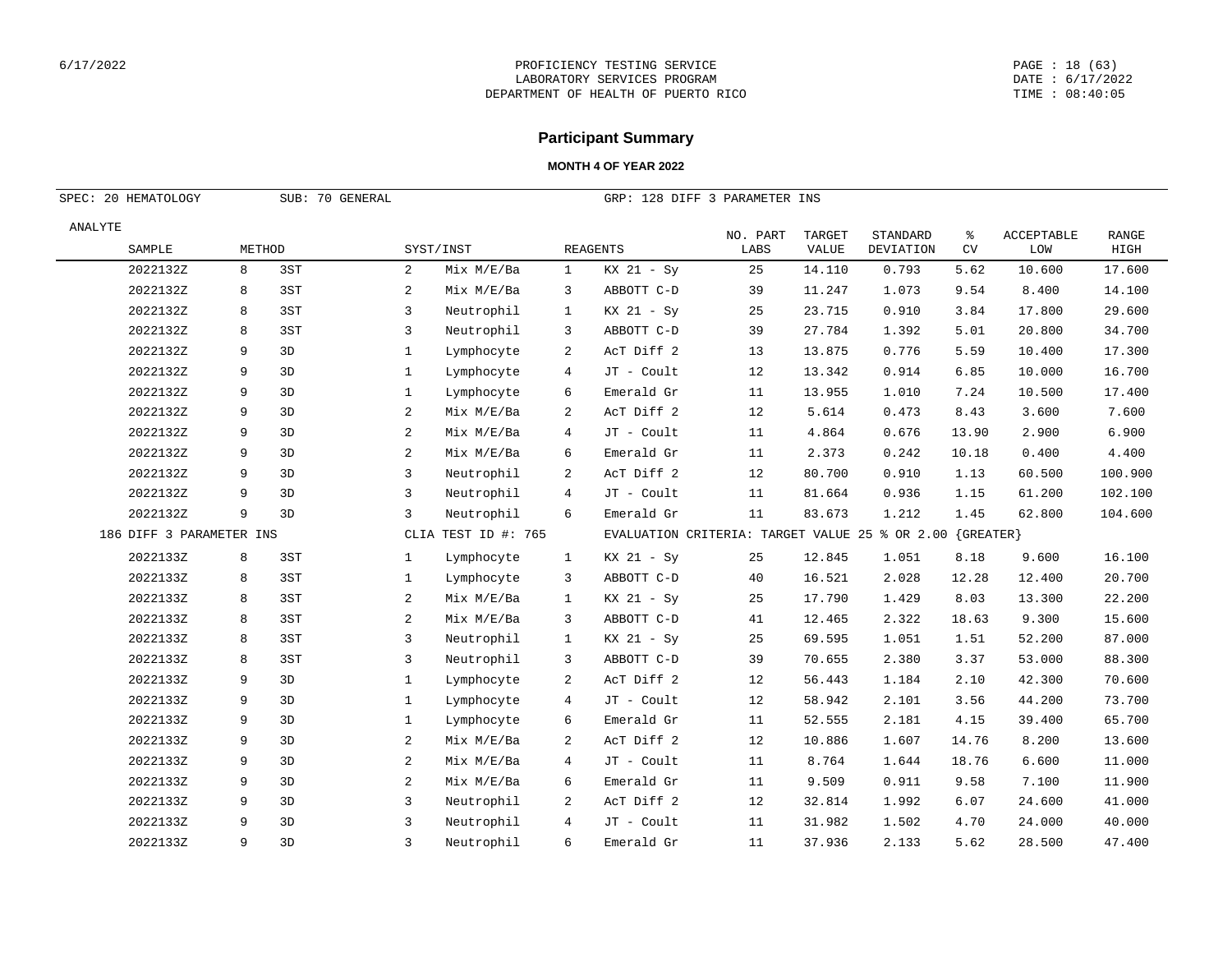#### PAGE : 19 (63) DATE : 6/17/2022 TIME : 08:40:05

# **Participant Summary**

| SPEC: 20 HEMATOLOGY<br>SUB: 70 GENERAL |                          |        |     |                |                     |              | GRP: 128 DIFF 3 PARAMETER INS                  |          |        |           |             |            |         |  |
|----------------------------------------|--------------------------|--------|-----|----------------|---------------------|--------------|------------------------------------------------|----------|--------|-----------|-------------|------------|---------|--|
| ANALYTE                                |                          |        |     |                |                     |              |                                                | NO. PART | TARGET | STANDARD  | နွ          | ACCEPTABLE | RANGE   |  |
|                                        | SAMPLE                   | METHOD |     |                | SYST/INST           |              | <b>REAGENTS</b>                                | LABS     | VALUE  | DEVIATION | CV          | LOM        | HIGH    |  |
|                                        | 186 DIFF 3 PARAMETER INS |        |     |                | CLIA TEST ID #: 765 |              | EVALUATION CRITERIA: TARGET VALUE 25 % OR 2.00 |          |        |           | ${GREATER}$ |            |         |  |
|                                        | 2022134Z                 | 8      | 3ST | $\mathbf{1}$   | Lymphocyte          | $\mathbf{1}$ | $KX$ 21 - Sy                                   | 25       | 12.485 | 1.223     | 9.79        | 9.400      | 15.600  |  |
|                                        | 2022134Z                 | 8      | 3ST | $\mathbf{1}$   | Lymphocyte          | 3            | ABBOTT C-D                                     | 40       | 14.682 | 1.766     | 12.03       | 11.000     | 18.400  |  |
|                                        | 2022134Z                 | 8      | 3ST | 2              | Mix M/E/Ba          | $\mathbf{1}$ | KX 21 - Sy                                     | 25       | 17.755 | 0.918     | 5.17        | 13.300     | 22.200  |  |
|                                        | 2022134Z                 | 8      | 3ST | $\overline{2}$ | Mix M/E/Ba          | 3            | ABBOTT C-D                                     | 40       | 12.962 | 1.383     | 10.67       | 9.700      | 16.200  |  |
|                                        | 2022134Z                 | 8      | 3ST | 3              | Neutrophil          | $\mathbf{1}$ | KX 21 - Sy                                     | 25       | 69.760 | 0.961     | 1.38        | 52.300     | 87.200  |  |
|                                        | 2022134Z                 | 8      | 3ST | 3              | Neutrophil          | 3            | ABBOTT C-D                                     | 40       | 72.336 | 2.485     | 3.44        | 54.300     | 90.400  |  |
|                                        | 2022134Z                 | 9      | 3D  | $\mathbf{1}$   | Lymphocyte          | 2            | AcT Diff 2                                     | 12       | 58.100 | 1.676     | 2.88        | 43.600     | 72.600  |  |
|                                        | 2022134Z                 | 9      | 3D  | $\mathbf{1}$   | Lymphocyte          | 4            | JT - Coult                                     | 12       | 59.225 | 3.182     | 5.37        | 44.400     | 74.000  |  |
|                                        | 2022134Z                 | 9      | 3D  | $\mathbf{1}$   | Lymphocyte          | 6            | Emerald Gr                                     | 11       | 53.282 | 1.362     | 2.56        | 40.000     | 66.600  |  |
|                                        | 2022134Z                 | 9      | 3D  | $\overline{2}$ | Mix M/E/Ba          | 2            | AcT Diff 2                                     | 12       | 10.486 | 1.567     | 14.94       | 7.900      | 13.100  |  |
|                                        | 2022134Z                 | 9      | 3D  | $\overline{2}$ | Mix M/E/Ba          | 4            | JT - Coult                                     | 11       | 8.709  | 1.610     | 18.49       | 6.500      | 10.900  |  |
|                                        | 2022134Z                 | 9      | 3D  | $\overline{2}$ | Mix M/E/Ba          | 6            | Emerald Gr                                     | 11       | 9.600  | 0.821     | 8.56        | 7.200      | 12.000  |  |
|                                        | 2022134Z                 | 9      | 3D  | 3              | Neutrophil          | 2            | AcT Diff 2                                     | 12       | 31.414 | 2.065     | 6.57        | 23.600     | 39.300  |  |
|                                        | 2022134Z                 | 9      | 3D  | 3              | Neutrophil          | 4            | JT - Coult                                     | 11       | 31.282 | 1.831     | 5.85        | 23.500     | 39.100  |  |
|                                        | 2022134Z                 | 9      | 3D  | 3              | Neutrophil          | 6            | Emerald Gr                                     | 11       | 37.118 | 1.231     | 3.32        | 27.800     | 46.400  |  |
|                                        |                          |        |     |                |                     |              |                                                |          |        |           |             |            |         |  |
|                                        | 2022135Z                 | 8      | 3ST | $\mathbf{1}$   | Lymphocyte          | $\mathbf{1}$ | $KX$ 21 - Sy                                   | 25       | 62.130 | 0.908     | 1.46        | 46.600     | 77.700  |  |
|                                        | 2022135Z                 | 8      | 3ST | $\mathbf{1}$   | Lymphocyte          | 3            | ABBOTT C-D                                     | 40       | 61.026 | 1.602     | 2.63        | 45.800     | 76.300  |  |
|                                        | 2022135Z                 | 8      | 3ST | $\overline{a}$ | Mix M/E/Ba          | $\mathbf{1}$ | $KX$ 21 - Sy                                   | 25       | 13.845 | 0.679     | 4.91        | 10.400     | 17.300  |  |
|                                        | 2022135Z                 | 8      | 3ST | $\overline{a}$ | Mix M/E/Ba          | 3            | ABBOTT C-D                                     | 39       | 11.229 | 1.059     | 9.43        | 8.400      | 14.000  |  |
|                                        | 2022135Z                 | 8      | 3ST | 3              | Neutrophil          | $\mathbf{1}$ | KX 21 - Sy                                     | 24       | 24.095 | 0.721     | 2.99        | 18.100     | 30.100  |  |
|                                        | 2022135Z                 | 8      | 3ST | 3              | Neutrophil          | 3            | ABBOTT C-D                                     | 40       | 27.772 | 1.571     | 5.66        | 20.800     | 34.700  |  |
|                                        | 2022135Z                 | 9      | 3D  | $\mathbf{1}$   | Lymphocyte          | 2            | AcT Diff 2                                     | 12       | 13.543 | 0.403     | 2.98        | 10.200     | 16.900  |  |
|                                        | 2022135Z                 | 9      | 3D  | $\mathbf{1}$   | Lymphocyte          | 4            | JT - Coult                                     | 12       | 13.850 | 1.020     | 7.37        | 10.400     | 17.300  |  |
|                                        | 2022135Z                 | 9      | 3D  | $\mathbf{1}$   | Lymphocyte          | 6            | Emerald Gr                                     | 11       | 14.000 | 0.994     | 7.10        | 10.500     | 17.500  |  |
|                                        | 2022135Z                 | 9      | 3D  | 2              | Mix M/E/Ba          | 2            | AcT Diff 2                                     | 12       | 5.814  | 0.745     | 12.82       | 3.800      | 7.800   |  |
|                                        | 2022135Z                 | 9      | 3D  | $\overline{c}$ | Mix M/E/Ba          | 4            | JT - Coult                                     | 11       | 4.564  | 0.647     | 14.18       | 2.600      | 6.600   |  |
|                                        | 2022135Z                 | 9      | 3D  | $\overline{a}$ | Mix M/E/Ba          | 6            | Emerald Gr                                     | 11       | 2.300  | 0.209     | 9.08        | 0.300      | 4.300   |  |
|                                        | 2022135Z                 | 9      | 3D  | $\overline{3}$ | Neutrophil          | 2            | AcT Diff 2                                     | 11       | 80.967 | 0.776     | 0.96        | 60.700     | 101.200 |  |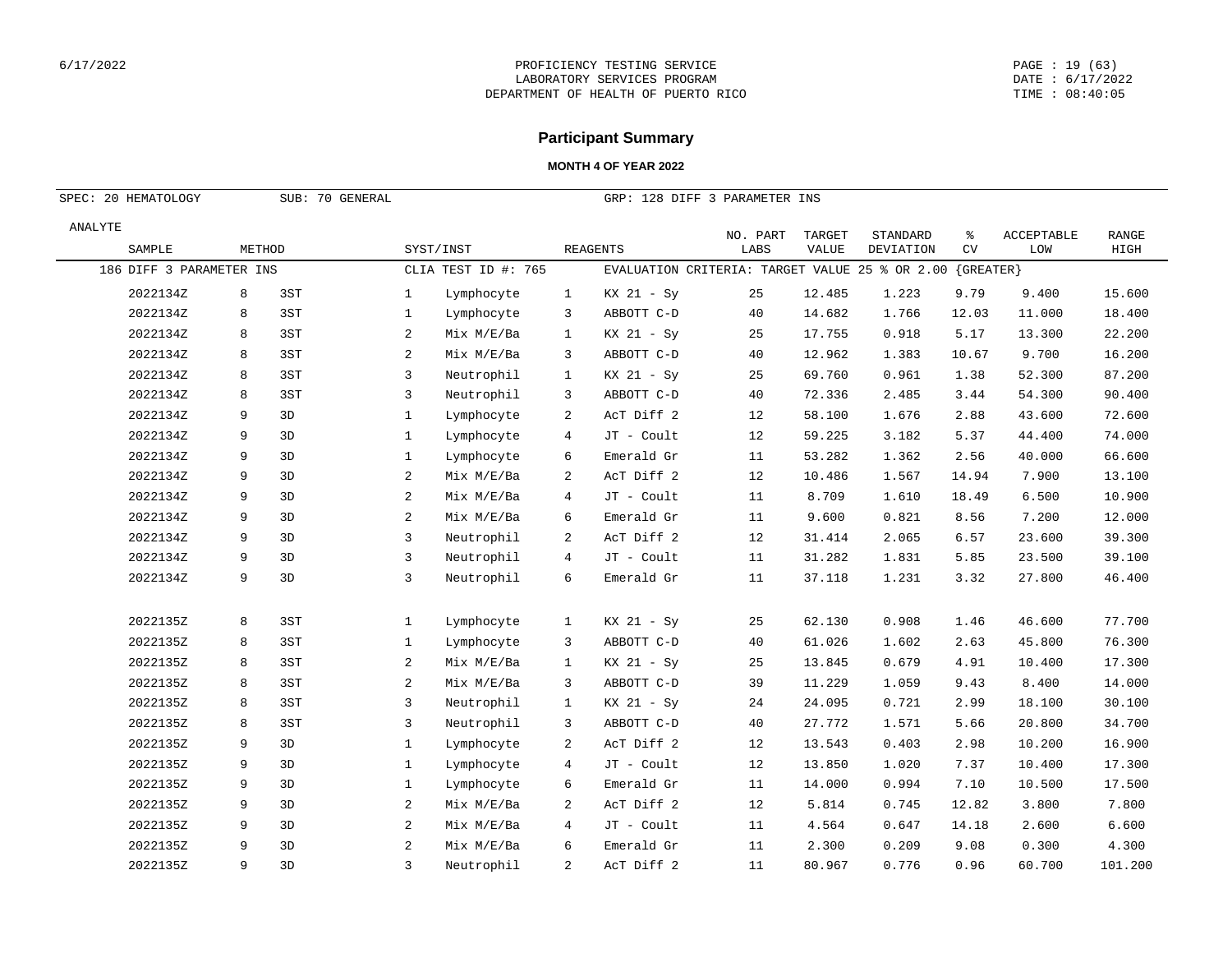#### PAGE : 20 (63) DATE : 6/17/2022 TIME : 08:40:05

## **Participant Summary**

|         | SPEC: 20 HEMATOLOGY      |              | SUB: 70 GENERAL |                |                     |                | GRP: 128 DIFF 3 PARAMETER INS         |                  |                        |                       |         |                          |                      |
|---------|--------------------------|--------------|-----------------|----------------|---------------------|----------------|---------------------------------------|------------------|------------------------|-----------------------|---------|--------------------------|----------------------|
| ANALYTE | SAMPLE                   | METHOD       |                 |                | SYST/INST           |                | <b>REAGENTS</b>                       | NO. PART<br>LABS | TARGET<br>VALUE        | STANDARD<br>DEVIATION | ႜ<br>CV | ACCEPTABLE<br>LOW        | <b>RANGE</b><br>HIGH |
|         | 2022135Z                 | 9            | 3D              | $\overline{3}$ | Neutrophil          | $\overline{4}$ | JT - Coult                            | 11               | 81.409                 | 0.962                 | 1.18    | 61.100                   | 101.800              |
|         | 2022135Z                 | 9            | 3D              | 3              | Neutrophil          | 6              | Emerald Gr                            | 11               | 83.700                 | 1.129                 | 1.35    | 62.800                   | 104.600              |
|         | SPEC: 20 HEMATOLOGY      |              | SUB: 70 GENERAL |                |                     |                | GRP: 132 COMP BLOOD COUNT NEW         |                  |                        |                       |         |                          |                      |
| ANALYTE | SAMPLE                   | METHOD       |                 |                | SYST/INST           |                | <b>REAGENTS</b>                       | NO. PART<br>LABS | TARGET<br><b>VALUE</b> | STANDARD<br>DEVIATION | ి<br>CV | <b>ACCEPTABLE</b><br>LOW | <b>RANGE</b><br>HIGH |
|         | 549 RED CELL COUNT (RBC) |              |                 |                | CLIA TEST ID #: 775 |                | EVALUATION CRITERIA: TARGET VALUE 6 % |                  |                        |                       |         |                          |                      |
|         | 2022-131                 | 1            | Sysmex CBC      | 127            | SYSMEX XT           |                |                                       | 13               | 2.388                  | 0.032                 | 1.35    | 2.240                    | 2.530                |
|         | 2022-131                 | $\mathbf{1}$ | Sysmex CBC      | 132            | SYSMEX XS           |                |                                       | 146              | 2.310                  | 0.027                 | 1.18    | 2.170                    | 2.450                |
|         | 2022-131                 | 1            | Sysmex CBC      | 141            | SYSMEX XN           |                |                                       | 46               | 2.286                  | 0.027                 | 1.17    | 2.150                    | 2.420                |
|         | 2022-131                 | 1            | Sysmex CBC      | 152            | Sysmex XN           |                |                                       | 71               | 2.278                  | 0.028                 | 1.21    | 2.140                    | 2.420                |
|         | 2022-131                 | 2            | ACT PENTRA      | 125            | COULTER AC          |                |                                       | 131              | 4.632                  | 0.068                 | 1.47    | 4.350                    | 4.910                |
|         | 2022-131                 | 2            | ACT PENTRA      | 130            | ABX PENTRA          |                |                                       | 27               | 4.613                  | 0.062                 | 1.34    | 4.340                    | 4.890                |
|         | 2022-131                 | 3            | ADVIA 120       | 116            | ADVIA-120           |                |                                       | 16               | 4.518                  | 0.118                 | 2.61    | 4.250                    | 4.790                |
|         | 2022-131                 | 4            | AB-CELL DY      | 115            | ABBOTT C-D          |                |                                       | 121              | 5.175                  | 0.164                 | 3.17    | 4.860                    | 5.490                |
|         | 2022-131                 | 5            | BECTON D        | 137            | B.C DXH             |                |                                       | 55               | 2.489                  | 0.036                 | 1.46    | 2.340                    | 2.640                |
|         | 2022-131                 | 6            | MR Mindray      | 145            | BC-5390             |                |                                       | 45               | 2.255                  | 0.036                 | 1.61    | 2.120                    | 2.390                |
|         | 2022-131                 | 7            | DXH500 Ser      | 149            | BC DXH 500          |                |                                       | 28               | 4.715                  | 0.069                 | 1.46    | 4.430                    | 5.000                |
|         | 2022-131                 | 8            | 3 ST            | 84             | ABBOTT C-D          |                |                                       | 37               | 4.313                  | 0.091                 | 2.11    | 4.050                    | 4.570                |
|         | 2022-131                 | 8            | 3 ST            | 98             | SYSMEX K-           |                |                                       | 11               | 4.220                  | 0.040                 | 0.95    | 3.970                    | 4.470                |
|         | 2022-131                 | 8            | 3 ST            | 138            | SY KX-21N           |                |                                       | 19               | 4.243                  | 0.047                 | 1.11    | 3.990                    | 4.500                |
|         | 2022-131                 | 9            | 3D              | 33             | COULTER JT          |                |                                       | 12               | 4.686                  | 0.065                 | 1.39    | 4.400                    | 4.970                |
|         | 2022-131                 | 9            | 3D              | 120            | COULTER             |                |                                       | 20               | 4.635                  | 0.131                 | 2.82    | 4.360                    | 4.910                |
|         | 2022-132                 | $\mathbf{1}$ | Sysmex CBC      | 127            | SYSMEX XT           |                |                                       | 13               | 5.734                  | 0.112                 | 1.95    | 5.390                    | 6.080                |
|         | 2022-132                 | $\mathbf{1}$ | Sysmex CBC      | 132            | SYSMEX XS           |                |                                       | 146              | 5.696                  | 0.062                 | 1.09    | 5.350                    | 6.040                |
|         | 2022-132                 | 1            | Sysmex CBC      | 141            | SYSMEX XN           |                |                                       | 46               | 5.733                  | 0.081                 | 1.41    | 5.390                    | 6.080                |
|         | 2022-132                 | $\mathbf{1}$ | Sysmex CBC      | 152            | Sysmex XN           |                |                                       | 71               | 5.749                  | 0.068                 | 1.19    | 5.400                    | 6.090                |
|         | 2022-132                 | $\mathbf{2}$ | ACT PENTRA      | 125            | COULTER AC          |                |                                       | 131              | 5.150                  | 0.072                 | 1.41    | 4.840                    | 5.460                |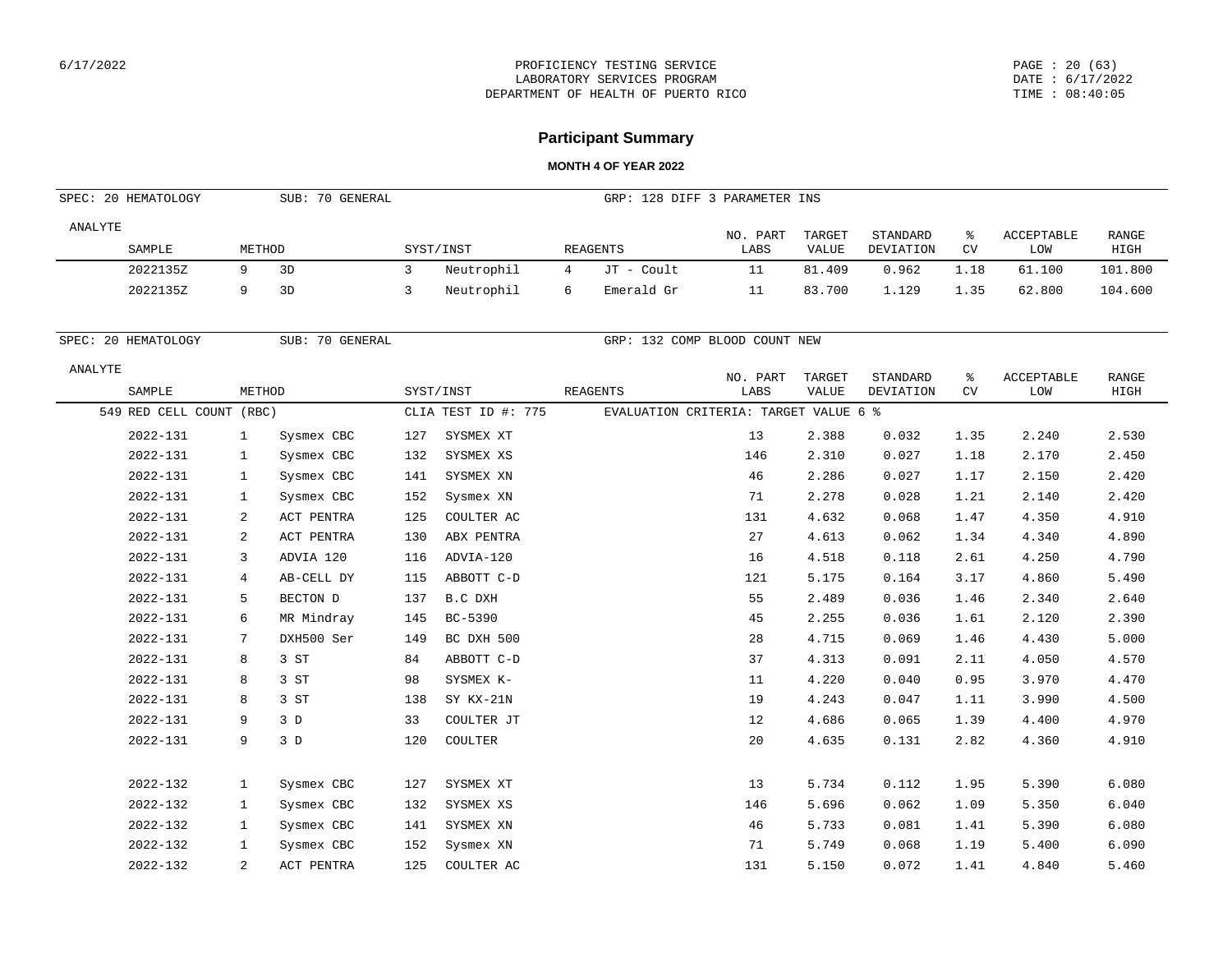#### PAGE : 21 (63) DATE : 6/17/2022 TIME : 08:40:05

## **Participant Summary**

| SPEC: 20 HEMATOLOGY      |              | SUB: 70 GENERAL |     |                     |                 | GRP: 132 COMP BLOOD COUNT NEW         |                               |                       |                 |                          |                      |
|--------------------------|--------------|-----------------|-----|---------------------|-----------------|---------------------------------------|-------------------------------|-----------------------|-----------------|--------------------------|----------------------|
| ANALYTE<br>SAMPLE        | METHOD       |                 |     | SYST/INST           | <b>REAGENTS</b> | NO. PART<br>LABS                      | <b>TARGET</b><br><b>VALUE</b> | STANDARD<br>DEVIATION | ៖<br>${\rm CV}$ | <b>ACCEPTABLE</b><br>LOW | <b>RANGE</b><br>HIGH |
| 2022-132                 | 2            | ACT PENTRA      | 130 | ABX PENTRA          |                 | 27                                    | 5.134                         | 0.068                 | 1.33            | 4.830                    | 5.440                |
| 2022-132                 | 3            | ADVIA 120       | 116 | ADVIA-120           |                 | 16                                    | 5.202                         | 0.103                 | 1.98            | 4.890                    | 5.510                |
| 2022-132                 | 4            | AB-CELL DY      | 115 | ABBOTT C-D          |                 | 121                                   | 4.433                         | 0.151                 | 3.40            | 4.170                    | 4.700                |
| 2022-132                 | 5            | BECTON D        | 137 | B.C DXH             |                 | 55                                    | 5.357                         | 0.080                 | 1.50            | 5.040                    | 5.680                |
| 2022-132                 | 6            | MR Mindray      | 145 | BC-5390             |                 | 45                                    | 5.225                         | 0.085                 | 1.63            | 4.910                    | 5.540                |
| 2022-132                 | 7            | DXH500 Ser      | 149 | BC DXH 500          |                 | 28                                    | 5.250                         | 0.059                 | 1.13            | 4.940                    | 5.570                |
| 2022-132                 | 8            | 3 ST            | 84  | ABBOTT C-D          |                 | 37                                    | 5.575                         | 0.084                 | 1.50            | 5.240                    | 5.910                |
| 2022-132                 | 8            | 3 ST            | 98  | SYSMEX K-           |                 | 11                                    | 5.513                         | 0.058                 | 1.06            | 5.180                    | 5.840                |
| 2022-132                 | 8            | 3 ST            | 138 | SY KX-21N           |                 | 19                                    | 5.525                         | 0.045                 | 0.81            | 5.190                    | 5.860                |
| 2022-132                 | 9            | 3D              | 33  | COULTER JT          |                 | 12                                    | 5.726                         | 0.068                 | 1.18            | 5.380                    | 6.070                |
| 2022-132                 | 9            | 3D              | 120 | COULTER             |                 | 20                                    | 5.696                         | 0.127                 | 2.23            | 5.350                    | 6.040                |
| 549 RED CELL COUNT (RBC) |              |                 |     | CLIA TEST ID #: 775 |                 | EVALUATION CRITERIA: TARGET VALUE 6 % |                               |                       |                 |                          |                      |
| 2022-133                 | $\mathbf{1}$ | Sysmex CBC      | 127 | SYSMEX XT           |                 | 13                                    | 4.837                         | 0.063                 | 1.30            | 4.550                    | 5.130                |
| 2022-133                 | $\mathbf{1}$ | Sysmex CBC      | 132 | SYSMEX XS           |                 | 146                                   | 4.764                         | 0.056                 | 1.17            | 4.480                    | 5.050                |
| 2022-133                 | 1            | Sysmex CBC      | 141 | SYSMEX XN           |                 | 46                                    | 4.783                         | 0.051                 | 1.07            | 4.500                    | 5.070                |
| 2022-133                 | $\mathbf{1}$ | Sysmex CBC      | 152 | Sysmex XN           |                 | 71                                    | 4.770                         | 0.047                 | 0.99            | 4.480                    | 5.060                |
| 2022-133                 | 2            | ACT PENTRA      | 125 | COULTER AC          |                 | 131                                   | 2.308                         | 0.058                 | 2.50            | 2.170                    | 2.450                |
| 2022-133                 | 2            | ACT PENTRA      | 130 | ABX PENTRA          |                 | 27                                    | 2.315                         | 0.047                 | 2.03            | 2.180                    | 2.450                |
| 2022-133                 | 3            | ADVIA 120       | 116 | ADVIA-120           |                 | 16                                    | 2.236                         | 0.033                 | 1.49            | 2.100                    | 2.370                |
| 2022-133                 | 4            | AB-CELL DY      | 115 | ABBOTT C-D          |                 | 121                                   | 5.167                         | 0.187                 | 3.61            | 4.860                    | 5.480                |
| 2022-133                 | 5            | BECTON D        | 137 | B.C DXH             |                 | 55                                    | 4.109                         | 0.063                 | 1.53            | 3.860                    | 4.360                |
| 2022-133                 | 6            | MR Mindray      | 145 | BC-5390             |                 | 45                                    | 4.477                         | 0.074                 | 1.65            | 4.210                    | 4.750                |
| 2022-133                 | 7            | DXH500 Ser      | 149 | BC DXH 500          |                 | 28                                    | 2.361                         | 0.047                 | 1.99            | 2.220                    | 2.500                |
| 2022-133                 | 8            | 3 ST            | 84  | ABBOTT C-D          |                 | 37                                    | 2.360                         | 0.062                 | 2.62            | 2.220                    | 2.500                |
| 2022-133                 | 8            | 3 ST            | 98  | SYSMEX K-           |                 | 11                                    | 2.307                         | 0.045                 | 1.94            | 2.170                    | 2.450                |
| 2022-133                 | 8            | 3 ST            | 138 | SY KX-21N           |                 | 19                                    | 2.318                         | 0.023                 | 1.01            | 2.180                    | 2.460                |
| 2022-133                 | 9            | 3D              | 33  | COULTER JT          |                 | 12                                    | 2.291                         | 0.039                 | 1.70            | 2.150                    | 2.430                |
| 2022-133                 | 9            | 3D              | 120 | COULTER             |                 | 20                                    | 2.320                         | 0.058                 | 2.49            | 2.180                    | 2.460                |
| 2022-134                 | 1            | Sysmex CBC      | 127 | SYSMEX XT           |                 | 13                                    | 5.735                         | 0.105                 | 1.83            | 5.390                    | 6.080                |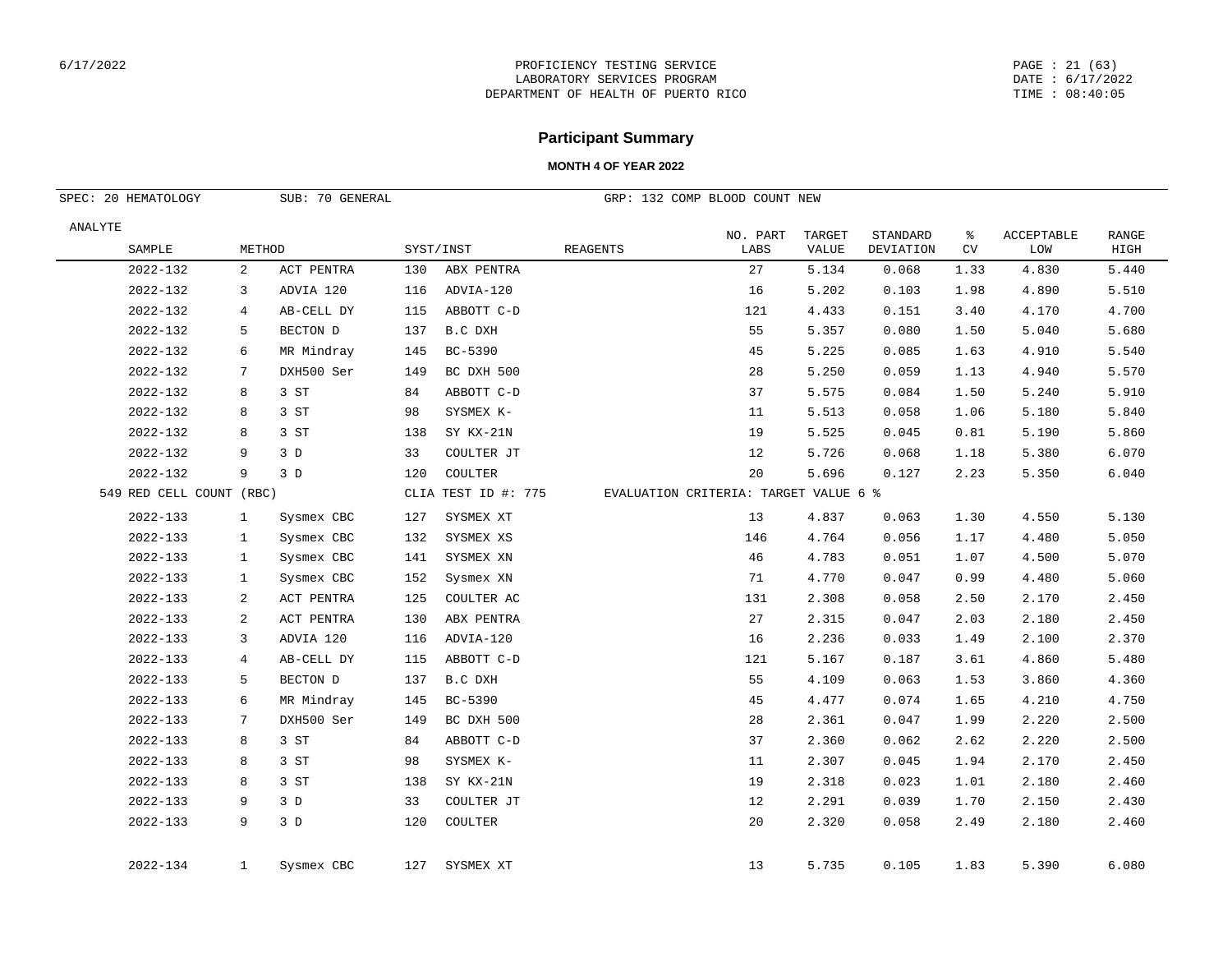#### PAGE : 22 (63) DATE : 6/17/2022 TIME : 08:40:05

## **Participant Summary**

| SPEC: 20 HEMATOLOGY<br>SUB: 70 GENERAL |                          |              |            |           |                     | GRP: 132 COMP BLOOD COUNT NEW         |                  |                 |                       |         |                          |                      |
|----------------------------------------|--------------------------|--------------|------------|-----------|---------------------|---------------------------------------|------------------|-----------------|-----------------------|---------|--------------------------|----------------------|
| ANALYTE                                |                          |              |            |           |                     |                                       |                  |                 |                       |         |                          |                      |
|                                        | SAMPLE                   | METHOD       |            | SYST/INST |                     | <b>REAGENTS</b>                       | NO. PART<br>LABS | TARGET<br>VALUE | STANDARD<br>DEVIATION | ి<br>CV | <b>ACCEPTABLE</b><br>LOW | <b>RANGE</b><br>HIGH |
|                                        | 2022-134                 | $\mathbf{1}$ | Sysmex CBC | 132       | SYSMEX XS           |                                       | 146              | 5.699           | 0.068                 | 1.20    | 5.360                    | 6.040                |
|                                        | 2022-134                 | $\mathbf{1}$ | Sysmex CBC | 141       | SYSMEX XN           |                                       | 46               | 5.741           | 0.074                 | 1.29    | 5.400                    | 6.090                |
|                                        | 2022-134                 | 1            | Sysmex CBC | 152       | Sysmex XN           |                                       | 71               | 5.749           | 0.060                 | 1.05    | 5.400                    | 6.090                |
|                                        | 2022-134                 | 2            | ACT PENTRA | 125       | COULTER AC          |                                       | 131              | 2.306           | 0.050                 | 2.18    | 2.170                    | 2.440                |
|                                        | 2022-134                 | 2            | ACT PENTRA | 130       | ABX PENTRA          |                                       | 27               | 2.312           | 0.049                 | 2.11    | 2.170                    | 2.450                |
|                                        | 2022-134                 | 3            | ADVIA 120  | 116       | ADVIA-120           |                                       | 16               | 2.231           | 0.045                 | 2.01    | 2.100                    | 2.360                |
|                                        | 2022-134                 | 4            | AB-CELL DY | 115       | ABBOTT C-D          |                                       | 121              | 2.011           | 0.055                 | 2.73    | 1.890                    | 2.130                |
|                                        | 2022-134                 | 5            | BECTON D   | 137       | B.C DXH             |                                       | 55               | 5.371           | 0.065                 | 1.20    | 5.050                    | 5.690                |
|                                        | 2022-134                 | 6            | MR Mindray | 145       | BC-5390             |                                       | 45               | 5.226           | 0.092                 | 1.75    | 4.910                    | 5.540                |
|                                        | 2022-134                 | 7            | DXH500 Ser | 149       | BC DXH 500          |                                       | 28               | 2.364           | 0.040                 | 1.71    | 2.220                    | 2.510                |
|                                        | 2022-134                 | 8            | 3 ST       | 84        | ABBOTT C-D          |                                       | 37               | 2.345           | 0.068                 | 2.91    | 2.200                    | 2.490                |
|                                        | 2022-134                 | 8            | 3 ST       | 98        | SYSMEX K-           |                                       | 11               | 2.325           | 0.025                 | 1.08    | 2.190                    | 2.460                |
|                                        | 2022-134                 | 8            | 3 ST       | 138       | SY KX-21N           |                                       | 19               | 2.328           | 0.025                 | 1.06    | 2.190                    | 2.470                |
|                                        | 2022-134                 | 9            | 3D         | 33        | COULTER JT          |                                       | 12               | 2.287           | 0.046                 | 2.03    | 2.150                    | 2.420                |
|                                        | 2022-134                 | 9            | 3D         | 120       | COULTER             |                                       | 20               | 2.315           | 0.064                 | 2.77    | 2.180                    | 2.450                |
|                                        | 549 RED CELL COUNT (RBC) |              |            |           | CLIA TEST ID #: 775 | EVALUATION CRITERIA: TARGET VALUE 6 % |                  |                 |                       |         |                          |                      |
|                                        | 2022-135                 | $\mathbf{1}$ | Sysmex CBC | 127       | SYSMEX XT           |                                       | 13               | 4.856           | 0.072                 | 1.48    | 4.560                    | 5.150                |
|                                        | 2022-135                 | $\mathbf{1}$ | Sysmex CBC | 132       | SYSMEX XS           |                                       | 146              | 4.762           | 0.051                 | 1.07    | 4.480                    | 5.050                |
|                                        | 2022-135                 | $\mathbf{1}$ | Sysmex CBC | 141       | SYSMEX XN           |                                       | 46               | 4.786           | 0.056                 | 1.17    | 4.500                    | 5.070                |
|                                        | 2022-135                 | $\mathbf{1}$ | Sysmex CBC | 152       | Sysmex XN           |                                       | 71               | 4.768           | 0.054                 | 1.12    | 4.480                    | 5.050                |
|                                        | 2022-135                 | 2            | ACT PENTRA | 125       | COULTER AC          |                                       | 131              | 5.137           | 0.069                 | 1.33    | 4.830                    | 5.450                |
|                                        | $2022 - 135$             | 2            | ACT PENTRA | 130       | ABX PENTRA          |                                       | 27               | 5.132           | 0.069                 | 1.34    | 4.820                    | 5.440                |
|                                        | 2022-135                 | 3            | ADVIA 120  | 116       | ADVIA-120           |                                       | 16               | 5.202           | 0.137                 | 2.64    | 4.890                    | 5.510                |
|                                        | 2022-135                 | 4            | AB-CELL DY | 115       | ABBOTT C-D          |                                       | 121              | 4.421           | 0.134                 | 3.02    | 4.160                    | 4.690                |
|                                        | 2022-135                 | 5            | BECTON D   | 137       | B.C DXH             |                                       | 55               | 4.116           | 0.065                 | 1.58    | 3.870                    | 4.360                |
|                                        | 2022-135                 | 6            | MR Mindray | 145       | BC-5390             |                                       | 45               | 4.488           | 0.062                 | 1.37    | 4.220                    | 4.760                |
|                                        | 2022-135                 | 7            | DXH500 Ser | 149       | BC DXH 500          |                                       | 28               | 5.256           | 0.078                 | 1.47    | 4.940                    | 5.570                |
|                                        | $2022 - 135$             | 8            | 3 ST       | 84        | ABBOTT C-D          |                                       | 37               | 5.561           | 0.111                 | 2.00    | 5.230                    | 5.890                |
|                                        | 2022-135                 | 8            | 3 ST       | 98        | SYSMEX K-           |                                       | 11               | 5.525           | 0.045                 | 0.82    | 5.190                    | 5.860                |
|                                        | 2022-135                 | 8            | 3 ST       | 138       | SY KX-21N           |                                       | 19               | 5.538           | 0.062                 | 1.12    | 5.210                    | 5.870                |
|                                        | 2022-135                 | 9            | 3D         | 33        | COULTER JT          |                                       | 12               | 5.723           | 0.084                 | 1.47    | 5.380                    | 6.070                |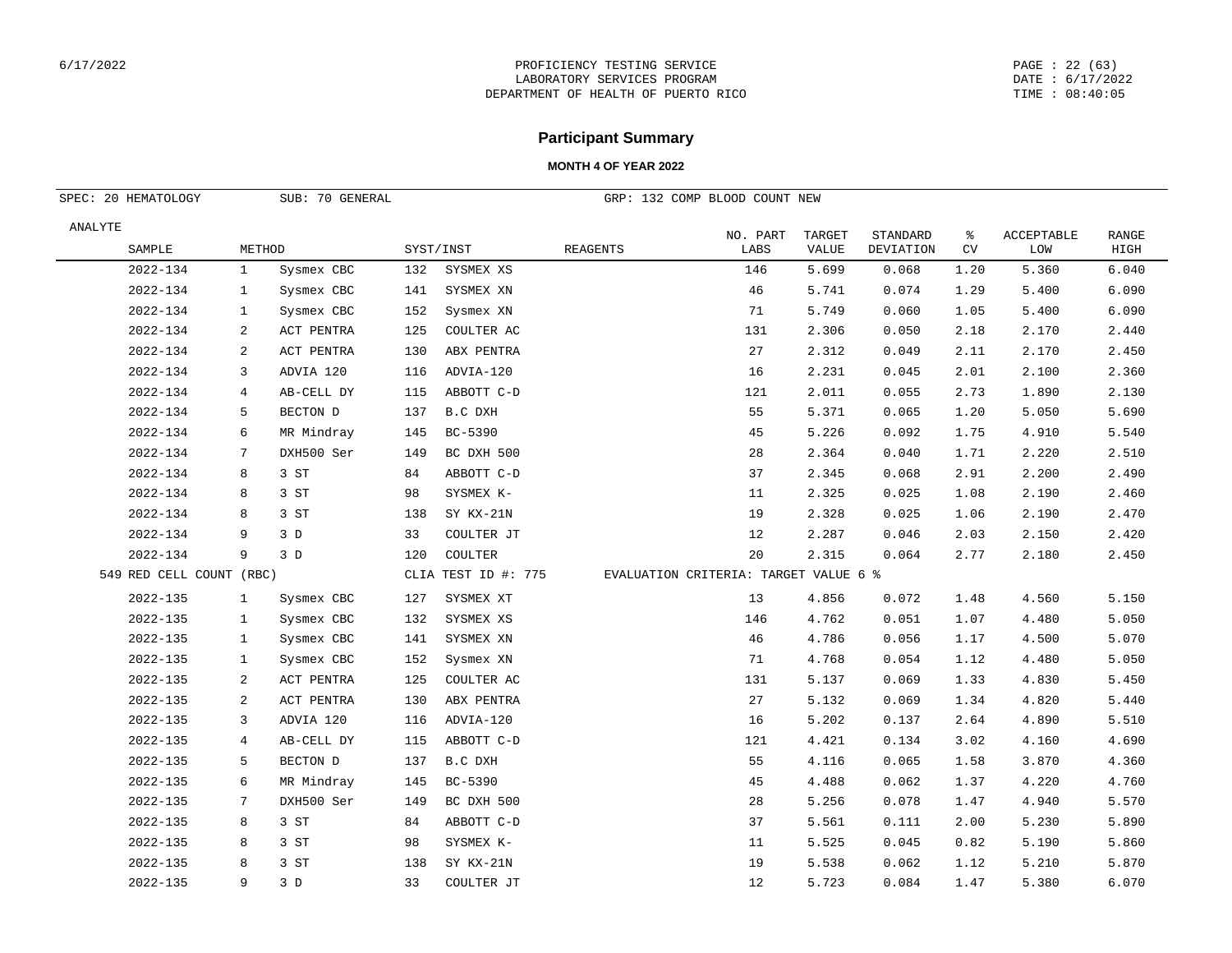#### PAGE : 23 (63) DATE : 6/17/2022 TIME : 08:40:05

## **Participant Summary**

| SUB: 70 GENERAL<br>SPEC: 20 HEMATOLOGY |                |            |     | GRP: 132 COMP BLOOD COUNT NEW |          |                                       |        |           |      |                   |              |
|----------------------------------------|----------------|------------|-----|-------------------------------|----------|---------------------------------------|--------|-----------|------|-------------------|--------------|
| ANALYTE                                |                |            |     |                               |          | NO. PART                              | TARGET | STANDARD  | ႜ    | <b>ACCEPTABLE</b> | <b>RANGE</b> |
| SAMPLE                                 | METHOD         |            |     | SYST/INST                     | REAGENTS | LABS                                  | VALUE  | DEVIATION | CV   | LOM               | HIGH         |
| 2022-135                               | 9              | 3D         | 120 | COULTER                       |          | 20                                    | 5.695  | 0.141     | 2.48 | 5.350             | 6.040        |
| 550 HEMATOCRIT (HCT)                   |                |            |     | CLIA TEST ID #: 785           |          | EVALUATION CRITERIA: TARGET VALUE 6 % |        |           |      |                   |              |
| 2022-131                               | $\mathbf{1}$   | Sysmex CBC | 127 | SYSMEX XT                     |          | 13                                    | 18.967 | 0.364     | 1.92 | 17.800            | 20.100       |
| 2022-131                               | 1              | Sysmex CBC | 132 | SYSMEX XS                     |          | 145                                   | 18.446 | 0.322     | 1.74 | 17.300            | 19.600       |
| 2022-131                               | $\mathbf{1}$   | Sysmex CBC | 141 | SYSMEX XN                     |          | 47                                    | 17.896 | 0.345     | 1.93 | 16.800            | 19.000       |
| 2022-131                               | $\mathbf{1}$   | Sysmex CBC | 152 | Sysmex XN                     |          | 71                                    | 17.901 | 0.331     | 1.85 | 16.800            | 19.000       |
| 2022-131                               | 2              | ACT PENTRA | 125 | COULTER AC                    |          | 131                                   | 38.482 | 0.758     | 1.97 | 36.200            | 40.800       |
| 2022-131                               | 2              | ACT PENTRA | 130 | ABX PENTRA                    |          | 27                                    | 38.815 | 0.753     | 1.94 | 36.500            | 41.100       |
| 2022-131                               | 3              | ADVIA 120  | 116 | ADVIA-120                     |          | 16                                    | 36.794 | 0.853     | 2.32 | 34.600            | 39.000       |
| 2022-131                               | $\overline{4}$ | AB-CELL DY | 115 | ABBOTT C-D                    |          | 121                                   | 44.783 | 1.650     | 3.68 | 42.100            | 47.500       |
| 2022-131                               | 5              | BECTON D   | 137 | B.C DXH                       |          | 55                                    | 20.902 | 0.369     | 1.76 | 19.600            | 22.200       |
| 2022-131                               | 6              | MR Mindray | 145 | BC-5390                       |          | 45                                    | 17.998 | 0.430     | 2.39 | 16.900            | 19.100       |
| 2022-131                               | 7              | DXH500 Ser | 149 | BC DXH 500                    |          | 28                                    | 42.670 | 0.756     | 1.77 | 40.100            | 45.200       |
| 2022-131                               | 8              | 3 ST       | 84  | ABBOTT C-D                    |          | 37                                    | 35.214 | 0.980     | 2.78 | 33.100            | 37.300       |
| 2022-131                               | 8              | 3 ST       | 98  | SYSMEX K-                     |          | 11                                    | 32.480 | 0.431     | 1.33 | 30.500            | 34.400       |
| 2022-131                               | 8              | 3 ST       | 138 | SY KX-21N                     |          | 19                                    | 32.624 | 0.515     | 1.58 | 30.700            | 34.600       |
| 2022-131                               | 9              | 3D         | 33  | COULTER JT                    |          | 12                                    | 39.267 | 0.573     | 1.46 | 36.900            | 41.600       |
| 2022-131                               | 9              | 3D         | 120 | COULTER                       |          | 20                                    | 39.010 | 1.068     | 2.74 | 36.700            | 41.400       |
| 2022-132                               | $\mathbf{1}$   | Sysmex CBC | 127 | SYSMEX XT                     |          | 13                                    | 53.285 | 0.930     | 1.74 | 50.100            | 56.500       |
| 2022-132                               | $\mathbf{1}$   | Sysmex CBC | 132 | SYSMEX XS                     |          | 145                                   | 53.094 | 0.990     | 1.87 | 49.900            | 56.300       |
| 2022-132                               | $\mathbf{1}$   | Sysmex CBC | 141 | SYSMEX XN                     |          | 47                                    | 52.546 | 1.341     | 2.55 | 49.400            | 55.700       |
| 2022-132                               | $\mathbf{1}$   | Sysmex CBC | 152 | Sysmex XN                     |          | 71                                    | 52.439 | 0.906     | 1.73 | 49.300            | 55.600       |
| 2022-132                               | 2              | ACT PENTRA | 125 | COULTER AC                    |          | 131                                   | 45.675 | 0.923     | 2.02 | 42.900            | 48.400       |
| 2022-132                               | 2              | ACT PENTRA | 130 | ABX PENTRA                    |          | 27                                    | 46.089 | 0.821     | 1.78 | 43.300            | 48.900       |
| 2022-132                               | 3              | ADVIA 120  | 116 | ADVIA-120                     |          | 16                                    | 46.631 | 1.090     | 2.34 | 43.800            | 49.400       |
| 2022-132                               | $\overline{4}$ | AB-CELL DY | 115 | ABBOTT C-D                    |          | 121                                   | 37.353 | 1.524     | 4.08 | 35.100            | 39.600       |
| 2022-132                               | 5              | BECTON D   | 137 | B.C DXH                       |          | 55                                    | 54.160 | 0.840     | 1.55 | 50.900            | 57.400       |
| 2022-132                               | 6              | MR Mindray | 145 | BC-5390                       |          | 45                                    | 48.602 | 1.200     | 2.47 | 45.700            | 51.500       |
| 2022-132                               | 7              | DXH500 Ser | 149 | BC DXH 500                    |          | 28                                    | 50.212 | 0.745     | 1.48 | 47.200            | 53.200       |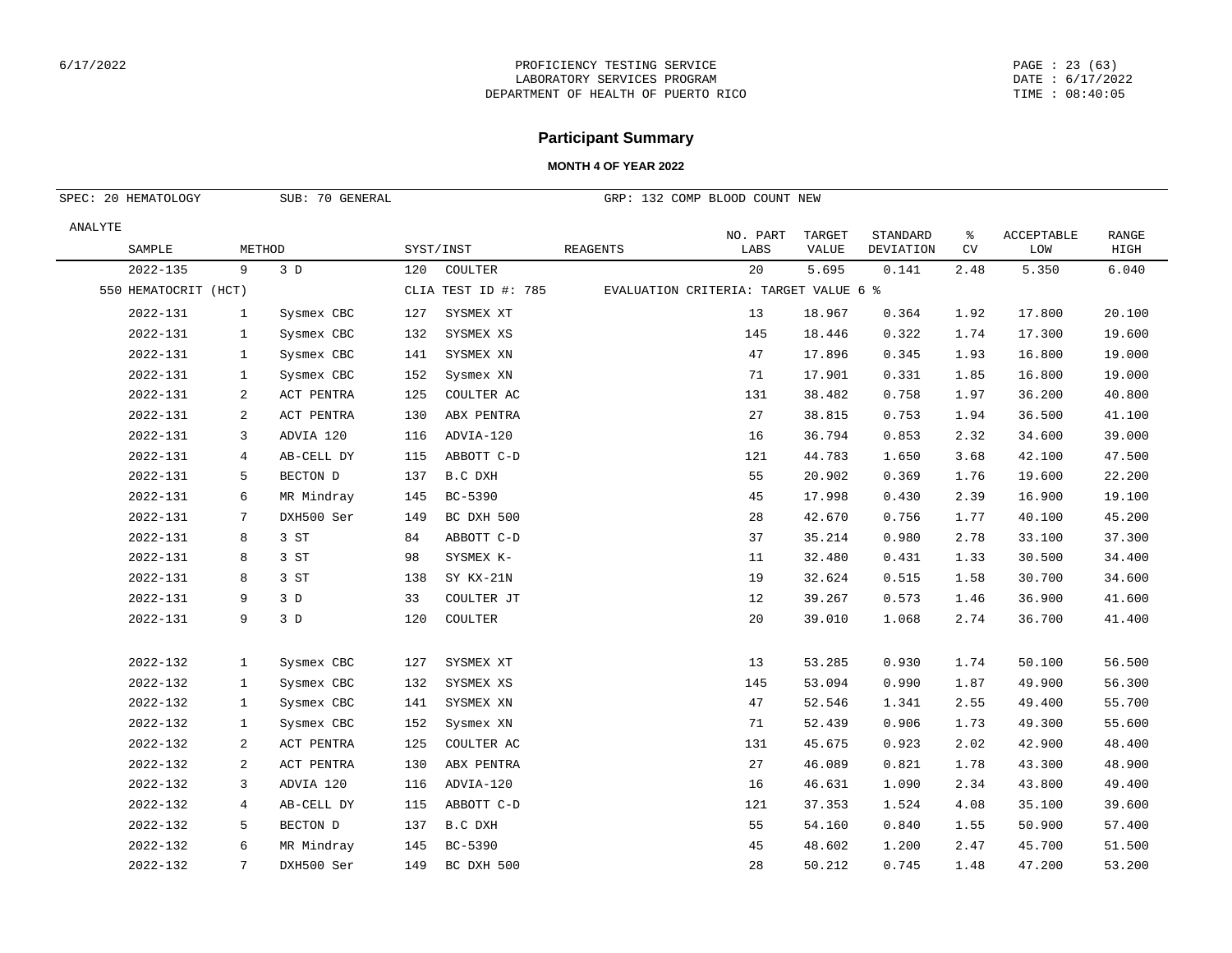#### PAGE : 24 (63) DATE : 6/17/2022 TIME : 08:40:05

## **Participant Summary**

| SUB: 70 GENERAL<br>SPEC: 20 HEMATOLOGY |                |            |     |                     |          | GRP: 132 COMP BLOOD COUNT NEW         |                        |                       |         |                   |                      |
|----------------------------------------|----------------|------------|-----|---------------------|----------|---------------------------------------|------------------------|-----------------------|---------|-------------------|----------------------|
| ANALYTE<br>SAMPLE                      | METHOD         |            |     | SYST/INST           | REAGENTS | NO. PART<br>LABS                      | TARGET<br><b>VALUE</b> | STANDARD<br>DEVIATION | ႜ<br>CV | ACCEPTABLE<br>LOW | <b>RANGE</b><br>HIGH |
| 2022-132                               | 8              | 3 ST       | 84  | ABBOTT C-D          |          | 37                                    | 51.717                 | 1.302                 | 2.52    | 48.600            | 54.800               |
| 2022-132                               | 8              | 3 ST       | 98  | SYSMEX K-           |          | 11                                    | 48.060                 | 0.639                 | 1.33    | 45.200            | 50.900               |
| 2022-132                               | 8              | 3 ST       | 138 | SY KX-21N           |          | 19                                    | 48.233                 | 0.650                 | 1.35    | 45.300            | 51.100               |
| 2022-132                               | 9              | 3D         | 33  | COULTER JT          |          | 12                                    | 52.650                 | 0.869                 | 1.65    | 49.500            | 55.800               |
| 2022-132                               | 9              | 3D         | 120 | COULTER             |          | 20                                    | 52.635                 | 1.440                 | 2.74    | 49.500            | 55.800               |
| 550 HEMATOCRIT (HCT)                   |                |            |     | CLIA TEST ID #: 785 |          | EVALUATION CRITERIA: TARGET VALUE 6 % |                        |                       |         |                   |                      |
| 2022-133                               | $\mathbf{1}$   | Sysmex CBC | 127 | SYSMEX XT           |          | 13                                    | 40.800                 | 0.608                 | 1.49    | 38.400            | 43.200               |
| 2022-133                               | 1              | Sysmex CBC | 132 | SYSMEX XS           |          | 145                                   | 40.359                 | 0.753                 | 1.87    | 37.900            | 42.800               |
| 2022-133                               | 1              | Sysmex CBC | 141 | SYSMEX XN           |          | 47                                    | 40.140                 | 0.620                 | 1.54    | 37.700            | 42.500               |
| 2022-133                               | 1              | Sysmex CBC | 152 | Sysmex XN           |          | 71                                    | 39.950                 | 0.638                 | 1.60    | 37.600            | 42.300               |
| 2022-133                               | 2              | ACT PENTRA | 125 | COULTER AC          |          | 131                                   | 18.713                 | 0.462                 | 2.47    | 17.600            | 19.800               |
| 2022-133                               | $\overline{a}$ | ACT PENTRA | 130 | ABX PENTRA          |          | 27                                    | 18.778                 | 0.422                 | 2.25    | 17.700            | 19.900               |
| 2022-133                               | 3              | ADVIA 120  | 116 | ADVIA-120           |          | 16                                    | 16.025                 | 0.284                 | 1.77    | 15.100            | 17.000               |
| 2022-133                               | 4              | AB-CELL DY | 115 | ABBOTT C-D          |          | 121                                   | 44.695                 | 1.951                 | 4.36    | 42.000            | 47.400               |
| 2022-133                               | 5              | BECTON D   | 137 | B.C DXH             |          | 55                                    | 38.717                 | 0.534                 | 1.38    | 36.400            | 41.000               |
| 2022-133                               | 6              | MR Mindray | 145 | BC-5390             |          | 45                                    | 38.205                 | 0.946                 | 2.47    | 35.900            | 40.500               |
| 2022-133                               | 7              | DXH500 Ser | 149 | BC DXH 500          |          | 28                                    | 18.878                 | 0.436                 | 2.31    | 17.700            | 20.000               |
| 2022-133                               | 8              | 3 ST       | 84  | ABBOTT C-D          |          | 37                                    | 18.303                 | 0.455                 | 2.48    | 17.200            | 19.400               |
| 2022-133                               | 8              | 3 ST       | 98  | SYSMEX K-           |          | 11                                    | 17.080                 | 0.343                 | 2.01    | 16.100            | 18.100               |
| 2022-133                               | 8              | 3 ST       | 138 | SY KX-21N           |          | 19                                    | 17.272                 | 0.298                 | 1.72    | 16.200            | 18.300               |
| 2022-133                               | 9              | 3D         | 33  | COULTER JT          |          | 12                                    | 17.108                 | 0.281                 | 1.64    | 16.100            | 18.100               |
| 2022-133                               | 9              | 3D         | 120 | COULTER             |          | 20                                    | 17.360                 | 0.554                 | 3.19    | 16.300            | 18.400               |
| 2022-134                               | $\mathbf{1}$   | Sysmex CBC | 127 | SYSMEX XT           |          | 13                                    | 53.285                 | 0.944                 | 1.77    | 50.100            | 56.500               |
| 2022-134                               | $\mathbf{1}$   | Sysmex CBC | 132 | SYSMEX XS           |          | 145                                   | 53.057                 | 1.018                 | 1.92    | 49.900            | 56.200               |
| 2022-134                               | $\mathbf{1}$   | Sysmex CBC | 141 | SYSMEX XN           |          | 47                                    | 52.513                 | 0.846                 | 1.61    | 49.400            | 55.700               |
| 2022-134                               | $\mathbf{1}$   | Sysmex CBC | 152 | Sysmex XN           |          | 71                                    | 52.399                 | 0.866                 | 1.65    | 49.300            | 55.500               |
| 2022-134                               | 2              | ACT PENTRA | 125 | COULTER AC          |          | 131                                   | 18.702                 | 0.419                 | 2.24    | 17.600            | 19.800               |
| 2022-134                               | 2              | ACT PENTRA | 130 | ABX PENTRA          |          | 27                                    | 18.789                 | 0.360                 | 1.92    | 17.700            | 19.900               |
| 2022-134                               | 3              | ADVIA 120  | 116 | ADVIA-120           |          | 16                                    | 16.000                 | 0.337                 | 2.11    | 15.000            | 17.000               |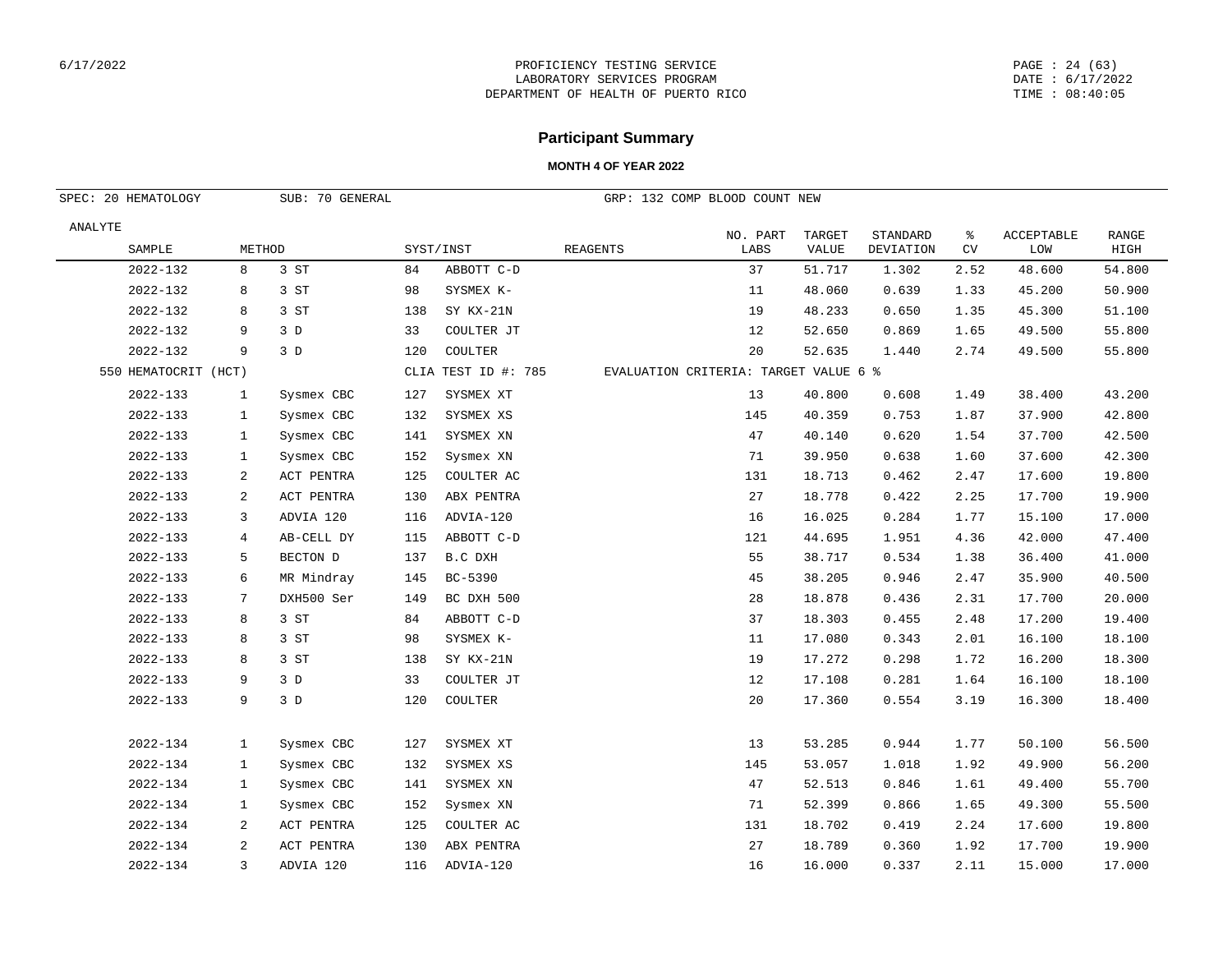#### PAGE : 25 (63) DATE : 6/17/2022 TIME : 08:40:05

## **Participant Summary**

| SUB: 70 GENERAL<br>SPEC: 20 HEMATOLOGY |                |            |     |                     |                 | GRP: 132 COMP BLOOD COUNT NEW                             |                        |                       |                  |                          |                      |
|----------------------------------------|----------------|------------|-----|---------------------|-----------------|-----------------------------------------------------------|------------------------|-----------------------|------------------|--------------------------|----------------------|
| ANALYTE<br>SAMPLE                      | METHOD         |            |     | SYST/INST           | <b>REAGENTS</b> | NO. PART<br>LABS                                          | TARGET<br><b>VALUE</b> | STANDARD<br>DEVIATION | နွ<br>${\rm CV}$ | <b>ACCEPTABLE</b><br>LOM | <b>RANGE</b><br>HIGH |
| 2022-134                               | 4              | AB-CELL DY | 115 | ABBOTT C-D          |                 | 121                                                       | 15.565                 | 0.450                 | 2.89             | 14.600                   | 16.500               |
| 2022-134                               | 5              | BECTON D   | 137 | B.C DXH             |                 | 55                                                        | 54.465                 | 0.702                 | 1.29             | 51.200                   | 57.700               |
| 2022-134                               | 6              | MR Mindray | 145 | BC-5390             |                 | 45                                                        | 48.537                 | 1.187                 | 2.45             | 45.600                   | 51.400               |
| 2022-134                               | 7              | DXH500 Ser | 149 | BC DXH 500          |                 | 28                                                        | 18.919                 | 0.360                 | 1.90             | 17.800                   | 20.100               |
| 2022-134                               | 8              | 3 ST       | 84  | ABBOTT C-D          |                 | 37                                                        | 18.308                 | 0.440                 | 2.40             | 17.200                   | 19.400               |
| 2022-134                               | 8              | 3 ST       | 98  | SYSMEX K-           |                 | 11                                                        | 17.320                 | 0.325                 | 1.88             | 16.300                   | 18.400               |
| 2022-134                               | 8              | 3 ST       | 138 | SY KX-21N           |                 | 19                                                        | 17.322                 | 0.237                 | 1.37             | 16.300                   | 18.400               |
| 2022-134                               | 9              | 3D         | 33  | COULTER JT          |                 | 12                                                        | 17.067                 | 0.352                 | 2.06             | 16.000                   | 18.100               |
| 2022-134                               | 9              | 3D         | 120 | COULTER             |                 | 20                                                        | 17.332                 | 0.538                 | 3.10             | 16.300                   | 18.400               |
| 550 HEMATOCRIT (HCT)                   |                |            |     | CLIA TEST ID #: 785 |                 | EVALUATION CRITERIA: TARGET VALUE 6 %                     |                        |                       |                  |                          |                      |
| 2022-135                               | $\mathbf{1}$   | Sysmex CBC | 127 | SYSMEX XT           |                 | 13                                                        | 40.992                 | 0.666                 | 1.63             | 38.500                   | 43.500               |
| 2022-135                               | $\mathbf{1}$   | Sysmex CBC | 132 | SYSMEX XS           |                 | 145                                                       | 40.369                 | 0.715                 | 1.77             | 37.900                   | 42.800               |
| 2022-135                               | $\mathbf{1}$   | Sysmex CBC | 141 | SYSMEX XN           |                 | 47                                                        | 40.219                 | 0.655                 | 1.63             | 37.800                   | 42.600               |
| 2022-135                               | 1              | Sysmex CBC | 152 | Sysmex XN           |                 | 71                                                        | 39.996                 | 0.711                 | 1.78             | 37.600                   | 42.400               |
| 2022-135                               | 2              | ACT PENTRA | 125 | COULTER AC          |                 | 131                                                       | 45.561                 | 0.844                 | 1.85             | 42.800                   | 48.300               |
| 2022-135                               | $\sqrt{2}$     | ACT PENTRA | 130 | ABX PENTRA          |                 | 27                                                        | 46.015                 | 0.912                 | 1.98             | 43.300                   | 48.800               |
| 2022-135                               | 3              | ADVIA 120  | 116 | ADVIA-120           |                 | 16                                                        | 46.631                 | 1.253                 | 2.69             | 43.800                   | 49.400               |
| 2022-135                               | $\overline{4}$ | AB-CELL DY | 115 | ABBOTT C-D          |                 | 121                                                       | 37.310                 | 1.409                 | 3.78             | 35.100                   | 39.500               |
| 2022-135                               | 5              | BECTON D   | 137 | B.C DXH             |                 | 55                                                        | 38.805                 | 0.633                 | 1.63             | 36.500                   | 41.100               |
| 2022-135                               | 6              | MR Mindray | 145 | BC-5390             |                 | 45                                                        | 38.257                 | 0.862                 | 2.25             | 36.000                   | 40.600               |
| 2022-135                               | 7              | DXH500 Ser | 149 | BC DXH 500          |                 | 28                                                        | 50.185                 | 0.906                 | 1.80             | 47.200                   | 53.200               |
| 2022-135                               | 8              | 3 ST       | 84  | ABBOTT C-D          |                 | 37                                                        | 51.683                 | 1.276                 | 2.47             | 48.600                   | 54.800               |
| 2022-135                               | 8              | 3 ST       | 98  | SYSMEX K-           |                 | 11                                                        | 48.180                 | 0.749                 | 1.56             | 45.300                   | 51.100               |
| $2022 - 135$                           | 8              | 3 ST       | 138 | SY KX-21N           |                 | 19                                                        | 48.233                 | 0.666                 | 1.38             | 45.300                   | 51.100               |
| 2022-135                               | 9              | 3D         | 33  | COULTER JT          |                 | 12                                                        | 52.308                 | 0.829                 | 1.59             | 49.200                   | 55.400               |
| 2022-135                               | 9              | 3D         | 120 | COULTER             |                 | 20                                                        | 52.565                 | 1.490                 | 2.83             | 49.400                   | 55.700               |
| 551 HEMOGLOBIN (HGB)                   |                |            |     | CLIA TEST ID #: 795 |                 | EVALUATION CRITERIA: TARGET VALUE 7 % OR 2.00 $\{LOWER\}$ |                        |                       |                  |                          |                      |
| 2022-131                               | 1              | Sysmex CBC | 127 | SYSMEX XT           |                 | 13                                                        | 5.975                  | 0.083                 | 1.39             | 5.600                    | 6.400                |
| 2022-131                               | 1              | Sysmex CBC | 132 | SYSMEX XS           |                 | 147                                                       | 5.835                  | 0.081                 | 1.39             | 5.400                    | 6.200                |
| 2022-131                               | 1              | Sysmex CBC | 141 | SYSMEX XN           |                 | 45                                                        | 5.911                  | 0.077                 | 1.30             | 5.500                    | 6.300                |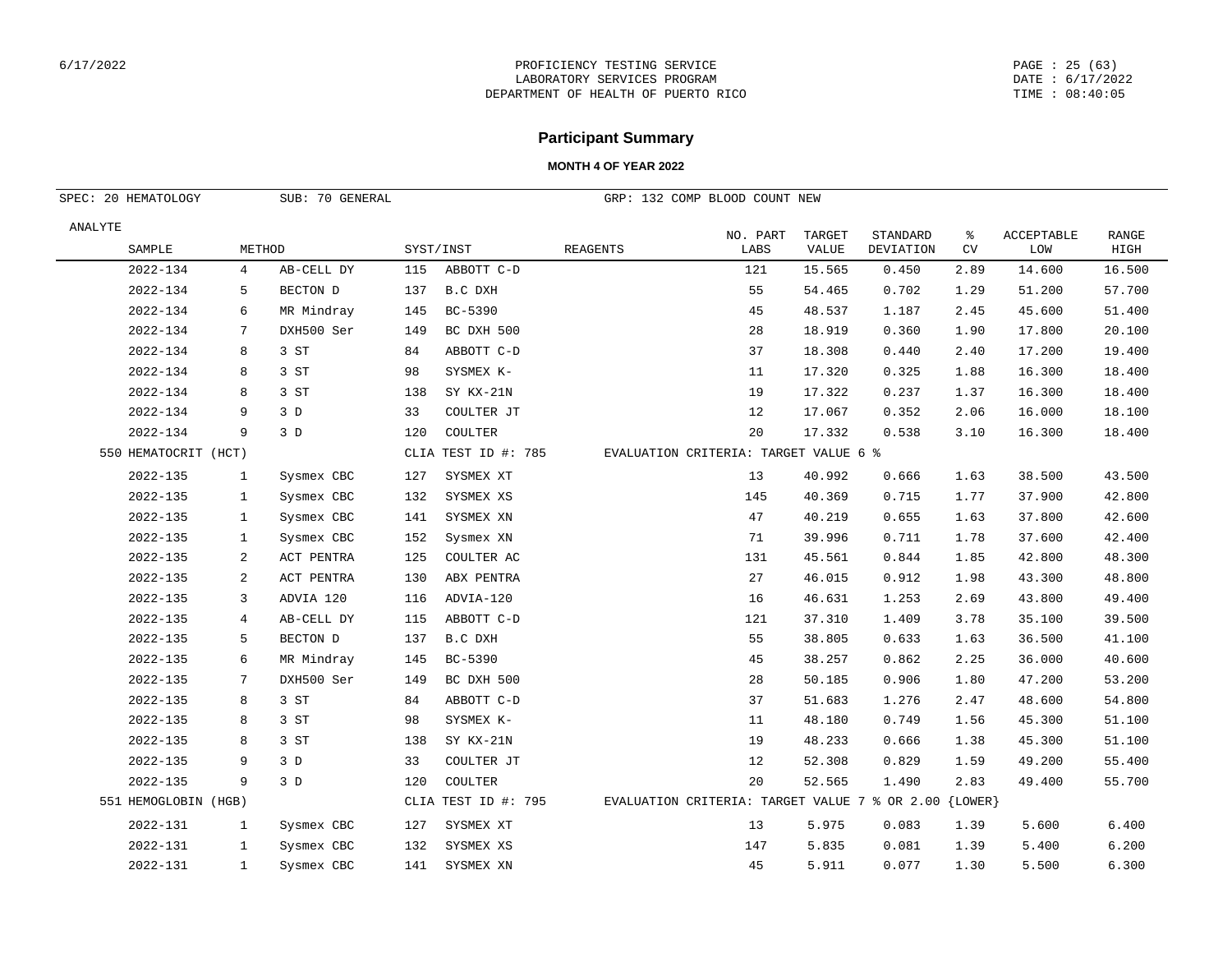#### PAGE : 26 (63) DATE : 6/17/2022 TIME : 08:40:05

## **Participant Summary**

| SUB: 70 GENERAL<br>SPEC: 20 HEMATOLOGY |                |            |     |                     |                 | GRP: 132 COMP BLOOD COUNT NEW                           |                        |                       |         |                   |               |
|----------------------------------------|----------------|------------|-----|---------------------|-----------------|---------------------------------------------------------|------------------------|-----------------------|---------|-------------------|---------------|
| ANALYTE<br>SAMPLE                      | METHOD         |            |     | SYST/INST           | <b>REAGENTS</b> | NO. PART<br>LABS                                        | TARGET<br><b>VALUE</b> | STANDARD<br>DEVIATION | ႜ<br>CV | ACCEPTABLE<br>LOW | RANGE<br>HIGH |
| 2022-131                               | $\mathbf{1}$   | Sysmex CBC | 152 | Sysmex XN           |                 | 71                                                      | 5.910                  | 0.061                 | 1.03    | 5.500             | 6.300         |
| 2022-131                               | 2              | ACT PENTRA | 125 | COULTER AC          |                 | 131                                                     | 13.788                 | 0.189                 | 1.37    | 12.800            | 14.800        |
| 2022-131                               | 2              | ACT PENTRA | 130 | ABX PENTRA          |                 | 27                                                      | 13.959                 | 0.173                 | 1.24    | 13.000            | 14.900        |
| 2022-131                               | 3              | ADVIA 120  | 116 | ADVIA-120           |                 | 16                                                      | 13.569                 | 0.289                 | 2.13    | 12.600            | 14.500        |
| 2022-131                               | $\overline{4}$ | AB-CELL DY | 115 | ABBOTT C-D          |                 | 121                                                     | 16.867                 | 0.330                 | 1.96    | 15.700            | 18.000        |
| 2022-131                               | 5              | BECTON D   | 137 | B.C DXH             |                 | 55                                                      | 6.551                  | 0.095                 | 1.45    | 6.100             | 7.000         |
| 2022-131                               | 6              | MR Mindray | 145 | BC-5390             |                 | 45                                                      | 5.874                  | 0.143                 | 2.44    | 5.500             | 6.300         |
| 2022-131                               | 7              | DXH500 Ser | 149 | BC DXH 500          |                 | 27                                                      | 14.838                 | 0.139                 | 0.94    | 13.800            | 15.900        |
| 2022-131                               | 8              | 3 ST       | 84  | ABBOTT C-D          |                 | 38                                                      | 12.111                 | 0.289                 | 2.39    | 11.300            | 13.000        |
| 2022-131                               | 8              | 3 ST       | 98  | SYSMEX K-           |                 | 11                                                      | 12.080                 | 0.240                 | 1.99    | 11.200            | 12.900        |
| 2022-131                               | 8              | 3 ST       | 138 | SY KX-21N           |                 | 19                                                      | 12.000                 | 0.176                 | 1.47    | 11.200            | 12.800        |
| 2022-131                               | 9              | 3D         | 33  | COULTER JT          |                 | 12                                                      | 13.733                 | 0.213                 | 1.55    | 12.800            | 14.700        |
| 2022-131                               | 9              | 3D         | 120 | COULTER             |                 | 20                                                      | 13.490                 | 0.257                 | 1.90    | 12.500            | 14.400        |
| 551 HEMOGLOBIN (HGB)                   |                |            |     | CLIA TEST ID #: 795 |                 | EVALUATION CRITERIA: TARGET VALUE 7 % OR 2.00 ${LOWER}$ |                        |                       |         |                   |               |
| 2022-132                               | $\mathbf{1}$   | Sysmex CBC | 127 | SYSMEX XT           |                 | 13                                                      | 17.715                 | 0.161                 | 0.91    | 16.500            | 19.000        |
| 2022-132                               | $\mathbf{1}$   | Sysmex CBC | 132 | SYSMEX XS           |                 | 147                                                     | 17.833                 | 0.170                 | 0.95    | 16.600            | 19.100        |
| 2022-132                               | $\mathbf{1}$   | Sysmex CBC | 141 | SYSMEX XN           |                 | 45                                                      | 17.775                 | 0.200                 | 1.13    | 16.500            | 19.000        |
| 2022-132                               | 1              | Sysmex CBC | 152 | Sysmex XN           |                 | 71                                                      | 17.761                 | 0.135                 | 0.76    | 16.500            | 19.000        |
| 2022-132                               | 2              | ACT PENTRA | 125 | COULTER AC          |                 | 131                                                     | 16.396                 | 0.232                 | 1.42    | 15.200            | 17.500        |
| 2022-132                               | 2              | ACT PENTRA | 130 | ABX PENTRA          |                 | 27                                                      | 16.670                 | 0.176                 | 1.06    | 15.500            | 17.800        |
| 2022-132                               | 3              | ADVIA 120  | 116 | ADVIA-120           |                 | 16                                                      | 17.275                 | 0.336                 | 1.95    | 16.100            | 18.500        |
| 2022-132                               | 4              | AB-CELL DY | 115 | ABBOTT C-D          |                 | 121                                                     | 13.700                 | 0.264                 | 1.93    | 12.700            | 14.700        |
| 2022-132                               | 5              | BECTON D   | 137 | B.C DXH             |                 | 55                                                      | 16.900                 | 0.183                 | 1.08    | 15.700            | 18.100        |
| 2022-132                               | 6              | MR Mindray | 145 | BC-5390             |                 | 45                                                      | 16.593                 | 0.286                 | 1.73    | 15.400            | 17.800        |
| 2022-132                               | 7              | DXH500 Ser | 149 | BC DXH 500          |                 | 27                                                      | 17.512                 | 0.187                 | 1.07    | 16.300            | 18.700        |
| 2022-132                               | 8              | 3 ST       | 84  | ABBOTT C-D          |                 | 38                                                      | 17.837                 | 0.442                 | 2.48    | 16.600            | 19.100        |
| 2022-132                               | 8              | 3 ST       | 98  | SYSMEX K-           |                 | 11                                                      | 17.940                 | 0.233                 | 1.30    | 16.700            | 19.200        |
| 2022-132                               | 8              | 3 ST       | 138 | SY KX-21N           |                 | 19                                                      | 17.894                 | 0.204                 | 1.14    | 16.600            | 19.100        |
| 2022-132                               | 9              | 3D         | 33  | COULTER JT          |                 | 12                                                      | 18.700                 | 0.465                 | 2.49    | 17.400            | 20.000        |
| 2022-132                               | 9              | 3D         | 120 | COULTER             |                 | 20                                                      | 18.300                 | 0.485                 | 2.65    | 17.000            | 19.600        |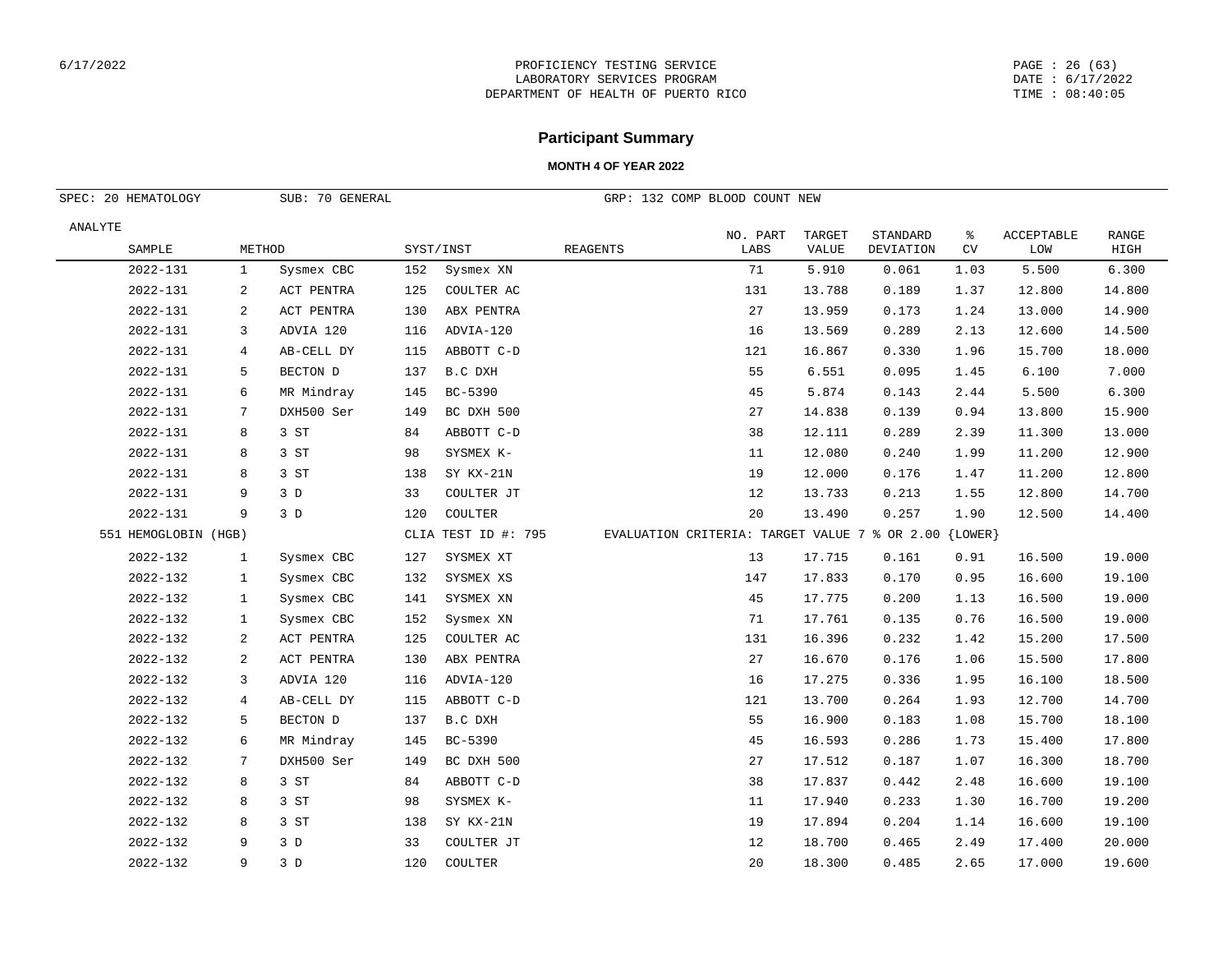#### PAGE : 27 (63) DATE : 6/17/2022 TIME : 08:40:06

# **Participant Summary**

| SPEC: 20 HEMATOLOGY<br>SUB: 70 GENERAL |              |            |     |                     |          | GRP: 132 COMP BLOOD COUNT NEW                         |        |           |      |            |        |
|----------------------------------------|--------------|------------|-----|---------------------|----------|-------------------------------------------------------|--------|-----------|------|------------|--------|
| ANALYTE                                |              |            |     |                     |          | NO. PART                                              | TARGET | STANDARD  | ႜ    | ACCEPTABLE | RANGE  |
| SAMPLE                                 | METHOD       |            |     | SYST/INST           | REAGENTS | LABS                                                  | VALUE  | DEVIATION | CV   | LOW        | HIGH   |
| 551 HEMOGLOBIN (HGB)                   |              |            |     | CLIA TEST ID #: 795 |          | EVALUATION CRITERIA: TARGET VALUE 7 % OR 2.00 {LOWER} |        |           |      |            |        |
| 2022-133                               | $\mathbf{1}$ | Sysmex CBC | 127 | SYSMEX XT           |          | 13                                                    | 13.415 | 0.151     | 1.13 | 12.500     | 14.400 |
| 2022-133                               | $\mathbf{1}$ | Sysmex CBC | 132 | SYSMEX XS           |          | 147                                                   | 13.386 | 0.136     | 1.01 | 12.400     | 14.300 |
| 2022-133                               | $\mathbf{1}$ | Sysmex CBC | 141 | SYSMEX XN           |          | 45                                                    | 13.458 | 0.127     | 0.95 | 12.500     | 14.400 |
| 2022-133                               | $\mathbf{1}$ | Sysmex CBC | 152 | Sysmex XN           |          | 71                                                    | 13.407 | 0.092     | 0.69 | 12.500     | 14.300 |
| 2022-133                               | 2            | ACT PENTRA | 125 | COULTER AC          |          | 131                                                   | 6.495  | 0.132     | 2.03 | 6.000      | 7.000  |
| 2022-133                               | 2            | ACT PENTRA | 130 | ABX PENTRA          |          | 27                                                    | 6.433  | 0.090     | 1.40 | 6.000      | 6.900  |
| 2022-133                               | 3            | ADVIA 120  | 116 | ADVIA-120           |          | 16                                                    | 5.831  | 0.110     | 1.89 | 5.400      | 6.200  |
| 2022-133                               | 4            | AB-CELL DY | 115 | ABBOTT C-D          |          | 121                                                   | 16.793 | 0.368     | 2.19 | 15.600     | 18.000 |
| 2022-133                               | 5            | BECTON D   | 137 | B.C DXH             |          | 55                                                    | 12.242 | 0.144     | 1.17 | 11.400     | 13.100 |
| 2022-133                               | 6            | MR Mindray | 145 | BC-5390             |          | 45                                                    | 12.872 | 0.198     | 1.54 | 12.000     | 13.800 |
| 2022-133                               | 7            | DXH500 Ser | 149 | BC DXH 500          |          | 27                                                    | 6.420  | 0.075     | 1.17 | 6.000      | 6.900  |
| 2022-133                               | 8            | 3ST        | 84  | ABBOTT C-D          |          | 38                                                    | 6.384  | 0.180     | 2.82 | 5.900      | 6.800  |
| 2022-133                               | 8            | 3 ST       | 98  | SYSMEX K-           |          | 11                                                    | 6.230  | 0.100     | 1.61 | 5.800      | 6.700  |
| $2022 - 133$                           | 8            | 3 ST       | 138 | SY KX-21N           |          | 19                                                    | 6.200  | 0.141     | 2.28 | 5.800      | 6.600  |
| $2022 - 133$                           | 9            | 3 D        | 33  | COULTER JT          |          | 12                                                    | 5.758  | 0.150     | 2.60 | 5.400      | 6.200  |
| 2022-133                               | 9            | 3 D        | 120 | COULTER             |          | 20                                                    | 5.858  | 0.193     | 3.29 | 5.400      | 6.300  |
|                                        |              |            |     |                     |          |                                                       |        |           |      |            |        |
| 2022-134                               | $\mathbf{1}$ | Sysmex CBC | 127 | SYSMEX XT           |          | 13                                                    | 17.685 | 0.183     | 1.04 | 16.400     | 18.900 |
| 2022-134                               | 1            | Sysmex CBC | 132 | SYSMEX XS           |          | 147                                                   | 17.856 | 0.182     | 1.02 | 16.600     | 19.100 |
| 2022-134                               | $\mathbf{1}$ | Sysmex CBC | 141 | SYSMEX XN           |          | 45                                                    | 17.824 | 0.168     | 0.94 | 16.600     | 19.100 |
| 2022-134                               | $\mathbf{1}$ | Sysmex CBC | 152 | Sysmex XN           |          | 71                                                    | 17.782 | 0.115     | 0.65 | 16.500     | 19.000 |
| 2022-134                               | 2            | ACT PENTRA | 125 | COULTER AC          |          | 131                                                   | 6.495  | 0.110     | 1.69 | 6.000      | 7.000  |
| 2022-134                               | 2            | ACT PENTRA | 130 | ABX PENTRA          |          | 27                                                    | 6.430  | 0.094     | 1.45 | 6.000      | 6.900  |
| 2022-134                               | 3            | ADVIA 120  | 116 | ADVIA-120           |          | 16                                                    | 5.756  | 0.127     | 2.21 | 5.400      | 6.200  |
| 2022-134                               | 4            | AB-CELL DY | 115 | ABBOTT C-D          |          | 121                                                   | 5.944  | 0.180     | 3.03 | 5.500      | 6.400  |
| 2022-134                               | 5            | BECTON D   | 137 | B.C DXH             |          | 55                                                    | 16.938 | 0.177     | 1.05 | 15.800     | 18.100 |
| 2022-134                               | 6            | MR Mindray | 145 | BC-5390             |          | 45                                                    | 16.598 | 0.289     | 1.74 | 15.400     | 17.800 |
| 2022-134                               | 7            | DXH500 Ser | 149 | BC DXH 500          |          | 27                                                    | 6.428  | 0.087     | 1.36 | 6.000      | 6.900  |
| 2022-134                               | 8            | 3 ST       | 84  | ABBOTT C-D          |          | 38                                                    | 6.366  | 0.177     | 2.77 | 5.900      | 6.800  |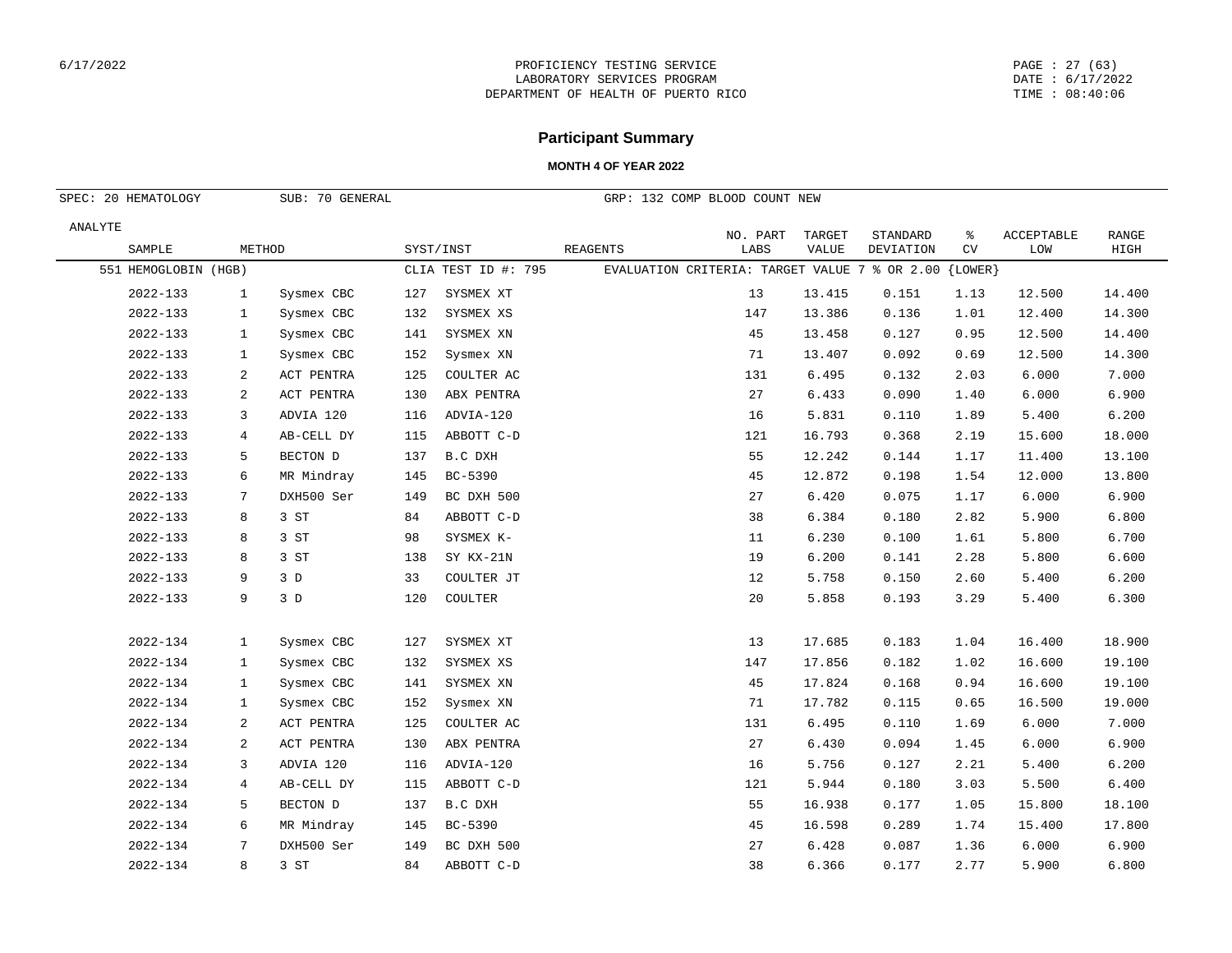#### PAGE : 28 (63) DATE : 6/17/2022 TIME : 08:40:06

## **Participant Summary**

| SUB: 70 GENERAL<br>SPEC: 20 HEMATOLOGY |              |            |     |                     |                 | GRP: 132 COMP BLOOD COUNT NEW                             |                 |                       |         |                   |                      |
|----------------------------------------|--------------|------------|-----|---------------------|-----------------|-----------------------------------------------------------|-----------------|-----------------------|---------|-------------------|----------------------|
| ANALYTE<br>SAMPLE                      | METHOD       |            |     | SYST/INST           | <b>REAGENTS</b> | NO. PART<br>LABS                                          | TARGET<br>VALUE | STANDARD<br>DEVIATION | ႜ<br>CV | ACCEPTABLE<br>LOM | <b>RANGE</b><br>HIGH |
| 2022-134                               | 8            | 3 ST       | 98  | SYSMEX K-           |                 | 11                                                        | 6.180           | 0.133                 | 2.15    | 5.700             | 6.600                |
| 2022-134                               | 8            | 3 ST       | 138 | SY KX-21N           |                 | 19                                                        | 6.200           | 0.128                 | 2.07    | 5.800             | 6.600                |
| 2022-134                               | 9            | 3D         | 33  | COULTER JT          |                 | 12                                                        | 5.733           | 0.131                 | 2.29    | 5.300             | 6.100                |
| 2022-134                               | 9            | 3D         | 120 | COULTER             |                 | 20                                                        | 5.900           | 0.234                 | 3.97    | 5.500             | 6.300                |
| 551 HEMOGLOBIN (HGB)                   |              |            |     | CLIA TEST ID #: 795 |                 | EVALUATION CRITERIA: TARGET VALUE 7 % OR 2.00 $\{LOWER\}$ |                 |                       |         |                   |                      |
| 2022-135                               | $\mathbf{1}$ | Sysmex CBC | 127 | SYSMEX XT           |                 | 13                                                        | 13.431          | 0.120                 | 0.89    | 12.500            | 14.400               |
| 2022-135                               | 1            | Sysmex CBC | 132 | SYSMEX XS           |                 | 147                                                       | 13.376          | 0.122                 | 0.91    | 12.400            | 14.300               |
| 2022-135                               | 1            | Sysmex CBC | 141 | SYSMEX XN           |                 | 45                                                        | 13.471          | 0.133                 | 0.99    | 12.500            | 14.400               |
| 2022-135                               | 1            | Sysmex CBC | 152 | Sysmex XN           |                 | 71                                                        | 13.428          | 0.086                 | 0.64    | 12.500            | 14.400               |
| 2022-135                               | 2            | ACT PENTRA | 125 | COULTER AC          |                 | 131                                                       | 16.381          | 0.232                 | 1.41    | 15.200            | 17.500               |
| 2022-135                               | 2            | ACT PENTRA | 130 | ABX PENTRA          |                 | 27                                                        | 16.674          | 0.186                 | 1.11    | 15.500            | 17.800               |
| 2022-135                               | 3            | ADVIA 120  | 116 | ADVIA-120           |                 | 16                                                        | 17.231          | 0.355                 | 2.06    | 16.000            | 18.400               |
| 2022-135                               | 4            | AB-CELL DY | 115 | ABBOTT C-D          |                 | 121                                                       | 13.611          | 0.256                 | 1.88    | 12.700            | 14.600               |
| 2022-135                               | 5            | BECTON D   | 137 | B.C DXH             |                 | 55                                                        | 12.253          | 0.145                 | 1.18    | 11.400            | 13.100               |
| 2022-135                               | 6            | MR Mindray | 145 | BC-5390             |                 | 45                                                        | 12.898          | 0.182                 | 1.41    | 12.000            | 13.800               |
| 2022-135                               | 7            | DXH500 Ser | 149 | BC DXH 500          |                 | 27                                                        | 17.600          | 0.185                 | 1.05    | 16.400            | 18.800               |
| 2022-135                               | 8            | 3 ST       | 84  | ABBOTT C-D          |                 | 38                                                        | 17.847          | 0.456                 | 2.55    | 16.600            | 19.100               |
| 2022-135                               | 8            | 3 ST       | 98  | SYSMEX K-           |                 | 11                                                        | 17.920          | 0.204                 | 1.14    | 16.700            | 19.200               |
| 2022-135                               | 8            | 3 ST       | 138 | SY KX-21N           |                 | 19                                                        | 17.883          | 0.211                 | 1.18    | 16.600            | 19.100               |
| 2022-135                               | 9            | 3D         | 33  | COULTER JT          |                 | 12                                                        | 18.667          | 0.423                 | 2.27    | 17.400            | 20.000               |
| 2022-135                               | 9            | 3D         | 120 | COULTER             |                 | 20                                                        | 18.365          | 0.543                 | 2.96    | 17.100            | 19.700               |
| 552 WHITE CELL COUNT (WBC              |              |            |     | CLIA TEST ID #: 805 |                 | EVALUATION CRITERIA: TARGET VALUE 15 %                    |                 |                       |         |                   |                      |
| 2022-131                               | 1            | Sysmex CBC | 127 | SYSMEX XT           |                 | 13                                                        | 3.917           | 0.152                 | 3.88    | 3.300             | 4.500                |
| 2022-131                               | $\mathbf{1}$ | Sysmex CBC | 132 | SYSMEX XS           |                 | 145                                                       | 3.944           | 0.115                 | 2.91    | 3.400             | 4.500                |
| 2022-131                               | $\mathbf{1}$ | Sysmex CBC | 141 | SYSMEX XN           |                 | 48                                                        | 3.760           | 0.201                 | 5.34    | 3.200             | 4.300                |
| 2022-131                               | $\mathbf{1}$ | Sysmex CBC | 152 | Sysmex XN           |                 | 70                                                        | 3.407           | 0.106                 | 3.10    | 2.900             | 3.900                |
| 2022-131                               | 2            | ACT PENTRA | 125 | COULTER AC          |                 | 131                                                       | 8.004           | 0.289                 | 3.61    | 6.800             | 9.200                |
| 2022-131                               | 2            | ACT PENTRA | 130 | ABX PENTRA          |                 | 27                                                        | 7.748           | 0.264                 | 3.41    | 6.600             | 8.900                |
| 2022-131                               | 3            | ADVIA 120  | 116 | ADVIA-120           |                 | 16                                                        | 7.607           | 0.184                 | 2.42    | 6.500             | 8.700                |
| 2022-131                               | 4            | AB-CELL DY | 115 | ABBOTT C-D          |                 | 121                                                       | 20.538          | 0.741                 | 3.61    | 17.500            | 23.600               |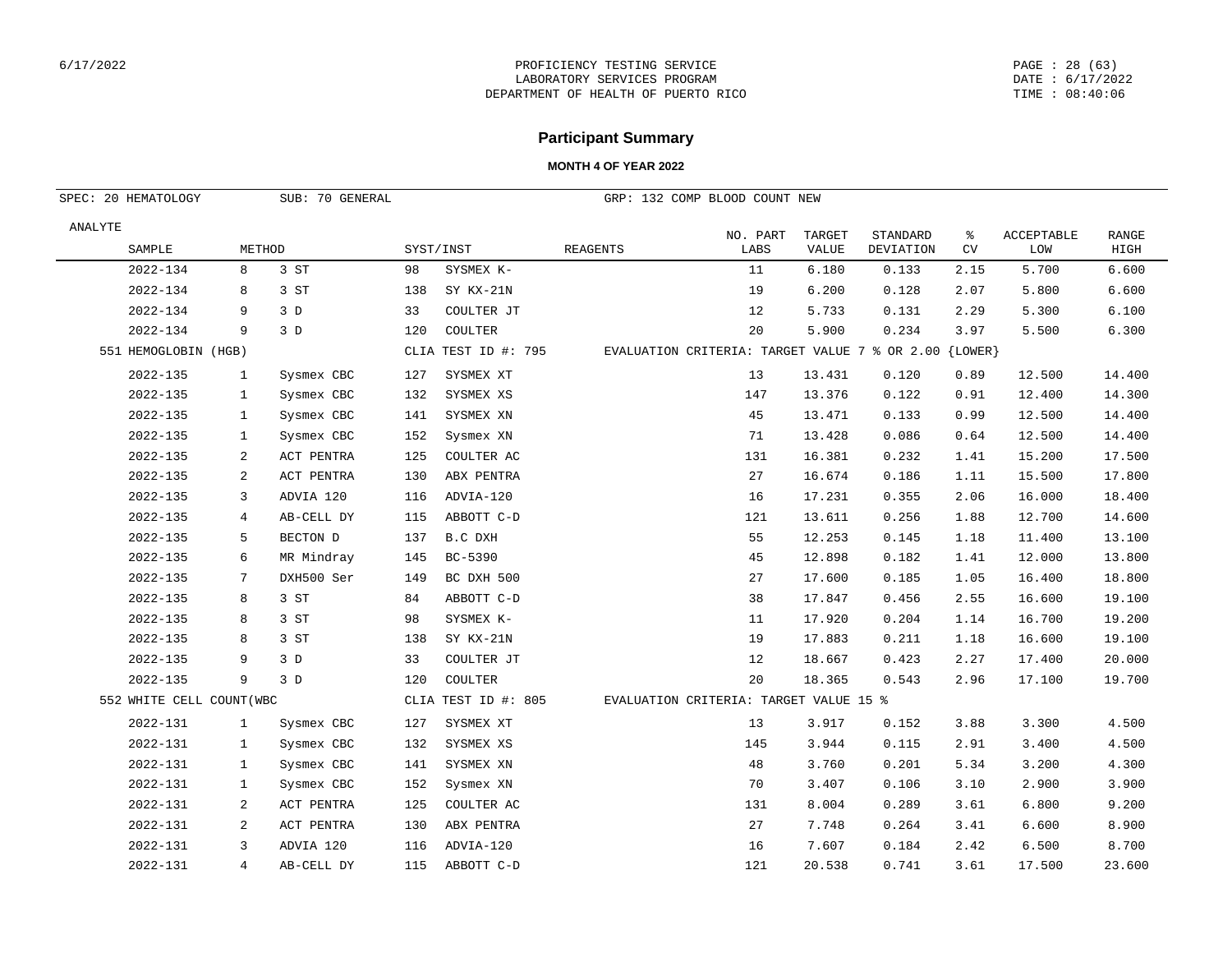#### PAGE : 29 (63) DATE : 6/17/2022 TIME : 08:40:06

## **Participant Summary**

| SUB: 70 GENERAL<br>SPEC: 20 HEMATOLOGY |              |            |     |                     | GRP: 132 COMP BLOOD COUNT NEW          |                  |                 |                       |         |                          |                      |
|----------------------------------------|--------------|------------|-----|---------------------|----------------------------------------|------------------|-----------------|-----------------------|---------|--------------------------|----------------------|
| ANALYTE<br>SAMPLE                      | METHOD       |            |     | SYST/INST           | <b>REAGENTS</b>                        | NO. PART<br>LABS | TARGET<br>VALUE | STANDARD<br>DEVIATION | ి<br>CV | <b>ACCEPTABLE</b><br>LOW | <b>RANGE</b><br>HIGH |
| 2022-131                               | 5            | BECTON D   | 137 | B.C DXH             |                                        | 55               | 4.096           | 0.237                 | 5.78    | 3.500                    | 4.700                |
| 2022-131                               | 6            | MR Mindray | 145 | BC-5390             |                                        | 45               | 3.402           | 0.085                 | 2.49    | 2.900                    | 3.900                |
| 2022-131                               | 7            | DXH500 Ser | 149 | BC DXH 500          |                                        | 28               | 7.415           | 0.170                 | 2.30    | 6.300                    | 8.500                |
| 2022-131                               | 8            | 3 ST       | 84  | ABBOTT C-D          |                                        | 37               | 8.151           | 0.543                 | 6.66    | 6.900                    | 9.400                |
| 2022-131                               | 8            | 3 ST       | 98  | SYSMEX K-           |                                        | 11               | 8.150           | 0.191                 | 2.34    | 6.900                    | 9.400                |
| 2022-131                               | 8            | 3 ST       | 138 | SY KX-21N           |                                        | 19               | 8.244           | 0.236                 | 2.87    | 7.000                    | 9.500                |
| 2022-131                               | 9            | 3D         | 33  | COULTER JT          |                                        | 12               | 8.258           | 0.225                 | 2.73    | 7.000                    | 9.500                |
| 2022-131                               | 9            | 3D         | 120 | COULTER             |                                        | 20               | 7.995           | 0.309                 | 3.86    | 6.800                    | 9.200                |
| 552 WHITE CELL COUNT (WBC              |              |            |     | CLIA TEST ID #: 805 | EVALUATION CRITERIA: TARGET VALUE 15 % |                  |                 |                       |         |                          |                      |
| 2022-132                               | $\mathbf{1}$ | Sysmex CBC | 127 | SYSMEX XT           |                                        | 13               | 20.185          | 0.758                 | 3.76    | 17.200                   | 23.200               |
| 2022-132                               | $\mathbf{1}$ | Sysmex CBC | 132 | SYSMEX XS           |                                        | 145              | 19.917          | 0.691                 | 3.47    | 16.900                   | 22.900               |
| 2022-132                               | $\mathbf{1}$ | Sysmex CBC | 141 | SYSMEX XN           |                                        | 48               | 20.602          | 0.462                 | 2.24    | 17.500                   | 23.700               |
| 2022-132                               | $\mathbf{1}$ | Sysmex CBC | 152 | Sysmex XN           |                                        | 70               | 19.916          | 0.443                 | 2.22    | 16.900                   | 22.900               |
| 2022-132                               | 2            | ACT PENTRA | 125 | COULTER AC          |                                        | 131              | 17.724          | 0.642                 | 3.62    | 15.100                   | 20.400               |
| 2022-132                               | 2            | ACT PENTRA | 130 | ABX PENTRA          |                                        | 27               | 17.293          | 0.498                 | 2.88    | 14.700                   | 19.900               |
| 2022-132                               | 3            | ADVIA 120  | 116 | ADVIA-120           |                                        | 16               | 17.113          | 0.554                 | 3.24    | 14.500                   | 19.700               |
| 2022-132                               | 4            | AB-CELL DY | 115 | ABBOTT C-D          |                                        | 121              | 8.086           | 0.348                 | 4.31    | 6.900                    | 9.300                |
| 2022-132                               | 5            | BECTON D   | 137 | B.C DXH             |                                        | 55               | 21.984          | 0.630                 | 2.87    | 18.700                   | 25.300               |
| 2022-132                               | 6            | MR Mindray | 145 | BC-5390             |                                        | 45               | 18.853          | 0.408                 | 2.17    | 16.000                   | 21.700               |
| 2022-132                               | 7            | DXH500 Ser | 149 | BC DXH 500          |                                        | 28               | 18.831          | 0.289                 | 1.54    | 16.000                   | 21.700               |
| 2022-132                               | 8            | 3 ST       | 84  | ABBOTT C-D          |                                        | 37               | 20.570          | 1.232                 | 5.99    | 17.500                   | 23.700               |
| 2022-132                               | 8            | 3 ST       | 98  | SYSMEX K-           |                                        | 11               | 20.660          | 0.427                 | 2.07    | 17.600                   | 23.800               |
| 2022-132                               | 8            | 3 ST       | 138 | SY KX-21N           |                                        | 19               | 20.883          | 0.546                 | 2.61    | 17.800                   | 24.000               |
| 2022-132                               | 9            | 3D         | 33  | COULTER JT          |                                        | 12               | 22.167          | 0.721                 | 3.25    | 18.800                   | 25.500               |
| 2022-132                               | 9            | 3D         | 120 | COULTER             |                                        | 20               | 21.045          | 0.875                 | 4.16    | 17.900                   | 24.200               |
| 2022-133                               | $\mathbf{1}$ | Sysmex CBC | 127 | SYSMEX XT           |                                        | 13               | 7.738           | 0.354                 | 4.58    | 6.600                    | 8.900                |
| 2022-133                               | 1            | Sysmex CBC | 132 | SYSMEX XS           |                                        | 145              | 7.495           | 0.463                 | 6.17    | 6.400                    | 8.600                |
| 2022-133                               | $\mathbf{1}$ | Sysmex CBC | 141 | SYSMEX XN           |                                        | 48               | 7.465           | 0.362                 | 4.85    | 6.300                    | 8.600                |
| 2022-133                               | $\mathbf{1}$ | Sysmex CBC | 152 | Sysmex XN           |                                        | 70               | 6.856           | 0.214                 | 3.12    | 5.800                    | 7.900                |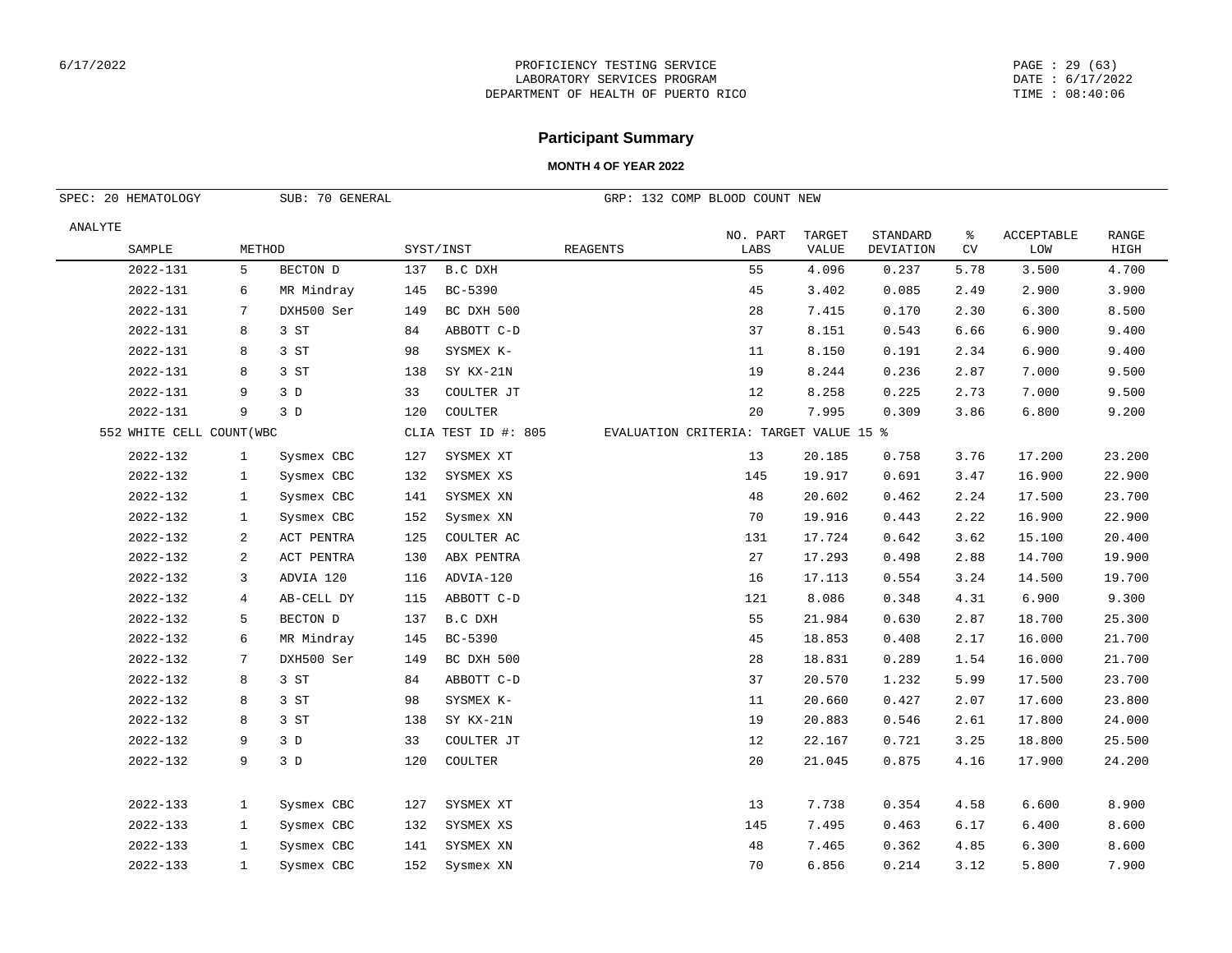#### PAGE : 30 (63) DATE : 6/17/2022 TIME : 08:40:06

## **Participant Summary**

| SUB: 70 GENERAL<br>SPEC: 20 HEMATOLOGY |              |            |     |                     |                 | GRP: 132 COMP BLOOD COUNT NEW          |                               |                              |         |                          |                      |
|----------------------------------------|--------------|------------|-----|---------------------|-----------------|----------------------------------------|-------------------------------|------------------------------|---------|--------------------------|----------------------|
| ANALYTE<br>SAMPLE                      | METHOD       |            |     | SYST/INST           | <b>REAGENTS</b> | NO. PART<br>LABS                       | <b>TARGET</b><br><b>VALUE</b> | STANDARD<br><b>DEVIATION</b> | ి<br>CV | <b>ACCEPTABLE</b><br>LOW | <b>RANGE</b><br>HIGH |
| 2022-133                               | 2            | ACT PENTRA | 125 | COULTER AC          |                 | 131                                    | 2.652                         | 0.129                        | 4.87    | 2.300                    | 3.000                |
| 2022-133                               | 2            | ACT PENTRA | 130 | ABX PENTRA          |                 | 27                                     | 2.585                         | 0.076                        | 2.92    | 2.200                    | 3.000                |
| 2022-133                               | 3            | ADVIA 120  | 116 | ADVIA-120           |                 | 16                                     | 3.119                         | 0.107                        | 3.44    | 2.700                    | 3.600                |
| 2022-133                               | 4            | AB-CELL DY | 115 | ABBOTT C-D          |                 | 121                                    | 20.502                        | 0.628                        | 3.06    | 17.400                   | 23.600               |
| 2022-133                               | 5            | BECTON D   | 137 | B.C DXH             |                 | 55                                     | 9.738                         | 0.232                        | 2.39    | 8.300                    | 11.200               |
| 2022-133                               | 6            | MR Mindray | 145 | BC-5390             |                 | 45                                     | 8.233                         | 0.242                        | 2.94    | 7.000                    | 9.500                |
| 2022-133                               | 7            | DXH500 Ser | 149 | BC DXH 500          |                 | 28                                     | 2.315                         | 0.135                        | 5.84    | 2.000                    | 2.700                |
| 2022-133                               | 8            | 3 ST       | 84  | ABBOTT C-D          |                 | 37                                     | 3.086                         | 0.153                        | 4.97    | 2.600                    | 3.500                |
| 2022-133                               | 8            | 3 ST       | 98  | SYSMEX K-           |                 | 11                                     | 2.930                         | 0.119                        | 4.05    | 2.500                    | 3.400                |
| 2022-133                               | 8            | 3 ST       | 138 | SY KX-21N           |                 | 19                                     | 2.933                         | 0.075                        | 2.54    | 2.500                    | 3.400                |
| 2022-133                               | 9            | 3D         | 33  | COULTER JT          |                 | 12                                     | 2.092                         | 0.155                        | 7.42    | 1.800                    | 2.400                |
| 2022-133                               | 9            | 3D         | 120 | COULTER             |                 | 20                                     | 2.265                         | 0.115                        | 5.09    | 1.900                    | 2.600                |
| 552 WHITE CELL COUNT (WBC              |              |            |     | CLIA TEST ID #: 805 |                 | EVALUATION CRITERIA: TARGET VALUE 15 % |                               |                              |         |                          |                      |
| 2022-134                               | $\mathbf{1}$ | Sysmex CBC | 127 | SYSMEX XT           |                 | 13                                     | 19.931                        | 0.896                        | 4.50    | 16.900                   | 22.900               |
| 2022-134                               | $\mathbf{1}$ | Sysmex CBC | 132 | SYSMEX XS           |                 | 145                                    | 19.833                        | 0.684                        | 3.45    | 16.900                   | 22.800               |
| 2022-134                               | $\mathbf{1}$ | Sysmex CBC | 141 | SYSMEX XN           |                 | 48                                     | 20.560                        | 0.459                        | 2.23    | 17.500                   | 23.600               |
| 2022-134                               | $\mathbf{1}$ | Sysmex CBC | 152 | Sysmex XN           |                 | 70                                     | 19.900                        | 0.474                        | 2.38    | 16.900                   | 22.900               |
| 2022-134                               | 2            | ACT PENTRA | 125 | COULTER AC          |                 | 131                                    | 2.644                         | 0.110                        | 4.17    | 2.200                    | 3.000                |
| 2022-134                               | 2            | ACT PENTRA | 130 | ABX PENTRA          |                 | 27                                     | 2.574                         | 0.093                        | 3.60    | 2.200                    | 3.000                |
| 2022-134                               | 3            | ADVIA 120  | 116 | ADVIA-120           |                 | 16                                     | 3.094                         | 0.090                        | 2.91    | 2.600                    | 3.600                |
| 2022-134                               | 4            | AB-CELL DY | 115 | ABBOTT C-D          |                 | 121                                    | 3.004                         | 0.244                        | 8.13    | 2.600                    | 3.500                |
| 2022-134                               | 5            | BECTON D   | 137 | B.C DXH             |                 | 55                                     | 21.955                        | 0.639                        | 2.91    | 18.700                   | 25.200               |
| 2022-134                               | 6            | MR Mindray | 145 | BC-5390             |                 | 45                                     | 18.912                        | 0.402                        | 2.12    | 16.100                   | 21.700               |
| 2022-134                               | 7            | DXH500 Ser | 149 | BC DXH 500          |                 | 28                                     | 2.296                         | 0.143                        | 6.22    | 2.000                    | 2.600                |
| 2022-134                               | 8            | 3 ST       | 84  | ABBOTT C-D          |                 | 37                                     | 2.994                         | 0.224                        | 7.47    | 2.500                    | 3.400                |
| 2022-134                               | 8            | 3 ST       | 98  | SYSMEX K-           |                 | 11                                     | 2.920                         | 0.117                        | 3.99    | 2.500                    | 3.400                |
| 2022-134                               | 8            | 3 ST       | 138 | SY KX-21N           |                 | 19                                     | 2.906                         | 0.103                        | 3.53    | 2.500                    | 3.300                |
| 2022-134                               | 9            | 3D         | 33  | COULTER JT          |                 | 12                                     | 2.067                         | 0.137                        | 6.65    | 1.800                    | 2.400                |
| 2022-134                               | 9            | 3D         | 120 | COULTER             |                 | 20                                     | 2.200                         | 0.148                        | 6.74    | 1.900                    | 2.500                |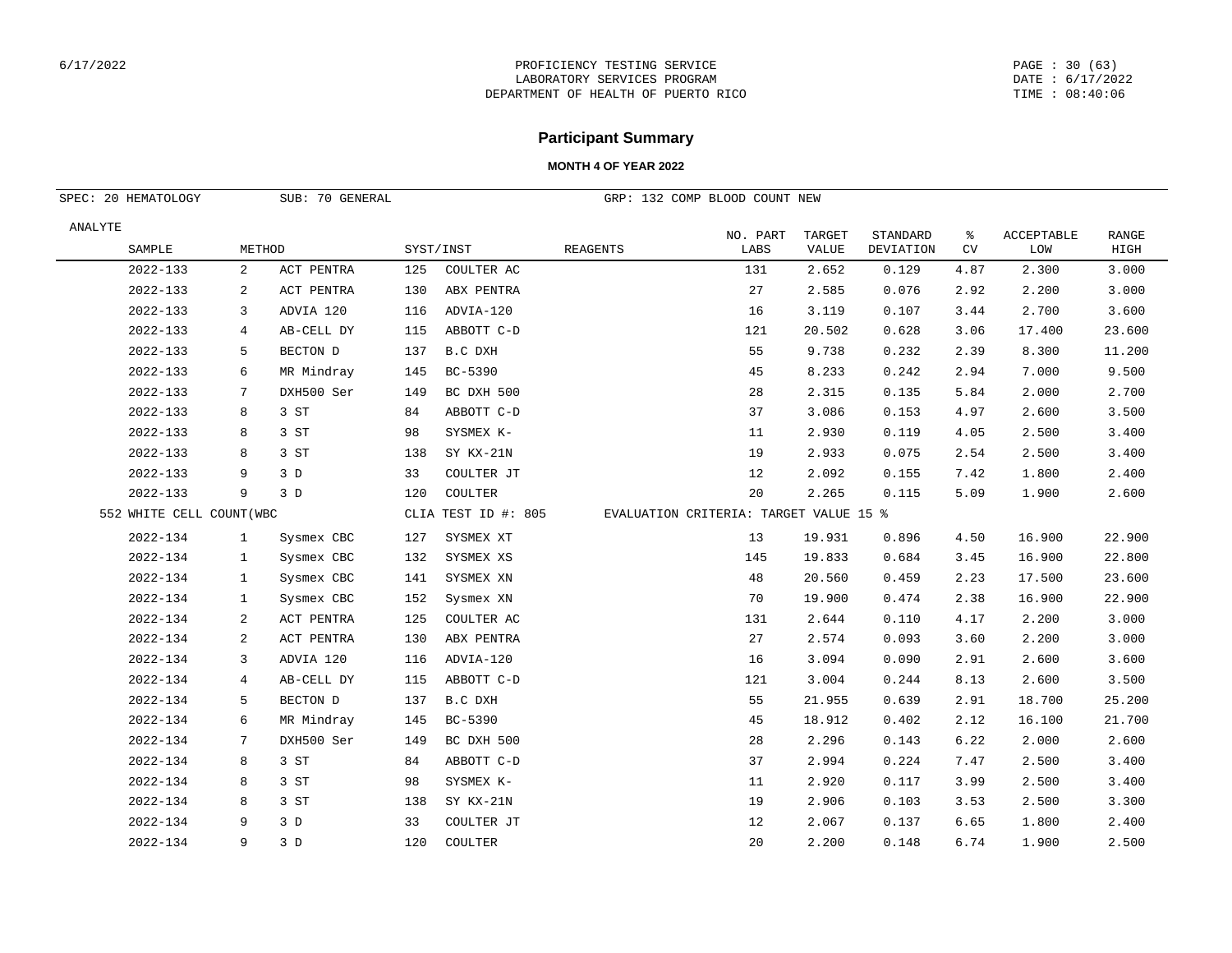#### PAGE : 31 (63) DATE : 6/17/2022 TIME : 08:40:06

# **Participant Summary**

### **MONTH 4 OF YEAR 2022**

|         | SPEC: 20 HEMATOLOGY       |              | SUB: 70 GENERAL |           |                     | GRP: 132 COMP BLOOD COUNT NEW          |                  |                 |                       |         |                          |                      |
|---------|---------------------------|--------------|-----------------|-----------|---------------------|----------------------------------------|------------------|-----------------|-----------------------|---------|--------------------------|----------------------|
| ANALYTE | SAMPLE                    | METHOD       |                 | SYST/INST |                     | REAGENTS                               | NO. PART<br>LABS | TARGET<br>VALUE | STANDARD<br>DEVIATION | ႜ<br>CV | <b>ACCEPTABLE</b><br>LOW | <b>RANGE</b><br>HIGH |
|         | 552 WHITE CELL COUNT (WBC |              |                 |           | CLIA TEST ID #: 805 | EVALUATION CRITERIA: TARGET VALUE 15 % |                  |                 |                       |         |                          |                      |
|         | 2022-135                  | <sup>1</sup> | Sysmex CBC      | 127       | SYSMEX XT           |                                        | 13               | 7.777           | 0.326                 | 4.19    | 6.600                    | 8.900                |
|         | 2022-135                  | $\mathbf{1}$ | Sysmex CBC      | 132       | SYSMEX XS           |                                        | 145              | 7.463           | 0.487                 | 6.53    | 6.300                    | 8.600                |
|         | 2022-135                  | $\mathbf{1}$ | Sysmex CBC      | 141       | SYSMEX XN           |                                        | 48               | 7.477           | 0.359                 | 4.80    | 6.400                    | 8.600                |
|         | 2022-135                  | $\mathbf{1}$ | Sysmex CBC      | 152       | Sysmex XN           |                                        | 70               | 6.875           | 0.255                 | 3.71    | 5.800                    | 7.900                |
|         | 2022-135                  | 2            | ACT PENTRA      | 125       | COULTER AC          |                                        | 131              | 17.671          | 0.607                 | 3.43    | 15.000                   | 20.300               |
|         | 2022-135                  | 2            | ACT PENTRA      | 130       | ABX PENTRA          |                                        | 27               | 17.278          | 0.519                 | 3.00    | 14.700                   | 19.900               |
|         | 2022-135                  | 3            | ADVIA 120       | 116       | ADVIA-120           |                                        | 16               | 16.894          | 0.739                 | 4.37    | 14.400                   | 19.400               |
|         | 2022-135                  | 4            | AB-CELL DY      | 115       | ABBOTT C-D          |                                        | 121              | 7.958           | 0.273                 | 3.43    | 6.800                    | 9.200                |
|         | 2022-135                  | 5            | BECTON D        | 137       | B.C DXH             |                                        | 55               | 9.713           | 0.252                 | 2.60    | 8.300                    | 11,200               |
|         | 2022-135                  | 6            | MR Mindray      | 145       | BC-5390             |                                        | 45               | 8.230           | 0.199                 | 2.42    | 7.000                    | 9.500                |
|         | 2022-135                  | 7            | DXH500 Ser      | 149       | BC DXH 500          |                                        | 28               | 18.904          | 0.326                 | 1.73    | 16.100                   | 21.700               |
|         | 2022-135                  | 8            | 3 ST            | 84        | ABBOTT C-D          |                                        | 37               | 20.443          | 1.123                 | 5.49    | 17.400                   | 23.500               |
|         | 2022-135                  | 8            | 3 ST            | 98        | SYSMEX K-           |                                        | 11               | 20.610          | 0.491                 | 2.38    | 17.500                   | 23.700               |
|         | 2022-135                  | 8            | 3 ST            | 138       | SY KX-21N           |                                        | 19               | 20.844          | 0.524                 | 2.51    | 17.700                   | 24.000               |
|         | 2022-135                  | 9            | 3D              | 33        | COULTER JT          |                                        | 12               | 21.900          | 0.739                 | 3.38    | 18.600                   | 25.200               |
|         | 2022-135                  | 9            | 3D              | 120       | COULTER             |                                        | 20               | 21.100          | 0.902                 | 4.28    | 17.900                   | 24.300               |
|         |                           |              |                 |           |                     |                                        |                  |                 |                       |         |                          |                      |

SPEC: 20 HEMATOLOGY SUB: 70 GENERAL GRP: 134 PLATELET COUNT NEW

| ANALYTE |                    |        |            |    |                     |                                        |                  | TARGET  | STANDARD  |                 | ACCEPTABLE | RANGE   |
|---------|--------------------|--------|------------|----|---------------------|----------------------------------------|------------------|---------|-----------|-----------------|------------|---------|
|         | SAMPLE             | METHOD |            |    | SYST/INST           | REAGENTS                               | NO. PART<br>LABS | VALUE   | DEVIATION | ిన<br><b>CV</b> | LOW        | HIGH    |
|         | 553 PLATELET COUNT |        |            |    | CLIA TEST ID #: 815 | EVALUATION CRITERIA: TARGET VALUE 25 % |                  |         |           |                 |            |         |
|         | 2022-131           |        | SYSMEX CBC | 75 | SYSMEX XT           |                                        | 13               | 58.583  | 5.852     | 9.99            | 44.000     | 73.000  |
|         | 2022-131           |        | SYSMEX CBC | 79 | SYSMEX XS           |                                        | 146              | 54.138  | 3.375     | 6.23            | 41.000     | 68,000  |
|         | 2022-131           |        | SYSMEX CBC | 87 | SYSMEX XN           |                                        | 47               | 49.087  | 2.628     | 5.35            | 37.000     | 61.000  |
|         | 2022-131           |        | SYSMEX CBC | 98 | SYSMEX 350          |                                        | 69               | 49.174  | 3.153     | 6.41            | 37.000     | 61.000  |
|         | 2022-131           | 2      | ACT5 PENTR | 73 | COULTER AC          |                                        | 128              | 250.984 | 14.103    | 5.62            | 188.000    | 314.000 |
|         | 2022-131           | 2      | ACT5 PENTR | 78 | ABX PENTRA          |                                        | 27               | 245.778 | 8.612     | 3.50            | 184.000    | 307.000 |
|         | 2022-131           | ς      | ADVIA 120  | 64 | ADVIA-120           |                                        | 16               | 234.375 | 16.733    | 7.14            | 176.000    | 293.000 |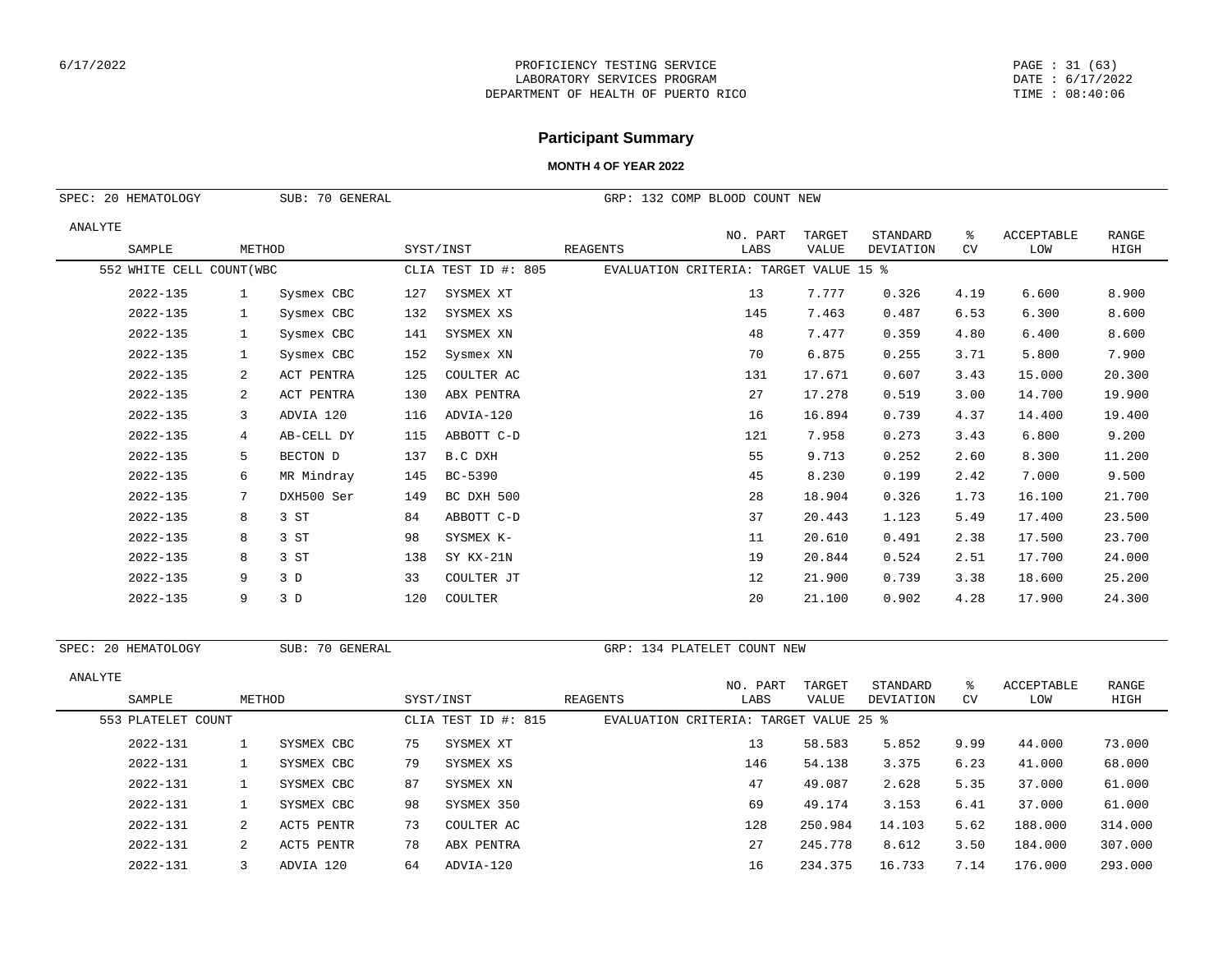#### PAGE : 32 (63) DATE : 6/17/2022 TIME : 08:40:06

## **Participant Summary**

| SUB: 70 GENERAL<br>SPEC: 20 HEMATOLOGY |                |            |    |                     | GRP: 134 PLATELET COUNT NEW            |          |                 |           |      |            |                      |
|----------------------------------------|----------------|------------|----|---------------------|----------------------------------------|----------|-----------------|-----------|------|------------|----------------------|
| ANALYTE                                |                |            |    |                     |                                        | NO. PART | TARGET<br>VALUE | STANDARD  | ႜ    | ACCEPTABLE | <b>RANGE</b><br>HIGH |
| SAMPLE                                 | METHOD         |            |    | SYST/INST           | <b>REAGENTS</b>                        | LABS     |                 | DEVIATION | CV   | LOW        |                      |
| 2022-131                               | 4              | AB- CELL-D | 63 | ABBOTT C-D          |                                        | 119      | 514.462         | 24.363    | 4.74 | 386.000    | 643.000              |
| 2022-131                               | 5              | BECTON D   | 83 | B.C600,800          |                                        | 56       | 78.000          | 2.288     | 2.93 | 59.000     | 98.000               |
| 2022-131                               | 6              | MR Mindray | 91 | BC-5390             |                                        | 45       | 53.256          | 3.321     | 6.24 | 40.000     | 67.000               |
| 2022-131                               | 8              | 3 ST       | 31 | ABBOTT C-D          |                                        | 39       | 190.289         | 14.205    | 7.46 | 143.000    | 238.000              |
| 2022-131                               | 8              | 3 ST       | 39 | SYSMEX K-           |                                        | 10       | 195.800         | 4.167     | 2.13 | 147.000    | 245.000              |
| 2022-131                               | 8              | 3 ST       | 84 | KX21,300            |                                        | 21       | 197.737         | 10.422    | 5.27 | 148.000    | 247.000              |
| 2022-131                               | 9              | 3D         | 50 | COULT.JT, M         |                                        | 11       | 277.000         | 6.481     | 2.34 | 208.000    | 346.000              |
| 2022-131                               | 9              | 3D         | 68 | COULTERACT          |                                        | 19       | 278.737         | 12.472    | 4.47 | 209.000    | 348.000              |
| 2022-131                               | 10             | DxH        | 94 | BC DXH 500          |                                        | 28       | 261.481         | 12.796    | 4.89 | 196.000    | 327.000              |
| 553 PLATELET COUNT                     |                |            |    | CLIA TEST ID #: 815 | EVALUATION CRITERIA: TARGET VALUE 25 % |          |                 |           |      |            |                      |
| 2022-132                               | $\mathbf{1}$   | SYSMEX CBC | 75 | SYSMEX XT           |                                        | 13       | 386.846         | 36.015    | 9.31 | 290.000    | 484.000              |
| 2022-132                               | $\mathbf{1}$   | SYSMEX CBC | 79 | SYSMEX XS           |                                        | 146      | 374.625         | 21.694    | 5.79 | 281.000    | 468.000              |
| 2022-132                               | $\mathbf{1}$   | SYSMEX CBC | 87 | SYSMEX XN           |                                        | 47       | 406.106         | 15.656    | 3.86 | 305.000    | 508.000              |
| 2022-132                               | $\mathbf{1}$   | SYSMEX CBC | 98 | SYSMEX 350          |                                        | 69       | 401.059         | 21.273    | 5.30 | 301.000    | 501.000              |
| 2022-132                               | 2              | ACT5 PENTR | 73 | COULTER AC          |                                        | 128      | 477.134         | 23.961    | 5.02 | 358.000    | 596.000              |
| 2022-132                               | 2              | ACT5 PENTR | 78 | ABX PENTRA          |                                        | 27       | 471.333         | 13.586    | 2.88 | 354.000    | 589.000              |
| 2022-132                               | 3              | ADVIA 120  | 64 | ADVIA-120           |                                        | 16       | 468.688         | 35.970    | 7.67 | 352.000    | 586.000              |
| 2022-132                               | $\overline{4}$ | AB- CELL-D | 63 | ABBOTT C-D          |                                        | 119      | 278.729         | 16.372    | 5.87 | 209.000    | 348.000              |
| 2022-132                               | 5              | BECTON D   | 83 | B.C600,800          |                                        | 56       | 480.607         | 20.851    | 4.34 | 360.000    | 601.000              |
| 2022-132                               | 6              | MR Mindray | 91 | BC-5390             |                                        | 45       | 538.698         | 15.664    | 2.91 | 404.000    | 673.000              |
| 2022-132                               | 8              | 3 ST       | 31 | ABBOTT C-D          |                                        | 39       | 357.500         | 28.919    | 8.09 | 268.000    | 447.000              |
| 2022-132                               | 8              | 3 ST       | 39 | SYSMEX K-           |                                        | 10       | 382.300         | 10.678    | 2.79 | 287.000    | 478.000              |
| 2022-132                               | 8              | 3 ST       | 84 | KX21,300            |                                        | 21       | 385.526         | 16.554    | 4.29 | 289.000    | 482.000              |
| 2022-132                               | 9              | 3D         | 50 | COULT.JT, M         |                                        | 11       | 588.000         | 13.883    | 2.36 | 441.000    | 735.000              |
| 2022-132                               | 9              | 3D         | 68 | COULTERACT          |                                        | 19       | 583.842         | 27.087    | 4.64 | 438.000    | 730.000              |
| 2022-132                               | 10             | DxH        | 94 | BC DXH 500          |                                        | 28       | 477.769         | 22.259    | 4.66 | 358.000    | 597.000              |
| 2022-133                               | 1              | SYSMEX CBC | 75 | SYSMEX XT           |                                        | 13       | 195.769         | 17.833    | 9.11 | 147.000    | 245.000              |
| $2022 - 133$                           | 1              | SYSMEX CBC | 79 | SYSMEX XS           |                                        | 146      | 187.366         | 9.801     | 5.23 | 141.000    | 234.000              |
| 2022-133                               | $\mathbf{1}$   | SYSMEX CBC | 87 | SYSMEX XN           |                                        | 47       | 195.149         | 6.520     | 3.34 | 146.000    | 244.000              |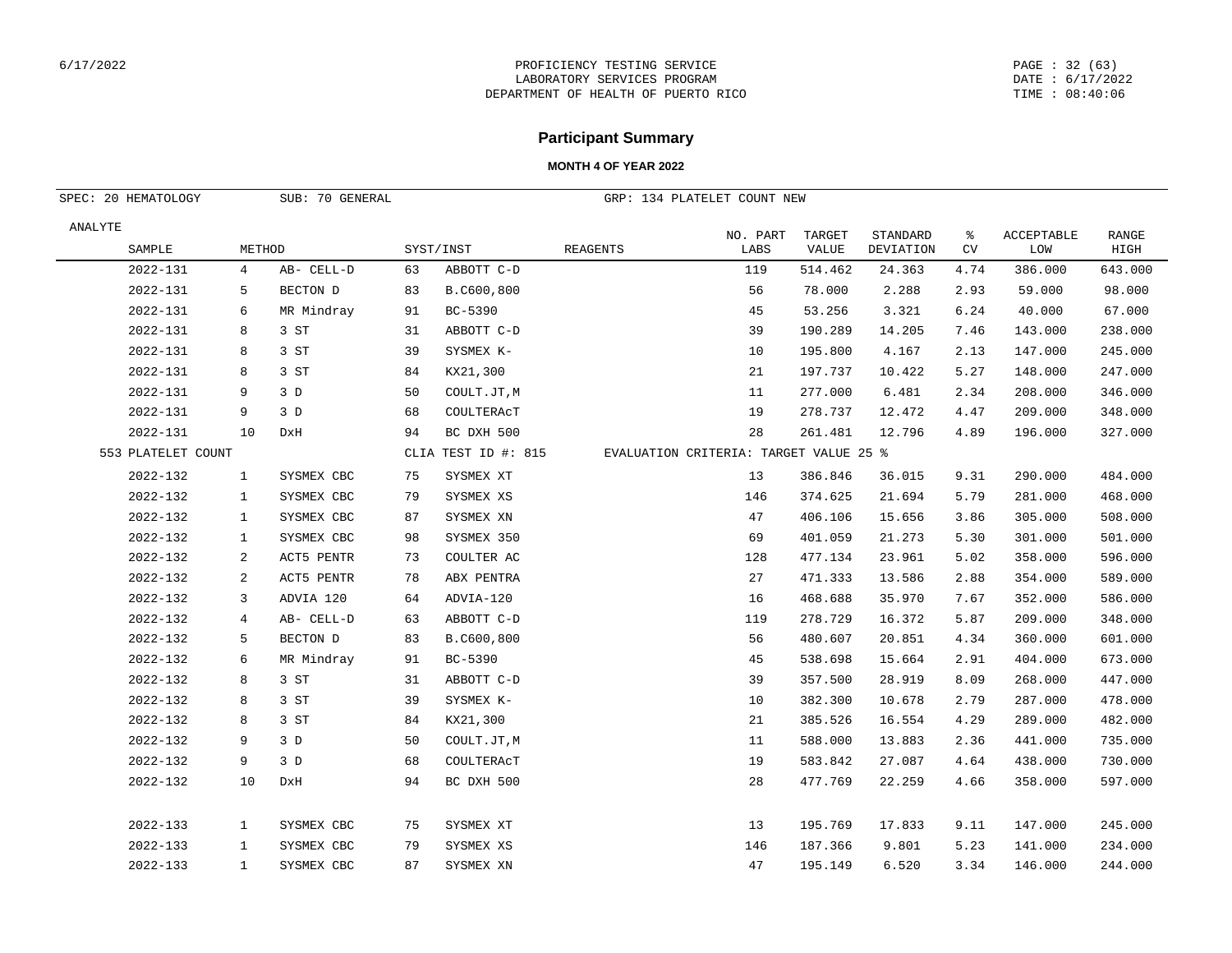#### PAGE : 33 (63) DATE : 6/17/2022 TIME : 08:40:06

## **Participant Summary**

| SUB: 70 GENERAL<br>SPEC: 20 HEMATOLOGY |                |            |    |                     | GRP: 134 PLATELET COUNT NEW            |                  |                        |                       |         |                   |               |
|----------------------------------------|----------------|------------|----|---------------------|----------------------------------------|------------------|------------------------|-----------------------|---------|-------------------|---------------|
| ANALYTE<br>SAMPLE                      | METHOD         |            |    | SYST/INST           | <b>REAGENTS</b>                        | NO. PART<br>LABS | TARGET<br><b>VALUE</b> | STANDARD<br>DEVIATION | ႜ<br>CV | ACCEPTABLE<br>LOW | RANGE<br>HIGH |
| 2022-133                               | $\mathbf{1}$   | SYSMEX CBC | 98 | SYSMEX 350          |                                        | 69               | 191.985                | 8.709                 | 4.54    | 144.000           | 240.000       |
| 2022-133                               | 2              | ACT5 PENTR | 73 | COULTER AC          |                                        | 128              | 69.252                 | 4.287                 | 6.19    | 52.000            | 87.000        |
| 2022-133                               | 2              | ACT5 PENTR | 78 | ABX PENTRA          |                                        | 27               | 69.259                 | 2.702                 | 3.90    | 52.000            | 87.000        |
| 2022-133                               | 3              | ADVIA 120  | 64 | ADVIA-120           |                                        | 16               | 59.500                 | 6.000                 | 10.08   | 45.000            | 74.000        |
| 2022-133                               | $\overline{4}$ | AB- CELL-D | 63 | ABBOTT C-D          |                                        | 119              | 514.735                | 25.523                | 4.96    | 386.000           | 643.000       |
| 2022-133                               | 5              | BECTON D   | 83 | B.C600,800          |                                        | 56               | 258.375                | 8.024                 | 3.11    | 194.000           | 323.000       |
| 2022-133                               | 6              | MR Mindray | 91 | BC-5390             |                                        | 45               | 259.545                | 10.860                | 4.18    | 195.000           | 324.000       |
| 2022-133                               | 8              | 3 ST       | 31 | ABBOTT C-D          |                                        | 39               | 66.051                 | 6.251                 | 9.46    | 50.000            | 83.000        |
| 2022-133                               | 8              | 3 ST       | 39 | SYSMEX K-           |                                        | 10               | 64.800                 | 2.786                 | 4.30    | 49.000            | 81.000        |
| 2022-133                               | 8              | 3 ST       | 84 | KX21,300            |                                        | 21               | 66.053                 | 4.123                 | 6.24    | 50.000            | 83.000        |
| 2022-133                               | 9              | 3D         | 50 | COULT.JT, M         |                                        | 11               | 69.000                 | 2.296                 | 3.33    | 52.000            | 86.000        |
| 2022-133                               | 9              | 3D         | 68 | COULTERACT          |                                        | 19               | 69.000                 | 4.931                 | 7.15    | 52.000            | 86.000        |
| 2022-133                               | 10             | DxH        | 94 | BC DXH 500          |                                        | 28               | 81.259                 | 4.624                 | 5.69    | 61.000            | 102.000       |
| 553 PLATELET COUNT                     |                |            |    | CLIA TEST ID #: 815 | EVALUATION CRITERIA: TARGET VALUE 25 % |                  |                        |                       |         |                   |               |
| 2022-134                               | $\mathbf{1}$   | SYSMEX CBC | 75 | SYSMEX XT           |                                        | 13               | 388.231                | 32.723                | 8.43    | 291.000           | 485.000       |
| 2022-134                               | $\mathbf{1}$   | SYSMEX CBC | 79 | SYSMEX XS           |                                        | 146              | 373.368                | 26.265                | 7.03    | 280.000           | 467.000       |
| 2022-134                               | $\mathbf{1}$   | SYSMEX CBC | 87 | SYSMEX XN           |                                        | 47               | 405.867                | 11.988                | 2.95    | 304.000           | 507.000       |
| 2022-134                               | 1              | SYSMEX CBC | 98 | SYSMEX 350          |                                        | 69               | 400.662                | 22.069                | 5.51    | 300.000           | 501.000       |
| 2022-134                               | 2              | ACT5 PENTR | 73 | COULTER AC          |                                        | 128              | 69.315                 | 4.781                 | 6.90    | 52.000            | 87.000        |
| 2022-134                               | 2              | ACT5 PENTR | 78 | ABX PENTRA          |                                        | 27               | 70.111                 | 4.067                 | 5.80    | 53.000            | 88.000        |
| 2022-134                               | 3              | ADVIA 120  | 64 | ADVIA-120           |                                        | 16               | 57.000                 | 5.232                 | 9.18    | 43.000            | 71.000        |
| 2022-134                               | 4              | AB- CELL-D | 63 | ABBOTT C-D          |                                        | 119              | 84.333                 | 5.959                 | 7.07    | 63.000            | 105.000       |
| 2022-134                               | 5              | BECTON D   | 83 | B.C600,800          |                                        | 56               | 457.964                | 14.236                | 3.11    | 343.000           | 572.000       |
| 2022-134                               | 6              | MR Mindray | 91 | BC-5390             |                                        | 45               | 538.279                | 19.558                | 3.63    | 404.000           | 673.000       |
| 2022-134                               | 8              | 3 ST       | 31 | ABBOTT C-D          |                                        | 39               | 64.385                 | 6.134                 | 9.53    | 48.000            | 80.000        |
| 2022-134                               | 8              | 3 ST       | 39 | SYSMEX K-           |                                        | 10               | 65.200                 | 4.045                 | 6.20    | 49.000            | 82.000        |
| 2022-134                               | 8              | 3 ST       | 84 | KX21,300            |                                        | 21               | 64.684                 | 4.130                 | 6.39    | 49.000            | 81.000        |
| 2022-134                               | 9              | 3D         | 50 | COULT.JT, M         |                                        | 11               | 66.455                 | 1.876                 | 2.82    | 50.000            | 83.000        |
| 2022-134                               | 9              | 3D         | 68 | COULTERACT          |                                        | 19               | 69.632                 | 4.158                 | 5.97    | 52.000            | 87.000        |
| 2022-134                               | 10             | DxH        | 94 | BC DXH 500          |                                        | 28               | 78.462                 | 5.055                 | 6.44    | 59.000            | 98.000        |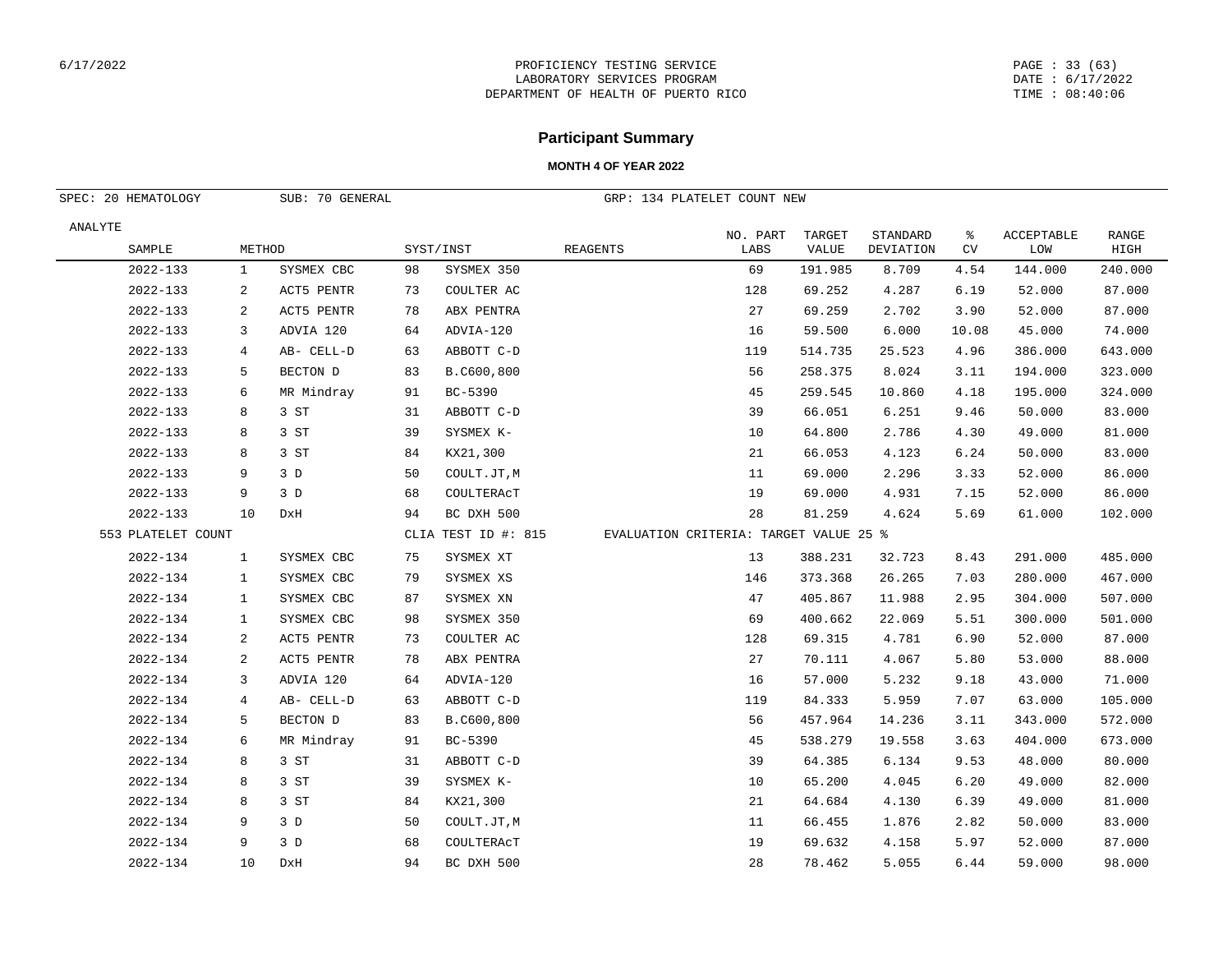#### PAGE : 34 (63) DATE : 6/17/2022 TIME : 08:40:06

# **Participant Summary**

| SPEC:   | 20 HEMATOLOGY      | SUB: 70 GENERAL |            |    | GRP: 134 PLATELET COUNT NEW |                                        |                  |                 |                       |         |                   |               |
|---------|--------------------|-----------------|------------|----|-----------------------------|----------------------------------------|------------------|-----------------|-----------------------|---------|-------------------|---------------|
| ANALYTE | SAMPLE             | METHOD          |            |    | SYST/INST                   | <b>REAGENTS</b>                        | NO. PART<br>LABS | TARGET<br>VALUE | STANDARD<br>DEVIATION | ႜ<br>CV | ACCEPTABLE<br>LOW | RANGE<br>HIGH |
|         | 553 PLATELET COUNT |                 |            |    | CLIA TEST ID #: 815         | EVALUATION CRITERIA: TARGET VALUE 25 % |                  |                 |                       |         |                   |               |
|         | $2022 - 135$       | 1               | SYSMEX CBC | 75 | SYSMEX XT                   |                                        | 13               | 196.615         | 15.380                | 7.82    | 147.000           | 246.000       |
|         | 2022-135           | $\mathbf{1}$    | SYSMEX CBC | 79 | SYSMEX XS                   |                                        | 146              | 187.490         | 9.473                 | 5.05    | 141.000           | 234.000       |
|         | 2022-135           | $\mathbf{1}$    | SYSMEX CBC | 87 | SYSMEX XN                   |                                        | 47               | 195.064         | 6.356                 | 3.26    | 146.000           | 244.000       |
|         | 2022-135           | 1               | SYSMEX CBC | 98 | SYSMEX 350                  |                                        | 69               | 192.881         | 8.410                 | 4.36    | 145.000           | 241.000       |
|         | 2022-135           | $\overline{a}$  | ACT5 PENTR | 73 | COULTER AC                  |                                        | 128              | 476.165         | 24.086                | 5.06    | 357.000           | 595.000       |
|         | 2022-135           | 2               | ACT5 PENTR | 78 | ABX PENTRA                  |                                        | 27               | 469.519         | 16.033                | 3.41    | 352.000           | 587.000       |
|         | 2022-135           | 3               | ADVIA 120  | 64 | ADVIA-120                   |                                        | 16               | 464.438         | 32.615                | 7.02    | 348.000           | 581.000       |
|         | 2022-135           | 4               | AB- CELL-D | 63 | ABBOTT C-D                  |                                        | 119              | 277.748         | 13.735                | 4.95    | 208.000           | 347.000       |
|         | 2022-135           | 5               | BECTON D   | 83 | B.C600,800                  |                                        | 56               | 257.929         | 7.792                 | 3.02    | 193.000           | 322.000       |
|         | 2022-135           | 6               | MR Mindray | 91 | BC-5390                     |                                        | 45               | 260.682         | 10.715                | 4.11    | 196.000           | 326.000       |
|         | 2022-135           | 8               | 3 ST       | 31 | ABBOTT C-D                  |                                        | 39               | 354.769         | 33.090                | 9.33    | 266.000           | 443.000       |
|         | $2022 - 135$       | 8               | 3 ST       | 39 | SYSMEX K-                   |                                        | 10               | 384.800         | 15.497                | 4.03    | 289.000           | 481,000       |
|         | 2022-135           | 8               | 3 ST       | 84 | KX21,300                    |                                        | 21               | 388.895         | 11.956                | 3.07    | 292.000           | 486.000       |
|         | 2022-135           | 9               | 3D         | 50 | COULT.JT, M                 |                                        | 11               | 575.273         | 17.205                | 2.99    | 431.000           | 719.000       |
|         | 2022-135           | 9               | 3 D        | 68 | COULTERACT                  |                                        | 19               | 588.895         | 26.479                | 4.50    | 442.000           | 736.000       |
|         | 2022-135           | 10              | DxH        | 94 | BC DXH 500                  |                                        | 28               | 471.185         | 18.401                | 3.91    | 353.000           | 589.000       |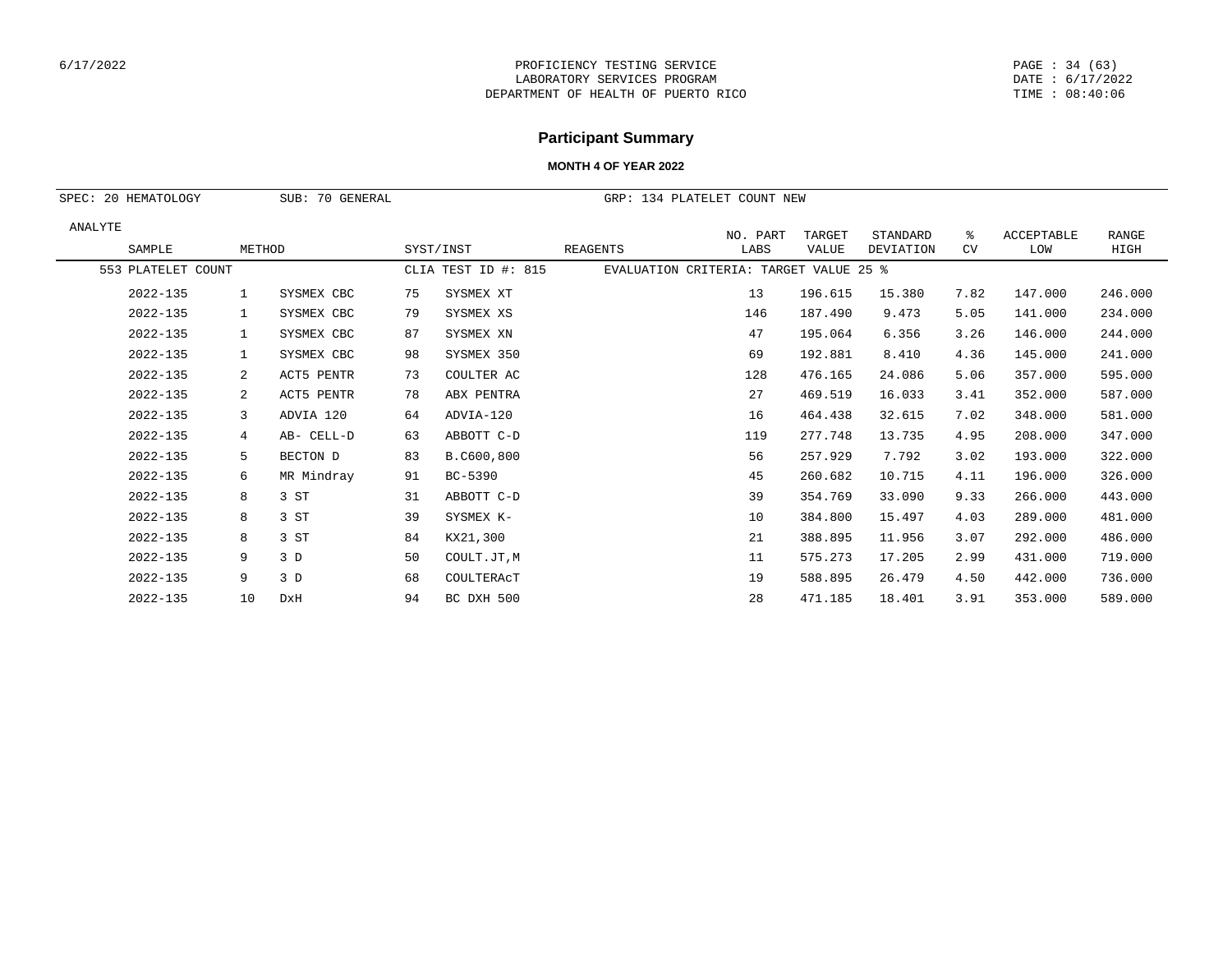PAGE : 35 (63) DATE : 6/17/2022 TIME : 08:40:06

# **Participant Summary**

| SPE: 40 IMMUNOLOGY |                         |                        | SUB: 120 GENERAL       |                  |     |                     |                    | GRP: 225 HELICOBACTER PYLORI |      |                            |      |       |
|--------------------|-------------------------|------------------------|------------------------|------------------|-----|---------------------|--------------------|------------------------------|------|----------------------------|------|-------|
| TEST<br>SAMPLE     | LEVEL 1<br>RESULT CODE  | LEVEL 2<br>RESULT CODE | LEVEL 3<br>RESULT CODE | PART<br>LOW/HIGH |     | REFEREE<br>LOW/HIGH | COMMER<br>LOW/HIGH | REPORTED<br>VALUE            | LABS | PART # LABS # "SF"<br>ANSW | LABS | Score |
|                    | 155 HELICOBACTER PYLORI |                        |                        |                  |     |                     |                    |                              |      |                            |      |       |
| 2022-381           | 017<br>INST.V.ALF       |                        |                        | 002              | 002 | 002<br>002          |                    | 002 - POSITIVE               | 22   | 22                         | 22   | 100   |
| 2022-382           | 017<br>INST.V.ALF       |                        |                        | 002              | 002 | 002<br>002          |                    | 002 - POSITIVE               | 22   | 22                         | 22   | 100   |
| $2022 - 383$       | 017<br>INST.V.ALF       |                        |                        | 001              | 001 | 001<br>001          |                    | 001 - NEGATIVE               | 22   | 22                         | 22   | 100   |
| $2022 - 384$       | 017<br>INST.V.ALF       |                        |                        | 002              | 002 | 002<br>002          |                    | 002 - POSITIVE               | 22   | 22                         | 22   | 100   |
| 2022-385           | 017<br>INST.V.ALF       |                        |                        | 001              | 001 | 001<br>001          |                    | 001 - NEGATIVE               | 22   | 22                         | 22   | 100   |

|         | SPEC: 40 IMMUNOLOGY    |        | SUB: 120 GENERAL |                   | GRP: 220 ASOT, RA, MONO, CRP                              |          |        |           |           |                   |       |
|---------|------------------------|--------|------------------|-------------------|-----------------------------------------------------------|----------|--------|-----------|-----------|-------------------|-------|
| ANALYTE |                        |        |                  |                   |                                                           | NO. PART | TARGET | STANDARD  | °≈        | <b>ACCEPTABLE</b> | RANGE |
|         | SAMPLE                 | METHOD |                  | SYST/INST         | REAGENTS                                                  | LABS     | VALUE  | DEVIATION | <b>CV</b> | LOW               | HIGH  |
|         | 145 CRP - OUANTITATIVE |        |                  | CLIA TEST ID #: 0 | EVALUATION CRITERIA: TARGET VALUE 3 SD OR $10.00$ {LOWER} |          |        |           |           |                   |       |
|         | $2022 - 351$           | 34     | DADE DIMEN       |                   |                                                           | 14       | 1.509  | 0.144     | 9.53      | 1.080             | 1.940 |
|         | $2022 - 351$           | 37     | BECKMAN          |                   |                                                           | 12       | 1.249  | 0.142     | 11.41     | 0.820             | 1.680 |
|         | $2022 - 351$           | 37     | <b>BECKMAN</b>   |                   |                                                           | 12       | 1.200  | 0.400     | 33.33     | 0.000             | 2.400 |
|         | 2022-351               | 39     | ROCHE COBA       |                   |                                                           | 12       | 1.309  | 0.056     | 4.30      | 1.140             | 1.480 |
|         | $2022 - 351$           | 42     | ASI ARLING       |                   |                                                           | 27       | 1.200  | 0.400     | 33.33     | 0.000             | 2.400 |
|         | $2022 - 351$           | 42     | ASI ARLING       |                   |                                                           | 27       | 2.308  | 0.876     | 37.95     | 0                 | 4.930 |
|         | $2022 - 351$           | 47     | VITROS 560       |                   |                                                           | 16       | 2.088  | 0.151     | 7.24      | 1.630             | 2.540 |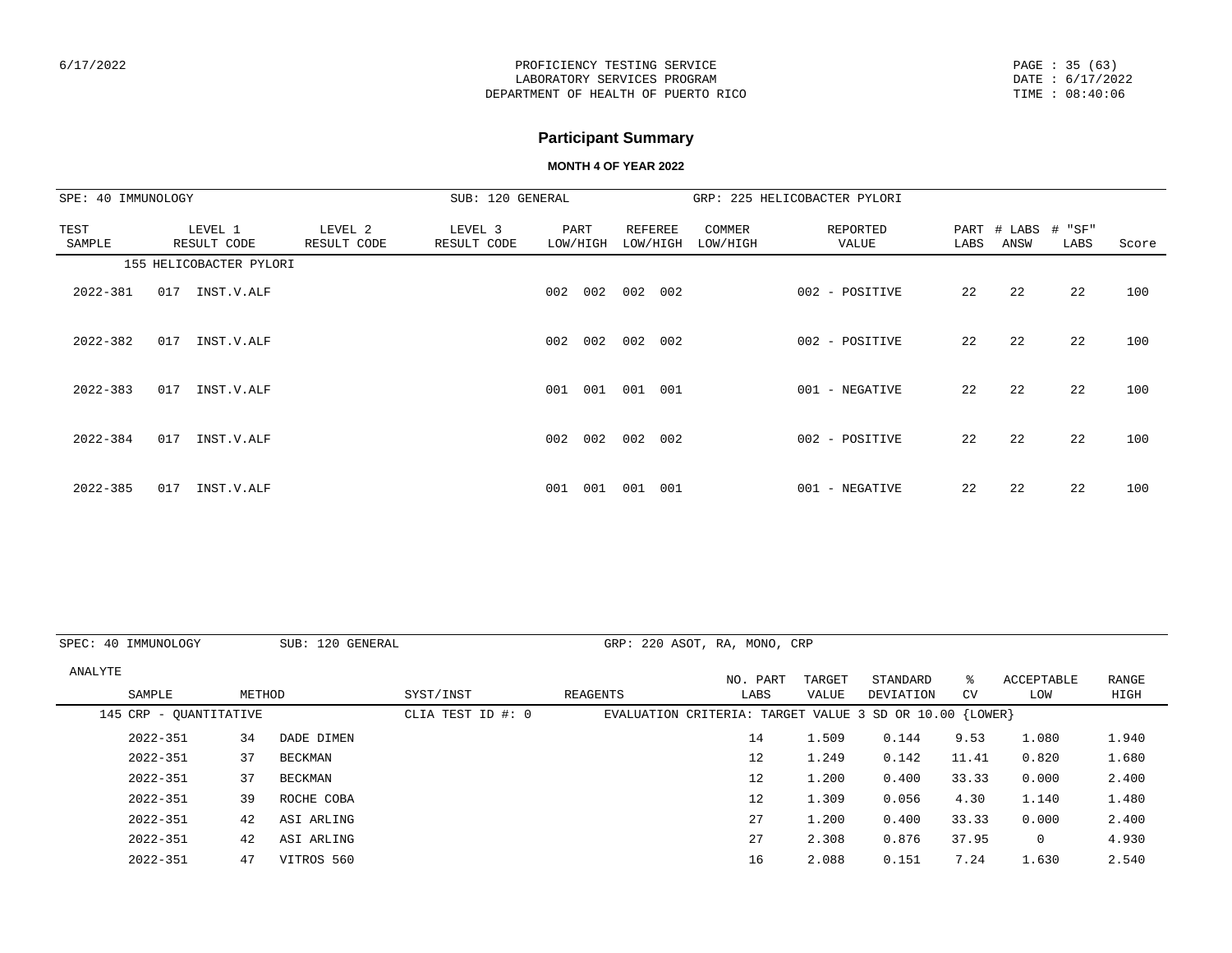## **Participant Summary**

|         | SPEC: 40 IMMUNOLOGY    |        | SUB: 120 GENERAL |                   |          | GRP: 220 ASOT, RA, MONO, CRP                              |                 |                       |         |                   |               |
|---------|------------------------|--------|------------------|-------------------|----------|-----------------------------------------------------------|-----------------|-----------------------|---------|-------------------|---------------|
| ANALYTE | SAMPLE                 | METHOD |                  | SYST/INST         | REAGENTS | NO. PART<br>LABS                                          | TARGET<br>VALUE | STANDARD<br>DEVIATION | ႜ<br>CV | ACCEPTABLE<br>LOM | RANGE<br>HIGH |
|         | 145 CRP - QUANTITATIVE |        |                  | CLIA TEST ID #: 0 |          | EVALUATION CRITERIA: TARGET VALUE 3 SD OR $10.00$ {LOWER} |                 |                       |         |                   |               |
|         | 2022-352               | 34     | DADE DIMEN       |                   |          | 14                                                        | 0.072           | 0.055                 | 75.39   | 0                 | 0.240         |
|         | $2022 - 352$           | 37     | <b>BECKMAN</b>   |                   |          | 12                                                        | 0.524           | 0.377                 | 71.94   | 0                 | 1.660         |
|         | 2022-352               | 37     | <b>BECKMAN</b>   |                   |          | 12                                                        | 0.200           | 0.346                 | 173.21  | 0                 | 1.240         |
|         | 2022-352               | 39     | ROCHE COBA       |                   |          | 12                                                        | 0.208           | 0.131                 | 63.15   | 0                 | 0.600         |
|         | 2022-352               | 42     | ASI ARLING       |                   |          | 27                                                        | 0.231           | 0.292                 | 126.49  | 0                 | 1.110         |
|         | 2022-352               | 42     | ASI ARLING       |                   |          | 27                                                        | 0.200           | 0.346                 | 173.21  | 0                 | 1.240         |
|         | 2022-352               | 47     | VITROS 560       |                   |          | 16                                                        | 0.500           | 0.000                 | 0.00    | 0.500             | 0.500         |
|         | 2022-353               | 34     | DADE DIMEN       |                   |          | 14                                                        | 1.484           | 0.145                 | 9.78    | 1.050             | 1.920         |
|         | 2022-353               | 37     | BECKMAN          |                   |          | 12                                                        | 1.295           | 0.084                 | 6.46    | 1.040             | 1.550         |
|         | $2022 - 353$           | 37     | BECKMAN          |                   |          | 12                                                        | 1.800           | 0.872                 | 48.43   | $\mathbf 0$       | 4.420         |
|         | $2022 - 353$           | 39     | ROCHE COBA       |                   |          | 12                                                        | 1.228           | 0.046                 | 3.78    | 1.090             | 1.370         |
|         | 2022-353               | 42     | ASI ARLING       |                   |          | 27                                                        | 1.800           | 0.872                 | 48.43   | 0                 | 4.420         |
|         | 2022-353               | 42     | ASI ARLING       |                   |          | 27                                                        | 2.815           | 1.728                 | 61.36   | 0                 | 8.000         |
|         | 2022-353               | 47     | VITROS 560       |                   |          | 16                                                        | 2.154           | 0.141                 | 6.53    | 1.730             | 2.580         |
|         | 2022-354               | 34     | DADE DIMEN       |                   |          | 14                                                        | 0.162           | 0.043                 | 26.69   | 0.030             | 0.290         |
|         | 2022-354               | 37     | BECKMAN          |                   |          | 12                                                        | 0.414           | 0.250                 | 60.52   | 0                 | 1.160         |
|         | 2022-354               | 37     | BECKMAN          |                   |          | 12                                                        | 0.200           | 0.346                 | 173.21  | 0                 | 1.240         |
|         | 2022-354               | 39     | ROCHE COBA       |                   |          | 12                                                        | 0.208           | 0.131                 | 63.15   | 0                 | 0.600         |
|         | 2022-354               | 42     | ASI ARLING       |                   |          | 27                                                        | 0.231           | 0.292                 | 126.49  | 0                 | 1.110         |
|         | 2022-354               | 42     | ASI ARLING       |                   |          | 27                                                        | 0.200           | 0.346                 | 173.21  | $\mathsf{O}$      | 1.240         |
|         | 2022-354               | 47     | VITROS 560       |                   |          | 16                                                        | 0.500           | 0.000                 | 0.00    | 0.500             | 0.500         |
|         | 2022-355               | 34     | DADE DIMEN       |                   |          | 14                                                        | 3.716           | 0.210                 | 5.66    | 3.090             | 4.350         |
|         | 2022-355               | 37     | <b>BECKMAN</b>   |                   |          | 12                                                        | 2.400           | 0.800                 | 33.33   | 0.000             | 4.800         |
|         | 2022-355               | 37     | BECKMAN          |                   |          | 12                                                        | 3.387           | 0.216                 | 6.37    | 2.740             | 4.030         |
|         | 2022-355               | 39     | ROCHE COBA       |                   |          | 12                                                        | 3.400           | 0.160                 | 4.71    | 2.920             | 3.880         |
|         | 2022-355               | 42     | ASI ARLING       |                   |          | 27                                                        | 2.400           | 0.800                 | 33.33   | 0.000             | 4.800         |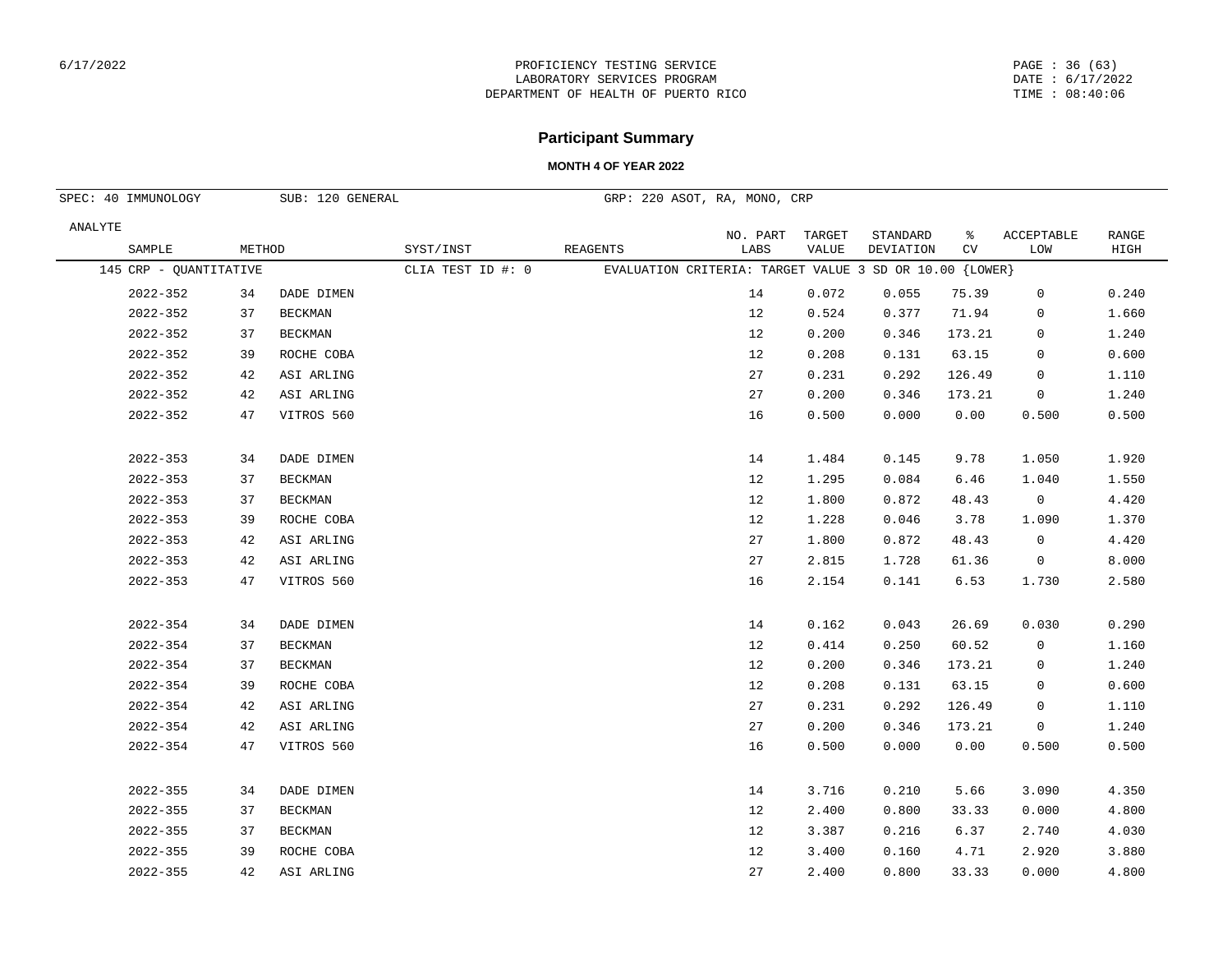#### PAGE : 37 (63) DATE : 6/17/2022 TIME : 08:40:06

## **Participant Summary**

| SPEC: 40 IMMUNOLOGY |                          |                        |                | SUB: 120 GENERAL       |                        |     |                  |                | GRP: 220 ASOT, RA, MONO, CRP |                   |                       |         |                            |      |                      |
|---------------------|--------------------------|------------------------|----------------|------------------------|------------------------|-----|------------------|----------------|------------------------------|-------------------|-----------------------|---------|----------------------------|------|----------------------|
| ANALYTE             | SAMPLE                   |                        | METHOD         |                        | SYST/INST              |     | <b>REAGENTS</b>  |                | NO. PART<br>LABS             | TARGET<br>VALUE   | STANDARD<br>DEVIATION | ႜ<br>CV | ACCEPTABLE<br><b>LOW</b>   |      | <b>RANGE</b><br>HIGH |
|                     | $2022 - 355$             |                        | 42             | ASI ARLING             |                        |     |                  |                | 27                           | 2.815             | 0.995                 | 35.35   | $\circ$                    |      | 5.800                |
|                     | $2022 - 355$             |                        | 47             | VITROS 560             |                        |     |                  |                | 16                           | 4.763             | 0.162                 | 3.41    | 4.280                      |      | 5.250                |
| SPE: 40 IMMUNOLOGY  |                          |                        |                |                        | SUB: 120 GENERAL       |     |                  |                | GRP: 220 ASOT, RA, MONO, CRP |                   |                       |         |                            |      |                      |
| TEST<br>SAMPLE      |                          | LEVEL 1<br>RESULT CODE |                | LEVEL 2<br>RESULT CODE | LEVEL 3<br>RESULT CODE |     | PART<br>LOW/HIGH | <b>REFEREE</b> | COMMER<br>LOW/HIGH LOW/HIGH  | REPORTED<br>VALUE |                       | LABS    | PART # LABS # "SF"<br>ANSW | LABS | Score                |
|                     | 091 ANTISTREP.O-QUALITA. |                        |                |                        |                        |     |                  |                |                              |                   |                       |         |                            |      |                      |
| $2022 - 351$        |                          |                        | 384 ASI A.SCT. |                        |                        | 001 | 001              | 001 001        |                              | 002 - POSITIVE    |                       | 30      | $\overline{3}$             | 27   | $\mathbf 0$          |
| $2022 - 351$        |                          |                        | 384 ASI A.SCT. |                        |                        |     | 001 001 001 001  |                |                              | 001 - NEGATIVE    |                       | 30      | 27                         | 27   | 100                  |
| 2022-352            |                          |                        | 384 ASI A.SCT. |                        |                        |     | 002 002 002 002  |                |                              | 002 - POSITIVE    |                       | 30      | 30                         | 30   | 100                  |
| $2022 - 353$        |                          |                        | 384 ASI A.SCT. |                        |                        |     | 001 001 001 001  |                |                              | 001 - NEGATIVE    |                       | 30      | 30                         | 30   | 100                  |
| $2022 - 354$        |                          |                        | 384 ASI A.SCT. |                        |                        |     | 001 001 001 001  |                |                              | 001 - NEGATIVE    |                       | 30      | 30                         | 30   | 100                  |
| $2022 - 355$        |                          |                        | 384 ASI A.SCT. |                        |                        |     | 001 001 001 001  |                |                              | 001 - NEGATIVE    |                       | 30      | 30                         | 30   | 100                  |
|                     | 092 ANTISTREP.O-SEMI QUA |                        |                |                        |                        |     |                  |                |                              |                   |                       |         |                            |      |                      |
| $2022 - 351$        |                          | 391 ASI SLIDE          |                |                        |                        |     | 014 014          | 014 014        |                              | $014 - 100$ IU/ml |                       | 11      | 10                         | 10   | 100                  |
| $2022 - 351$        |                          | 391 ASI SLIDE          |                |                        |                        |     | 014 014 014 014  |                |                              | $016 - 200$ IU/ml |                       | 11      | $\mathbf{1}$               | 10   | $\mathbf 0$          |
| 2022-352            |                          | 391 ASI SLIDE          |                |                        |                        | 015 | 019              | 015 019        |                              | $018 - 800$ IU/ml |                       | 11      | 2                          | 11   | 100                  |
| $2022 - 352$        |                          | 391 ASI SLIDE          |                |                        |                        |     | 015 019 015 019  |                |                              | $017 - 400$ IU/ml |                       | 11      | 9                          | 11   | 100                  |
| $2022 - 353$        |                          | 391 ASI SLIDE          |                |                        |                        |     | 014 014 014 014  |                |                              | $014 - 100$ IU/ml |                       | 11      | 11                         | 11   | 100                  |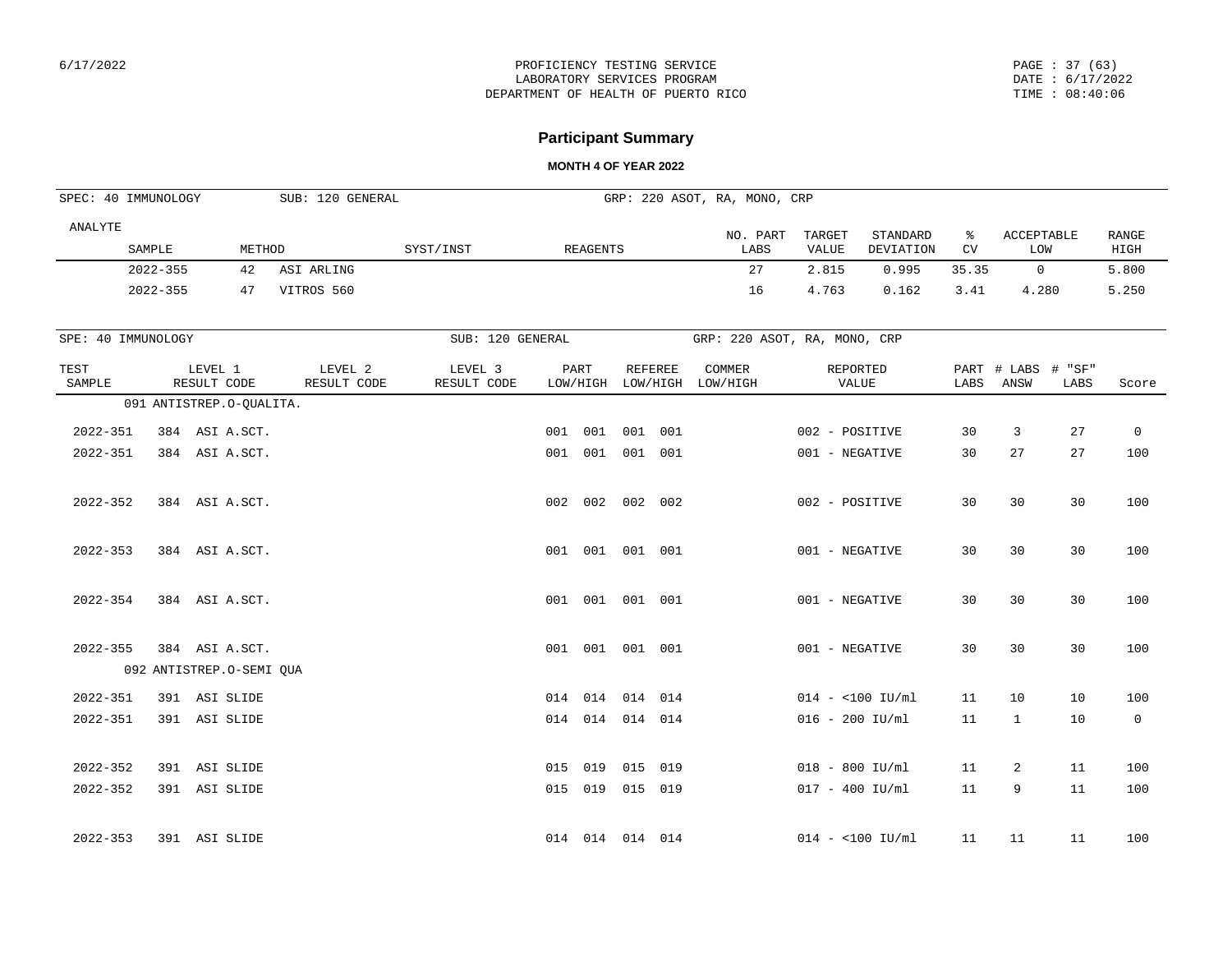PAGE : 38 (63) DATE : 6/17/2022 TIME : 08:40:06

## **Participant Summary**

| SPE: 40 IMMUNOLOGY |     |                          |                        | SUB: 120 GENERAL       |     |                           |         |                |                    | GRP: 220 ASOT, RA, MONO, CRP |      |                     |                   |       |
|--------------------|-----|--------------------------|------------------------|------------------------|-----|---------------------------|---------|----------------|--------------------|------------------------------|------|---------------------|-------------------|-------|
| TEST<br>SAMPLE     |     | LEVEL 1<br>RESULT CODE   | LEVEL 2<br>RESULT CODE | LEVEL 3<br>RESULT CODE |     | PART<br>LOW/HIGH LOW/HIGH |         | <b>REFEREE</b> | COMMER<br>LOW/HIGH | REPORTED<br>VALUE            | LABS | PART # LABS<br>ANSW | #<br>"SF"<br>LABS | Score |
|                    |     | 092 ANTISTREP.O-SEMI QUA |                        |                        |     |                           |         |                |                    |                              |      |                     |                   |       |
| $2022 - 354$       |     | 391 ASI SLIDE            |                        |                        |     | 014 014 014 014           |         |                |                    | $014 - 100$ IU/ml            | 11   | 11                  | 11                | 100   |
| $2022 - 355$       |     | 391 ASI SLIDE            |                        |                        |     | 014 014 014 014           |         |                |                    | $014 - 100$ IU/ml            | 11   | 11                  | 11                | 100   |
|                    |     | 103 INF. MONO- QUALITAT. |                        |                        |     |                           |         |                |                    |                              |      |                     |                   |       |
| 2022-351           | 109 | BIOKIT MON               |                        |                        | 002 | 002                       | 002     | 002            |                    | 002 - POSITIVE               | 41   | 41                  | 41                | 100   |
| 2022-351           |     | 393 ASI A.SCT.           |                        |                        | 002 | 002                       | 002     | 002            |                    | 002 - POSITIVE               | 146  | 146                 | 146               | 100   |
| 2022-351           | 394 | TECO DIAG                |                        |                        | 002 | 002                       | 002     | 002            |                    | 002 - POSITIVE               | 25   | 25                  | 25                | 100   |
| 2022-351           | 400 | AIM MONO                 |                        |                        | 002 | 002                       | 002     | 002            |                    | 002 - POSITIVE               | 11   | 11                  | 11                | 100   |
| 2022-351           |     | 405 Acceava              |                        |                        | 002 | 002                       | 002     | 002            |                    | 002 - POSITIVE               | 14   | 14                  | 14                | 100   |
| 2022-352           | 109 | BIOKIT MON               |                        |                        | 001 | 001                       | 001 001 |                |                    | 001 - NEGATIVE               | 41   | 41                  | 41                | 100   |
| $2022 - 352$       | 393 | ASI A.SCT.               |                        |                        | 001 | 001                       | 001     | 001            |                    | 001 - NEGATIVE               | 146  | 146                 | 146               | 100   |
| $2022 - 352$       | 394 | TECO DIAG                |                        |                        | 001 | 001                       | 001     | 001            |                    | 001 - NEGATIVE               | 25   | 25                  | 25                | 100   |
| $2022 - 352$       | 400 | AIM MONO                 |                        |                        | 001 | 001                       | 001     | 001            |                    | 001 - NEGATIVE               | 11   | 11                  | 11                | 100   |
| $2022 - 352$       |     | 405 Acceava              |                        |                        |     | 001 001                   | 001 001 |                |                    | 001 - NEGATIVE               | 14   | 14                  | 14                | 100   |
| $2022 - 353$       | 109 | BIOKIT MON               |                        |                        | 001 | 001                       | 001     | 001            |                    | 001 - NEGATIVE               | 41   | 41                  | 41                | 100   |
| $2022 - 353$       | 393 | ASI A.SCT.               |                        |                        | 001 | 001                       | 001     | 001            |                    | 001 - NEGATIVE               | 146  | 146                 | 146               | 100   |
| $2022 - 353$       | 394 | TECO DIAG                |                        |                        | 001 | 001                       | 001     | 001            |                    | 001 - NEGATIVE               | 25   | 25                  | 25                | 100   |
| $2022 - 353$       | 400 | AIM MONO                 |                        |                        | 001 | 001                       | 001     | 001            |                    | 001 - NEGATIVE               | 11   | 11                  | 11                | 100   |
| $2022 - 353$       |     | 405 Acceava              |                        |                        | 001 | 001                       | 001     | 001            |                    | 001 - NEGATIVE               | 14   | 14                  | 14                | 100   |
| 2022-354           | 109 | BIOKIT MON               |                        |                        | 001 | 001                       | 001     | 001            |                    | 001 - NEGATIVE               | 41   | 41                  | 41                | 100   |
| 2022-354           | 393 | ASI A.SCT.               |                        |                        | 001 | 001                       | 001     | 001            |                    | 001 - NEGATIVE               | 146  | 146                 | 146               | 100   |
| $2022 - 354$       | 394 | TECO DIAG                |                        |                        | 001 | 001                       | 001     | 001            |                    | 001 - NEGATIVE               | 25   | 25                  | 25                | 100   |
| $2022 - 354$       | 400 | AIM MONO                 |                        |                        | 001 | 001                       | 001     | 001            |                    | 001 - NEGATIVE               | 11   | 11                  | 11                | 100   |
| $2022 - 354$       |     | 405 Acceava              |                        |                        | 001 | 001                       | 001 001 |                |                    | 001 - NEGATIVE               | 14   | 14                  | 14                | 100   |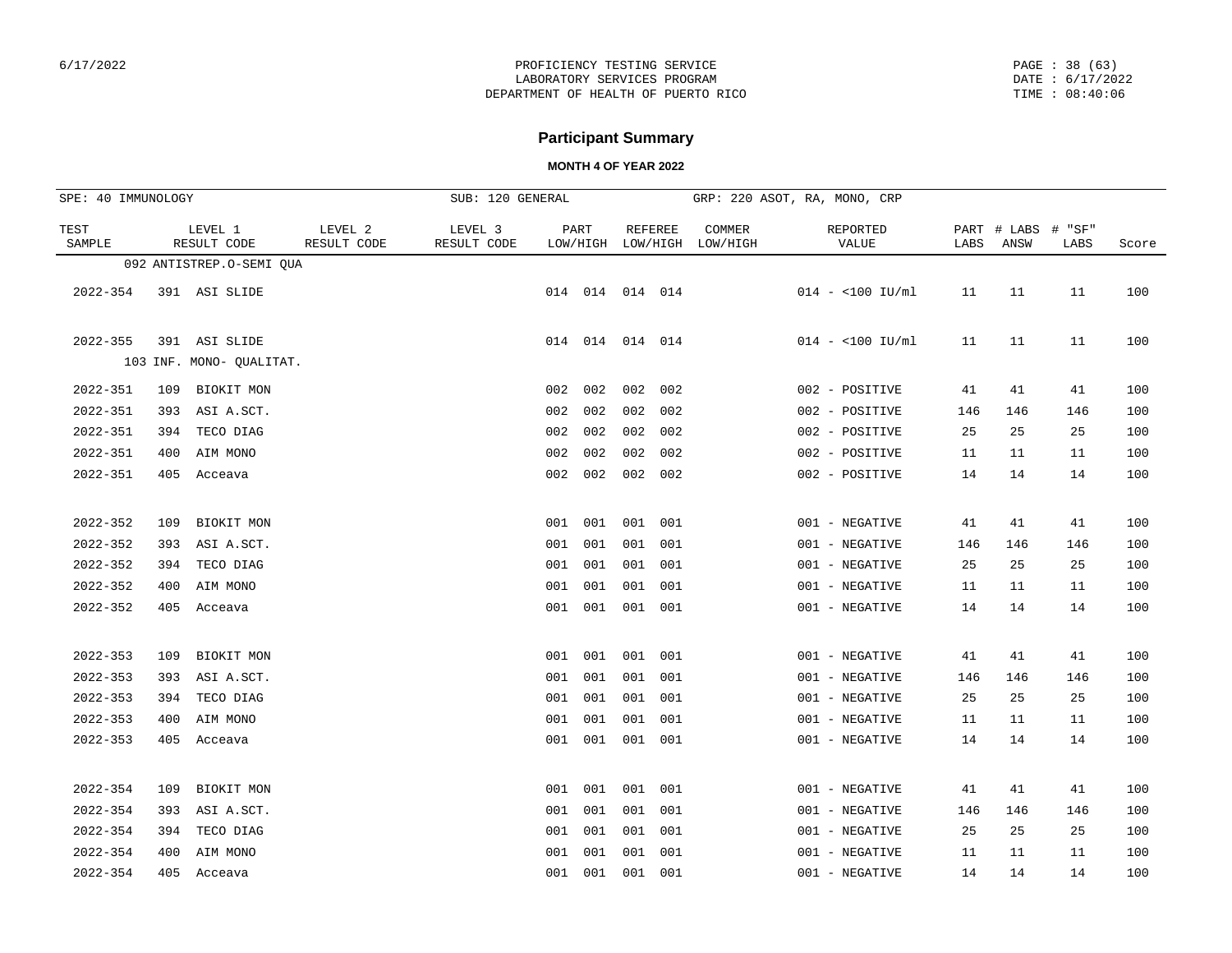PAGE : 39 (63) DATE : 6/17/2022 TIME : 08:40:06

## **Participant Summary**

| SPE: 40 IMMUNOLOGY |     |                          |                        | SUB: 120 GENERAL       |     |                  |                            |     |                    | GRP: 220 ASOT, RA, MONO, CRP |      |                     |                |                |
|--------------------|-----|--------------------------|------------------------|------------------------|-----|------------------|----------------------------|-----|--------------------|------------------------------|------|---------------------|----------------|----------------|
| TEST<br>SAMPLE     |     | LEVEL 1<br>RESULT CODE   | LEVEL 2<br>RESULT CODE | LEVEL 3<br>RESULT CODE |     | PART<br>LOW/HIGH | <b>REFEREE</b><br>LOW/HIGH |     | COMMER<br>LOW/HIGH | REPORTED<br>VALUE            | LABS | PART # LABS<br>ANSW | # "SF"<br>LABS | Score          |
|                    |     | 103 INF. MONO- QUALITAT. |                        |                        |     |                  |                            |     |                    |                              |      |                     |                |                |
| $2022 - 355$       | 109 | BIOKIT MON               |                        |                        | 001 | 001              | 001                        | 001 |                    | 001 - NEGATIVE               | 41   | 41                  | 41             | 100            |
| $2022 - 355$       | 393 | ASI A.SCT.               |                        |                        | 001 | 001              | 001                        | 001 |                    | 001 - NEGATIVE               | 146  | 146                 | 146            | 100            |
| $2022 - 355$       | 394 | TECO DIAG                |                        |                        | 001 | 001              | 001                        | 001 |                    | 001 - NEGATIVE               | 25   | 25                  | 25             | 100            |
| $2022 - 355$       | 400 | AIM MONO                 |                        |                        | 001 | 001              | 001                        | 001 |                    | 001 - NEGATIVE               | 11   | 11                  | 11             | 100            |
| $2022 - 355$       | 405 | Acceava                  |                        |                        |     | 001 001          | 001                        | 001 |                    | 001 - NEGATIVE               | 14   | 14                  | 14             | 100            |
|                    |     | 105 RF FACTOR(RA)-QUALI. |                        |                        |     |                  |                            |     |                    |                              |      |                     |                |                |
| $2022 - 351$       | 393 | RHEUMAJET                |                        |                        | 002 | 002              | 002                        | 002 |                    | 002 - POSITIVE               | 24   | 24                  | 24             | 100            |
| $2022 - 351$       | 400 | TECO DIAG.               |                        |                        | 002 | 002              | 002                        | 002 |                    | 002 - POSITIVE               | 52   | 52                  | 52             | 100            |
| $2022 - 351$       | 402 | ASI A.SCT.               |                        |                        | 002 | 002              | 002                        | 002 |                    | 002 - POSITIVE               | 159  | 159                 | 159            | 100            |
| $2022 - 351$       | 406 | AIM CRP RF               |                        |                        | 002 | 002              | 002                        | 002 |                    | 002 - POSITIVE               | 53   | 53                  | 53             | 100            |
| 2022-351           | 408 | STANBIO                  |                        |                        | 002 | 002              | 002                        | 002 |                    | 002 - POSITIVE               | 28   | 28                  | 28             | 100            |
|                    |     |                          |                        |                        |     |                  |                            |     |                    |                              |      |                     |                |                |
| $2022 - 352$       | 393 | RHEUMAJET                |                        |                        | 001 | 001              | 001                        | 001 |                    | 001 - NEGATIVE               | 24   | 24                  | 24             | 100            |
| $2022 - 352$       | 400 | TECO DIAG.               |                        |                        | 001 | 001              | 001                        | 001 |                    | 001 - NEGATIVE               | 52   | 52                  | 52             | 100            |
| $2022 - 352$       | 402 | ASI A.SCT.               |                        |                        | 001 | 001              | 001                        | 001 |                    | 001 - NEGATIVE               | 159  | 159                 | 159            | 100            |
| $2022 - 352$       | 406 | AIM CRP RF               |                        |                        | 001 | 001              | 001                        | 001 |                    | 001 - NEGATIVE               | 53   | 53                  | 53             | 100            |
| $2022 - 352$       | 408 | STANBIO                  |                        |                        | 001 | 001              | 001                        | 001 |                    | 001 - NEGATIVE               | 28   | 28                  | 28             | 100            |
|                    |     |                          |                        |                        |     |                  |                            |     |                    |                              |      |                     |                |                |
| $2022 - 353$       | 393 | RHEUMAJET                |                        |                        | 002 | 002              | 002                        | 002 |                    | 002 - POSITIVE               | 24   | 24                  | 24             | 100            |
| $2022 - 353$       | 400 | TECO DIAG.               |                        |                        | 002 | 002              | 002                        | 002 |                    | 002 - POSITIVE               | 52   | 52                  | 52             | 100            |
| $2022 - 353$       | 402 | ASI A.SCT.               |                        |                        | 002 | 002              | 002                        | 002 |                    | 002 - POSITIVE               | 159  | 158                 | 158            | 100            |
| $2022 - 353$       | 402 | ASI A.SCT.               |                        |                        | 002 | 002              | 002                        | 002 |                    | 001 - NEGATIVE               | 159  | $\mathbf{1}$        | 158            | $\overline{0}$ |
| $2022 - 353$       | 406 | AIM CRP RF               |                        |                        | 002 | 002              | 002                        | 002 |                    | 002 - POSITIVE               | 53   | 53                  | 53             | 100            |
| $2022 - 353$       | 408 | STANBIO                  |                        |                        | 002 | 002              | 002                        | 002 |                    | 002 - POSITIVE               | 28   | 28                  | 28             | 100            |
|                    |     |                          |                        |                        |     |                  |                            |     |                    |                              |      |                     |                |                |
| $2022 - 354$       | 393 | RHEUMAJET                |                        |                        | 001 | 001              | 001                        | 001 |                    | 001 - NEGATIVE               | 24   | 23                  | 23             | 100            |
| $2022 - 354$       | 393 | RHEUMAJET                |                        |                        | 001 | 001              | 001                        | 001 |                    | 002 - POSITIVE               | 24   | $\mathbf{1}$        | 23             | $\mathbf 0$    |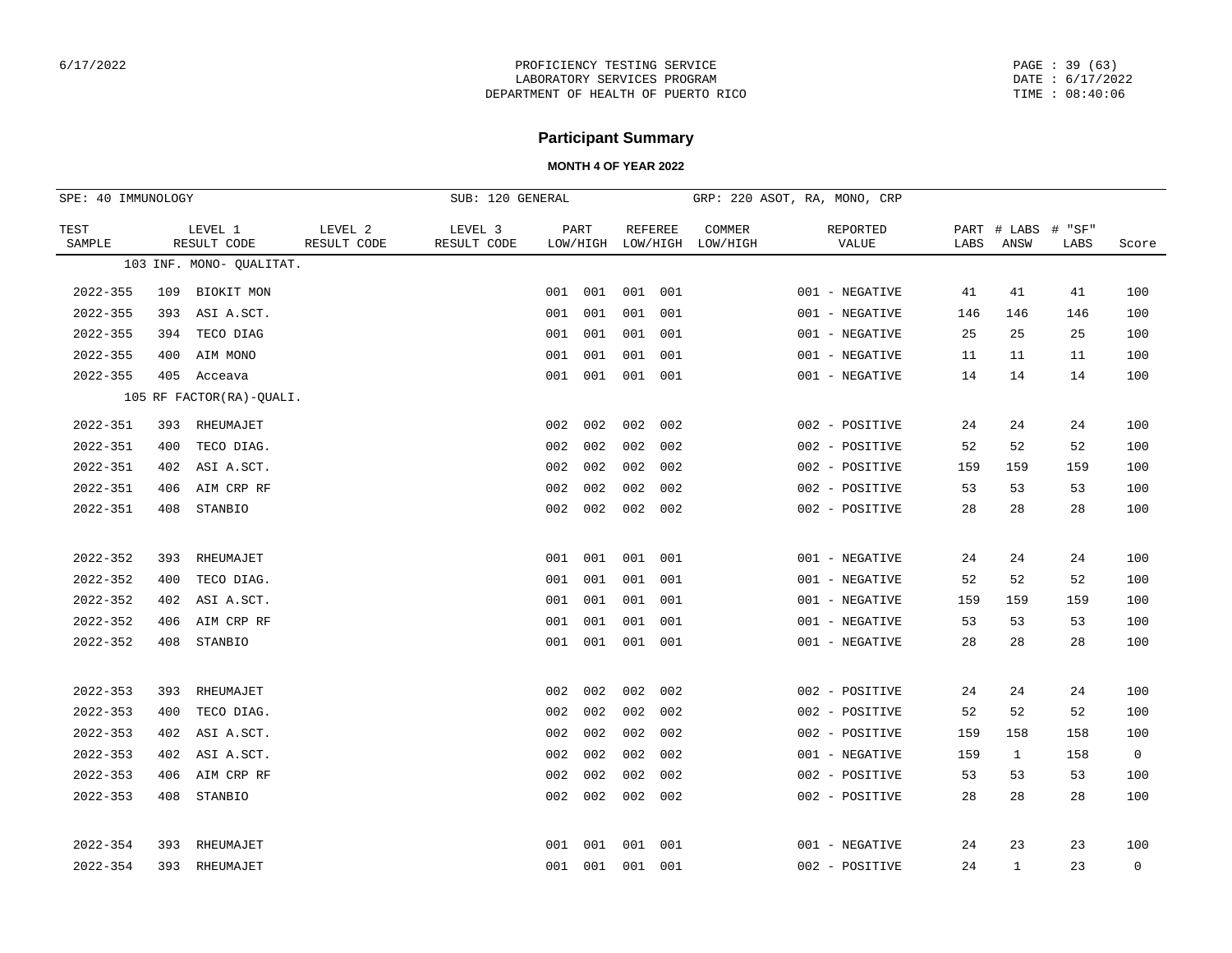PAGE : 40 (63) DATE : 6/17/2022 TIME : 08:40:06

# **Participant Summary**

| SPE: 40 IMMUNOLOGY |                          |            |                        | SUB: 120 GENERAL       |     |                  |                |          | GRP: 220 ASOT, RA, MONO, CRP |                     |                      |      |                            |      |                |
|--------------------|--------------------------|------------|------------------------|------------------------|-----|------------------|----------------|----------|------------------------------|---------------------|----------------------|------|----------------------------|------|----------------|
| TEST<br>SAMPLE     | LEVEL 1<br>RESULT CODE   |            | LEVEL 2<br>RESULT CODE | LEVEL 3<br>RESULT CODE |     | PART<br>LOW/HIGH | <b>REFEREE</b> | LOW/HIGH | COMMER<br>LOW/HIGH           |                     | REPORTED<br>VALUE    | LABS | PART # LABS # "SF"<br>ANSW | LABS | Score          |
| $2022 - 354$       | 400                      | TECO DIAG. |                        |                        | 001 | 001              | 001            | 001      |                              | 001 - NEGATIVE      |                      | 52   | 52                         | 52   | 100            |
| 2022-354           | 402                      | ASI A.SCT. |                        |                        | 001 | 001              | 001            | 001      |                              | 002 - POSITIVE      |                      | 159  | 5                          | 154  | $\overline{0}$ |
| 2022-354           | 402                      | ASI A.SCT. |                        |                        | 001 | 001              | 001            | 001      |                              | 001 - NEGATIVE      |                      | 159  | 154                        | 154  | 100            |
| 2022-354           | 406                      | AIM CRP RF |                        |                        | 001 | 001              | 001            | 001      |                              | 001 - NEGATIVE      |                      | 53   | 53                         | 53   | 100            |
| $2022 - 354$       | 408                      | STANBIO    |                        |                        | 001 | 001              | 001            | 001      |                              | 001 - NEGATIVE      |                      | 28   | 27                         | 27   | 100            |
| 2022-354           | 408                      | STANBIO    |                        |                        |     | 001 001          | 001            | 001      |                              | 002 - POSITIVE      |                      | 28   | $\mathbf{1}$               | 27   | $\overline{0}$ |
|                    | 105 RF FACTOR(RA)-QUALI. |            |                        |                        |     |                  |                |          |                              |                     |                      |      |                            |      |                |
| 2022-355           | 393                      | RHEUMAJET  |                        |                        |     | 001 001          | 001            | 001      |                              | 002 - POSITIVE      |                      | 24   | $\mathbf{1}$               | 23   | $\mathbf 0$    |
| 2022-355           | 393                      | RHEUMAJET  |                        |                        | 001 | 001              | 001            | 001      |                              | 001 - NEGATIVE      |                      | 24   | 23                         | 23   | 100            |
| 2022-355           | 400                      | TECO DIAG. |                        |                        | 001 | 001              | 001            | 001      |                              | 001 - NEGATIVE      |                      | 52   | 52                         | 52   | 100            |
| 2022-355           | 402                      | ASI A.SCT. |                        |                        | 001 | 001              | 001            | 001      |                              | 001 - NEGATIVE      |                      | 159  | 147                        | 147  | 100            |
| 2022-355           | 402                      | ASI A.SCT. |                        |                        | 001 | 001              | 001            | 001      |                              | 002 - POSITIVE      |                      | 159  | 12                         | 147  | $\mathbf 0$    |
| 2022-355           | 406                      | AIM CRP RF |                        |                        | 001 | 001              | 001            | 001      |                              | 001 - NEGATIVE      |                      | 53   | 52                         | 52   | 100            |
| 2022-355           | 406                      | AIM CRP RF |                        |                        | 001 | 001              | 001            | 001      |                              | 002 - POSITIVE      |                      | 53   | $\mathbf{1}$               | 52   | $\mathbf 0$    |
| 2022-355           | 408                      | STANBIO    |                        |                        | 001 | 001              | 001            | 001      |                              | 001 - NEGATIVE      |                      | 28   | 27                         | 27   | 100            |
| 2022-355           | 408                      | STANBIO    |                        |                        |     | 001 001          | 001 001        |          |                              | 002 - POSITIVE      |                      | 28   | $\mathbf{1}$               | 27   | $\mathbf 0$    |
|                    | 106 RF FAC(RA)-SEMI QUAN |            |                        |                        |     |                  |                |          |                              |                     |                      |      |                            |      |                |
| $2022 - 351$       | 393                      | RHEUMAJET  |                        |                        | 002 | 006              | 004            | 008      |                              |                     | $007 - 264 - 640$ IU | 11   | $\mathbf{1}$               | 11   | 100            |
| $2022 - 351$       | 393                      | RHEUMAJET  |                        |                        | 002 | 006              | 004            | 008      |                              |                     | $004 - 40 - 80$ IU/m | 11   | 5                          | 11   | 100            |
| 2022-351           | 393                      | RHEUMAJET  |                        |                        | 002 | 006              | 004            | 008      |                              |                     | $006 - 136 - 320$ IU | 11   | $\mathbf{1}$               | 11   | 100            |
| 2022-351           | 393                      | RHEUMAJET  |                        |                        | 002 | 006              | 004            | 008      |                              |                     | $003 - 24 - 40$ IU/m | 11   | 1                          | 11   | 100            |
| 2022-351           | 393                      | RHEUMAJET  |                        |                        | 002 | 006              | 004            | 008      |                              | $005 - 72 - 160$ IU |                      | 11   | 3                          | 11   | 100            |
| 2022-351           | 407                      | ASI SLIDE  |                        |                        | 004 | 008              | 004            | 008      |                              | $005 - 72 - 160$ IU |                      | 31   | 4                          | 29   | 100            |
| 2022-351           | 407                      | ASI SLIDE  |                        |                        | 004 | 008              | 004            | 008      |                              |                     | $007 - 264 - 640$ IU | 31   | 12                         | 29   | 100            |
| $2022 - 351$       | 407                      | ASI SLIDE  |                        |                        | 004 | 008              | 004            | 008      |                              |                     | $003 - 24 - 40$ IU/m | 31   | 2                          | 29   | $\mathbf 0$    |
| $2022 - 351$       | 407                      | ASI SLIDE  |                        |                        |     | 004 008          | 004            | 008      |                              |                     | $006 - 136 - 320$ IU | 31   | 13                         | 29   | 100            |
| 2022-352           | 393                      | RHEUMAJET  |                        |                        |     | 001 001          | 001            | 001      |                              |                     | $001 - 8 - -20$ IU/m | 11   | 11                         | 11   | 100            |
| 2022-352           | 407 ASI SLIDE            |            |                        |                        |     | 001 001          | 001 001        |          |                              |                     | $001 - 8 - -20$ IU/m | 31   | 31                         | 31   | 100            |
|                    |                          |            |                        |                        |     |                  |                |          |                              |                     |                      |      |                            |      |                |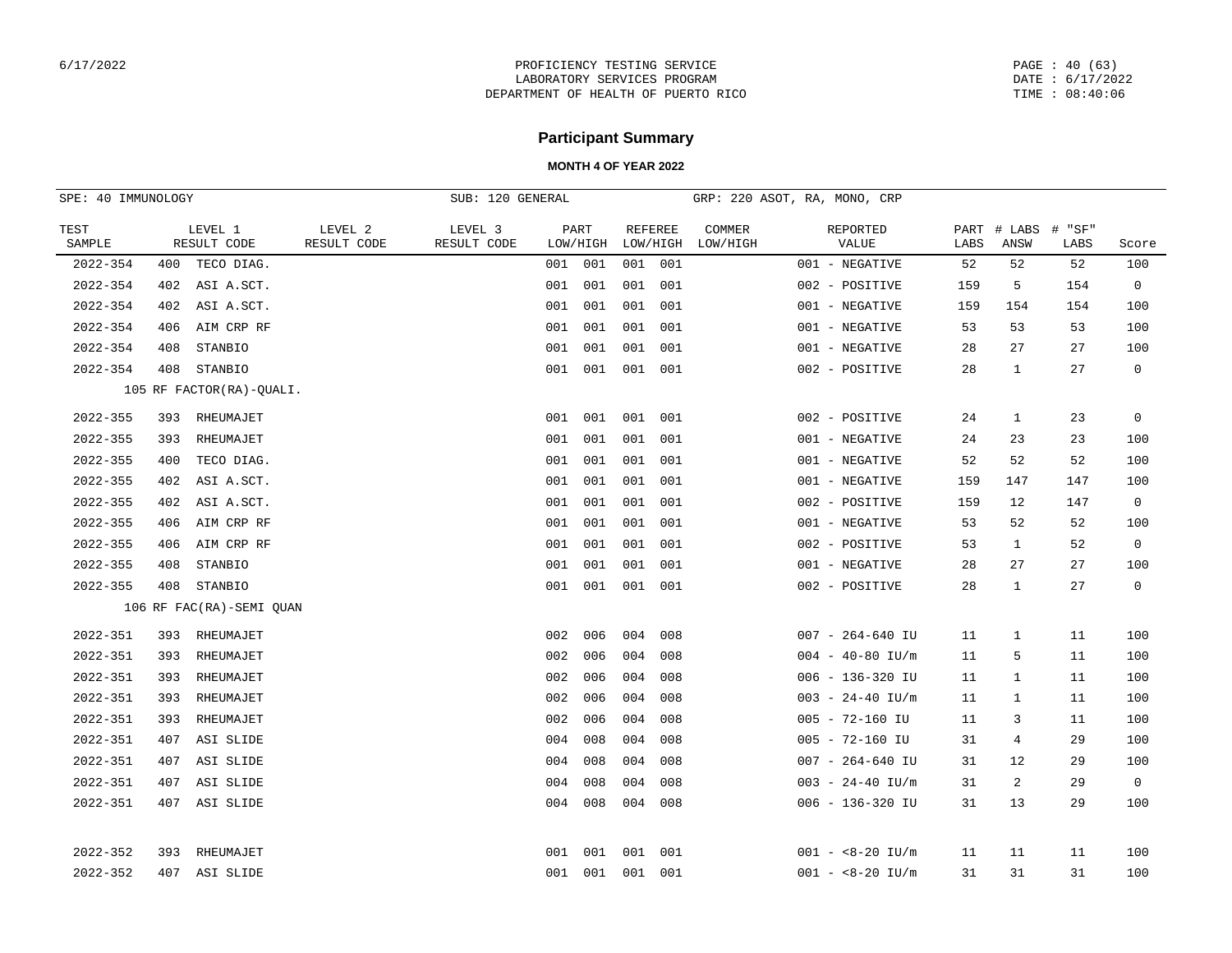PAGE : 41 (63) DATE : 6/17/2022 TIME : 08:40:06

## **Participant Summary**

| SPE: 40 IMMUNOLOGY |                          |                        | SUB: 120 GENERAL       |     |                  |                     |     |                    | GRP: 220 ASOT, RA, MONO, CRP |      |                     |                |                |
|--------------------|--------------------------|------------------------|------------------------|-----|------------------|---------------------|-----|--------------------|------------------------------|------|---------------------|----------------|----------------|
| TEST<br>SAMPLE     | LEVEL 1<br>RESULT CODE   | LEVEL 2<br>RESULT CODE | LEVEL 3<br>RESULT CODE |     | PART<br>LOW/HIGH | REFEREE<br>LOW/HIGH |     | COMMER<br>LOW/HIGH | REPORTED<br>VALUE            | LABS | PART # LABS<br>ANSW | # "SF"<br>LABS | Score          |
|                    | 106 RF FAC(RA)-SEMI QUAN |                        |                        |     |                  |                     |     |                    |                              |      |                     |                |                |
| $2022 - 353$       | RHEUMAJET<br>393         |                        |                        | 003 | 007              | 004 008             |     |                    | $005 - 72 - 160$ IU          | 11   | 4                   | 11             | 100            |
| $2022 - 353$       | RHEUMAJET<br>393         |                        |                        | 003 | 007              | 004                 | 008 |                    | $004 - 40 - 80$ IU/m         | 11   | 4                   | 11             | 100            |
| $2022 - 353$       | 393<br>RHEUMAJET         |                        |                        | 003 | 007              | 004                 | 008 |                    | $007 - 264 - 640$ IU         | 11   | 2                   | 11             | 100            |
| $2022 - 353$       | RHEUMAJET<br>393         |                        |                        | 003 | 007              | 004                 | 008 |                    | $006 - 136 - 320$ IU         | 11   | 1                   | 11             | 100            |
| $2022 - 353$       | ASI SLIDE<br>407         |                        |                        | 005 | 009              | 004                 | 008 |                    | $003 - 24 - 40$ IU/m         | 31   | 1                   | 30             | $\overline{0}$ |
| $2022 - 353$       | ASI SLIDE<br>407         |                        |                        | 005 | 009              | 004                 | 008 |                    | $005 - 72 - 160$ IU          | 31   | 3                   | 30             | 100            |
| $2022 - 353$       | 407<br>ASI SLIDE         |                        |                        | 005 | 009              | 004                 | 008 |                    | $004 - 40 - 80$ IU/m         | 31   | 1                   | 30             | 100            |
| $2022 - 353$       | ASI SLIDE<br>407         |                        |                        | 005 | 009              | 004                 | 008 |                    | $007 - 264 - 640$ IU         | 31   | 16                  | 30             | 100            |
| $2022 - 353$       | ASI SLIDE<br>407         |                        |                        | 005 | 009              | 004                 | 008 |                    | $008 - 520 - 1280$           | 31   | 1                   | 30             | 100            |
| $2022 - 353$       | 407<br>ASI SLIDE         |                        |                        | 005 | 009              | 004                 | 008 |                    | $006 - 136 - 320$ IU         | 31   | 9                   | 30             | 100            |
| $2022 - 354$       | RHEUMAJET<br>393         |                        |                        | 001 | 001              | 001                 | 001 |                    | $001 - 8 - -20$ IU/m         | 11   | 10                  | 10             | 100            |
| $2022 - 354$       | RHEUMAJET<br>393         |                        |                        | 001 | 001              | 001                 | 001 |                    | $002 - 8 - 20$ IU/ml         | 11   | 1                   | 10             | 0              |
| $2022 - 354$       | ASI SLIDE<br>407         |                        |                        | 001 | 001              | 001                 | 001 |                    | $002 - 8 - 20$ IU/ml         | 31   | 3                   | 28             | $\mathbf 0$    |
| $2022 - 354$       | 407 ASI SLIDE            |                        |                        | 001 | 001              | 001 001             |     |                    | $001 - 8 - -20$ IU/m         | 31   | 28                  | 28             | 100            |
|                    |                          |                        |                        |     |                  |                     |     |                    |                              |      |                     |                |                |
| $2022 - 355$       | RHEUMAJET<br>393         |                        |                        | 001 | 001              | 001                 | 001 |                    | $002 - 8 - 20$ IU/ml         | 11   | 2                   | 9              | 0              |
| $2022 - 355$       | 393<br>RHEUMAJET         |                        |                        | 001 | 001              | 001                 | 001 |                    | $001 - 8 - -20$ IU/m         | 11   | 9                   | 9              | 100            |
| $2022 - 355$       | ASI SLIDE<br>407         |                        |                        | 001 | 001              | 001                 | 001 |                    | $002 - 8 - 20$ IU/ml         | 31   | 4                   | 27             | $\mathbf 0$    |
| $2022 - 355$       | 407<br>ASI SLIDE         |                        |                        | 001 | 001              | 001 001             |     |                    | $001 - 8 - -20$ IU/m         | 31   | 27                  | 27             | 100            |
|                    | 144 CRP- QUALITATIVE     |                        |                        |     |                  |                     |     |                    |                              |      |                     |                |                |
| $2022 - 351$       | 026<br>ASI A.SCT.        |                        |                        | 002 | 002              | 002                 | 002 |                    | 002 - POSITIVE               | 137  | 137                 | 137            | 100            |
| $2022 - 351$       | 030<br>TECO DIAG.        |                        |                        | 002 | 002              | 002                 | 002 |                    | 002 - POSITIVE               | 39   | 38                  | 38             | 100            |
| $2022 - 351$       | 030<br>TECO DIAG.        |                        |                        | 002 | 002              | 002                 | 002 |                    | 001 - NEGATIVE               | 39   | 1                   | 38             | $\overline{0}$ |
| $2022 - 351$       | AIM CRP RF<br>036        |                        |                        | 002 | 002              | 002                 | 002 |                    | 002 - POSITIVE               | 45   | 45                  | 45             | 100            |
| $2022 - 351$       | STANBIO<br>041           |                        |                        | 002 | 002              | 002                 | 002 |                    | 002 - POSITIVE               | 16   | 16                  | 16             | 100            |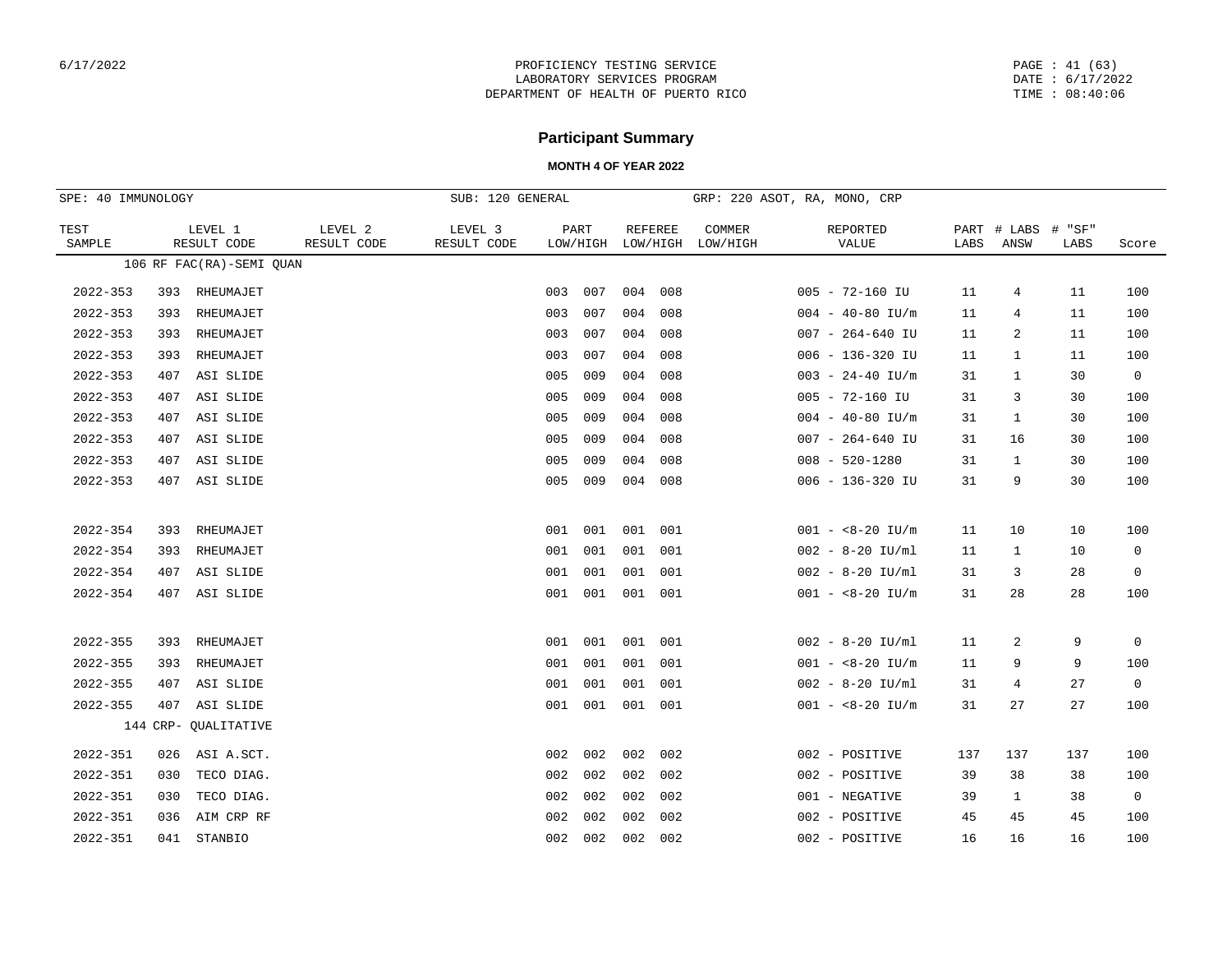PAGE : 42 (63) DATE : 6/17/2022 TIME : 08:40:06

# **Participant Summary**

| SPE: 40 IMMUNOLOGY |     |                        |                        | SUB: 120 GENERAL       |     |                  |                |          |                    | GRP: 220 ASOT, RA, MONO, CRP |      |                     |                |                |
|--------------------|-----|------------------------|------------------------|------------------------|-----|------------------|----------------|----------|--------------------|------------------------------|------|---------------------|----------------|----------------|
| TEST<br>SAMPLE     |     | LEVEL 1<br>RESULT CODE | LEVEL 2<br>RESULT CODE | LEVEL 3<br>RESULT CODE |     | PART<br>LOW/HIGH | <b>REFEREE</b> | LOW/HIGH | COMMER<br>LOW/HIGH | REPORTED<br>VALUE            | LABS | PART # LABS<br>ANSW | # "SF"<br>LABS | Score          |
|                    |     | 144 CRP- QUALITATIVE   |                        |                        |     |                  |                |          |                    |                              |      |                     |                |                |
| $2022 - 352$       | 026 | ASI A.SCT.             |                        |                        |     | 001 001          | 001 001        |          |                    | 001 - NEGATIVE               | 137  | 134                 | 134            | 100            |
| $2022 - 352$       | 026 | ASI A.SCT.             |                        |                        | 001 | 001              | 001            | 001      |                    | 002 - POSITIVE               | 137  | 3                   | 134            | $\overline{0}$ |
| $2022 - 352$       | 030 | TECO DIAG.             |                        |                        | 001 | 001              | 001            | 001      |                    | 001 - NEGATIVE               | 39   | 39                  | 39             | 100            |
| $2022 - 352$       | 036 | AIM CRP RF             |                        |                        | 001 | 001              | 001            | 001      |                    | 001 - NEGATIVE               | 45   | 44                  | 44             | 100            |
| $2022 - 352$       | 036 | AIM CRP RF             |                        |                        | 001 | 001              | 001            | 001      |                    | 002 - POSITIVE               | 45   | $\mathbf{1}$        | 44             | $\overline{0}$ |
| $2022 - 352$       | 041 | STANBIO                |                        |                        |     | 001 001          | 001            | 001      |                    | 001 - NEGATIVE               | 16   | 16                  | 16             | 100            |
|                    |     |                        |                        |                        |     |                  |                |          |                    |                              |      |                     |                |                |
| $2022 - 353$       | 026 | ASI A.SCT.             |                        |                        | 002 | 002              | 002            | 002      |                    | 002 - POSITIVE               | 137  | 137                 | 137            | 100            |
| $2022 - 353$       | 030 | TECO DIAG.             |                        |                        | 002 | 002              | 002            | 002      |                    | 002 - POSITIVE               | 39   | 39                  | 39             | 100            |
| $2022 - 353$       | 036 | AIM CRP RF             |                        |                        | 002 | 002              | 002            | 002      |                    | 002 - POSITIVE               | 45   | 45                  | 45             | 100            |
| $2022 - 353$       |     | 041 STANBIO            |                        |                        |     | 002 002          | 002            | 002      |                    | 002 - POSITIVE               | 16   | 16                  | 16             | 100            |
|                    |     |                        |                        |                        |     |                  |                |          |                    |                              |      |                     |                |                |
| $2022 - 354$       | 026 | ASI A.SCT.             |                        |                        |     | 001 001          | 001            | 001      |                    | 001 - NEGATIVE               | 137  | 137                 | 137            | 100            |
| $2022 - 354$       | 030 | TECO DIAG.             |                        |                        |     | 001 001          | 001            | 001      |                    | 001 - NEGATIVE               | 39   | 39                  | 39             | 100            |
| $2022 - 354$       | 036 | AIM CRP RF             |                        |                        | 001 | 001              | 001            | 001      |                    | 001 - NEGATIVE               | 45   | 45                  | 45             | 100            |
| $2022 - 354$       |     | 041 STANBIO            |                        |                        |     | 001 001 001 001  |                |          |                    | 001 - NEGATIVE               | 16   | 16                  | 16             | 100            |
|                    |     |                        |                        |                        |     |                  |                |          |                    |                              |      |                     |                |                |
| $2022 - 355$       | 026 | ASI A.SCT.             |                        |                        | 002 | 002              | 002            | 002      |                    | 001 - NEGATIVE               | 137  | 16                  | 121            | $\mathbf 0$    |
| $2022 - 355$       | 026 | ASI A.SCT.             |                        |                        | 002 | 002              | 002            | 002      |                    | 002 - POSITIVE               | 137  | 121                 | 121            | 100            |
| $2022 - 355$       | 030 | TECO DIAG.             |                        |                        | 002 | 002              | 002            | 002      |                    | 002 - POSITIVE               | 39   | 38                  | 38             | 100            |
| $2022 - 355$       | 030 | TECO DIAG.             |                        |                        | 002 | 002              | 002            | 002      |                    | 001 - NEGATIVE               | 39   | $\mathbf{1}$        | 38             | $\mathbf 0$    |
| $2022 - 355$       | 036 | AIM CRP RF             |                        |                        | 002 | 002              | 002            | 002      |                    | 002 - POSITIVE               | 45   | 43                  | 43             | 100            |
| $2022 - 355$       | 036 | AIM CRP RF             |                        |                        | 002 | 002              | 002            | 002      |                    | 001 - NEGATIVE               | 45   | 2                   | 43             | $\overline{0}$ |
| $2022 - 355$       | 041 | STANBIO                |                        |                        | 002 | 002              | 002            | 002      |                    | 002 - POSITIVE               | 16   | 16                  | 16             | 100            |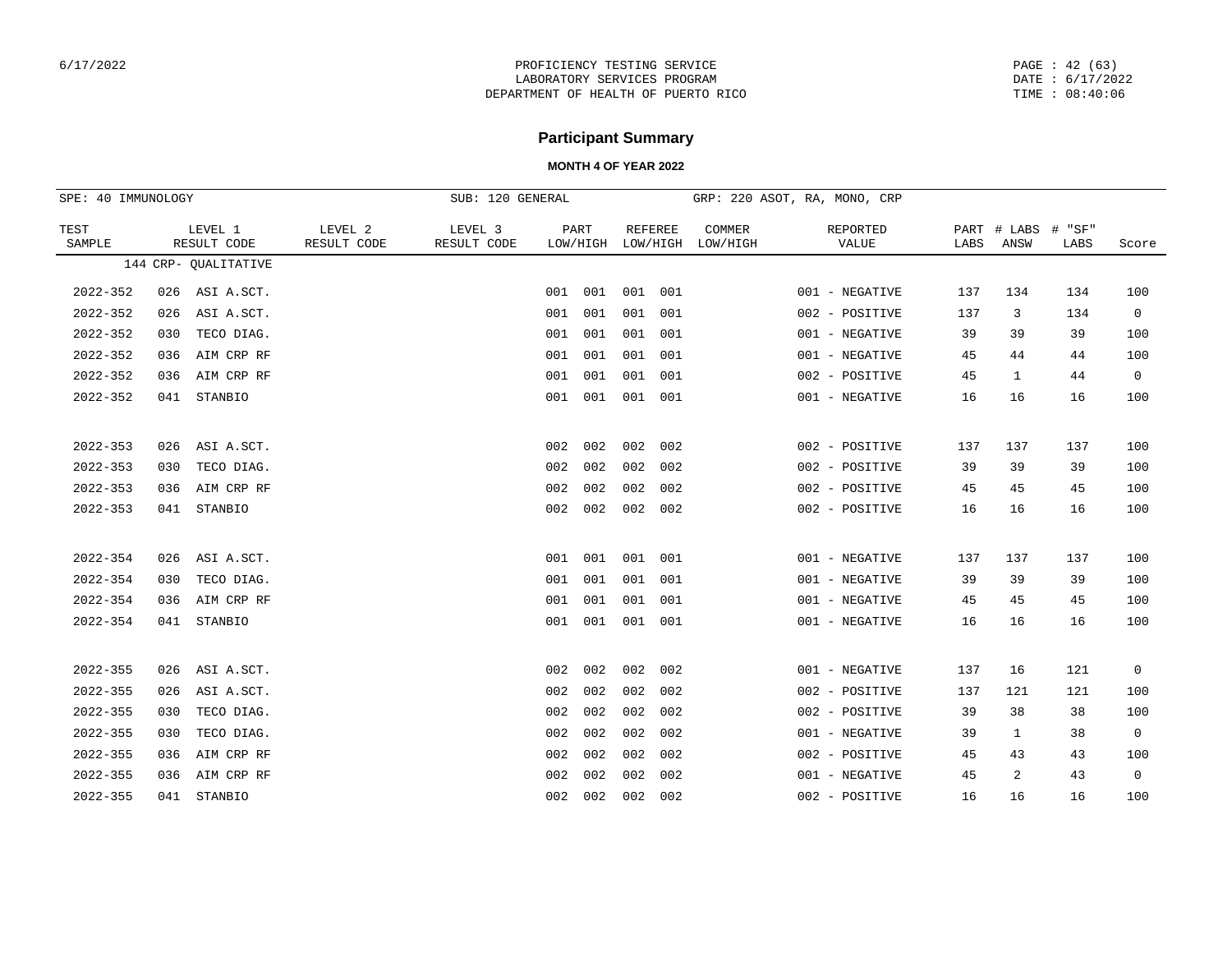PAGE : 43 (63) DATE : 6/17/2022 TIME : 08:40:06

# **Participant Summary**

| SPE: 40 IMMUNOLOGY |                           |                        | SUB: 120 GENERAL       |                  |     |                     |     |                    | GRP: 230 HBsAG, ANTI HBC, HIV |      |                     |                |       |
|--------------------|---------------------------|------------------------|------------------------|------------------|-----|---------------------|-----|--------------------|-------------------------------|------|---------------------|----------------|-------|
| TEST<br>SAMPLE     | LEVEL 1<br>RESULT CODE    | LEVEL 2<br>RESULT CODE | LEVEL 3<br>RESULT CODE | PART<br>LOW/HIGH |     | REFEREE<br>LOW/HIGH |     | COMMER<br>LOW/HIGH | REPORTED<br>VALUE             | LABS | PART # LABS<br>ANSW | # "SF"<br>LABS | Score |
|                    | 093 ANTI-HUMAN IMM. (HIV) |                        |                        |                  |     |                     |     |                    |                               |      |                     |                |       |
| 2022-211           | ALERE DETE<br>055         |                        |                        | 001              | 001 | 001                 | 001 |                    | $001 - NEG/NR$                | 30   | 30                  | 30             | 100   |
| $2022 - 212$       | 055<br>ALERE DETE         |                        |                        | 002              | 002 | 002                 | 002 |                    | $002 - POS/R$                 | 30   | 30                  | 30             | 100   |
| $2022 - 213$       | 055<br>ALERE DETE         |                        |                        | 002              | 002 | 002                 | 002 |                    | $002 - POS/R$                 | 30   | 30                  | 30             | 100   |
| $2022 - 214$       | 055<br>ALERE DETE         |                        |                        | 001              | 001 | 001                 | 001 |                    | $001 - NEG/NR$                | 30   | 30                  | 30             | 100   |
| $2022 - 215$       | 055<br>ALERE DETE         |                        |                        | 001              | 001 | 001                 | 001 |                    | $001 - NEG/NR$                | 30   | 30                  | 30             | 100   |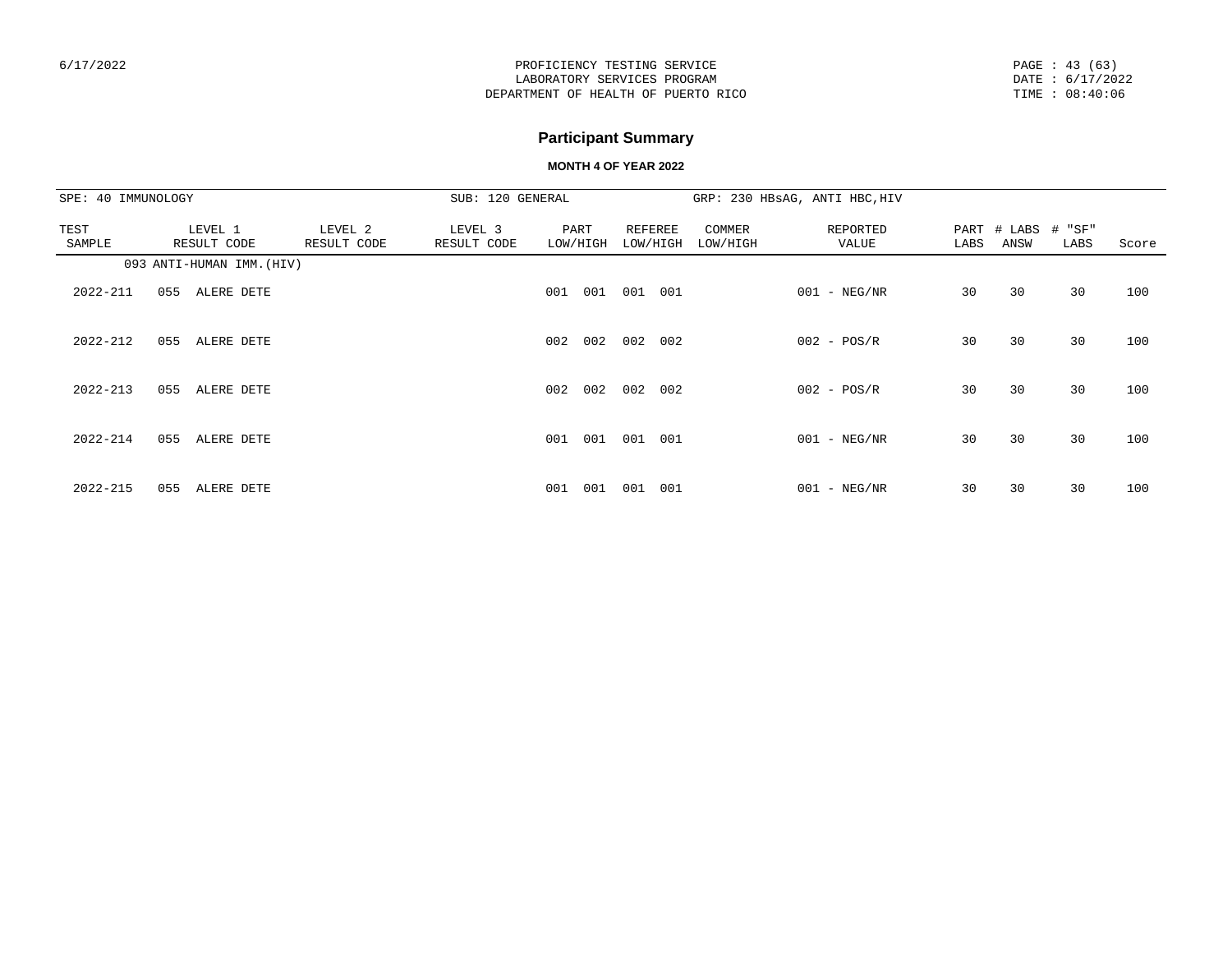## **Participant Summary**

| SPE: 40 IMMUNOLOGY |     |                        |                        | SUB: 120 GENERAL       |     |                  |                            |     | GRP: 247 MYCOPLASMA |                   |              |                |                          |             |
|--------------------|-----|------------------------|------------------------|------------------------|-----|------------------|----------------------------|-----|---------------------|-------------------|--------------|----------------|--------------------------|-------------|
| TEST<br>SAMPLE     |     | LEVEL 1<br>RESULT CODE | LEVEL 2<br>RESULT CODE | LEVEL 3<br>RESULT CODE |     | PART<br>LOW/HIGH | <b>REFEREE</b><br>LOW/HIGH |     | COMMER<br>LOW/HIGH  | REPORTED<br>VALUE | PART<br>LABS | # LABS<br>ANSW | " SF"<br>$^{\#}$<br>LABS | Score       |
|                    |     | 548 MYCOPLASMA         |                        |                        |     |                  |                            |     |                     |                   |              |                |                          |             |
| 2022-121           | 001 | IMMU. CARD             |                        |                        | 002 | 002              | 002                        | 002 |                     | $002$ - Reactive  | 570          | 569            | 569                      | 100         |
| 2022-121           | 001 | IMMU. CARD             |                        |                        | 002 | 002              | 002                        | 002 |                     | 001 - Non Reacti  | 570          | $\mathbf{1}$   | 569                      | $\mathbf 0$ |
|                    |     |                        |                        |                        |     |                  |                            |     |                     |                   |              |                |                          |             |
| 2022-122           | 001 | IMMU. CARD             |                        |                        | 001 | 001              | 001                        | 001 |                     | 001 - Non Reacti  | 570          | 570            | 570                      | 100         |
|                    |     |                        |                        |                        |     |                  |                            |     |                     |                   |              |                |                          |             |
| 2022-123           | 001 | IMMU. CARD             |                        |                        | 002 | 002              | 002                        | 002 |                     | 001 - Non Reacti  | 570          | $\mathbf{1}$   | 569                      | $\mathbf 0$ |
| $2022 - 123$       | 001 | IMMU. CARD             |                        |                        | 002 | 002              | 002                        | 002 |                     | 002 - Reactive    | 570          | 569            | 569                      | 100         |
|                    |     |                        |                        |                        |     |                  |                            |     |                     |                   |              |                |                          |             |
| $2022 - 124$       | 001 | IMMU. CARD             |                        |                        | 001 | 001              | 001                        | 001 |                     | 001 - Non Reacti  | 570          | 570            | 570                      | 100         |
|                    |     |                        |                        |                        |     |                  |                            |     |                     |                   |              |                |                          |             |
| 2022-125           | 001 | IMMU. CARD             |                        |                        | 002 | 002              | 002                        | 002 |                     | 002 - Reactive    | 570          | 569            | 569                      | 100         |
| $2022 - 125$       | 001 | IMMU. CARD             |                        |                        | 002 | 002              | 002                        | 002 |                     | 001 - Non Reacti  | 570          | 1              | 569                      | $\mathbf 0$ |

| SPE: 40 IMMUNOLOGY |     |                          |     |                        | SUB: 120 GENERAL       |     |                  |                            |     |                    | GRP: 248 COVID-19 CORONAVIRUS |              |                |                        |       |
|--------------------|-----|--------------------------|-----|------------------------|------------------------|-----|------------------|----------------------------|-----|--------------------|-------------------------------|--------------|----------------|------------------------|-------|
| TEST<br>SAMPLE     |     | LEVEL 1<br>RESULT CODE   |     | LEVEL 2<br>RESULT CODE | LEVEL 3<br>RESULT CODE |     | PART<br>LOW/HIGH | <b>REFEREE</b><br>LOW/HIGH |     | COMMER<br>LOW/HIGH | REPORTED<br>VALUE             | PART<br>LABS | # LABS<br>ANSW | " SF"<br>$\pm$<br>LABS | Score |
|                    |     | 554 COVID-19 CORONAVIRUS |     |                        |                        |     |                  |                            |     |                    |                               |              |                |                        |       |
| 2022-271           | 001 | IqM                      | 001 | CORONACHEC             |                        | 001 | 001              | 001                        | 001 |                    | $001$ - Negative              | 13           | 13             | 13                     | 100   |
| 2022-271           | 001 | IgM                      | 002 | HEALGEN                |                        | 001 | 001              | 001                        | 001 |                    | $001 - Neqative$              | 299          | 299            | 299                    | 100   |
| 2022-271           | 001 | IgM                      | 007 | RIGHT SIGN             |                        | 001 | 001              | 001                        | 001 |                    | $001 - Negative$              | 102          | 102            | 102                    | 100   |
| $2022 - 271$       | 001 | IgM                      | 016 | CLARITY                |                        | 001 | 001              | 001                        | 001 |                    | $001 - Negative$              | 61           | 61             | 61                     | 100   |
| 2022-271           | 001 | IgM                      | 020 | PREMIER                |                        | 001 | 001              | 001                        | 001 |                    | $001$ - Negative              | 10           | 10             | 10                     | 100   |
| 2022-271           | 002 | IgG                      | 001 | CORONACHEC             |                        | 001 | 001              | 001                        | 001 |                    | $001$ - Negative              | 13           | 13             | 13                     | 100   |
| 2022-271           | 002 | IgG                      | 002 | HEALGEN                |                        | 001 | 001              | 001                        | 001 |                    | $001 - Negative$              | 299          | 299            | 299                    | 100   |
| $2022 - 271$       | 002 | IgG                      | 007 | RIGHT SIGN             |                        | 001 | 001              | 001                        | 001 |                    | $001 - Negative$              | 103          | 103            | 103                    | 100   |
| $2022 - 271$       | 002 | IgG                      | 016 | CLARITY                |                        | 001 | 001              | 001                        | 001 |                    | $001$ - Negative              | 61           | 61             | 61                     | 100   |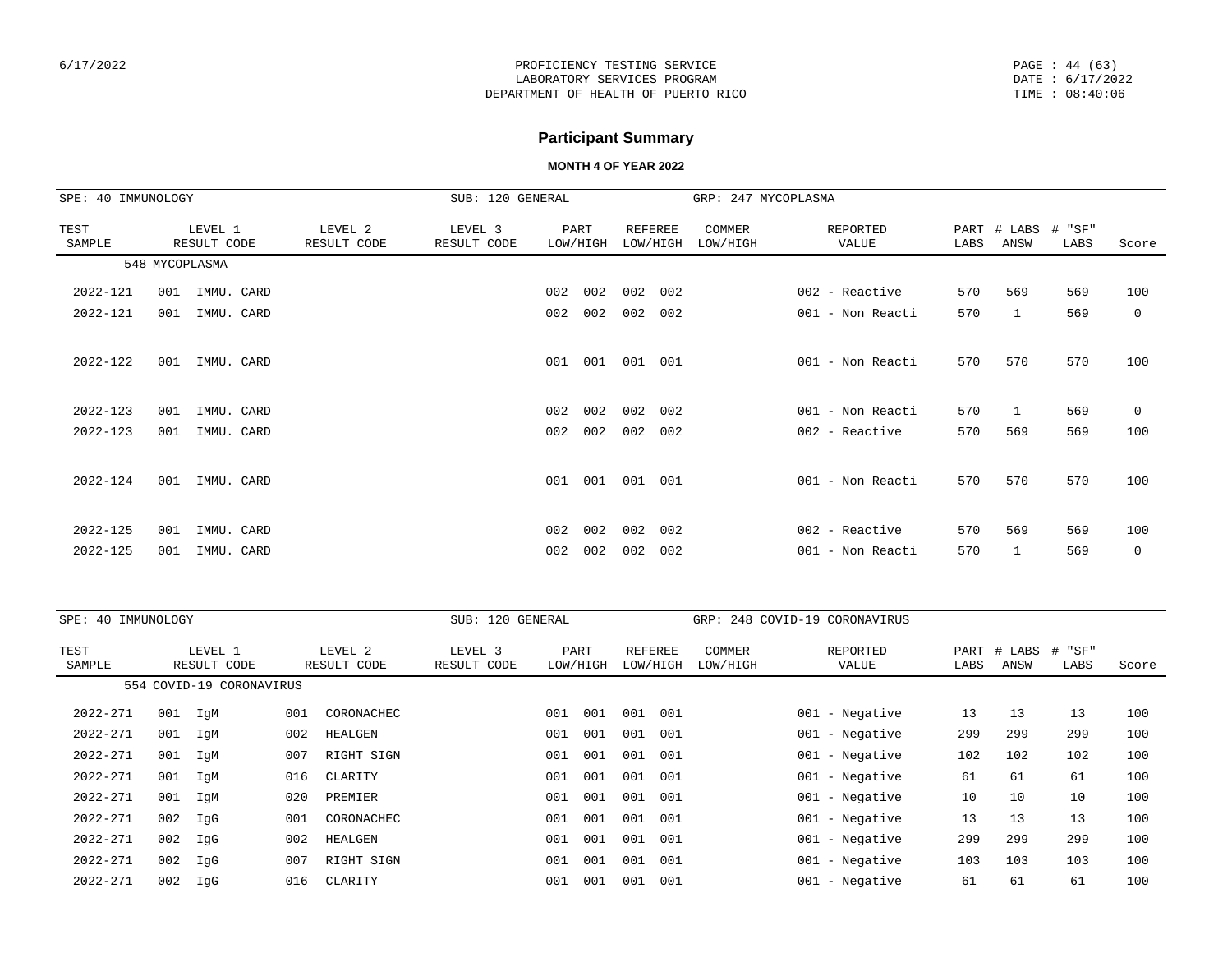PAGE : 45 (63) DATE : 6/17/2022 TIME : 08:40:06

## **Participant Summary**

|                | SPE: 40 IMMUNOLOGY |                          |     | SUB: 120 GENERAL       |                        |     |                  |                            |     | GRP: 248 COVID-19 CORONAVIRUS |                   |              |                |                   |                     |
|----------------|--------------------|--------------------------|-----|------------------------|------------------------|-----|------------------|----------------------------|-----|-------------------------------|-------------------|--------------|----------------|-------------------|---------------------|
| TEST<br>SAMPLE |                    | LEVEL 1<br>RESULT CODE   |     | LEVEL 2<br>RESULT CODE | LEVEL 3<br>RESULT CODE |     | PART<br>LOW/HIGH | <b>REFEREE</b><br>LOW/HIGH |     | COMMER<br>LOW/HIGH            | REPORTED<br>VALUE | PART<br>LABS | # LABS<br>ANSW | "SF"<br>#<br>LABS | Score               |
|                |                    | 554 COVID-19 CORONAVIRUS |     |                        |                        |     |                  |                            |     |                               |                   |              |                |                   |                     |
| $2022 - 272$   | 001                | IgM                      | 001 | CORONACHEC             |                        | 002 | 002              | 002                        | 002 |                               | 002 - Positive    | 13           | 13             | 13                | 100                 |
| $2022 - 272$   | 001                | IgM                      | 002 | HEALGEN                |                        | 002 | 002              | 002                        | 002 |                               | 002<br>- Positive | 299          | 292            | 292               | 100                 |
| $2022 - 272$   | 001                | IgM                      | 002 | HEALGEN                |                        | 002 | 002              | 002                        | 002 |                               | $001 - Negative$  | 299          | 7              | 292               | $\mathbf 0$         |
| $2022 - 272$   | 001                | IgM                      | 007 | RIGHT SIGN             |                        | 002 | 002              | 002                        | 002 |                               | $001 - Negative$  | 103          | 2              | 101               | $\mathbf 0$         |
| $2022 - 272$   | 001                | IgM                      | 007 | RIGHT SIGN             |                        | 002 | 002              | 002                        | 002 |                               | 002 - Positive    | 103          | 101            | 101               | 100                 |
| $2022 - 272$   | 001                | IgM                      | 016 | CLARITY                |                        | 002 | 002              | 002                        | 002 |                               | 002 - Positive    | 61           | 60             | 60                | 100                 |
| $2022 - 272$   | 001                | IgM                      | 016 | CLARITY                |                        | 002 | 002              | 002                        | 002 |                               | $001 - Negative$  | 61           | $\mathbf{1}$   | 60                | $\mathsf{O}\xspace$ |
| $2022 - 272$   | 002                | IgG                      | 001 | CORONACHEC             |                        | 002 | 002              | 002                        | 002 |                               | 002 - Positive    | 13           | 13             | 13                | 100                 |
| 2022-272       | 002                | IgG                      | 002 | HEALGEN                |                        | 002 | 002              | 002                        | 002 |                               | 002 - Positive    | 300          | 300            | 300               | 100                 |
| $2022 - 272$   | 002                | IgG                      | 007 | RIGHT SIGN             |                        | 002 | 002              | 002                        | 002 |                               | 002 - Positive    | 103          | 103            | 103               | 100                 |
| $2022 - 272$   | 002                | IgG                      | 016 | CLARITY                |                        | 002 | 002              | 002                        | 002 |                               | 002<br>- Positive | 61           | 61             | 61                | 100                 |
| $2022 - 272$   | 002                | IgG                      | 020 | PREMIER                |                        | 002 | 002              | 002                        | 002 |                               | 002 - Positive    | 10           | 10             | 10                | 100                 |
|                |                    |                          |     |                        |                        |     |                  |                            |     |                               |                   |              |                |                   |                     |
| $2022 - 273$   | 001                | IgM                      | 001 | CORONACHEC             |                        | 001 | 001              | 001                        | 001 |                               | $001 - Negative$  | 13           | 13             | 13                | 100                 |
| $2022 - 273$   | 001                | IgM                      | 002 | HEALGEN                |                        | 001 | 001              | 001                        | 001 |                               | 001<br>- Negative | 299          | 299            | 299               | 100                 |
| $2022 - 273$   | 001                | IgM                      | 007 | RIGHT SIGN             |                        | 001 | 001              | 001                        | 001 |                               | $001 - Negative$  | 103          | 102            | 102               | 100                 |
| $2022 - 273$   | 001                | IgM                      | 007 | RIGHT SIGN             |                        | 001 | 001              | 001                        | 001 |                               | 002<br>- Positive | 103          | $\mathbf{1}$   | 102               | $\mathbf 0$         |
| $2022 - 273$   | 001                | IgM                      | 016 | CLARITY                |                        | 001 | 001              | 001                        | 001 |                               | 001 - Negative    | 61           | 61             | 61                | 100                 |
| $2022 - 273$   | 001                | IgM                      | 020 | PREMIER                |                        | 001 | 001              | 001                        | 001 |                               | $001 - Negative$  | 10           | 10             | 10                | 100                 |
| $2022 - 273$   | 002                | IgG                      | 001 | CORONACHEC             |                        | 001 | 001              | 001                        | 001 |                               | $001 - Negative$  | 13           | 13             | 13                | 100                 |
| $2022 - 273$   | 002                | IgG                      | 002 | HEALGEN                |                        | 001 | 001              | 001                        | 001 |                               | $001 - Negative$  | 298          | 298            | 298               | 100                 |
| $2022 - 273$   | 002                | IgG                      | 007 | RIGHT SIGN             |                        | 001 | 001              | 001                        | 001 |                               | 002 - Positive    | 103          | $\mathbf{1}$   | 102               | $\mathbf 0$         |
| $2022 - 273$   | 002                | IgG                      | 007 | RIGHT SIGN             |                        | 001 | 001              | 001                        | 001 |                               | 001 - Negative    | 103          | 102            | 102               | 100                 |
| $2022 - 273$   | 002                | IgG                      | 016 | CLARITY                |                        | 001 | 001              | 001                        | 001 |                               | $001 - Negative$  | 61           | 61             | 61                | 100                 |
| $2022 - 273$   | 002                | IgG                      | 020 | PREMIER                |                        | 001 | 001              | 001                        | 001 |                               | 001 - Negative    | 10           | 10             | 10                | 100                 |
|                |                    |                          |     |                        |                        |     |                  |                            |     |                               |                   |              |                |                   |                     |
| $2022 - 274$   | 001                | IgM                      | 001 | CORONACHEC             |                        | 002 | 002              | 002                        | 002 |                               | 002 - Positive    | 13           | 13             | 13                | 100                 |
| $2022 - 274$   | 001                | IgM                      | 002 | <b>HEALGEN</b>         |                        | 002 | 002              | 002                        | 002 |                               | 002 - Positive    | 298          | 293            | 293               | 100                 |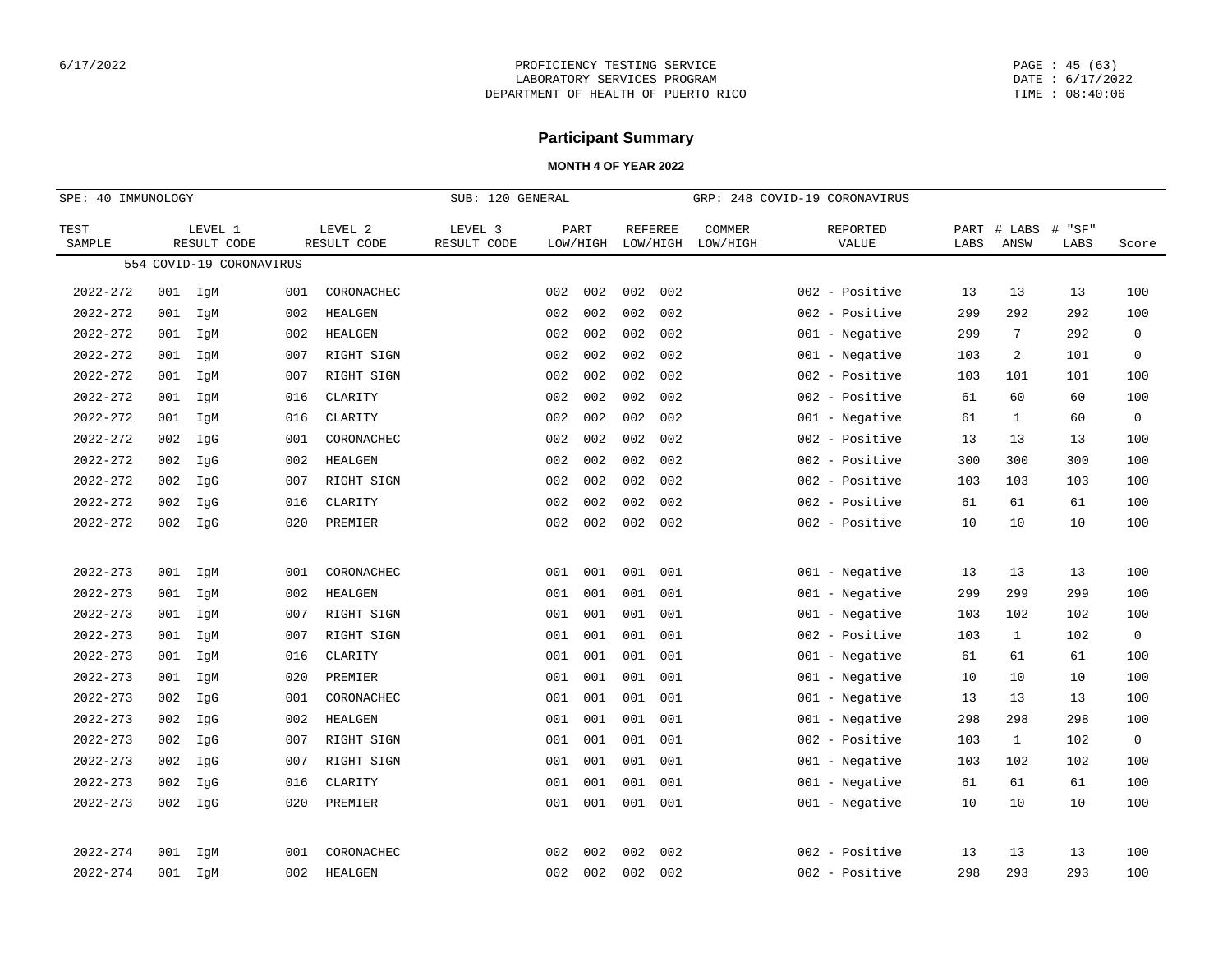PAGE : 46 (63) DATE : 6/17/2022 TIME : 08:40:06

# **Participant Summary**

|                | SPE: 40 IMMUNOLOGY |                          |     |                        | SUB: 120 GENERAL       |     |                  |                            |     |                    | GRP: 248 COVID-19 CORONAVIRUS |              |                |                |              |
|----------------|--------------------|--------------------------|-----|------------------------|------------------------|-----|------------------|----------------------------|-----|--------------------|-------------------------------|--------------|----------------|----------------|--------------|
| TEST<br>SAMPLE |                    | LEVEL 1<br>RESULT CODE   |     | LEVEL 2<br>RESULT CODE | LEVEL 3<br>RESULT CODE |     | PART<br>LOW/HIGH | <b>REFEREE</b><br>LOW/HIGH |     | COMMER<br>LOW/HIGH | REPORTED<br>VALUE             | PART<br>LABS | # LABS<br>ANSW | # "SF"<br>LABS | Score        |
| $2022 - 274$   |                    | 001 IgM                  | 002 | HEALGEN                |                        | 002 | 002              | 002                        | 002 |                    | $001$ - Negative              | 298          | 5              | 293            | $\mathbf 0$  |
| $2022 - 274$   | 001                | IgM                      | 007 | RIGHT SIGN             |                        | 002 | 002              | 002                        | 002 |                    | 002 - Positive                | 103          | 102            | 102            | 100          |
| $2022 - 274$   | 001                | IqM                      | 007 | RIGHT SIGN             |                        | 002 | 002              | 002                        | 002 |                    | $001 - Neqative$              | 103          | $\mathbf{1}$   | 102            | $\mathbf 0$  |
| $2022 - 274$   | 001                | IgM                      | 016 | CLARITY                |                        | 002 | 002              | 002                        | 002 |                    | 002 - Positive                | 61           | 61             | 61             | 100          |
| $2022 - 274$   | 001                | IgM                      | 020 | PREMIER                |                        | 002 | 002              | 002                        | 002 |                    | 002 - Positive                | 10           | 10             | 10             | 100          |
| $2022 - 274$   | 002                | IgG                      | 001 | CORONACHEC             |                        | 002 | 002              | 002                        | 002 |                    | 002 - Positive                | 13           | 13             | 13             | 100          |
| $2022 - 274$   | 002                | IgG                      | 002 | HEALGEN                |                        | 002 | 002              | 002                        | 002 |                    | 002 - Positive                | 300          | 299            | 299            | 100          |
| $2022 - 274$   | 002                | IqG                      | 002 | HEALGEN                |                        | 002 | 002              | 002                        | 002 |                    | $001 - Neqative$              | 300          | $\mathbf{1}$   | 299            | $\mathbf 0$  |
| $2022 - 274$   | 002                | IgG                      | 007 | RIGHT SIGN             |                        | 002 | 002              | 002                        | 002 |                    | 002 - Positive                | 103          | 102            | 102            | 100          |
| $2022 - 274$   | 002                | IgG                      | 007 | RIGHT SIGN             |                        | 002 | 002              | 002                        | 002 |                    | 001 - Negative                | 103          | 1              | 102            | $\mathsf{O}$ |
| $2022 - 274$   | 002                | IqG                      | 016 | CLARITY                |                        | 002 | 002              | 002                        | 002 |                    | 002 - Positive                | 60           | 60             | 60             | 100          |
| $2022 - 274$   | 002                | IgG                      | 020 | PREMIER                |                        | 002 | 002              | 002                        | 002 |                    | 002 - Positive                | 10           | 10             | 10             | 100          |
|                |                    | 554 COVID-19 CORONAVIRUS |     |                        |                        |     |                  |                            |     |                    |                               |              |                |                |              |
| $2022 - 275$   |                    | $001$ IgM                | 001 | CORONACHEC             |                        | 002 | 002              | 002                        | 002 |                    | 002 - Positive                | 13           | 13             | 13             | 100          |
| $2022 - 275$   | 001                | IgM                      | 002 | HEALGEN                |                        | 002 | 002              | 002                        | 002 |                    | 002 - Positive                | 300          | 293            | 293            | 100          |
| $2022 - 275$   | 001                | IgM                      | 002 | HEALGEN                |                        | 002 | 002              | 002                        | 002 |                    | $001 - Neqative$              | 300          | 7              | 293            | $\mathbf 0$  |
| $2022 - 275$   | 001                | IgM                      | 007 | RIGHT SIGN             |                        | 002 | 002              | 002                        | 002 |                    | 002 - Positive                | 102          | 102            | 102            | 100          |
| $2022 - 275$   | 001                | IgM                      | 016 | CLARITY                |                        | 002 | 002              | 002                        | 002 |                    | 001 - Negative                | 61           | 1              | 60             | $\mathbf 0$  |
| $2022 - 275$   | 001                | IgM                      | 016 | CLARITY                |                        | 002 | 002              | 002                        | 002 |                    | 002 - Positive                | 61           | 60             | 60             | 100          |
| $2022 - 275$   | 001                | IgM                      | 020 | PREMIER                |                        | 002 | 002              | 002                        | 002 |                    | 002 - Positive                | 10           | 10             | 10             | 100          |
| $2022 - 275$   | 002                | IgG                      | 001 | CORONACHEC             |                        | 002 | 002              | 002                        | 002 |                    | 002 - Positive                | 13           | 13             | 13             | 100          |
| $2022 - 275$   | 002                | IgG                      | 002 | HEALGEN                |                        | 002 | 002              | 002                        | 002 |                    | 002 - Positive                | 298          | 298            | 298            | 100          |
| $2022 - 275$   | 002                | IgG                      | 007 | RIGHT SIGN             |                        | 002 | 002              | 002                        | 002 |                    | 002 - Positive                | 104          | 104            | 104            | 100          |
| $2022 - 275$   | 002                | IgG                      | 016 | CLARITY                |                        | 002 | 002              | 002                        | 002 |                    | 002 - Positive                | 61           | 61             | 61             | 100          |
| $2022 - 275$   | 002                | IgG                      | 020 | PREMIER                |                        | 002 | 002              | 002                        | 002 |                    | 002 - Positive                | 10           | 10             | 10             | 100          |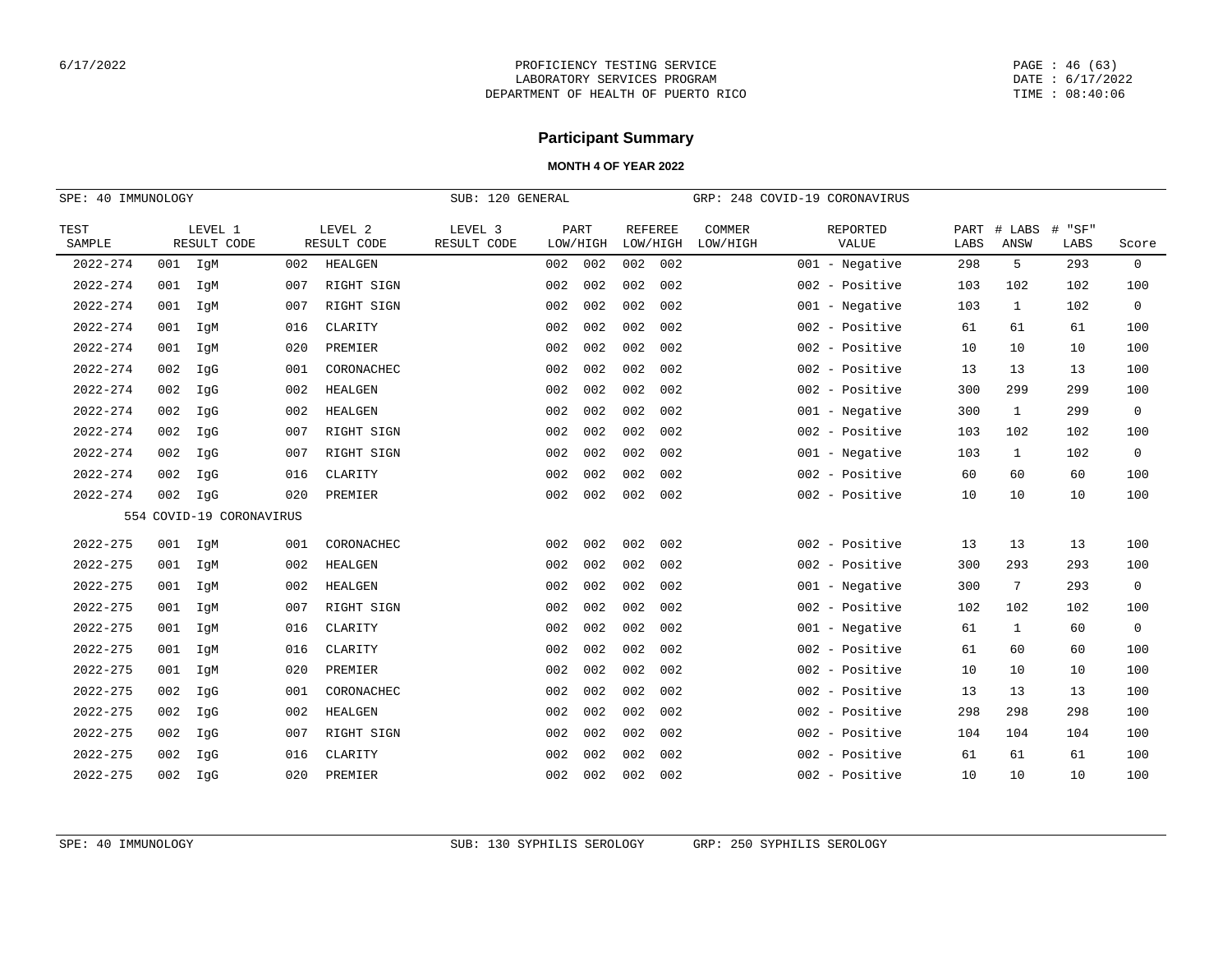PAGE : 47 (63) DATE : 6/17/2022 TIME : 08:40:06

## **Participant Summary**

| SPE: 40 IMMUNOLOGY |     |                          |     |                        | SUB: 130 SYPHILIS SEROLOGY |     |                  |                            |     |                    | GRP: 250 SYPHILIS SEROLOGY |              |                |                      |             |
|--------------------|-----|--------------------------|-----|------------------------|----------------------------|-----|------------------|----------------------------|-----|--------------------|----------------------------|--------------|----------------|----------------------|-------------|
| TEST<br>SAMPLE     |     | LEVEL 1<br>RESULT CODE   |     | LEVEL 2<br>RESULT CODE | LEVEL 3<br>RESULT CODE     |     | PART<br>LOW/HIGH | <b>REFEREE</b><br>LOW/HIGH |     | COMMER<br>LOW/HIGH | REPORTED<br>VALUE          | PART<br>LABS | # LABS<br>ANSW | $\#$<br>"SF"<br>LABS | Score       |
|                    |     | 109 SYPHILLIS SERO.-QUAL |     |                        |                            |     |                  |                            |     |                    |                            |              |                |                      |             |
| $2022 - 321$       |     | 002 RPR                  | 028 | BIOKIT-RPR             |                            | 004 | 004              | 004                        | 004 |                    | 004 - React RPR            | 26           | 26             | 26                   | 100         |
| $2022 - 321$       | 002 | <b>RPR</b>               | 030 | IMMUNOSTIC             |                            | 004 | 004              | 004                        | 004 |                    | 001 - NR Non Rea           | 84           | $\mathbf{1}$   | 83                   | $\mathbf 0$ |
| $2022 - 321$       | 002 | RPR                      | 030 | IMMUNOSTIC             |                            | 004 | 004              | 004                        | 004 |                    | 004 - React RPR            | 84           | 83             | 83                   | 100         |
| $2022 - 321$       | 002 | RPR                      | 033 | ASI                    |                            | 004 | 004              | 004                        | 004 |                    | 004 - React RPR            | 489          | 488            | 488                  | 100         |
| $2022 - 321$       | 002 | RPR                      | 033 | ASI                    |                            | 004 | 004              | 004                        | 004 |                    | $002$ - WR Weakly          | 489          | $\mathbf{1}$   | 488                  | 0           |
| $2022 - 321$       | 002 | RPR                      | 040 | TECO DIAG.             |                            | 004 | 004              | 004                        | 004 |                    | 004 - React RPR            | 64           | 64             | 64                   | 100         |
| $2022 - 321$       | 002 | RPR                      | 053 | AIM RPR                |                            | 004 | 004              | 004                        | 004 |                    | 004 - React RPR            | 76           | 76             | 76                   | 100         |
| $2022 - 321$       | 002 | RPR                      | 057 | Germain La             |                            | 004 | 004              | 004                        | 004 |                    | 004 - React RPR            | 23           | 23             | 23                   | 100         |
|                    |     |                          |     |                        |                            |     |                  |                            |     |                    |                            |              |                |                      |             |
| $2022 - 322$       | 002 | RPR                      | 028 | BIOKIT-RPR             |                            | 004 | 004              | 004                        | 004 |                    | 004 - React RPR            | 26           | 26             | 26                   | 100         |
| $2022 - 322$       | 002 | RPR                      | 030 | IMMUNOSTIC             |                            | 004 | 004              | 004                        | 004 |                    | 004 - React RPR            | 84           | 83             | 83                   | 100         |
| $2022 - 322$       | 002 | RPR                      | 030 | IMMUNOSTIC             |                            | 004 | 004              | 004                        | 004 |                    | $001$ - NR Non Rea         | 84           | $\mathbf{1}$   | 83                   | $\mathbf 0$ |
| $2022 - 322$       | 002 | RPR                      | 033 | ASI                    |                            | 004 | 004              | 004                        | 004 |                    | 004 - React RPR            | 489          | 489            | 489                  | 100         |
| $2022 - 322$       | 002 | RPR                      | 040 | TECO DIAG.             |                            | 004 | 004              | 004                        | 004 |                    | $004$ - React RPR          | 64           | 64             | 64                   | 100         |
| 2022-322           | 002 | RPR                      | 053 | AIM RPR                |                            | 004 | 004              | 004                        | 004 |                    | 004 - React RPR            | 76           | 76             | 76                   | 100         |
| $2022 - 322$       | 002 | RPR                      | 057 | Germain La             |                            | 004 | 004              | 004                        | 004 |                    | 004 - React RPR            | 23           | 23             | 23                   | 100         |
|                    |     |                          |     |                        |                            |     |                  |                            |     |                    |                            |              |                |                      |             |
| 2022-323           | 002 | RPR                      | 028 | BIOKIT-RPR             |                            | 004 | 004              | 004                        | 004 |                    | 004 - React RPR            | 26           | 26             | 26                   | 100         |
| $2022 - 323$       | 002 | RPR                      | 030 | IMMUNOSTIC             |                            | 004 | 004              | 004                        | 004 |                    | 004 - React RPR            | 84           | 82             | 82                   | 100         |
| $2022 - 323$       | 002 | RPR                      | 030 | IMMUNOSTIC             |                            | 004 | 004              | 004                        | 004 |                    | 001 - NR Non Rea           | 84           | $\mathbf{1}$   | 82                   | $\mathbf 0$ |
| $2022 - 323$       | 002 | RPR                      | 030 | IMMUNOSTIC             |                            | 004 | 004              | 004                        | 004 |                    | $002$ - WR Weakly          | 84           | $\mathbf{1}$   | 82                   | 0           |
| $2022 - 323$       | 002 | RPR                      | 033 | ASI                    |                            | 004 | 004              | 004                        | 004 |                    | 004 - React RPR            | 489          | 488            | 488                  | 100         |
| $2022 - 323$       | 002 | RPR                      | 033 | ASI                    |                            | 004 | 004              | 004                        | 004 |                    | 001 - NR Non Rea           | 489          | $\mathbf{1}$   | 488                  | $\mathbf 0$ |
| $2022 - 323$       | 002 | RPR                      | 040 | TECO DIAG.             |                            | 004 | 004              | 004                        | 004 |                    | 004 - React RPR            | 64           | 64             | 64                   | 100         |
| $2022 - 323$       | 002 | RPR                      | 053 | AIM RPR                |                            | 004 | 004              | 004                        | 004 |                    | 004 - React RPR            | 76           | 76             | 76                   | 100         |
| $2022 - 323$       | 002 | RPR                      | 057 | Germain La             |                            | 004 | 004              | 004                        | 004 |                    | 004 - React RPR            | 23           | 23             | 23                   | 100         |
| $2022 - 324$       |     | 002 RPR                  | 028 | BIOKIT-RPR             |                            | 001 | 001              | 001                        | 001 |                    | $001$ - NR Non Rea         | 26           | 26             | 26                   | 100         |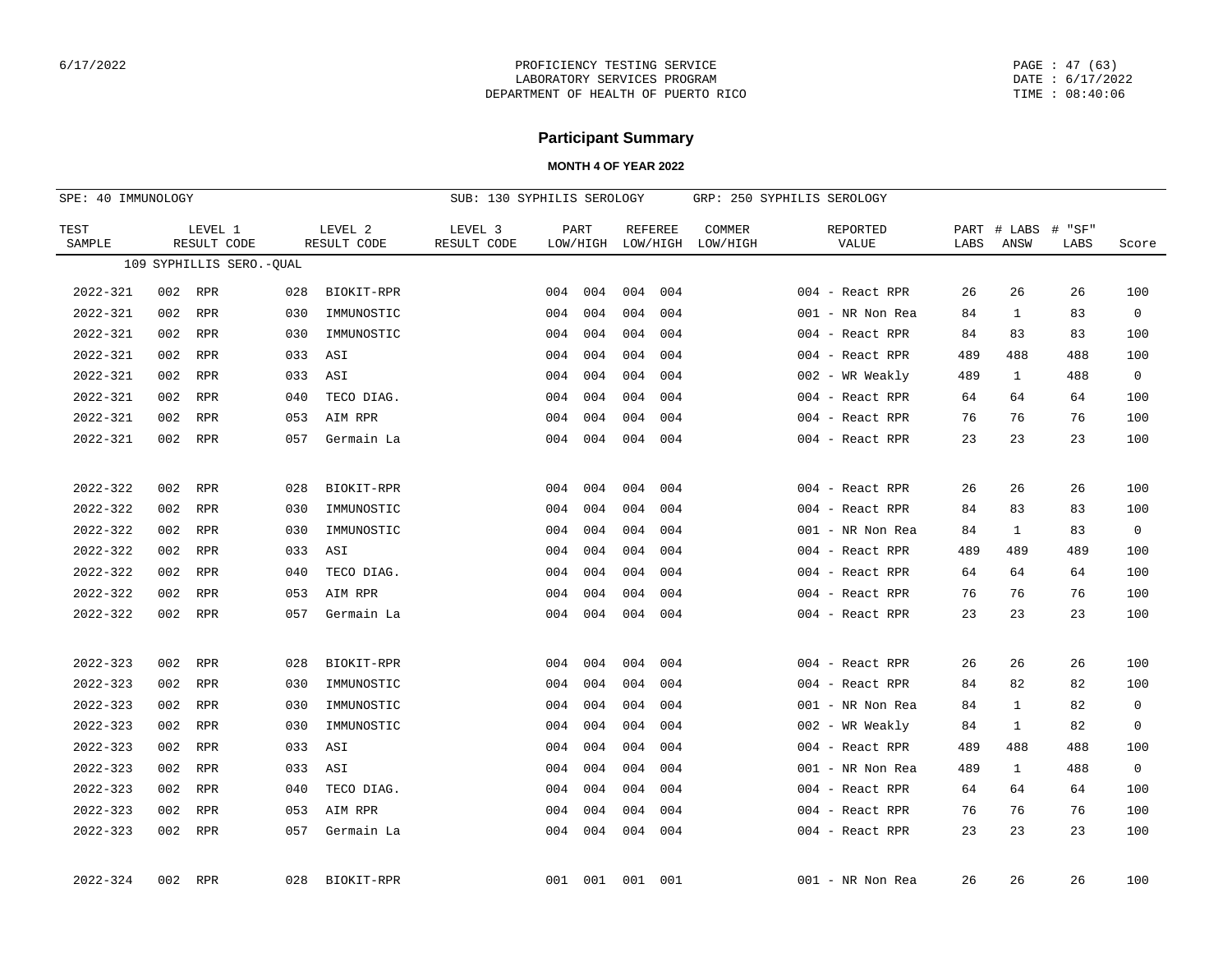PAGE : 48 (63) DATE : 6/17/2022 TIME : 08:40:06

# **Participant Summary**

| SPE: 40 IMMUNOLOGY |     |                          |     | SUB: 130 SYPHILIS SEROLOGY |                        |     |                  |          |                |          | GRP: 250 SYPHILIS SEROLOGY |                     |              |                |                |             |
|--------------------|-----|--------------------------|-----|----------------------------|------------------------|-----|------------------|----------|----------------|----------|----------------------------|---------------------|--------------|----------------|----------------|-------------|
| TEST<br>SAMPLE     |     | LEVEL 1<br>RESULT CODE   |     | LEVEL 2<br>RESULT CODE     | LEVEL 3<br>RESULT CODE |     | PART<br>LOW/HIGH | LOW/HIGH | <b>REFEREE</b> | LOW/HIGH | COMMER                     | REPORTED<br>VALUE   | PART<br>LABS | # LABS<br>ANSW | # "SF"<br>LABS | Score       |
| 2022-324           |     | 002 RPR                  | 030 | IMMUNOSTIC                 |                        | 001 | 001              | 001 001  |                |          |                            | 001 - NR Non Rea    | 84           | 83             | 83             | 100         |
| $2022 - 324$       | 002 | RPR                      | 030 | IMMUNOSTIC                 |                        | 001 | 001              | 001      | 001            |          |                            | 004 - React RPR     | 84           | 1              | 83             | $\mathbf 0$ |
| $2022 - 324$       | 002 | RPR                      | 033 | ASI                        |                        | 001 | 001              | 001      | 001            |          |                            | 001 - NR Non Rea    | 489          | 489            | 489            | 100         |
| 2022-324           | 002 | RPR                      | 040 | TECO DIAG.                 |                        | 001 | 001              | 001      | 001            |          |                            | 001 - NR Non Rea    | 64           | 64             | 64             | 100         |
| 2022-324           | 002 | RPR                      | 053 | AIM RPR                    |                        | 001 | 001              | 001      | 001            |          |                            | 001 - NR Non Rea    | 76           | 76             | 76             | 100         |
| 2022-324           | 002 | RPR                      | 057 | Germain La                 |                        | 001 | 001              | 001      | 001            |          |                            | 001 - NR Non Rea    | 23           | 23             | 23             | 100         |
|                    |     | 109 SYPHILLIS SERO.-QUAL |     |                            |                        |     |                  |          |                |          |                            |                     |              |                |                |             |
| 2022-325           |     | 002 RPR                  | 028 | BIOKIT-RPR                 |                        | 001 | 001              | 001      | 001            |          |                            | 001 - NR Non Rea    | 26           | 26             | 26             | 100         |
| $2022 - 325$       | 002 | RPR                      | 030 | IMMUNOSTIC                 |                        | 001 | 001              | 001      | 001            |          |                            | 001 - NR Non Rea    | 84           | 83             | 83             | 100         |
| 2022-325           | 002 | RPR                      | 030 | IMMUNOSTIC                 |                        | 001 | 001              | 001      | 001            |          |                            | 004 - React RPR     | 84           | $\mathbf{1}$   | 83             | $\mathbf 0$ |
| 2022-325           | 002 | RPR                      | 033 | ASI                        |                        | 001 | 001              | 001      | 001            |          |                            | 001 - NR Non Rea    | 489          | 488            | 488            | 100         |
| 2022-325           | 002 | RPR                      | 033 | ASI                        |                        | 001 | 001              | 001      | 001            |          |                            | 004 - React RPR     | 489          | 1              | 488            | 0           |
| 2022-325           | 002 | RPR                      | 040 | TECO DIAG.                 |                        | 001 | 001              | 001      | 001            |          |                            | 001 - NR Non Rea    | 64           | 64             | 64             | 100         |
| 2022-325           | 002 | RPR                      | 053 | AIM RPR                    |                        | 001 | 001              | 001      | 001            |          |                            | 001 - NR Non Rea    | 76           | 76             | 76             | 100         |
| 2022-325           | 002 | RPR                      | 057 | Germain La                 |                        |     | 001 001          | 001 001  |                |          |                            | 001 - NR Non Rea    | 23           | 23             | 23             | 100         |
|                    |     | 110 SYPHILLIS SERO-QUANT |     |                            |                        |     |                  |          |                |          |                            |                     |              |                |                |             |
| 2022-321           |     | 002 RPR                  | 028 | BIOKIT-RPR                 |                        | 004 | 006              | 004      | 006            |          |                            | $005 - R - 4 DILS.$ | 20           | 15             | 20             | 100         |
| 2022-321           | 002 | RPR                      | 028 | BIOKIT-RPR                 |                        | 004 | 006              | 004      | 006            |          |                            | $006 - R - 8$ DILS. | 20           | 4              | 20             | 100         |
| 2022-321           | 002 | RPR                      | 028 | BIOKIT-RPR                 |                        | 004 | 006              | 004      | 006            |          |                            | $004 - R - 2$ DILS. | 20           | 1              | 20             | 100         |
| 2022-321           | 002 | RPR                      | 030 | IMMUNOSTIC                 |                        | 004 | 006              | 004      | 006            |          |                            | $004 - R - 2$ DILS. | 25           | 4              | 25             | 100         |
| 2022-321           | 002 | RPR                      | 030 | IMMUNOSTIC                 |                        | 004 | 006              | 004      | 006            |          |                            | $005 - R - 4$ DILS. | 25           | 16             | 25             | 100         |
| 2022-321           | 002 | RPR                      | 030 | IMMUNOSTIC                 |                        | 004 | 006              | 004      | 006            |          |                            | $006 - R - 8$ DILS. | 25           | 5              | 25             | 100         |
| 2022-321           | 002 | RPR                      | 033 | ASI                        |                        | 004 | 006              | 004      | 006            | 004      | 006                        | 007 - R- 16 DILS    | 230          | 2              | 226            | 0           |
| 2022-321           | 002 | RPR                      | 033 | ASI                        |                        | 004 | 006              | 004      | 006            | 004      | 006                        | $005 - R - 4$ DILS. | 230          | 143            | 226            | 100         |
| 2022-321           | 002 | RPR                      | 033 | ASI                        |                        | 004 | 006              | 004      | 006            | 004      | 006                        | $006 - R - 8$ DILS. | 230          | 60             | 226            | 100         |
| 2022-321           | 002 | RPR                      | 033 | ASI                        |                        | 004 | 006              | 004      | 006            | 004      | 006                        | $003 - R - 1$ DIL.  | 230          | 2              | 226            | 0           |
| 2022-321           | 002 | RPR                      | 033 | ASI                        |                        | 004 | 006              | 004      | 006            | 004      | 006                        | $004 - R - 2$ DILS. | 230          | 23             | 226            | 100         |
| 2022-321           | 002 | RPR                      | 040 | TECO DIAG.                 |                        | 004 | 006              | 004      | 006            |          |                            | $005 - R - 4$ DILS. | 16           | 8              | 16             | 100         |
| 2022-321           | 002 | RPR                      | 040 | TECO DIAG.                 |                        | 004 | 006              | 004      | 006            |          |                            | $004 - R - 2 DILS.$ | 16           | 8              | 16             | 100         |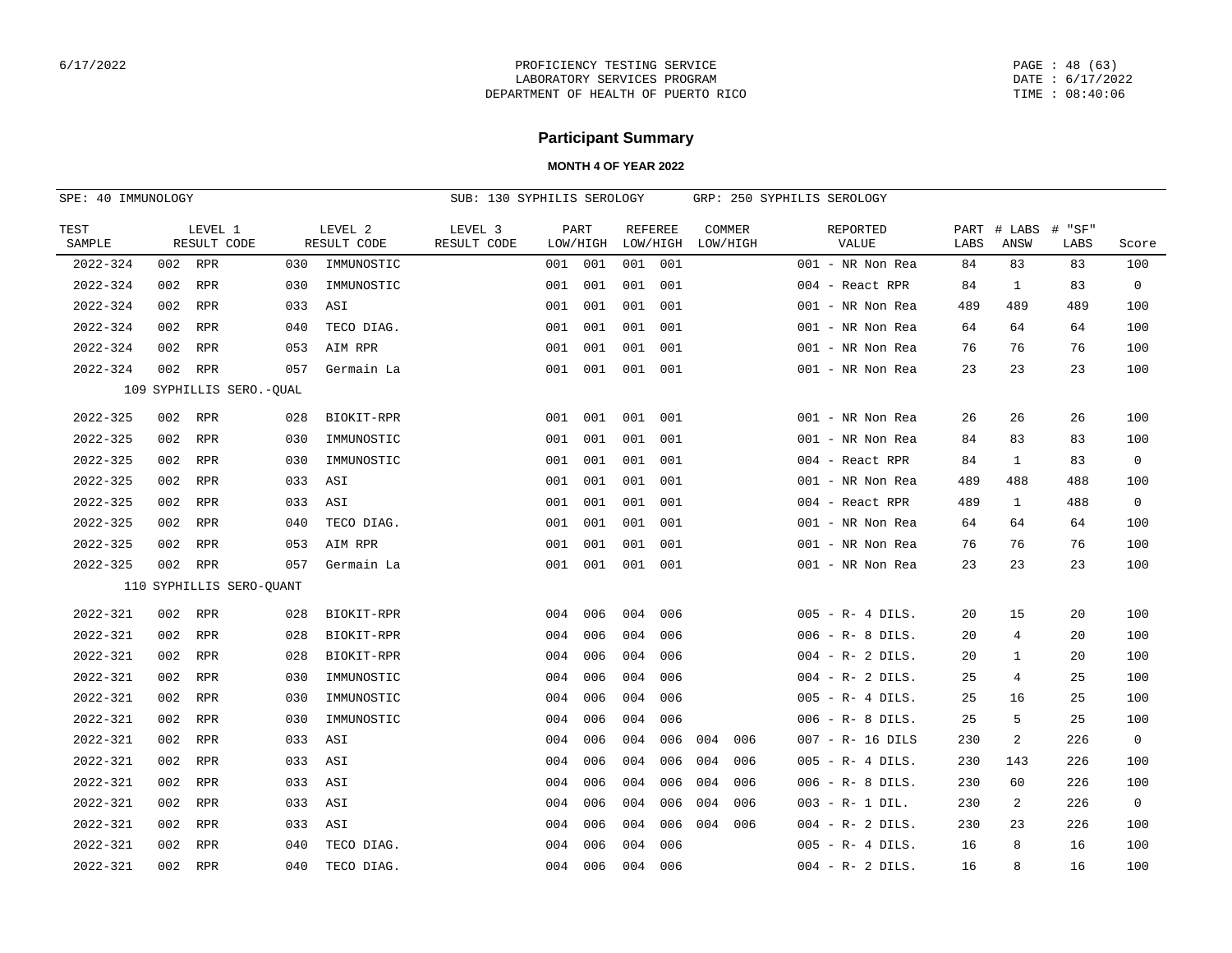PAGE : 49 (63) DATE : 6/17/2022 TIME : 08:40:06

# **Participant Summary**

| SPE: 40 IMMUNOLOGY |     |                          | SUB: 130 SYPHILIS SEROLOGY |                        |                        |     |                  |     |                            | GRP: 250 SYPHILIS SEROLOGY |                    |                     |      |                     |                |             |
|--------------------|-----|--------------------------|----------------------------|------------------------|------------------------|-----|------------------|-----|----------------------------|----------------------------|--------------------|---------------------|------|---------------------|----------------|-------------|
| TEST<br>SAMPLE     |     | LEVEL 1<br>RESULT CODE   |                            | LEVEL 2<br>RESULT CODE | LEVEL 3<br>RESULT CODE |     | PART<br>LOW/HIGH |     | <b>REFEREE</b><br>LOW/HIGH |                            | COMMER<br>LOW/HIGH | REPORTED<br>VALUE   | LABS | PART # LABS<br>ANSW | # "SF"<br>LABS | Score       |
| $2022 - 321$       |     | 002 RPR                  | 053                        | AIM RPR                |                        | 004 | 006              | 004 | 006                        |                            |                    | $005 - R - 4$ DILS. | 15   | 8                   | 15             | 100         |
| 2022-321           | 002 | RPR                      | 053                        | AIM RPR                |                        | 004 | 006              | 004 | 006                        |                            |                    | $006 - R - 8$ DILS. | 15   | 1                   | 15             | 100         |
| 2022-321           | 002 | RPR                      | 053                        | AIM RPR                |                        | 004 | 006              | 004 | 006                        |                            |                    | $004 - R - 2$ DILS. | 15   | 6                   | 15             | 100         |
|                    |     | 110 SYPHILLIS SERO-QUANT |                            |                        |                        |     |                  |     |                            |                            |                    |                     |      |                     |                |             |
| $2022 - 322$       | 002 | RPR                      | 028                        | BIOKIT-RPR             |                        | 004 | 006              | 004 | 006                        |                            |                    | $005 - R - 4$ DILS. | 20   | 12                  | 18             | 100         |
| $2022 - 322$       | 002 | RPR                      | 028                        | BIOKIT-RPR             |                        | 004 | 006              | 004 | 006                        |                            |                    | $006 - R - 8$ DILS. | 20   | $\mathbf{1}$        | 18             | 100         |
| 2022-322           | 002 | RPR                      | 028                        | BIOKIT-RPR             |                        | 004 | 006              | 004 | 006                        |                            |                    | $004 - R - 2$ DILS. | 20   | 5                   | 18             | 100         |
| $2022 - 322$       | 002 | RPR                      | 028                        | BIOKIT-RPR             |                        | 004 | 006              | 004 | 006                        |                            |                    | $003 - R - 1 DIL.$  | 20   | 2                   | 18             | $\mathbf 0$ |
| $2022 - 322$       | 002 | RPR                      | 030                        | IMMUNOSTIC             |                        | 004 | 006              | 004 | 006                        |                            |                    | $005 - R - 4$ DILS. | 25   | 17                  | 25             | 100         |
| $2022 - 322$       | 002 | RPR                      | 030                        | IMMUNOSTIC             |                        | 004 | 006              | 004 | 006                        |                            |                    | $004 - R - 2$ DILS. | 25   | 8                   | 25             | 100         |
| 2022-322           | 002 | RPR                      | 033                        | ASI                    |                        | 004 | 006              | 004 | 006                        | 004                        | 006                | $005 - R - 4$ DILS. | 230  | 178                 | 229            | 100         |
| 2022-322           | 002 | RPR                      | 033                        | ASI                    |                        | 004 | 006              | 004 | 006                        | 004                        | 006                | $006 - R - 8$ DILS. | 230  | 26                  | 229            | 100         |
| 2022-322           |     | 002 RPR                  | 033                        | ASI                    |                        | 004 | 006              | 004 | 006                        | 004                        | 006                | $003 - R - 1$ DIL.  | 230  | $\mathbf{1}$        | 229            | $\mathbf 0$ |
| 2022-322           | 002 | RPR                      | 033                        | ASI                    |                        | 004 | 006              | 004 | 006                        | 004                        | 006                | $004 - R - 2$ DILS. | 230  | 25                  | 229            | 100         |
| 2022-322           | 002 | RPR                      | 040                        | TECO DIAG.             |                        | 003 | 005              | 004 | 006                        |                            |                    | $004 - R - 2 DILS.$ | 16   | 9                   | 16             | 100         |
| $2022 - 322$       | 002 | RPR                      | 040                        | TECO DIAG.             |                        | 003 | 005              | 004 | 006                        |                            |                    | $005 - R - 4$ DILS. | 16   | 6                   | 16             | 100         |
| 2022-322           | 002 | RPR                      | 040                        | TECO DIAG.             |                        | 003 | 005              | 004 | 006                        |                            |                    | $006 - R - 8$ DILS. | 16   | $\mathbf{1}$        | 16             | 100         |
| $2022 - 322$       | 002 | RPR                      | 053                        | AIM RPR                |                        | 004 | 006              | 004 | 006                        |                            |                    | $005 - R - 4$ DILS. | 15   | 8                   | 15             | 100         |
| 2022-322           | 002 | RPR                      | 053                        | AIM RPR                |                        | 004 | 006              | 004 | 006                        |                            |                    | $006 - R - 8$ DILS. | 15   | 1                   | 15             | 100         |
| 2022-322           |     | 002 RPR                  | 053                        | AIM RPR                |                        | 004 | 006              | 004 | 006                        |                            |                    | $004 - R - 2$ DILS. | 15   | 6                   | 15             | 100         |
|                    |     |                          |                            |                        |                        |     |                  |     |                            |                            |                    |                     |      |                     |                |             |
| $2022 - 323$       | 002 | RPR                      | 028                        | BIOKIT-RPR             |                        | 004 | 006              | 004 | 006                        |                            |                    | $006 - R - 8$ DILS. | 20   | 5                   | 20             | 100         |
| $2022 - 323$       | 002 | RPR                      | 028                        | BIOKIT-RPR             |                        | 004 | 006              | 004 | 006                        |                            |                    | $005 - R - 4$ DILS. | 20   | 10                  | 20             | 100         |
| 2022-323           |     | 002 RPR                  | 028                        | BIOKIT-RPR             |                        | 004 | 006              | 004 | 006                        |                            |                    | $004 - R - 2$ DILS. | 20   | 5                   | 20             | 100         |
| $2022 - 323$       | 002 | RPR                      | 030                        | IMMUNOSTIC             |                        | 004 | 006              | 004 | 006                        |                            |                    | $004 - R - 2$ DILS. | 25   | 4                   | 24             | 100         |
| 2022-323           | 002 | RPR                      | 030                        | IMMUNOSTIC             |                        | 004 | 006              | 004 | 006                        |                            |                    | $005 - R - 4$ DILS. | 25   | 17                  | 24             | 100         |
| $2022 - 323$       | 002 | RPR                      | 030                        | IMMUNOSTIC             |                        | 004 | 006              | 004 | 006                        |                            |                    | $006 - R - 8$ DILS. | 25   | 3                   | 24             | 100         |
| $2022 - 323$       | 002 | RPR                      | 030                        | IMMUNOSTIC             |                        | 004 | 006              | 004 | 006                        |                            |                    | $002 - WR - 0 DIL.$ | 25   | 1                   | 24             | $\mathbf 0$ |
| $2022 - 323$       |     | 002 RPR                  | 033                        | ASI                    |                        | 004 | 006              | 004 | 006                        | 004                        | 006                | $003 - R - 1$ DIL.  | 230  | 1                   | 228            | $\mathbf 0$ |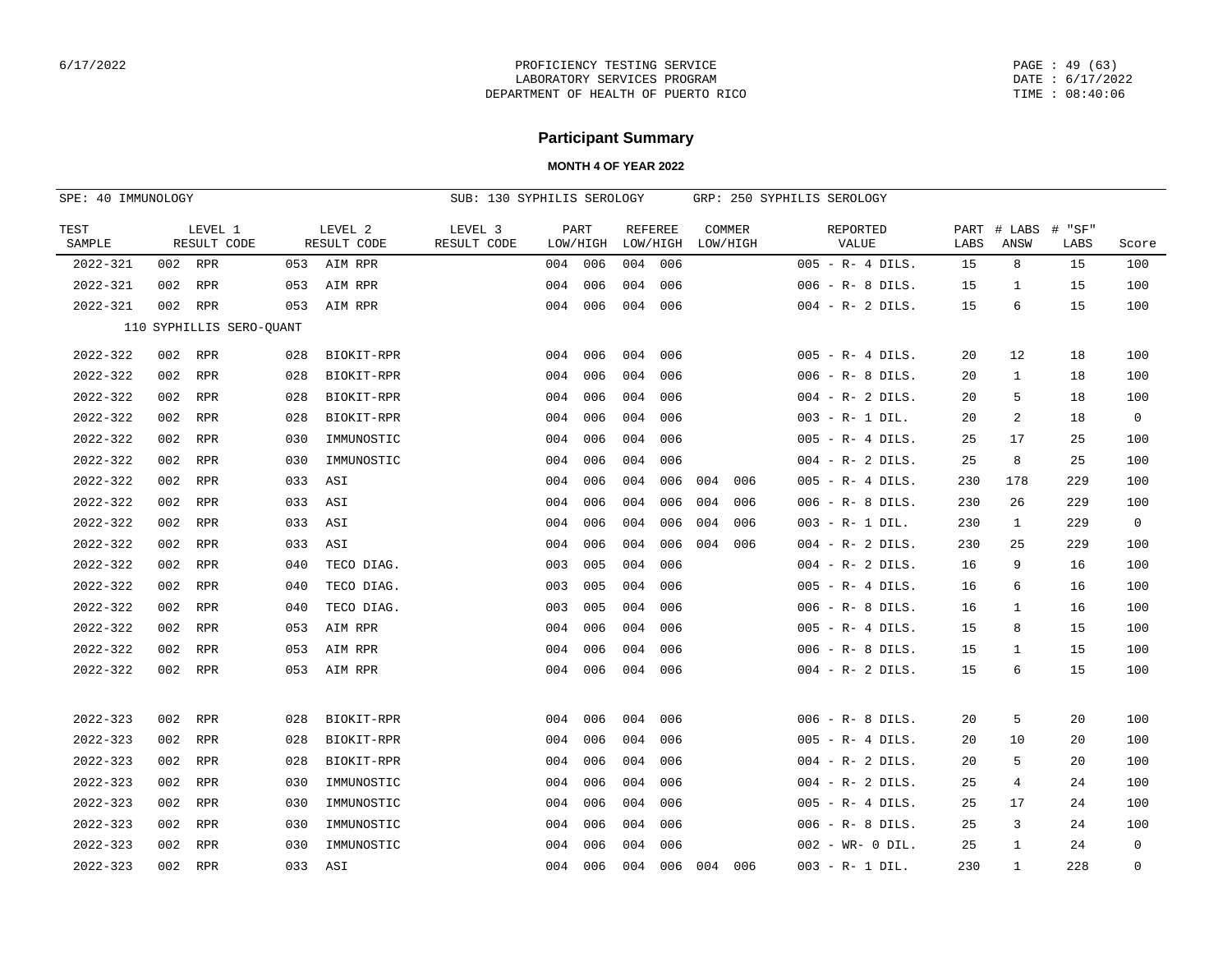PAGE : 50 (63) DATE : 6/17/2022 TIME : 08:40:06

# **Participant Summary**

|                | SPE: 40 IMMUNOLOGY |                          |     |                        | SUB: 130 SYPHILIS SEROLOGY |     |                  |     |                            |     |                    | GRP: 250 SYPHILIS SEROLOGY |              |                |                |                |
|----------------|--------------------|--------------------------|-----|------------------------|----------------------------|-----|------------------|-----|----------------------------|-----|--------------------|----------------------------|--------------|----------------|----------------|----------------|
| TEST<br>SAMPLE |                    | LEVEL 1<br>RESULT CODE   |     | LEVEL 2<br>RESULT CODE | LEVEL 3<br>RESULT CODE     |     | PART<br>LOW/HIGH |     | <b>REFEREE</b><br>LOW/HIGH |     | COMMER<br>LOW/HIGH | REPORTED<br>VALUE          | PART<br>LABS | # LABS<br>ANSW | # "SF"<br>LABS | Score          |
| $2022 - 323$   |                    | 002 RPR                  |     | 033 ASI                |                            |     | 004 006          | 004 | 006                        | 004 | 006                | $004 - R - 2$ DILS.        | 230          | 19             | 228            | 100            |
| $2022 - 323$   | 002                | RPR                      | 033 | ASI                    |                            | 004 | 006              | 004 | 006                        | 004 | 006                | 007 - R- 16 DILS           | 230          | 1              | 228            | $\overline{0}$ |
| $2022 - 323$   | 002                | <b>RPR</b>               | 033 | ASI                    |                            | 004 | 006              | 004 | 006                        | 004 | 006                | $006 - R - 8$ DILS.        | 230          | 65             | 228            | 100            |
| $2022 - 323$   | 002                | <b>RPR</b>               | 033 | ASI                    |                            | 004 | 006              | 004 | 006                        | 004 | 006                | $005 - R - 4$ DILS.        | 230          | 144            | 228            | 100            |
| $2022 - 323$   | 002                | RPR                      | 040 | TECO DIAG.             |                            | 003 | 005              | 004 | 006                        |     |                    | $005 - R - 4$ DILS.        | 16           | 4              | 16             | 100            |
| $2022 - 323$   | 002                | <b>RPR</b>               | 040 | TECO DIAG.             |                            | 003 | 005              | 004 | 006                        |     |                    | $006 - R - 8$ DILS.        | 16           | 1              | 16             | 100            |
| 2022-323       | 002                | RPR                      | 040 | TECO DIAG.             |                            | 003 | 005              | 004 | 006                        |     |                    | $003 - R - 1$ DIL.         | 16           | 1              | 16             | 100            |
| $2022 - 323$   | 002                | <b>RPR</b>               | 040 | TECO DIAG.             |                            | 003 | 005              | 004 | 006                        |     |                    | $004 - R - 2$ DILS.        | 16           | 10             | 16             | 100            |
| $2022 - 323$   | 002                | RPR                      | 053 | AIM RPR                |                            | 004 | 006              | 004 | 006                        |     |                    | $005 - R - 4$ DILS.        | 15           | 7              | 14             | 100            |
| $2022 - 323$   | 002                | <b>RPR</b>               | 053 | AIM RPR                |                            | 004 | 006              | 004 | 006                        |     |                    | $006 - R - 8$ DILS.        | 15           | 3              | 14             | 100            |
| $2022 - 323$   | 002                | RPR                      | 053 | AIM RPR                |                            | 004 | 006              | 004 | 006                        |     |                    | $004 - R - 2$ DILS.        | 15           | 4              | 14             | 100            |
| $2022 - 323$   | 002                | RPR                      | 053 | AIM RPR                |                            | 004 | 006              | 004 | 006                        |     |                    | $007 - R - 16$ DILS        | 15           | 1              | 14             | $\overline{0}$ |
|                |                    | 110 SYPHILLIS SERO-OUANT |     |                        |                            |     |                  |     |                            |     |                    |                            |              |                |                |                |
| $2022 - 324$   | 002                | RPR                      | 028 | BIOKIT-RPR             |                            | 001 | 001              | 001 | 001                        |     |                    | $001 - NR$                 | 20           | 20             | 20             | 100            |
| $2022 - 324$   | 002                | RPR                      | 030 | IMMUNOSTIC             |                            | 001 | 001              | 001 | 001                        |     |                    | $001 - NR$                 | 25           | 25             | 25             | 100            |
| $2022 - 324$   | 002                | RPR                      | 033 | ASI                    |                            | 001 | 001              | 001 | 001                        | 001 | 001                | $001 - NR$                 | 230          | 230            | 230            | 100            |
| $2022 - 324$   | 002                | <b>RPR</b>               | 040 | TECO DIAG.             |                            | 001 | 001              | 001 | 001                        |     |                    | $001 - NR$                 | 16           | 16             | 16             | 100            |
| $2022 - 324$   |                    | 002 RPR                  | 053 | AIM RPR                |                            |     | 001 001          | 001 | 001                        |     |                    | $001 - NR$                 | 15           | 15             | 15             | 100            |
|                |                    |                          |     |                        |                            |     |                  |     |                            |     |                    |                            |              |                |                |                |
| $2022 - 325$   | 002                | RPR                      | 028 | BIOKIT-RPR             |                            | 001 | 001              | 001 | 001                        |     |                    | $001 - NR$                 | 20           | 20             | 20             | 100            |
| $2022 - 325$   | 002                | <b>RPR</b>               | 030 | IMMUNOSTIC             |                            | 001 | 001              | 001 | 001                        |     |                    | $001 - NR$                 | 25           | 25             | 25             | 100            |
| $2022 - 325$   | 002                | <b>RPR</b>               | 033 | ASI                    |                            | 001 | 001              | 001 | 001                        | 001 | 001                | $004 - R - 2$ DILS.        | 230          | $\mathbf{1}$   | 229            | $\overline{0}$ |
| $2022 - 325$   | 002                | RPR                      | 033 | ASI                    |                            | 001 | 001              | 001 | 001                        | 001 | 001                | $001 - NR$                 | 230          | 229            | 229            | 100            |
| $2022 - 325$   | 002                | <b>RPR</b>               | 040 | TECO DIAG.             |                            | 001 | 001              | 001 | 001                        |     |                    | $001 - NR$                 | 16           | 16             | 16             | 100            |
| $2022 - 325$   | 002                | <b>RPR</b>               | 053 | AIM RPR                |                            | 001 | 001              | 001 | 001                        |     |                    | $001 - NR$                 | 15           | 15             | 15             | 100            |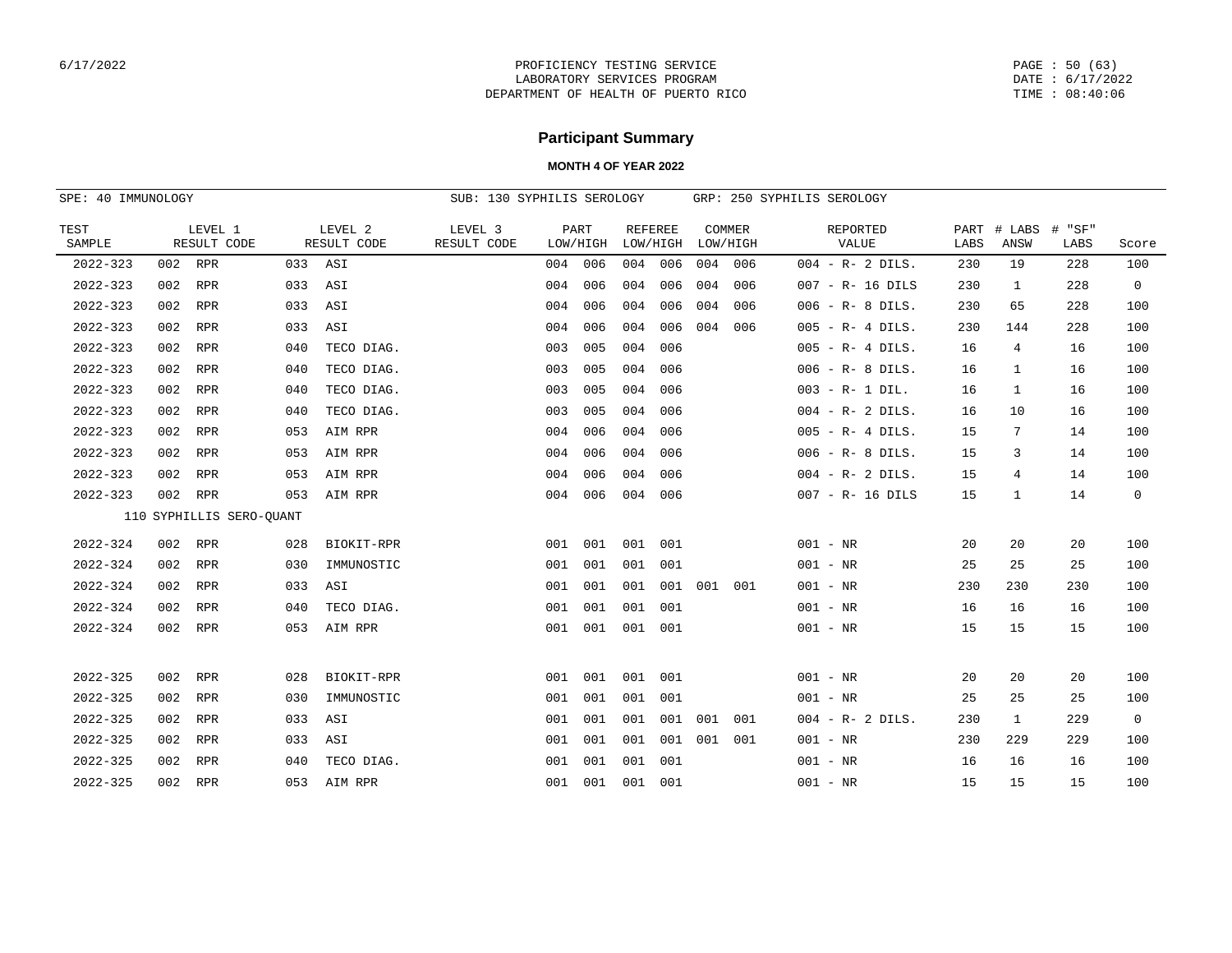PAGE : 51 (63) DATE : 6/17/2022 TIME : 08:40:06

## **Participant Summary**

| SPE: 50 MICROBIOLOGY |                        | SUB: 140 BACTERIOLOGY  |                        |         |                  |                |          | GRP: 260 BACTER. - GRAM STAIN |                   |              |                |                |             |
|----------------------|------------------------|------------------------|------------------------|---------|------------------|----------------|----------|-------------------------------|-------------------|--------------|----------------|----------------|-------------|
| TEST<br>SAMPLE       | LEVEL 1<br>RESULT CODE | LEVEL 2<br>RESULT CODE | LEVEL 3<br>RESULT CODE |         | PART<br>LOW/HIGH | <b>REFEREE</b> | LOW/HIGH | COMMER<br>LOW/HIGH            | REPORTED<br>VALUE | PART<br>LABS | # LABS<br>ANSW | # "SF"<br>LABS | Score       |
|                      | 111 BACTER. GRAM STAIN |                        |                        |         |                  |                |          |                               |                   |              |                |                |             |
| $2022 - 221$         |                        |                        |                        | 004     | 004              | 004            | 004      |                               | 002 - GRAM POS B  | 79           | $\mathbf{1}$   | 77             | $\mathbf 0$ |
| $2022 - 221$         |                        |                        |                        | 004     | 004              | 004            | 004      |                               | 003 - GRAM NEG C  | 79           | $\mathbf{1}$   | 77             | $\mathbf 0$ |
| $2022 - 221$         |                        |                        |                        | 004 004 |                  | 004            | 004      |                               | 004 - GRAM POS C  | 79           | 77             | 77             | 100         |
| $2022 - 222$         |                        |                        |                        | 001     | 001              | 001            | 001      |                               | 003 - GRAM NEG C  | 79           | 2              | 73             | $\mathbf 0$ |
| $2022 - 222$         |                        |                        |                        | 001     | 001              | 001            | 001      |                               | 005 - GRAM NEG C  | 79           | 4              | 73             | 0           |
| $2022 - 222$         |                        |                        |                        | 001     | 001              | 001            | 001      |                               | 001 - GRAM NEG B  | 79           | 73             | 73             | 100         |
| $2022 - 223$         |                        |                        |                        | 001     | 001              | 001            | 001      |                               | 003 - GRAM NEG C  | 79           | 2              | 73             | 0           |
| $2022 - 223$         |                        |                        |                        | 001     | 001              | 001            | 001      |                               | 002 - GRAM POS B  | 79           | 1              | 73             | $\mathbf 0$ |
| $2022 - 223$         |                        |                        |                        | 001     | 001              | 001            | 001      |                               | 001 - GRAM NEG B  | 79           | 73             | 73             | 100         |
| $2022 - 223$         |                        |                        |                        | 001     | 001              | 001            | 001      |                               | 005 - GRAM NEG C  | 79           | 3              | 73             | $\mathbf 0$ |
| $2022 - 224$         |                        |                        |                        | 004     | 004              | 004            | 004      |                               | 002 - GRAM POS B  | 79           | $\mathbf{1}$   | 78             | $\mathsf 0$ |
| $2022 - 224$         |                        |                        |                        | 004     | 004              | 004            | 004      |                               | 004 - GRAM POS C  | 79           | 78             | 78             | 100         |
| $2022 - 225$         |                        |                        |                        | 001     | 001              | 001            | 001      |                               | 002 - GRAM POS B  | 79           | $\overline{2}$ | 74             | $\mathbf 0$ |
| $2022 - 225$         |                        |                        |                        | 001     | 001              | 001            | 001      |                               | 001 - GRAM NEG B  | 79           | 74             | 74             | 100         |
| $2022 - 225$         |                        |                        |                        | 001     | 001              | 001            | 001      |                               | 005 - GRAM NEG C  | 79           | $\mathbf{1}$   | 74             | 0           |
| $2022 - 225$         |                        |                        |                        | 001     | 001              | 001            | 001      |                               | 003 - GRAM NEG C  | 79           | 2              | 74             | $\mathbf 0$ |

| SPE: 50 MICROBIOLOGY |                          |                        | SUB: 140 BACTERIOLOGY                 |                   |                  |                            | GRP: 270 BACTERIOLOGY IDENT. |       |     |  |  |
|----------------------|--------------------------|------------------------|---------------------------------------|-------------------|------------------|----------------------------|------------------------------|-------|-----|--|--|
| TEST<br>SAMPLE       | LEVEL 1<br>RESULT CODE   | LEVEL 2<br>RESULT CODE | <b>COMMER</b><br>LOW/HIGH<br>LOW/HIGH | REPORTED<br>VALUE | LABS             | PART # LABS # "SF"<br>ANSW | LABS                         | Score |     |  |  |
|                      | 112 BACTER.-IDENTIFICAT. |                        |                                       |                   |                  |                            |                              |       |     |  |  |
| $2022 - 241$         | 001<br>AEROBIC           | 032<br>MICROSCAN       | 110<br>110                            |                   | 110 - Lister. mo | 24                         | 23                           | 23    | 100 |  |  |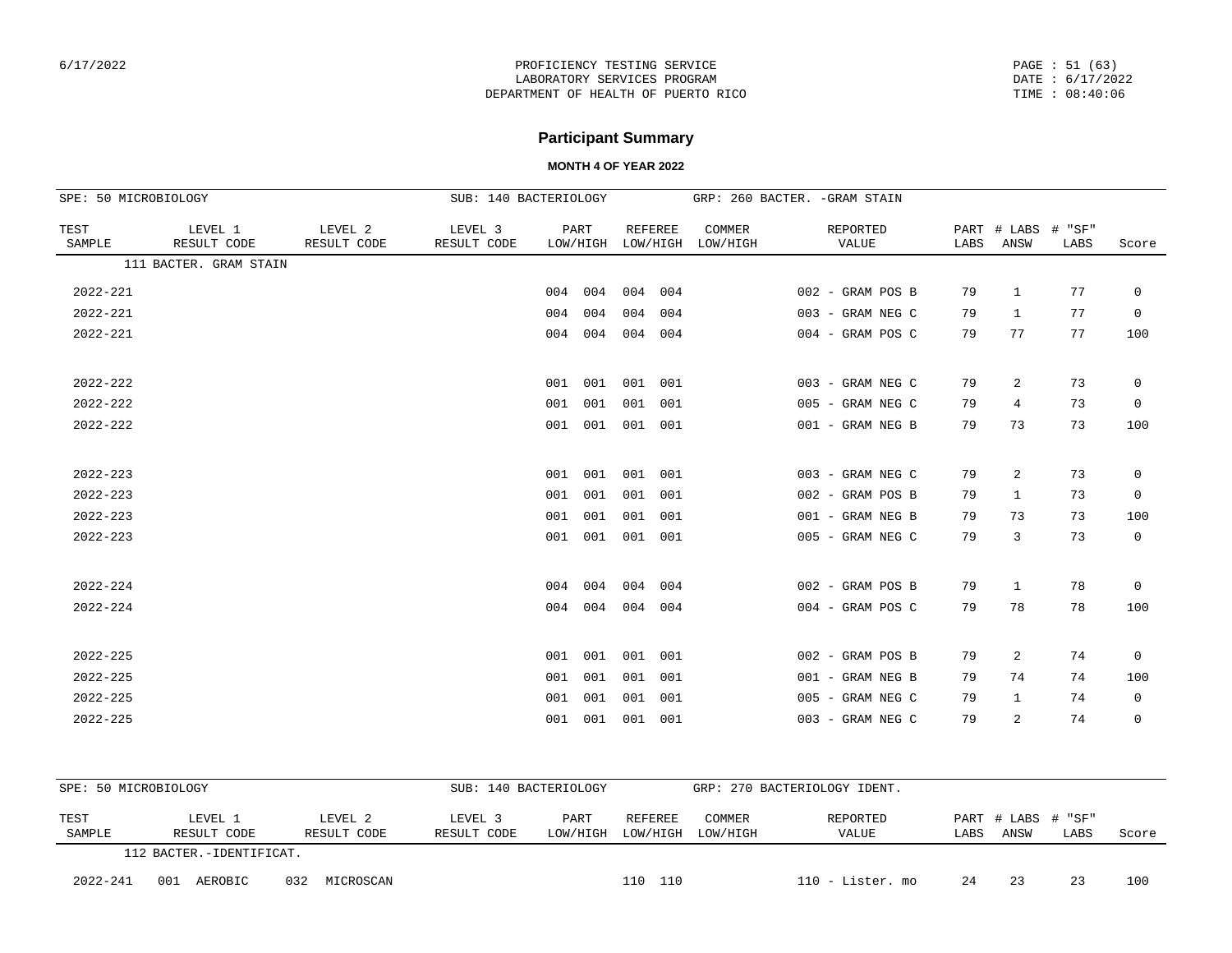PAGE : 52 (63) DATE : 6/17/2022 TIME : 08:40:06

# **Participant Summary**

| SPE: 50 MICROBIOLOGY |     |                            |     |                        | SUB: 140 BACTERIOLOGY  |                  |                            |                    | GRP: 270 BACTERIOLOGY IDENT. |      |                     |                |                |
|----------------------|-----|----------------------------|-----|------------------------|------------------------|------------------|----------------------------|--------------------|------------------------------|------|---------------------|----------------|----------------|
| TEST<br>SAMPLE       |     | LEVEL 1<br>RESULT CODE     |     | LEVEL 2<br>RESULT CODE | LEVEL 3<br>RESULT CODE | PART<br>LOW/HIGH | <b>REFEREE</b><br>LOW/HIGH | COMMER<br>LOW/HIGH | REPORTED<br>VALUE            | LABS | PART # LABS<br>ANSW | # "SF"<br>LABS | Score          |
| 2022-241             |     | 001 AEROBIC                | 032 | MICROSCAN              |                        |                  | 110 110                    |                    | 198 - Strep. aga             | 24   | 1                   | 23             | $\overline{0}$ |
| 2022-241             |     | 001 AEROBIC                | 034 | MICROSCAN              |                        |                  | 110 110                    |                    | 110 - Lister. mo             | 22   | 22                  | 22             | 100            |
| $2022 - 241$         | 001 | AEROBIC                    | 046 | MICROSCAN              |                        |                  | 110 110                    |                    | $210$ - Strep. sa.           | 32   | 2                   | 30             | $\mathbf 0$    |
| 2022-241             | 001 | AEROBIC                    | 046 | MICROSCAN              |                        |                  | 110 110                    |                    | 110 - Lister. mo             | 32   | 30                  | 30             | 100            |
| 2022-241             | 001 | AEROBIC                    | 049 | VITEK 2                |                        |                  | 110 110                    |                    | 110 - Lister. mo             | 40   | 40                  | 40             | 100            |
|                      |     | 112 BACTER. - IDENTIFICAT. |     |                        |                        |                  |                            |                    |                              |      |                     |                |                |
| $2022 - 242$         |     | 001 AEROBIC                | 032 | MICROSCAN              |                        |                  | 068<br>068                 |                    | 068 - Escher. co             | 53   | 26                  | 52             | 100            |
| $2022 - 242$         |     | 001 AEROBIC                | 032 | MICROSCAN              |                        |                  | 188<br>188                 |                    | $258 - g$ -bacilli           | 53   | $\mathbf{1}$        | 52             | $\overline{0}$ |
| $2022 - 242$         |     | 001 AEROBIC                | 032 | MICROSCAN              |                        |                  | 188<br>188                 |                    | 188 - Staphy. ep             | 53   | 26                  | 52             | 100            |
| 2022-242             | 001 | AEROBIC                    | 034 | MICROSCAN              |                        |                  | 068<br>068                 |                    | 068 - Escher. co             | 50   | 25                  | 50             | 100            |
| $2022 - 242$         | 001 | AEROBIC                    | 034 | MICROSCAN              |                        |                  | 188<br>188                 |                    | 188 - Staphy. ep             | 50   | 25                  | 50             | 100            |
| $2022 - 242$         | 001 | AEROBIC                    | 046 | MICROSCAN              |                        |                  | 068<br>068                 |                    | 068 - Escher. co             | 63   | 33                  | 63             | 100            |
| $2022 - 242$         | 001 | AEROBIC                    | 046 | MICROSCAN              |                        |                  | 188<br>188                 |                    | 188 - Staphy. ep             | 63   | 30                  | 63             | 100            |
| $2022 - 242$         | 001 | AEROBIC                    | 049 | VITEK 2                |                        |                  | 188<br>188                 |                    | 188 - Staphy. ep             | 79   | 39                  | 79             | 100            |
| $2022 - 242$         |     | 001 AEROBIC                | 049 | VITEK 2                |                        |                  | 068 068                    |                    | 068 - Escher. co             | 79   | 40                  | 79             | 100            |
|                      |     |                            |     |                        |                        |                  |                            |                    |                              |      |                     |                |                |
| $2022 - 243$         |     | 001 AEROBIC                | 032 | MICROSCAN              |                        |                  | 166 166                    |                    | 166 - Salmon. en             | 26   | 22                  | 26             | 100            |
| $2022 - 243$         | 001 | AEROBIC                    | 032 | MICROSCAN              |                        |                  | 166<br>166                 |                    | 162 - Salmon. sp             | 26   | 4                   | 26             | 100            |
| $2022 - 243$         | 001 | AEROBIC                    | 034 | MICROSCAN              |                        |                  | 166<br>166                 |                    | 166 - Salmon. en             | 25   | 22                  | 24             | 100            |
| $2022 - 243$         |     | 001 AEROBIC                | 034 | MICROSCAN              |                        |                  | 166<br>166                 |                    | $169$ - Salmon s B           | 25   | $\mathbf{1}$        | 24             | $\overline{0}$ |
| $2022 - 243$         | 001 | AEROBIC                    | 034 | MICROSCAN              |                        |                  | 166<br>166                 |                    | 162 - Salmon. sp             | 25   | 2                   | 24             | 100            |
| $2022 - 243$         | 001 | AEROBIC                    | 046 | MICROSCAN              |                        |                  | 166<br>166                 |                    | 166 - Salmon. en             | 33   | 19                  | 33             | 100            |
| $2022 - 243$         | 001 | AEROBIC                    | 046 | MICROSCAN              |                        |                  | 166<br>166                 |                    | $162$ - Salmon. sp           | 33   | 14                  | 33             | 100            |
| $2022 - 243$         | 001 | AEROBIC                    | 049 | VITEK 2                |                        |                  | 166<br>166                 |                    | 166 - Salmon. en             | 39   | 4                   | 36             | 100            |
| $2022 - 243$         | 001 | AEROBIC                    | 049 | VITEK 2                |                        |                  | 166<br>166                 |                    | $162$ - Salmon. sp           | 39   | 32                  | 36             | 100            |
| 2022-243             |     | 001 AEROBIC                | 049 | VITEK 2                |                        |                  | 166 166                    |                    | $169$ - Salmon s B           | 39   | 3                   | 36             | $\mathbf 0$    |
|                      |     |                            |     |                        |                        |                  |                            |                    |                              |      |                     |                |                |
| $2022 - 244$         |     | 001 AEROBIC                | 032 | MICROSCAN              |                        |                  | 105 105                    |                    | 105 - Klebsi. pn             | 26   | 26                  | 26             | 100            |
| $2022 - 244$         |     | 001 AEROBIC                |     | 034 MICROSCAN          |                        |                  | 105 105                    |                    | 105 - Klebsi. pn             | 25   | 25                  | 25             | 100            |
|                      |     |                            |     |                        |                        |                  |                            |                    |                              |      |                     |                |                |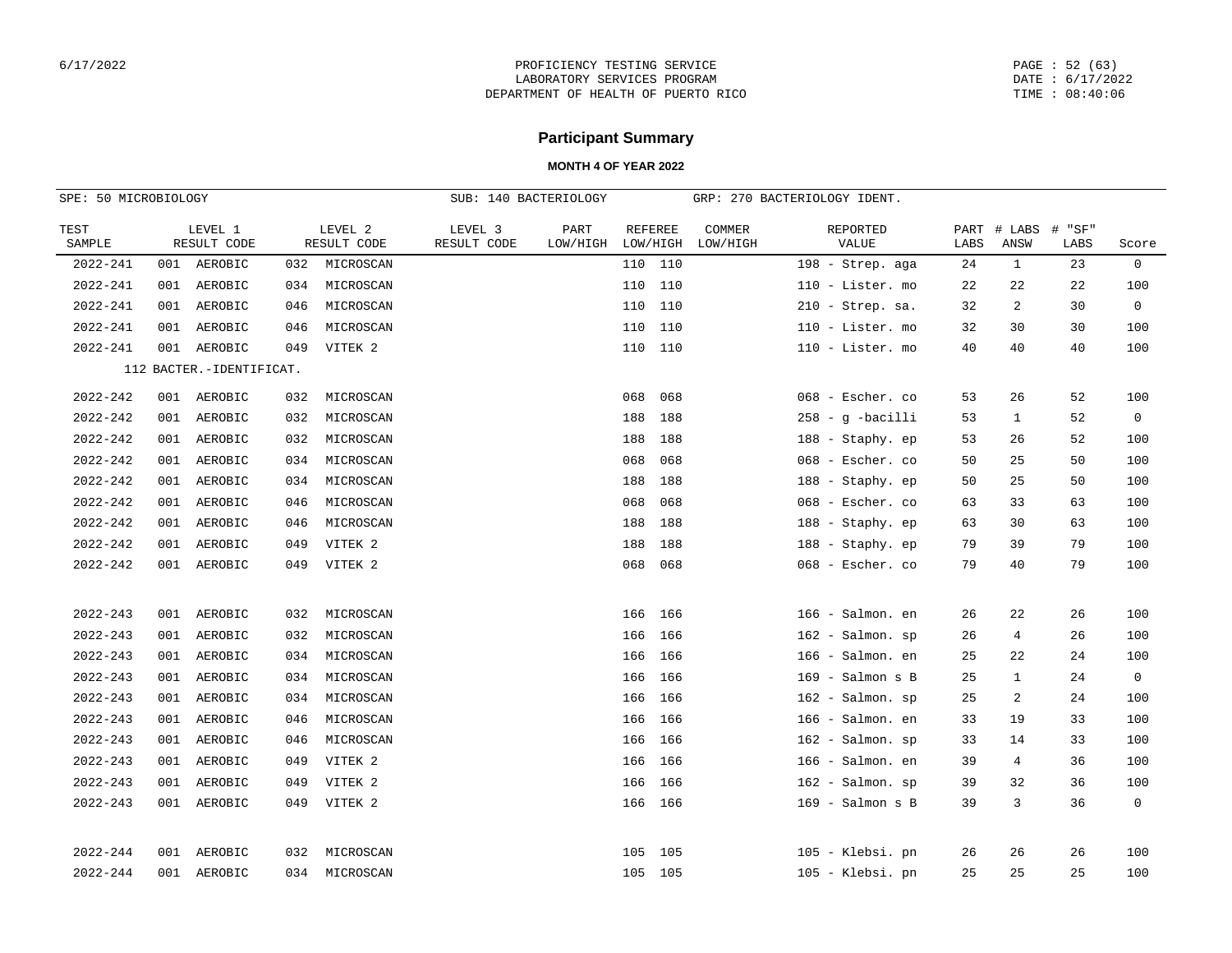PAGE : 53 (63) DATE : 6/17/2022 TIME : 08:40:06

# **Participant Summary**

| SPE: 50 MICROBIOLOGY |                          |                        | SUB: 140 BACTERIOLOGY  |                  |                     |                    | GRP: 270 BACTERIOLOGY IDENT. |      |                     |                |          |
|----------------------|--------------------------|------------------------|------------------------|------------------|---------------------|--------------------|------------------------------|------|---------------------|----------------|----------|
| TEST<br>SAMPLE       | LEVEL 1<br>RESULT CODE   | LEVEL 2<br>RESULT CODE | LEVEL 3<br>RESULT CODE | PART<br>LOW/HIGH | REFEREE<br>LOW/HIGH | COMMER<br>LOW/HIGH | REPORTED<br>VALUE            | LABS | PART # LABS<br>ANSW | # "SF"<br>LABS | Score    |
| 2022-244             | AEROBIC<br>001           | MICROSCAN<br>046       |                        |                  | 105<br>105          |                    | 105 - Klebsi. pn             | 33   | 33                  | 33             | 100      |
| $2022 - 244$         | AEROBIC<br>001           | VITEK 2<br>049         |                        |                  | 105<br>105          |                    | $104$ - Klebsi. $oz$         | 40   | 2                   | 38             | $\Omega$ |
| $2022 - 244$         | 001<br>AEROBIC           | VITEK 2<br>049         |                        |                  | 105<br>105          |                    | 105 - Klebsi. pn             | 40   | 38                  | 38             | 100      |
|                      | 112 BACTER.-IDENTIFICAT. |                        |                        |                  |                     |                    |                              |      |                     |                |          |
| $2022 - 245$         | AEROBIC<br>001           | 032<br>MICROSCAN       |                        |                  | 190<br>190          |                    | 190 - Staphy. sa             | 26   | 25                  | 25             | 100      |
| $2022 - 245$         | AEROBIC<br>001           | 032<br>MICROSCAN       |                        |                  | 190<br>190          |                    | 188 - Staphy. ep             | 26   |                     | 25             | 0        |
| $2022 - 245$         | 001<br>AEROBIC           | 034<br>MICROSCAN       |                        |                  | 190<br>190          |                    | 190 - Staphy. sa             | 25   | 25                  | 25             | 100      |
| $2022 - 245$         | 001<br>AEROBIC           | 046<br>MICROSCAN       |                        |                  | 190<br>190          |                    | $252 - S. xylossus$          | 32   |                     | 31             | $\Omega$ |
| $2022 - 245$         | 001<br>AEROBIC           | 046<br>MICROSCAN       |                        |                  | 190<br>190          |                    | 190 - Staphy. sa             | 32   | 31                  | 31             | 100      |
| $2022 - 245$         | AEROBIC<br>001           | VITEK 2<br>049         |                        |                  | 190<br>190          |                    | 190 - Staphy. sa             | 40   | 40                  | 40             | 100      |

| SPE: 50 MICROBIOLOGY |     |                           |     |                        |     | SUB:                   | 140 BACTERIOLOGY |                            |     | GRP:                      |     | 280 BACT. ANTIMIC. SUSC.               |              |                |                |             |
|----------------------|-----|---------------------------|-----|------------------------|-----|------------------------|------------------|----------------------------|-----|---------------------------|-----|----------------------------------------|--------------|----------------|----------------|-------------|
| TEST<br>SAMPLE       |     | LEVEL 1<br>RESULT CODE    |     | LEVEL 2<br>RESULT CODE |     | LEVEL 3<br>RESULT CODE | PART<br>LOW/HIGH | <b>REFEREE</b><br>LOW/HIGH |     | <b>COMMER</b><br>LOW/HIGH |     | REPORTED<br>VALUE                      | PART<br>LABS | # LABS<br>ANSW | # "SF"<br>LABS | Score       |
|                      |     | 113 BACT. ANTIM. SUSCEPT. |     |                        |     |                        |                  |                            |     |                           |     |                                        |              |                |                |             |
| $2022 - 244$         | 004 | MICRO SCAN                | 001 | AMIKACIN               | 000 | Not apply              |                  | 001                        | 001 |                           | 001 | SUSCEPTIB.<br>$\overline{\phantom{a}}$ | 42           | 42             | 42             | 100         |
| $2022 - 244$         | 004 | MICRO SCAN                | 003 | AMPICILLIN             | 000 | Not apply              |                  | 004                        | 004 |                           | 001 | - SUSCEPTIB.                           | 32           |                | 31             | 0           |
| $2022 - 244$         | 004 | MICRO SCAN                | 003 | AMPICILLIN             | 000 | Not apply              |                  | 004                        | 004 |                           |     | 004 - RESISTANT                        | 32           | 31             | 31             | 100         |
| $2022 - 244$         | 004 | MICRO SCAN                | 004 | AMPIC/SULB             | 000 | Not apply              |                  | 001                        | 001 |                           | 001 | - SUSCEPTIB.                           | 21           | 20             | 20             | 100         |
| $2022 - 244$         | 004 | MICRO SCAN                | 004 | AMPIC/SULB             | 000 | Not apply              |                  | 001                        | 001 |                           |     | 004 - RESISTANT                        | 21           |                | 20             | $\mathbf 0$ |
| $2022 - 244$         | 004 | MICRO SCAN                | 007 | AZTREONAM              | 000 | Not apply              |                  | 001                        | 001 |                           | 001 | - SUSCEPTIB.                           | 15           | 15             | 15             | 100         |
| $2022 - 244$         | 004 | MICRO SCAN                | 010 | CEFAZOLIN              | 000 | Not apply              |                  | 001                        | 001 |                           | 001 | - SUSCEPTIB.                           | 56           | 56             | 56             | 100         |
| $2022 - 244$         | 004 | MICRO SCAN                | 019 | CEFOXITIN              | 000 | Not apply              |                  | 001                        | 001 |                           |     | 001 - SUSCEPTIB.                       | 10           | 10             | 10             | 100         |
| $2022 - 244$         | 004 | MICRO SCAN                | 020 | CEFTAZIDIM             | 000 | Not apply              |                  | 001                        | 001 |                           | 001 | - SUSCEPTIB.                           | 17           | 17             | 17             | 100         |
| $2022 - 244$         | 004 | MICRO SCAN                | 022 | CEFTRIAXON             | 000 | Not apply              |                  | 001                        | 001 |                           | 001 | - SUSCEPTIB.                           | 13           | 13             | 13             | 100         |
| $2022 - 244$         | 004 | MICRO SCAN                | 029 | CIPROFLOXA             | 000 | Not apply              |                  | 001                        | 001 |                           | 001 | SUSCEPTIB.<br>$\sim$                   | 58           | 58             | 58             | 100         |
| $2022 - 244$         | 004 | MICRO SCAN                | 037 | GENTAMICIN             | 000 | Not apply              |                  | 001                        | 001 |                           | 001 | - SUSCEPTIB.                           | 52           | 52             | 52             | 100         |
| $2022 - 244$         | 004 | MICRO SCAN                | 038 | IMIPENEM               | 000 | Not apply              |                  | 001                        | 001 |                           |     | 001 - SUSCEPTIB.                       | 27           | 27             | 27             | 100         |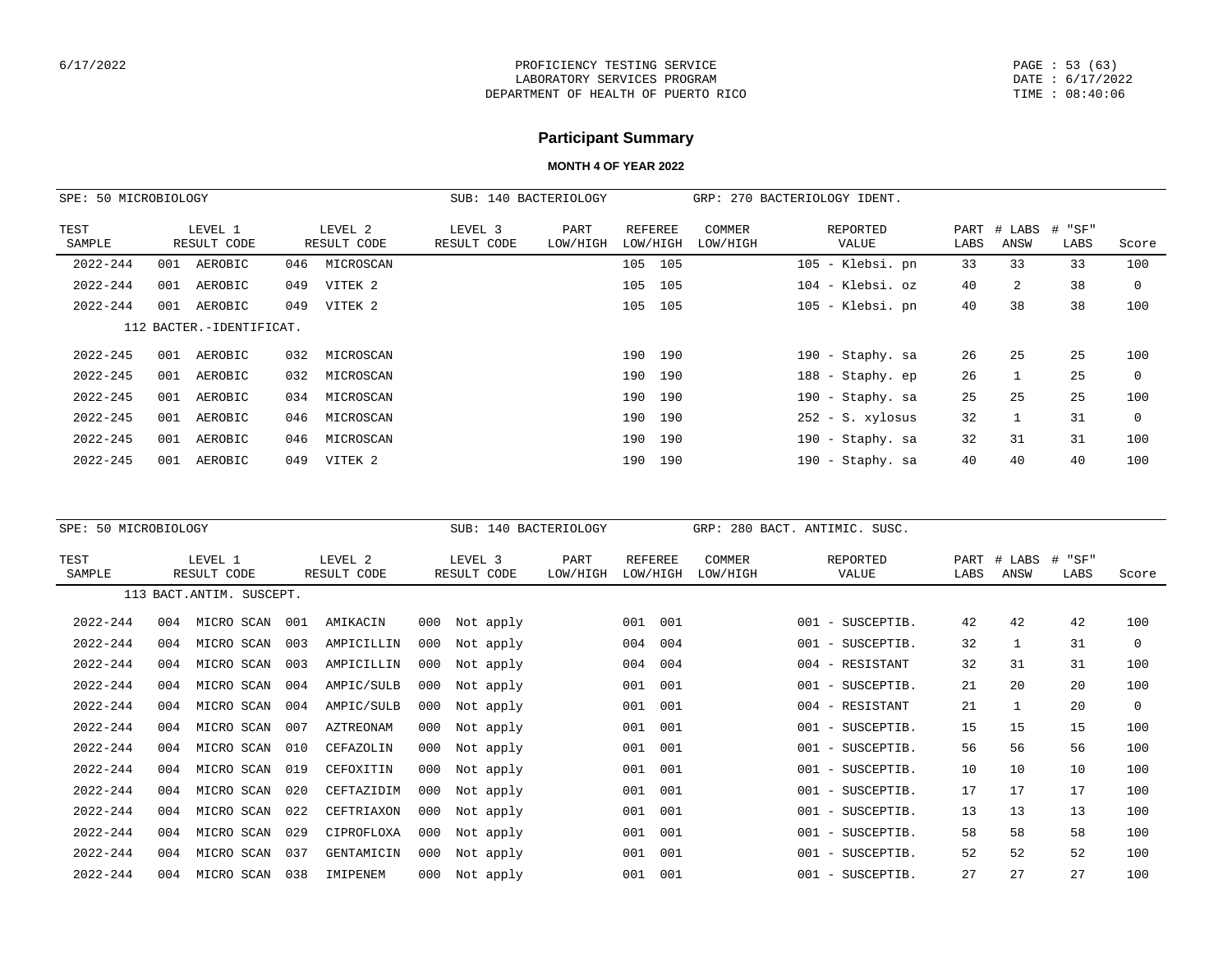PAGE : 54 (63) DATE : 6/17/2022 TIME : 08:40:06

# **Participant Summary**

| SPE: 50 MICROBIOLOGY |     |                        |     |                        | SUB: 140 BACTERIOLOGY |                        |                  |                            | GRP: 280 BACT. ANTIMIC. SUSC. |                    |         |                   |              |                |                |             |
|----------------------|-----|------------------------|-----|------------------------|-----------------------|------------------------|------------------|----------------------------|-------------------------------|--------------------|---------|-------------------|--------------|----------------|----------------|-------------|
| TEST<br>SAMPLE       |     | LEVEL 1<br>RESULT CODE |     | LEVEL 2<br>RESULT CODE |                       | LEVEL 3<br>RESULT CODE | PART<br>LOW/HIGH | <b>REFEREE</b><br>LOW/HIGH |                               | COMMER<br>LOW/HIGH |         | REPORTED<br>VALUE | PART<br>LABS | # LABS<br>ANSW | # "SF"<br>LABS | Score       |
| $2022 - 244$         | 004 | MICRO SCAN             | 050 | NITROFURAN             | 000                   | Not apply              |                  | 001                        | 001                           |                    |         | 001 - SUSCEPTIB.  | 58           | 58             | 58             | 100         |
| $2022 - 244$         | 004 | MICRO SCAN             | 062 | TETRACYCLI             | 000                   | Not apply              |                  | 001                        | 001                           |                    |         | 001 - SUSCEPTIB.  | 14           | 14             | 14             | 100         |
| $2022 - 244$         | 004 | MICRO SCAN             | 065 | TOBRAMYCIN             | 000                   | Not apply              |                  | 001                        | 001                           |                    |         | 001 - SUSCEPTIB.  | 54           | 54             | 54             | 100         |
| $2022 - 244$         | 004 | MICRO SCAN             | 066 | TRIMETHOPR             | 000                   | Not apply              |                  | 001                        | 001                           |                    |         | 001 - SUSCEPTIB.  | 18           | 18             | 18             | 100         |
| $2022 - 244$         | 004 | MICRO SCAN             | 067 | TRIME/SULF             | 000                   | Not apply              |                  | 001                        | 001                           |                    |         | 001 - SUSCEPTIB.  | 63           | 63             | 63             | 100         |
| $2022 - 244$         | 004 | MICRO SCAN             | 072 | CEFEPIME               | 000                   | Not apply              |                  | 001                        | 001                           |                    | 001 -   | SUSCEPTIB.        | 29           | 29             | 29             | 100         |
| $2022 - 244$         | 004 | MICRO SCAN             | 073 | PIPER/TAZO             | 000                   | Not apply              |                  | 001                        | 001                           |                    |         | 001 - SUSCEPTIB.  | 19           | 19             | 19             | 100         |
| $2022 - 244$         | 004 | MICRO SCAN             | 080 | LEVOFLOXA.             | 000                   | Not apply              |                  | 001                        | 001                           |                    |         | 001 - SUSCEPTIB.  | 46           | 46             | 46             | 100         |
| $2022 - 244$         | 004 | MICRO SCAN             | 096 | <b>ERTAPENEM</b>       | 000                   | Not apply              |                  | 001                        | 001                           |                    |         | 001 - SUSCEPTIB.  | 17           | 17             | 17             | 100         |
| $2022 - 244$         | 006 | VITEK SYS.             | 001 | AMIKACIN               | 000                   | Not apply              |                  | 001                        | 001                           |                    |         | 001 - SUSCEPTIB.  | 14           | 14             | 14             | 100         |
| $2022 - 244$         | 006 | VITEK SYS.             | 002 | AMOX/CLAVU             | 000                   | Not apply              |                  | 001                        | 001                           |                    |         | 001 - SUSCEPTIB.  | 10           | 10             | 10             | 100         |
| $2022 - 244$         | 006 | VITEK SYS.             | 003 | AMPICILLIN             | 000                   | Not apply              |                  | 004                        | 004                           |                    |         | 004 - RESISTANT   | 19           | 19             | 19             | 100         |
| $2022 - 244$         | 006 | VITEK SYS.             | 004 | AMPIC/SULB             | 000                   | Not apply              |                  | 001                        | 001                           |                    | 001 -   | SUSCEPTIB.        | 14           | 14             | 13             | 100         |
| $2022 - 244$         | 006 | VITEK SYS.             | 004 | AMPIC/SULB             | 000                   | Not apply              |                  | 001                        | 001                           |                    |         | 001 - SUSCEPTIB.  | 14           | 14             | 13             | $\mathbf 0$ |
| $2022 - 244$         | 006 | VITEK SYS.             | 010 | CEFAZOLIN              | 000                   | Not apply              |                  | 001                        | 001                           |                    |         | 001 - SUSCEPTIB.  | 24           | 24             | 22             | 100         |
| $2022 - 244$         | 006 | VITEK SYS.             | 010 | CEFAZOLIN              | 000                   | Not apply              |                  | 001                        | 001                           |                    |         | 001 - SUSCEPTIB.  | 24           | 24             | 22             | $\mathbf 0$ |
| $2022 - 244$         | 006 | VITEK SYS.             | 020 | CEFTAZIDIM             | 000                   | Not apply              |                  | 001                        | 001                           |                    |         | 001 - SUSCEPTIB.  | 12           | 12             | 11             | 100         |
| $2022 - 244$         | 006 | VITEK SYS.             | 020 | CEFTAZIDIM             | 000                   | Not apply              |                  | 001                        | 001                           |                    |         | 001 - SUSCEPTIB.  | 12           | 12             | 11             | $\mathbf 0$ |
| $2022 - 244$         | 006 | VITEK SYS.             | 022 | CEFTRIAXON             | 000                   | Not apply              |                  | 001                        | 001                           |                    |         | 001 - SUSCEPTIB.  | 16           | 16             | 15             | 100         |
| $2022 - 244$         | 006 | VITEK SYS.             | 022 | CEFTRIAXON             | 000                   | Not apply              |                  | 001                        | 001                           |                    |         | 001 - SUSCEPTIB.  | 16           | 16             | 15             | $\mathbf 0$ |
| $2022 - 244$         | 006 | VITEK SYS.             | 029 | CIPROFLOXA             | 000                   | Not apply              |                  | 001                        | 001                           |                    |         | 001 - SUSCEPTIB.  | 37           | 37             | 36             | 100         |
| $2022 - 244$         | 006 | VITEK SYS.             | 029 | CIPROFLOXA             | 000                   | Not apply              |                  | 001                        | 001                           |                    |         | 001 - SUSCEPTIB.  | 37           | 37             | 36             | $\mathbf 0$ |
| $2022 - 244$         | 006 | VITEK SYS.             | 037 | GENTAMICIN             | 000                   | Not apply              |                  | 001                        | 001                           |                    |         | 001 - SUSCEPTIB.  | 27           | 27             | 26             | 100         |
| $2022 - 244$         | 006 | VITEK SYS.             | 037 | GENTAMICIN             | 000                   | Not apply              |                  | 001                        | 001                           |                    |         | 001 - SUSCEPTIB.  | 27           | 27             | 26             | $\mathbf 0$ |
| $2022 - 244$         | 006 | VITEK SYS.             | 038 | IMIPENEM               | 000                   | Not apply              |                  | 001                        | 001                           |                    |         | 001 - SUSCEPTIB.  | 21           | 21             | 20             | 100         |
| $2022 - 244$         | 006 | VITEK SYS.             | 038 | IMIPENEM               | 000                   | Not apply              |                  | 001                        | 001                           |                    |         | 001 - SUSCEPTIB.  | 21           | 21             | 20             | $\mathbf 0$ |
| $2022 - 244$         | 006 | VITEK SYS.             | 050 | NITROFURAN             | 000                   | Not apply              |                  | 001                        | 001                           |                    |         | 001 - SUSCEPTIB.  | 41           | 41             | 39             | 100         |
| $2022 - 244$         | 006 | VITEK SYS.             | 050 | NITROFURAN             | 000                   | Not apply              |                  | 001                        | 001                           |                    |         | 001 - SUSCEPTIB.  | 41           | 41             | 39             | $\mathbf 0$ |
| $2022 - 244$         | 006 | VITEK SYS.             | 065 | TOBRAMYCIN             | 000                   | Not apply              |                  | 001                        | 001                           |                    | $001 -$ | SUSCEPTIB.        | 27           | 27             | 26             | 100         |
| $2022 - 244$         | 006 | VITEK SYS.             | 065 | TOBRAMYCIN             | 000                   | Not apply              |                  | 001                        | 001                           |                    |         | 001 - SUSCEPTIB.  | 27           | 27             | 26             | $\mathbf 0$ |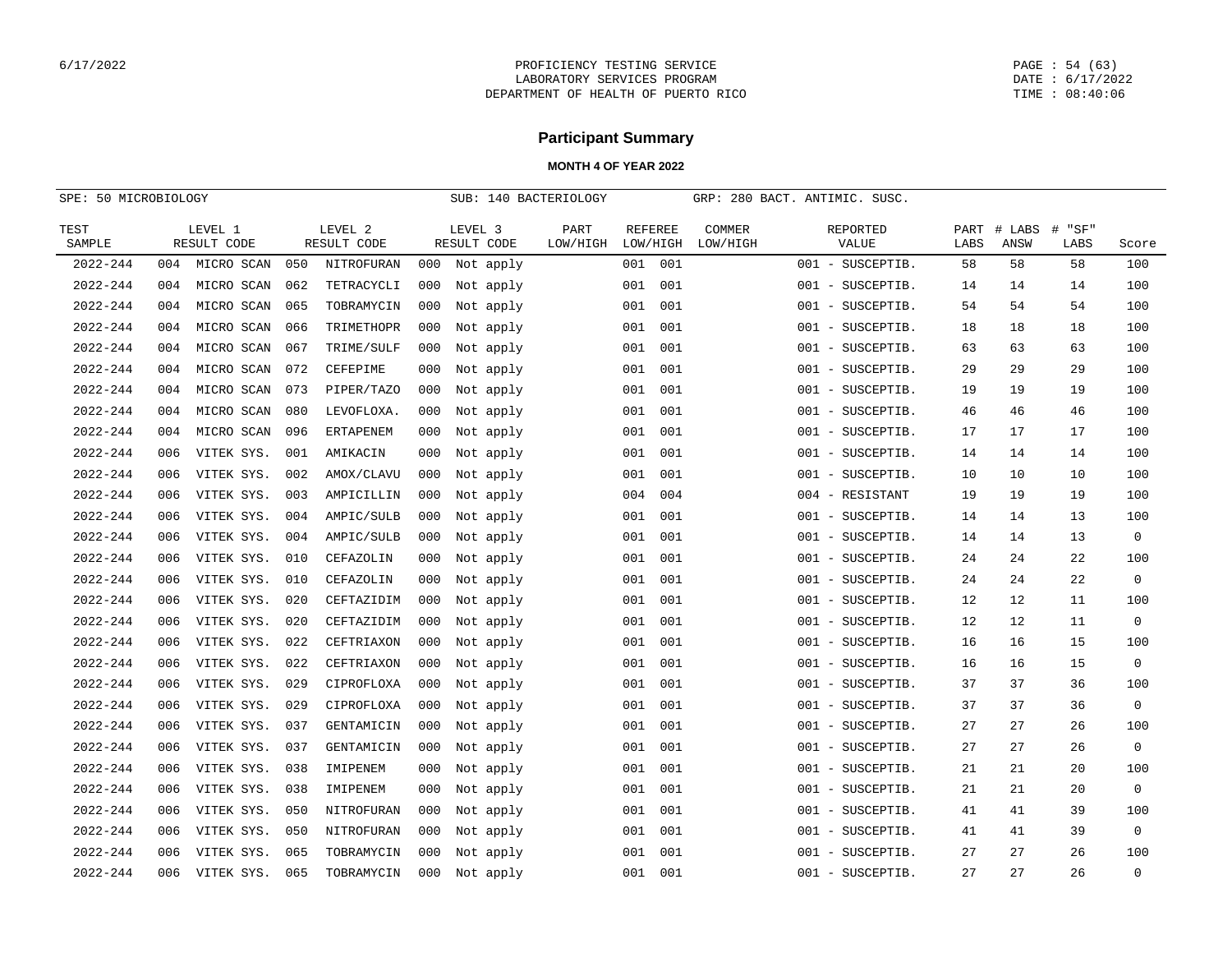PAGE : 55 (63) DATE : 6/17/2022 TIME : 08:40:06

# **Participant Summary**

| SPE: 50 MICROBIOLOGY |     |                           |     |                        |     | SUB: 140 BACTERIOLOGY  |                  |                            |     | GRP: 280 BACT. ANTIMIC. SUSC. |                   |      |                     |                |                |
|----------------------|-----|---------------------------|-----|------------------------|-----|------------------------|------------------|----------------------------|-----|-------------------------------|-------------------|------|---------------------|----------------|----------------|
| TEST<br>SAMPLE       |     | LEVEL 1<br>RESULT CODE    |     | LEVEL 2<br>RESULT CODE |     | LEVEL 3<br>RESULT CODE | PART<br>LOW/HIGH | <b>REFEREE</b><br>LOW/HIGH |     | COMMER<br>LOW/HIGH            | REPORTED<br>VALUE | LABS | PART # LABS<br>ANSW | # "SF"<br>LABS | Score          |
| $2022 - 244$         | 006 | VITEK SYS.                | 067 | TRIME/SULF             | 000 | Not apply              |                  | 001                        | 001 |                               | 001 - SUSCEPTIB.  | 35   | 35                  | 33             | 100            |
| 2022-244             | 006 | VITEK SYS.                | 067 | TRIME/SULF             | 000 | Not apply              |                  | 001                        | 001 |                               | 001 - SUSCEPTIB.  | 35   | 35                  | 33             | $\mathbf{0}$   |
| 2022-244             | 006 | VITEK SYS.                | 072 | CEFEPIME               | 000 | Not apply              |                  | 001                        | 001 |                               | 001 - SUSCEPTIB.  | 26   | 26                  | 25             | 100            |
| 2022-244             | 006 | VITEK SYS.                | 072 | CEFEPIME               | 000 | Not apply              |                  | 001                        | 001 |                               | 001 - SUSCEPTIB.  | 26   | 26                  | 25             | $\mathbf{0}$   |
| 2022-244             | 006 | VITEK SYS.                | 073 | PIPER/TAZO             | 000 | Not apply              |                  | 001                        | 001 |                               | 001 - SUSCEPTIB.  | 19   | 19                  | 18             | 100            |
| 2022-244             | 006 | VITEK SYS.                | 073 | PIPER/TAZO             | 000 | Not apply              |                  | 001                        | 001 |                               | 001 - SUSCEPTIB.  | 19   | 19                  | 18             | $\mathbf 0$    |
| 2022-244             | 006 | VITEK SYS.                | 080 | LEVOFLOXA.             | 000 | Not apply              |                  | 001                        | 001 |                               | 001 - SUSCEPTIB.  | 15   | 15                  | 14             | 100            |
| 2022-244             | 006 | VITEK SYS.                | 080 | LEVOFLOXA.             | 000 | Not apply              |                  | 001                        | 001 |                               | 001 - SUSCEPTIB.  | 15   | 15                  | 14             | $\mathbf{0}$   |
| 2022-244             | 006 | VITEK SYS.                | 096 | ERTAPENEM              | 000 | Not apply              |                  | 001                        | 001 |                               | 001 - SUSCEPTIB.  | 13   | 13                  | 12             | 100            |
| 2022-244             | 006 | VITEK SYS.                | 096 | <b>ERTAPENEM</b>       | 000 | Not apply              |                  | 001                        | 001 |                               | 001 - SUSCEPTIB.  | 13   | 13                  | 12             | 0              |
|                      |     | 113 BACT. ANTIM. SUSCEPT. |     |                        |     |                        |                  |                            |     |                               |                   |      |                     |                |                |
| $2022 - 245$         | 004 | MICRO SCAN                | 029 | CIPROFLOXA             | 000 | Not apply              |                  | 001                        | 001 |                               | 001 - SUSCEPTIB.  | 67   | 67                  | 65             | 100            |
| $2022 - 245$         | 004 | MICRO SCAN                | 029 | CIPROFLOXA             | 000 | Not apply              |                  | 001                        | 001 |                               | 001 - SUSCEPTIB.  | 67   | 67                  | 65             | $\mathbf 0$    |
| 2022-245             | 004 | MICRO SCAN                | 037 | GENTAMICIN             | 000 | Not apply              |                  | 001                        | 001 |                               | 001 - SUSCEPTIB.  | 29   | 29                  | 27             | 100            |
| 2022-245             | 004 | MICRO SCAN                | 037 | GENTAMICIN             | 000 | Not apply              |                  | 001                        | 001 |                               | 001 - SUSCEPTIB.  | 29   | 29                  | 27             | $\mathbf 0$    |
| 2022-245             | 004 | MICRO SCAN                | 050 | NITROFURAN             | 000 | Not apply              |                  | 001                        | 001 |                               | 001 - SUSCEPTIB.  | 63   | 63                  | 61             | 100            |
| $2022 - 245$         | 004 | MICRO SCAN                | 050 | NITROFURAN             | 000 | Not apply              |                  | 001                        | 001 |                               | 001 - SUSCEPTIB.  | 63   | 63                  | 61             | $\mathbf 0$    |
| $2022 - 245$         | 004 | MICRO SCAN                | 053 | OXACILLIN              | 000 | Not apply              |                  | 001                        | 001 |                               | 004 - RESISTANT   | 31   | $\overline{4}$      | 26             | $\Omega$       |
| 2022-245             | 004 | MICRO SCAN                | 053 | OXACILLIN              | 000 | Not apply              |                  | 001                        | 001 |                               | 001 - SUSCEPTIB.  | 31   | 27                  | 26             | 100            |
| 2022-245             | 004 | MICRO SCAN                | 053 | OXACILLIN              | 000 | Not apply              |                  | 001                        | 001 |                               | 001 - SUSCEPTIB.  | 31   | 27                  | 26             | $\mathbf 0$    |
| 2022-245             | 004 | MICRO SCAN                | 054 | PENICILLIN             | 000 | Not apply              |                  | 001                        | 001 |                               | 001 - SUSCEPTIB.  | 28   | 25                  | 25             | 100            |
| 2022-245             | 004 | MICRO SCAN                | 054 | PENICILLIN             | 000 | Not apply              |                  | 001                        | 001 |                               | 004 - RESISTANT   | 28   | 3                   | 25             | $\mathbf 0$    |
| 2022-245             | 004 | MICRO SCAN                | 057 | RIFAMPIN               | 000 | Not apply              |                  | 001                        | 001 |                               | 001 - SUSCEPTIB.  | 16   | 15                  | 14             | 100            |
| 2022-245             | 004 | MICRO SCAN                | 057 | RIFAMPIN               | 000 | Not apply              |                  | 001                        | 001 |                               | 001 - SUSCEPTIB.  | 16   | 15                  | 14             | $\mathbf 0$    |
| 2022-245             | 004 | MICRO SCAN                | 057 | RIFAMPIN               | 000 | Not apply              |                  | 001                        | 001 |                               | 004 - RESISTANT   | 16   | 1                   | 14             | $\mathbf 0$    |
| 2022-245             | 004 | MICRO SCAN                | 062 | TETRACYCLI             | 000 | Not apply              |                  | 001                        | 001 |                               | 001 - SUSCEPTIB.  | 29   | 29                  | 28             | 100            |
| $2022 - 245$         | 004 | MICRO SCAN                | 062 | TETRACYCLI             | 000 | Not apply              |                  | 001                        | 001 |                               | 001 - SUSCEPTIB.  | 29   | 29                  | 28             | $\overline{0}$ |
| 2022-245             | 004 | MICRO SCAN                | 067 | TRIME/SULF             | 000 | Not apply              |                  | 001                        | 001 |                               | 001 - SUSCEPTIB.  | 80   | 80                  | 78             | 100            |
| $2022 - 245$         | 004 | MICRO SCAN                | 067 | TRIME/SULF             | 000 | Not apply              |                  | 001                        | 001 |                               | 001 - SUSCEPTIB.  | 80   | 80                  | 78             | 0              |
| 2022-245             | 004 | MICRO SCAN                | 068 | VANCOMYCIN             | 000 | Not apply              |                  | 001                        | 001 |                               | 001 - SUSCEPTIB.  | 50   | 50                  | 48             | 100            |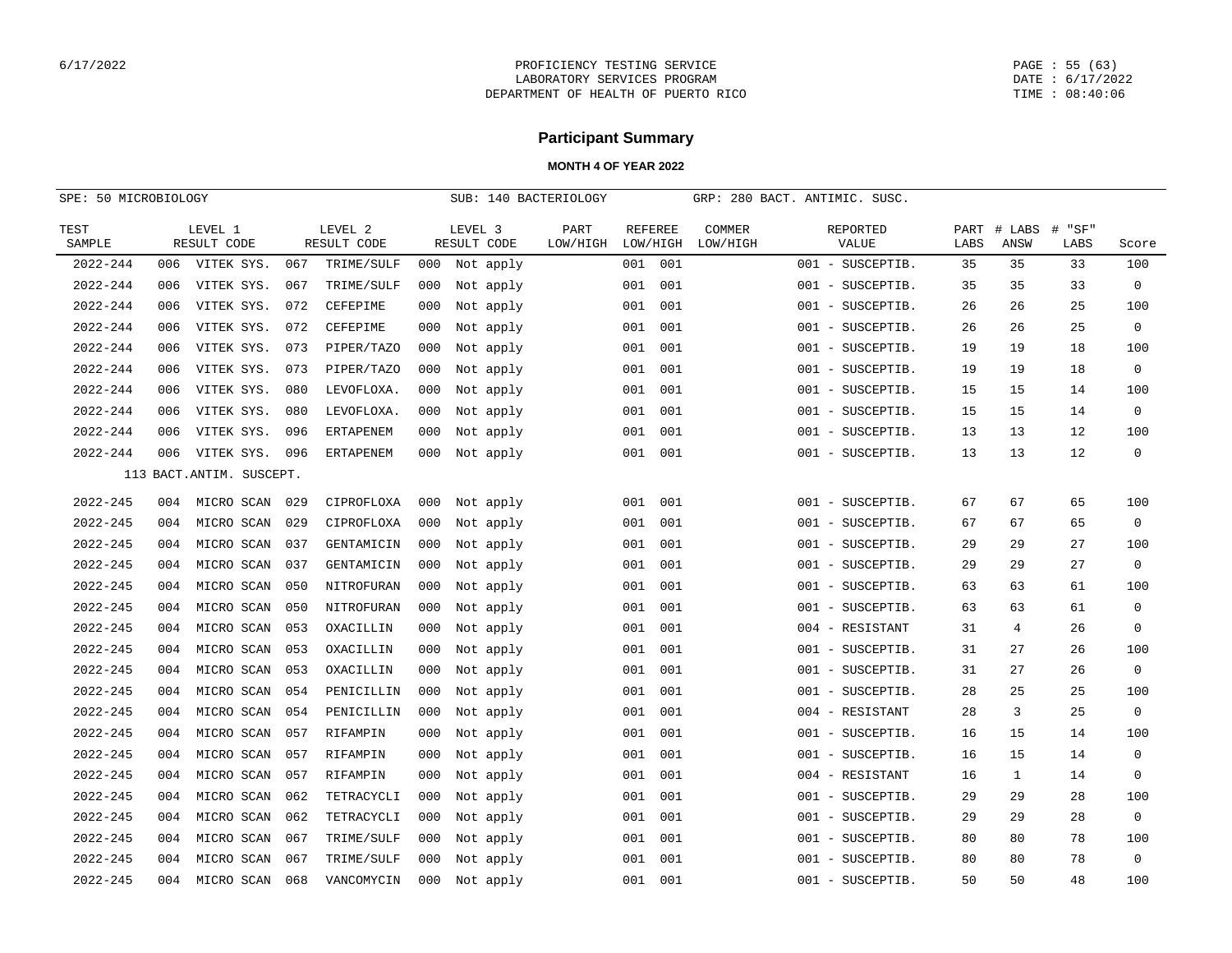PAGE : 56 (63) DATE : 6/17/2022 TIME : 08:40:06

# **Participant Summary**

| 50 MICROBIOLOGY<br>SPE: |     |                        |     |                        |     | SUB:                   | 140 BACTERIOLOGY |                            |     | GRP:               |     | 280 BACT. ANTIMIC. SUSC. |              |                |                |              |
|-------------------------|-----|------------------------|-----|------------------------|-----|------------------------|------------------|----------------------------|-----|--------------------|-----|--------------------------|--------------|----------------|----------------|--------------|
| TEST<br>SAMPLE          |     | LEVEL 1<br>RESULT CODE |     | LEVEL 2<br>RESULT CODE |     | LEVEL 3<br>RESULT CODE | PART<br>LOW/HIGH | <b>REFEREE</b><br>LOW/HIGH |     | COMMER<br>LOW/HIGH |     | <b>REPORTED</b><br>VALUE | PART<br>LABS | # LABS<br>ANSW | # "SF"<br>LABS | Score        |
| $2022 - 245$            | 004 | MICRO SCAN             | 068 | VANCOMYCIN             | 000 | Not apply              |                  | 001                        | 001 |                    | 001 | - SUSCEPTIB              | 50           | 50             | 48             | $\mathbf{0}$ |
| $2022 - 245$            | 004 | MICRO SCAN             | 080 | LEVOFLOXA.             | 000 | Not apply              |                  | 001                        | 001 |                    |     | 001 - SUSCEPTIB          | 37           | 37             | 36             | 100          |
| $2022 - 245$            | 004 | MICRO SCAN             | 080 | LEVOFLOXA.             | 000 | Not apply              |                  | 001                        | 001 |                    |     | 001 - SUSCEPTIB.         | 37           | 37             | 36             | $\mathbf 0$  |
| $2022 - 245$            | 004 | MICRO SCAN             | 086 | LINEZOLID              | 000 | Not apply              |                  | 001                        | 001 |                    |     | 001 - SUSCEPTIB.         | 41           | 41             | 40             | 100          |
| $2022 - 245$            | 004 | MICRO SCAN             | 086 | LINEZOLID              | 000 | Not apply              |                  | 001                        | 001 |                    |     | 001 - SUSCEPTIB          | 41           | 41             | 40             | $\mathbf{0}$ |
| $2022 - 245$            | 004 | MICRO SCAN             | 097 | DAPTOMYCIN             | 000 | Not apply              |                  | 001                        | 001 |                    |     | 001 - SUSCEPTIB.         | 17           | 17             | 16             | 100          |
| $2022 - 245$            | 004 | MICRO SCAN             | 097 | DAPTOMYCIN             | 000 | Not apply              |                  | 001                        | 001 |                    |     | 001 - SUSCEPTIB.         | 17           | 17             | 16             | $\mathbf 0$  |
| $2022 - 245$            | 006 | VITEK SYS.             | 029 | CIPROFLOXA             | 000 | Not apply              |                  | 001                        | 001 |                    |     | 001 - SUSCEPTIB.         | 31           | 31             | 31             | 100          |
| $2022 - 245$            | 006 | VITEK SYS.             | 037 | GENTAMICIN             | 000 | Not apply              |                  | 001                        | 001 |                    |     | 001 - SUSCEPTIB.         | 13           | 13             | 13             | 100          |
| $2022 - 245$            | 006 | VITEK SYS.             | 050 | NITROFURAN             | 000 | Not apply              |                  | 001                        | 001 |                    |     | 001 - SUSCEPTIB          | 38           | 38             | 38             | 100          |
| $2022 - 245$            | 006 | VITEK SYS.             | 053 | OXACILLIN              | 000 | Not apply              |                  | 004                        | 004 |                    |     | 004 - RESISTANT          | 16           | 15             | 15             | 100          |
| $2022 - 245$            | 006 | VITEK SYS.             | 053 | OXACILLIN              | 000 | Not apply              |                  | 004                        | 004 |                    |     | 001 - SUSCEPTIB.         | 16           | $\mathbf{1}$   | 15             | $\mathbf{0}$ |
| $2022 - 245$            | 006 | VITEK SYS.             | 062 | TETRACYCLI             | 000 | Not apply              |                  | 001                        | 001 |                    |     | 001 - SUSCEPTIB.         | 27           | 27             | 27             | 100          |
| $2022 - 245$            | 006 | VITEK SYS.             | 067 | TRIME/SULF             | 000 | Not apply              |                  | 001                        | 001 |                    |     | 001 - SUSCEPTIB          | 41           | 41             | 41             | 100          |
| $2022 - 245$            | 006 | VITEK SYS.             | 068 | VANCOMYCIN             | 000 | Not apply              |                  | 001                        | 001 |                    |     | 001 - SUSCEPTIB.         | 38           | 38             | 38             | 100          |
| $2022 - 245$            | 006 | VITEK SYS.             | 080 | LEVOFLOXA.             | 000 | Not apply              |                  | 001                        | 001 |                    |     | 001 - SUSCEPTIB.         | 17           | 17             | 17             | 100          |
| $2022 - 245$            | 006 | VITEK SYS.             | 086 | LINEZOLID              | 000 | Not apply              |                  | 001                        | 001 |                    |     | 001 - SUSCEPTIB          | 31           | 31             | 31             | 100          |

| SPE: 50 MICROBIOLOGY |                        |                  |                        | SUB: 170 PARASITOLOGY  |                  |                     |                    | GRP: 350 ID OF PARASITES |      |                            |      |       |
|----------------------|------------------------|------------------|------------------------|------------------------|------------------|---------------------|--------------------|--------------------------|------|----------------------------|------|-------|
| TEST<br>SAMPLE       | LEVEL 1<br>RESULT CODE |                  | LEVEL 2<br>RESULT CODE | LEVEL 3<br>RESULT CODE | PART<br>LOW/HIGH | REFEREE<br>LOW/HIGH | COMMER<br>LOW/HIGH | REPORTED<br>VALUE        | LABS | PART # LABS # "SF"<br>ANSW | LABS | Score |
|                      | 120 IDENT OF PARASITES |                  |                        |                        |                  |                     |                    |                          |      |                            |      |       |
| $2022 - 311$         | 003<br>E. coli         | 002              | CYSTS                  |                        |                  | 002<br>004          |                    | $002 - FEW$              | 66   | 47                         | 59   | 100   |
| $2022 - 311$         | 003<br>E. coli         | 002              | CYSTS                  |                        |                  | 004<br>002          |                    | - MODERATE<br>003        | 66   | 12                         | 59   | 100   |
| $2022 - 311$         | 003<br>E. coli         | 002              | CYSTS                  |                        |                  | 004<br>002          |                    | $006$ - PAR NOT RE       | 66   |                            | 59   | 0     |
| $2022 - 311$         | 015                    | Trichuris<br>003 | OVA OR EGG             |                        |                  | 004<br>002          |                    | $002 - FEW$              | 66   | 46                         | 66   | 100   |
| $2022 - 311$         | 015                    | 003<br>Trichuris | OVA OR EGG             |                        |                  | 004<br>002          |                    | - MANY<br>004            | 66   |                            | 66   | 100   |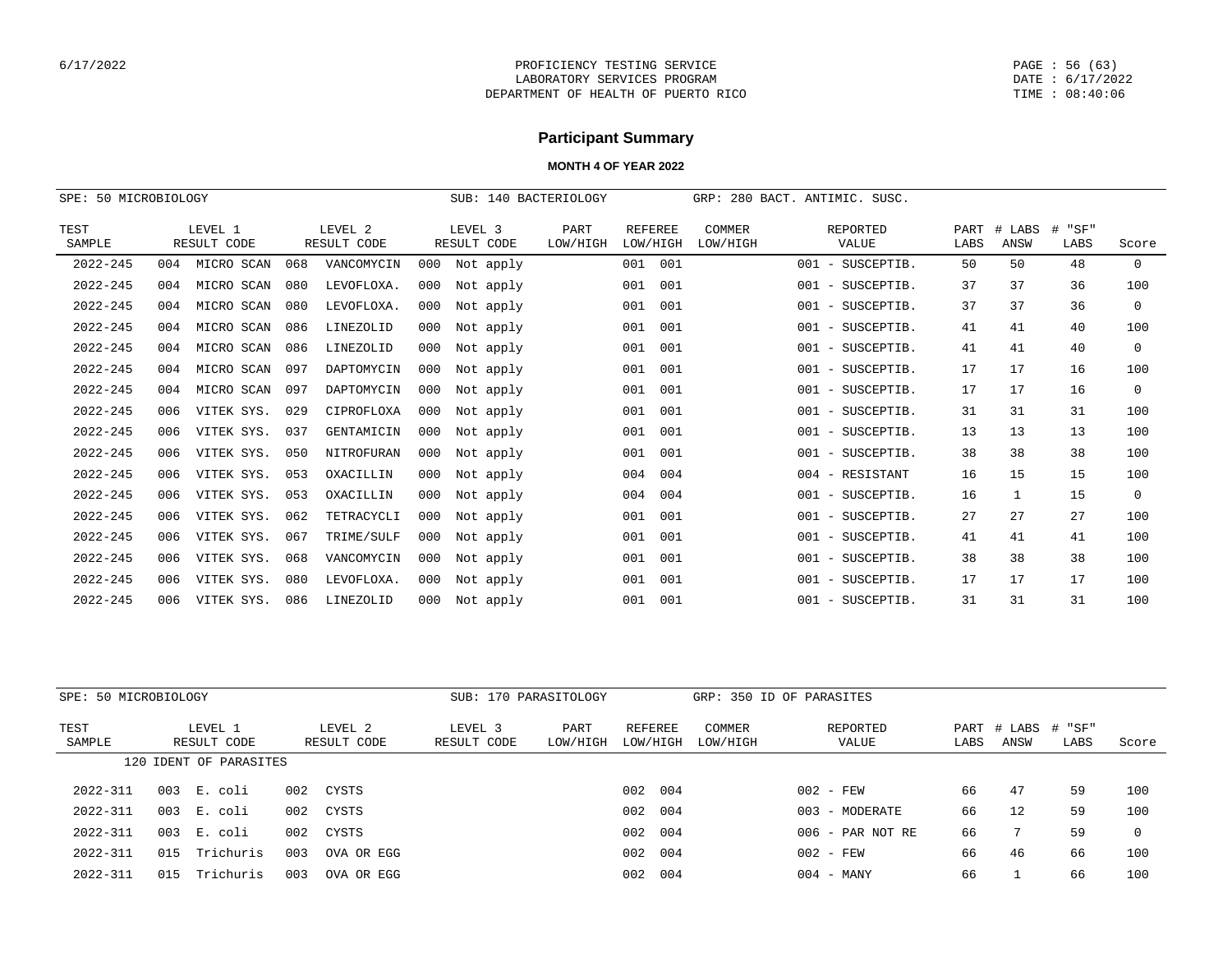PAGE : 57 (63) DATE : 6/17/2022 TIME : 08:40:06

# **Participant Summary**

| SPE: 50 MICROBIOLOGY |     |                        |     |                        | SUB: 170 PARASITOLOGY  |                  |                            |     |                    | GRP: 350 ID OF PARASITES |      |                            |      |              |
|----------------------|-----|------------------------|-----|------------------------|------------------------|------------------|----------------------------|-----|--------------------|--------------------------|------|----------------------------|------|--------------|
| TEST<br>SAMPLE       |     | LEVEL 1<br>RESULT CODE |     | LEVEL 2<br>RESULT CODE | LEVEL 3<br>RESULT CODE | PART<br>LOW/HIGH | <b>REFEREE</b><br>LOW/HIGH |     | COMMER<br>LOW/HIGH | REPORTED<br>VALUE        | LABS | PART # LABS # "SF"<br>ANSW | LABS | Score        |
| 2022-311             | 015 | Trichuris              | 003 | OVA OR EGG             |                        |                  | 002                        | 004 |                    | 003 - MODERATE           | 66   | 19                         | 66   | 100          |
| $2022 - 311$         | 016 | Ascaris 1.             | 003 | OVA OR EGG             |                        |                  | 002                        | 004 |                    | 003 - MODERATE           | 66   | 36                         | 66   | 100          |
| $2022 - 311$         | 016 | Ascaris 1.             | 003 | OVA OR EGG             |                        |                  | 002                        | 004 |                    | $002 - FEW$              | 66   | 8                          | 66   | 100          |
| $2022 - 311$         | 016 | Ascaris 1.             | 003 | OVA OR EGG             |                        |                  | 002                        | 004 |                    | $004 - MANY$             | 66   | 22                         | 66   | 100          |
| $2022 - 311$         | 017 | Hookworm               | 003 | OVA OR EGG             |                        |                  | 001                        | 001 |                    | 003 - MODERATE           | 48   | 7                          | 48   | 100          |
| $2022 - 311$         | 017 | Hookworm               | 003 | OVA OR EGG             |                        |                  | 001                        | 001 |                    | $002 - FEW$              | 48   | 41                         | 48   | 100          |
| $2022 - 311$         | 024 | Hymenolep. 003         |     | OVA OR EGG             |                        |                  |                            |     |                    | $002 - FEW$              | 10   | 10                         | 0    | $\mathsf{O}$ |
|                      |     | 120 IDENT OF PARASITES |     |                        |                        |                  |                            |     |                    |                          |      |                            |      |              |
| 2022-312             |     | 001 E. histoly 002     |     | CYSTS                  |                        |                  | 001                        | 001 |                    | $004 - MANY$             | 18   | $\mathbf{1}$               | 18   | 100          |
| $2022 - 312$         |     | 001 E. histoly 002     |     | CYSTS                  |                        |                  | 001                        | 001 |                    | $002 - FEW$              | 18   | 16                         | 18   | 100          |
| 2022-312             | 001 | E. histoly             | 002 | CYSTS                  |                        |                  | 001                        | 001 |                    | 003 - MODERATE           | 18   | 1                          | 18   | 100          |
| 2022-312             | 003 | E. coli                | 002 | CYSTS                  |                        |                  | 001                        | 001 |                    | 003 - MODERATE           | 21   | 1                          | 21   | 100          |
| $2022 - 312$         | 003 | E. coli                | 002 | CYSTS                  |                        |                  | 001                        | 001 |                    | $002 - FEW$              | 21   | 20                         | 21   | 100          |
| $2022 - 312$         | 004 | Endo. nana             | 002 | CYSTS                  |                        |                  | 001                        | 001 |                    | $004 - MANY$             | 13   | $\mathbf{1}$               | 13   | 100          |
| $2022 - 312$         | 004 | Endo. nana             | 002 | CYSTS                  |                        |                  | 001                        | 001 |                    | 003 - MODERATE           | 13   | 5                          | 13   | 100          |
| $2022 - 312$         | 004 | Endo. nana             | 002 | <b>CYSTS</b>           |                        |                  | 001                        | 001 |                    | $002 - FEW$              | 13   | $7\overline{ }$            | 13   | 100          |
| 2022-312             | 009 | Giardia 1.             | 002 | CYSTS                  |                        |                  | 002                        | 004 |                    | $004 - MANY$             | 66   | 14                         | 66   | 100          |
| 2022-312             | 009 | Giardia 1.             | 002 | CYSTS                  |                        |                  | 002                        | 004 |                    | 003 - MODERATE           | 66   | 33                         | 66   | 100          |
| $2022 - 312$         | 009 | Giardia 1.             | 002 | CYSTS                  |                        |                  | 002                        | 004 |                    | $002 - FEW$              | 66   | 19                         | 66   | 100          |
| $2022 - 312$         | 036 | Blastocys.             | 002 | CYSTS                  |                        |                  | 001                        | 001 |                    | $004 - MANY$             | 36   | 2                          | 36   | 100          |
| $2022 - 312$         | 036 | Blastocys.             | 002 | CYSTS                  |                        |                  | 001                        | 001 |                    | 003 - MODERATE           | 36   | 10                         | 36   | 100          |
| $2022 - 312$         | 036 | Blastocys.             | 002 | CYSTS                  |                        |                  | 001                        | 001 |                    | $002 - FEW$              | 36   | 24                         | 36   | 100          |
|                      |     |                        |     |                        |                        |                  |                            |     |                    |                          |      |                            |      |              |
| $2022 - 313$         | 003 | E. coli                | 002 | CYSTS                  |                        |                  | 001                        | 001 |                    | $002 - FEW$              | 10   | 10                         | 10   | 100          |
| $2022 - 313$         | 009 | Giardia 1.             | 002 | CYSTS                  |                        |                  | 001                        | 001 |                    | $004 - MANY$             | 59   | 1                          | 59   | 100          |
| $2022 - 313$         | 009 | Giardia 1.             | 002 | CYSTS                  |                        |                  | 001                        | 001 |                    | $002 - FEW$              | 59   | 49                         | 59   | 100          |
| $2022 - 313$         | 009 | Giardia 1.             | 002 | CYSTS                  |                        |                  | 001                        | 001 |                    | 003 - MODERATE           | 59   | 9                          | 59   | 100          |
| $2022 - 313$         | 015 | Trichuris              | 003 | OVA OR EGG             |                        |                  | 002                        | 004 |                    | $004 - MANY$             | 66   | 3                          | 64   | 100          |
| $2022 - 313$         | 015 | Trichuris              | 003 | OVA OR EGG             |                        |                  | 002                        | 004 |                    | 006 - PAR NOT RE         | 66   | 2                          | 64   | $\mathbf 0$  |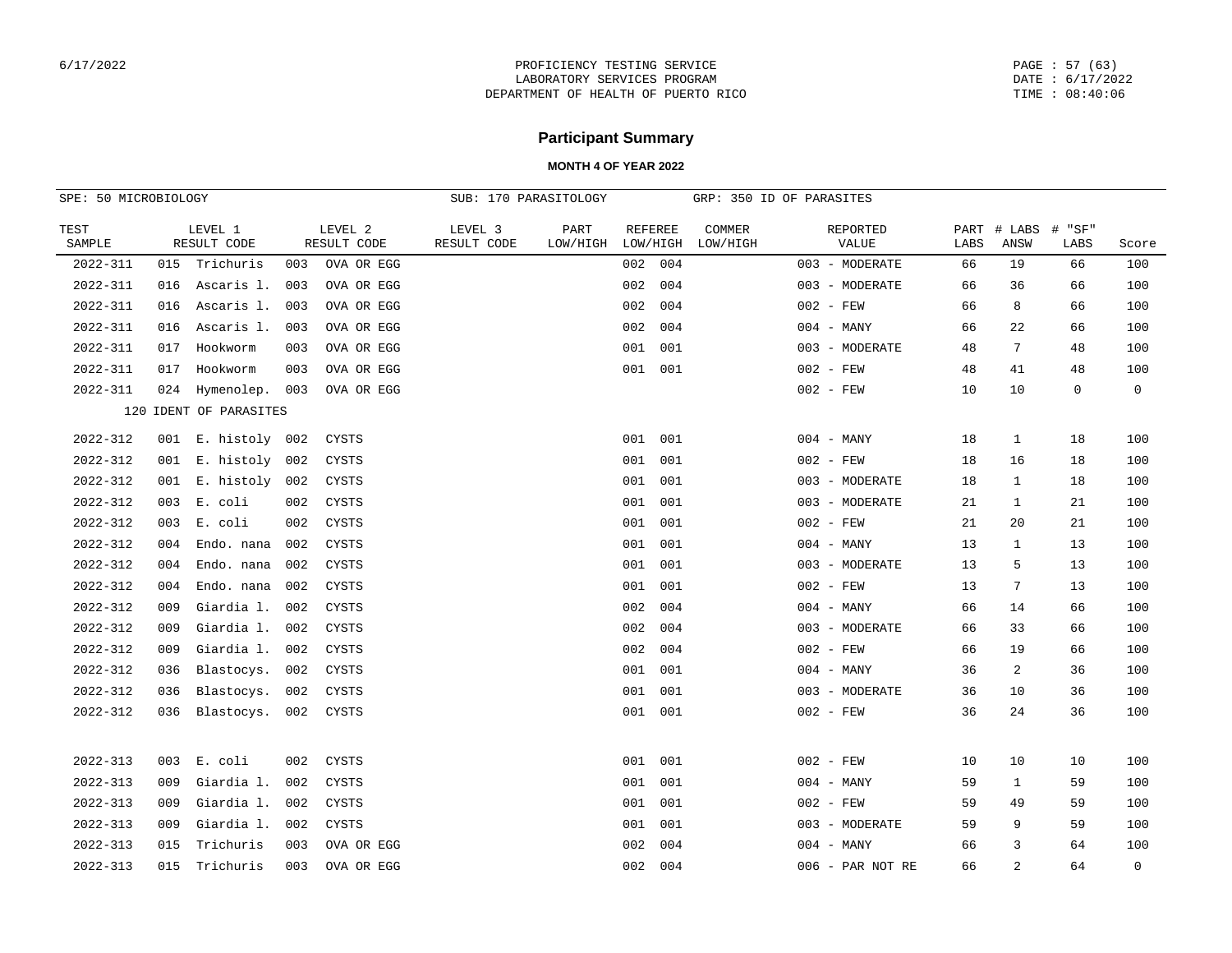PAGE : 58 (63) DATE : 6/17/2022 TIME : 08:40:06

# **Participant Summary**

| SPE: 50 MICROBIOLOGY |     |                        |     |                        | SUB: 170 PARASITOLOGY  |                  |                            |                    | GRP: 350 ID OF PARASITES |              |                |                   |       |
|----------------------|-----|------------------------|-----|------------------------|------------------------|------------------|----------------------------|--------------------|--------------------------|--------------|----------------|-------------------|-------|
| TEST<br>SAMPLE       |     | LEVEL 1<br>RESULT CODE |     | LEVEL 2<br>RESULT CODE | LEVEL 3<br>RESULT CODE | PART<br>LOW/HIGH | <b>REFEREE</b><br>LOW/HIGH | COMMER<br>LOW/HIGH | REPORTED<br>VALUE        | PART<br>LABS | # LABS<br>ANSW | "SF"<br>#<br>LABS | Score |
| $2022 - 313$         | 015 | Trichuris              | 003 | OVA OR EGG             |                        |                  | 002<br>004                 |                    | 003 - MODERATE           | 66           | 26             | 64                | 100   |
| $2022 - 313$         | 015 | Trichuris              | 003 | OVA OR EGG             |                        |                  | 004<br>002                 |                    | $002 - FEW$              | 66           | 35             | 64                | 100   |
| $2022 - 313$         | 016 | Ascaris 1.             | 003 | OVA OR EGG             |                        |                  | 002<br>004                 |                    | $004 - MANY$             | 66           | 7              | 66                | 100   |
| $2022 - 313$         | 016 | Ascaris 1.             | 003 | OVA OR EGG             |                        |                  | 002<br>004                 |                    | 003 - MODERATE           | 66           | 33             | 66                | 100   |
| $2022 - 313$         | 016 | Ascaris 1.             | 003 | OVA OR EGG             |                        |                  | 004<br>002                 |                    | $002 - FEW$              | 66           | 26             | 66                | 100   |
| $2022 - 313$         | 017 | Hookworm               | 003 | OVA OR EGG             |                        |                  | 004<br>002                 |                    | 003 - MODERATE           | 66           | 21             | 64                | 100   |
| $2022 - 313$         | 017 | Hookworm               | 003 | OVA OR EGG             |                        |                  | 004<br>002                 |                    | $002 - FEW$              | 66           | 40             | 64                | 100   |
| $2022 - 313$         | 017 | Hookworm               | 003 | OVA OR EGG             |                        |                  | 004<br>002                 |                    | $004 - MANY$             | 66           | 3              | 64                | 100   |
| $2022 - 313$         | 017 | Hookworm               | 003 | OVA OR EGG             |                        |                  | 004<br>002                 |                    | 006 - PAR NOT RE         | 66           | 2              | 64                | 0     |
|                      |     | 120 IDENT OF PARASITES |     |                        |                        |                  |                            |                    |                          |              |                |                   |       |
| $2022 - 314$         | 027 | Diphyllob. 003         |     | OVA OR EGG             |                        |                  | 001<br>001                 |                    | 003 - MODERATE           | 28           | 9              | 28                | 100   |
| $2022 - 314$         | 027 | Diphyllob.             | 003 | OVA OR EGG             |                        |                  | 001<br>001                 |                    | $002 - FEW$              | 28           | 15             | 28                | 100   |
| $2022 - 314$         | 027 | Diphyllob.             | 003 | OVA OR EGG             |                        |                  | 001<br>001                 |                    | $004 - MANY$             | 28           | $\overline{4}$ | 28                | 100   |
| $2022 - 314$         | 033 | Paragonim.             | 003 | OVA OR EGG             |                        |                  | 001<br>001                 |                    | 003 - MODERATE           | 46           | 23             | 46                | 100   |
| $2022 - 314$         | 033 | Paragonim.             | 003 | OVA OR EGG             |                        |                  | 001<br>001                 |                    | $002 - FEW$              | 46           | 16             | 46                | 100   |
| $2022 - 314$         | 033 | Paragonim.             | 003 | OVA OR EGG             |                        |                  | 001<br>001                 |                    | $004 - MANY$             | 46           | 7              | 46                | 100   |
|                      |     |                        |     |                        |                        |                  |                            |                    |                          |              |                |                   |       |
| $2022 - 315$         | 002 | E. hartman             | 002 | CYSTS                  |                        |                  | 005<br>005                 |                    | $002 - FEW$              | 66           | 2              | 63                | 100   |
| $2022 - 315$         | 002 | E. hartman             | 002 | CYSTS                  |                        |                  | 005<br>005                 |                    | 005 - NOT APPLY          | 66           | 61             | 63                | 100   |
| $2022 - 315$         | 002 | E. hartman             | 002 | CYSTS                  |                        |                  | 005<br>005                 |                    | 006 - PAR NOT RE         | 66           | 3              | 63                | 0     |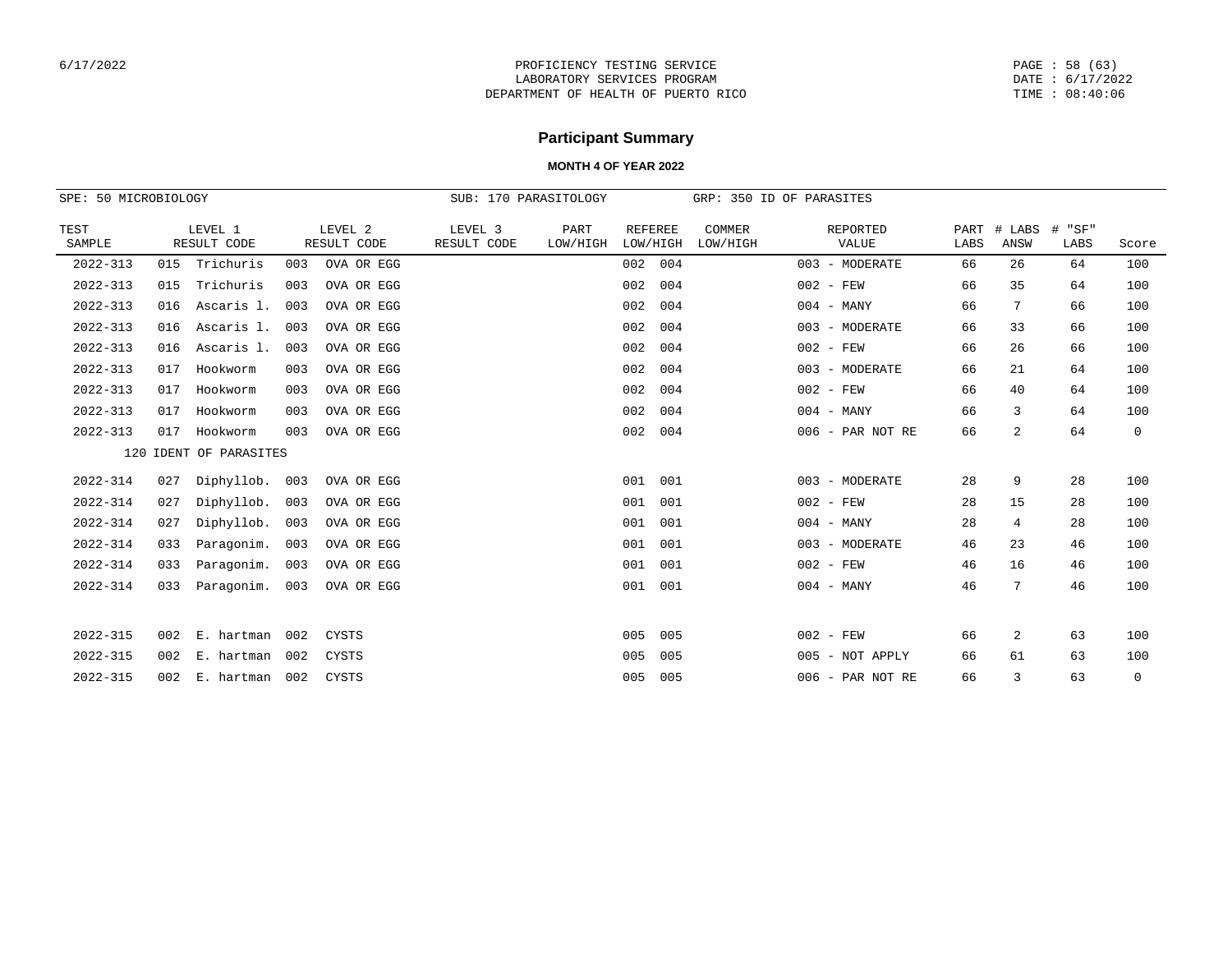PAGE : 59 (63) DATE : 6/17/2022 TIME : 08:40:06

# **Participant Summary**

| SPE: 50 MICROBIOLOGY |                         |                        | SUB: 170 PARASITOLOGY  |          |         |                     |     |                    | GRP: 360 PRES/ABS OF PARASITE |      |                            |      |       |
|----------------------|-------------------------|------------------------|------------------------|----------|---------|---------------------|-----|--------------------|-------------------------------|------|----------------------------|------|-------|
| TEST<br>SAMPLE       | LEVEL 1<br>RESULT CODE  | LEVEL 2<br>RESULT CODE | LEVEL 3<br>RESULT CODE | LOW/HIGH | PART    | REFEREE<br>LOW/HIGH |     | COMMER<br>LOW/HIGH | REPORTED<br>VALUE             | LABS | PART # LABS # "SF"<br>ANSW | LABS | Score |
|                      | 121 PRESENCE OR ABSENCE |                        |                        |          |         |                     |     |                    |                               |      |                            |      |       |
| 2022-311             |                         |                        |                        | 002      | 002 002 |                     | 002 |                    | 002 - Presence                | 38   | 38                         | 38   | 100   |
| $2022 - 312$         |                         |                        |                        | 002 002  |         | 002                 | 002 |                    | 001 - Absence                 | 38   | 4                          | 34   | 0     |
| $2022 - 312$         |                         |                        |                        | 002      | 002     | 002                 | 002 |                    | 002 - Presence                | 38   | 34                         | 34   | 100   |
| $2022 - 313$         |                         |                        |                        | 002      | 002     | 002                 | 002 |                    | 002 - Presence                | 38   | 38                         | 38   | 100   |
| $2022 - 314$         |                         |                        |                        | 002      | 002     | 002                 | 002 |                    | 001 - Absence                 | 34   | 1                          | 33   | 0     |
| $2022 - 314$         |                         |                        |                        | 002      | 002     | 002                 | 002 |                    | 002 - Presence                | 34   | 33                         | 33   | 100   |
| 2022-315             |                         |                        |                        | 002      | 002     | 002                 | 002 |                    | 002 - Presence                | 34   | 34                         | 34   | 100   |

| SPE: 50 MICROBIOLOGY |     |                        |     |                        | SUB: 180 Virology      |     |                  |                     |     | GRP: $400$ Influenza A & B |                |                   |      |                     |                |       |
|----------------------|-----|------------------------|-----|------------------------|------------------------|-----|------------------|---------------------|-----|----------------------------|----------------|-------------------|------|---------------------|----------------|-------|
| TEST<br>SAMPLE       |     | LEVEL 1<br>RESULT CODE |     | LEVEL 2<br>RESULT CODE | LEVEL 3<br>RESULT CODE |     | PART<br>LOW/HIGH | REFEREE<br>LOW/HIGH |     | <b>COMMER</b><br>LOW/HIGH  |                | REPORTED<br>VALUE | LABS | PART # LABS<br>ANSW | # "SF"<br>LABS | Score |
| 176                  |     | INFLUENZA A&B OUALI    |     |                        |                        |     |                  |                     |     |                            |                |                   |      |                     |                |       |
| 2022-251             | 001 | INFLU. A               | 003 | Sofia CLIA             |                        | 001 | 001              | 001                 | 001 |                            | 001            | - NEGATIVE        | 97   | 97                  | 97             | 100   |
| 2022-251             | 001 | INFLU. A               | 004 | Sekisui Os             |                        | 001 | 001              | 001                 | 001 |                            | 002 - POSITIVE |                   | 136  |                     | 135            | 0     |
| 2022-251             | 001 | INFLU. A               | 004 | Sekisui Os             |                        | 001 | 001              | 001                 | 001 |                            | 001 - NEGATIVE |                   | 136  | 135                 | 135            | 100   |
| 2022-251             | 001 | INFLU. A               | 006 | Ouidel Flu             |                        | 001 | 001              | 001                 | 001 |                            | 001 - NEGATIVE |                   | 50   | 50                  | 50             | 100   |
| 2022-251             | 001 | INFLU. A               | 007 | BD Veritor             |                        | 001 | 001              | 001                 | 001 |                            | 001 - NEGATIVE |                   | 24   | 24                  | 24             | 100   |
| 2022-251             | 001 | INFLU. A               | 008 | Remel $x/p$            |                        | 001 | 001              | 001                 | 001 |                            | 001 - NEGATIVE |                   | 19   | 19                  | 19             | 100   |
| 2022-251             | 001 | INFLU. A               | 010 | OraSure                |                        | 001 | 001              | 001                 | 001 |                            | 001 - NEGATIVE |                   | 132  | 132                 | 132            | 100   |
| $2022 - 251$         | 001 | INFLU. A               | 012 | BIOSIG A+B             |                        | 001 | 001              | 001                 | 001 |                            | 002 - POSITIVE |                   | 260  | 2                   | 258            |       |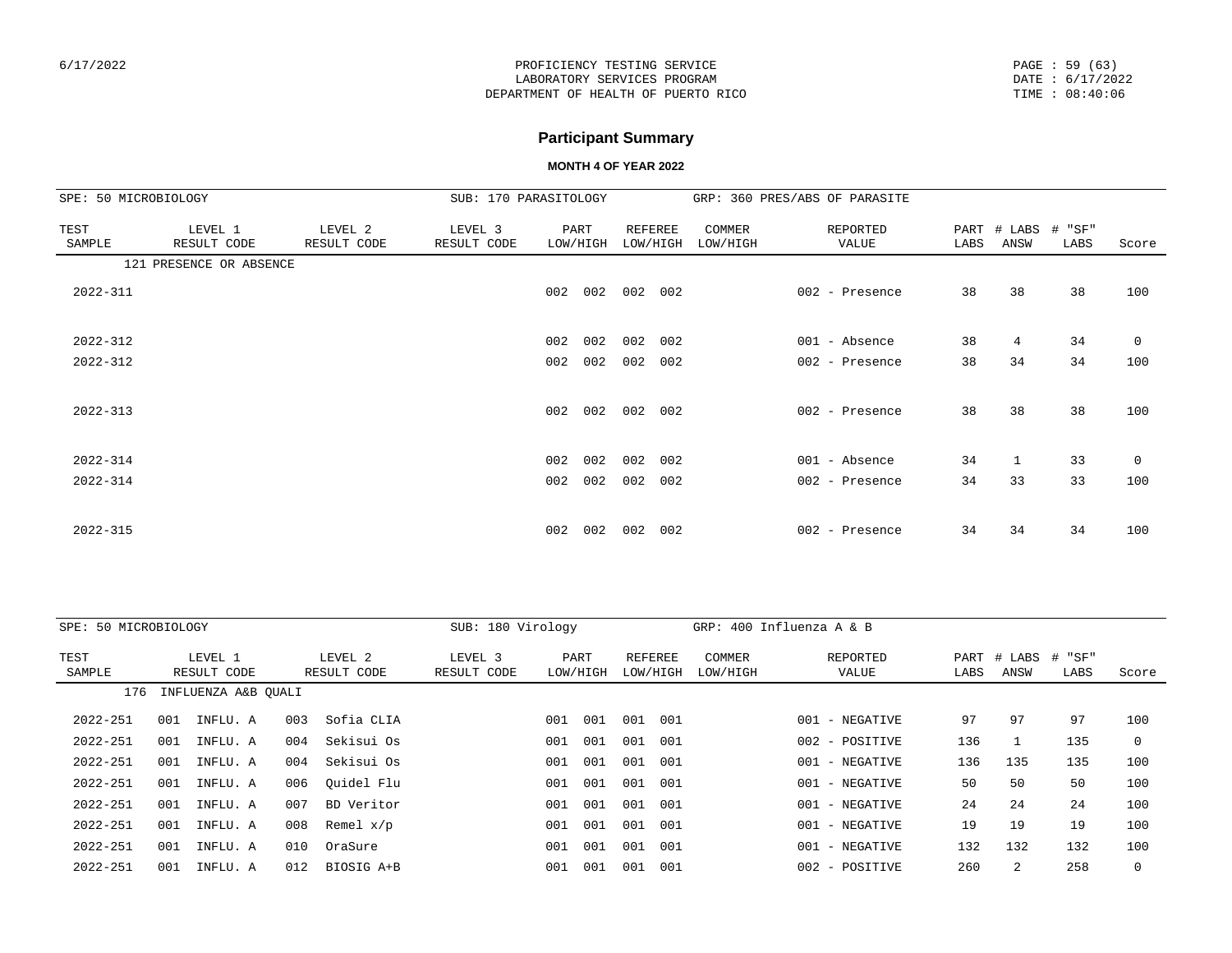PAGE : 60 (63) DATE : 6/17/2022 TIME : 08:40:06

# **Participant Summary**

| SPE: 50 MICROBIOLOGY |     |                        |     |                        | SUB: 180 Virology      |     |                  |          |                |                    | GRP: 400 Influenza A & B |      |                     |                |              |
|----------------------|-----|------------------------|-----|------------------------|------------------------|-----|------------------|----------|----------------|--------------------|--------------------------|------|---------------------|----------------|--------------|
| TEST<br>SAMPLE       |     | LEVEL 1<br>RESULT CODE |     | LEVEL 2<br>RESULT CODE | LEVEL 3<br>RESULT CODE |     | PART<br>LOW/HIGH | LOW/HIGH | <b>REFEREE</b> | COMMER<br>LOW/HIGH | REPORTED<br>VALUE        | LABS | PART # LABS<br>ANSW | # "SF"<br>LABS | Score        |
| 2022-251             | 001 | INFLU. A               | 012 | BIOSIG A+B             |                        | 001 | 001              | 001      | 001            |                    | 001 - NEGATIVE           | 260  | 258                 | 258            | 100          |
| 2022-251             | 002 | INFLU. B               | 003 | Sofia CLIA             |                        | 001 | 001              | 001      | 001            |                    | 001 - NEGATIVE           | 97   | 97                  | 97             | 100          |
| 2022-251             | 002 | INFLU. B               | 004 | Sekisui Os             |                        | 001 | 001              | 001      | 001            |                    | 001 - NEGATIVE           | 138  | 138                 | 138            | 100          |
| 2022-251             | 002 | INFLU. B               | 006 | Ouidel Flu             |                        | 001 | 001              | 001      | 001            |                    | 001 - NEGATIVE           | 50   | 50                  | 50             | 100          |
| 2022-251             | 002 | INFLU. B               | 007 | BD Veritor             |                        | 001 | 001              | 001      | 001            |                    | 001 - NEGATIVE           | 24   | 24                  | 24             | 100          |
| 2022-251             | 002 | INFLU. B               | 008 | Remel $x/p$            |                        | 001 | 001              | 001      | 001            |                    | 001 - NEGATIVE           | 19   | 19                  | 19             | 100          |
| 2022-251             | 002 | INFLU. B               | 010 | OraSure                |                        | 001 | 001              | 001      | 001            |                    | 001 - NEGATIVE           | 132  | 132                 | 132            | 100          |
| 2022-251             | 002 | INFLU. B               | 012 | BIOSIG A+B             |                        | 001 | 001              | 001      | 001            |                    | 002 - POSITIVE           | 260  | $\mathbf{1}$        | 259            | $\mathsf{O}$ |
| 2022-251             | 002 | INFLU. B               | 012 | BIOSIG A+B             |                        | 001 | 001              | 001      | 001            |                    | 001 - NEGATIVE           | 260  | 259                 | 259            | 100          |
| 176                  |     | INFLUENZA A&B OUALI    |     |                        |                        |     |                  |          |                |                    |                          |      |                     |                |              |
| 2022-252             | 001 | INFLU. A               | 003 | Sofia CLIA             |                        | 002 | 002              | 002      | 002            |                    | 002 - POSITIVE           | 97   | 97                  | 97             | 100          |
| 2022-252             | 001 | INFLU. A               | 004 | Sekisui Os             |                        | 002 | 002              | 002      | 002            |                    | 002 - POSITIVE           | 137  | 136                 | 136            | 100          |
| 2022-252             | 001 | INFLU. A               | 004 | Sekisui Os             |                        | 002 | 002              | 002      | 002            |                    | 001 - NEGATIVE           | 137  | $\mathbf{1}$        | 136            | $\mathsf{O}$ |
| 2022-252             | 001 | INFLU. A               | 006 | Quidel Flu             |                        | 002 | 002              | 002      | 002            |                    | 002 - POSITIVE           | 50   | 50                  | 50             | 100          |
| 2022-252             | 001 | INFLU. A               | 007 | BD Veritor             |                        | 002 | 002              | 002      | 002            |                    | 002 - POSITIVE           | 24   | 24                  | 24             | 100          |
| 2022-252             | 001 | INFLU. A               | 008 | Remel $x/p$            |                        | 002 | 002              | 002      | 002            |                    | 002 - POSITIVE           | 19   | 19                  | 19             | 100          |
| 2022-252             | 001 | INFLU. A               | 010 | OraSure                |                        | 002 | 002              | 002      | 002            |                    | 002 - POSITIVE           | 132  | 132                 | 132            | 100          |
| 2022-252             | 001 | INFLU. A               | 012 | BIOSIG A+B             |                        | 002 | 002              | 002      | 002            |                    | 002 - POSITIVE           | 260  | 260                 | 260            | 100          |
| 2022-252             | 002 | INFLU. B               | 003 | Sofia CLIA             |                        | 001 | 001              | 001      | 001            |                    | 001 - NEGATIVE           | 97   | 97                  | 97             | 100          |
| 2022-252             | 002 | INFLU. B               | 004 | Sekisui Os             |                        | 001 | 001              | 001      | 001            |                    | 001 - NEGATIVE           | 136  | 136                 | 136            | 100          |
| 2022-252             | 002 | INFLU. B               | 006 | Ouidel Flu             |                        | 001 | 001              | 001      | 001            |                    | 001 - NEGATIVE           | 50   | 50                  | 50             | 100          |
| 2022-252             | 002 | INFLU. B               | 007 | BD Veritor             |                        | 001 | 001              | 001      | 001            |                    | 001 - NEGATIVE           | 24   | 24                  | 24             | 100          |
| 2022-252             | 002 | INFLU. B               | 008 | Remel $x/p$            |                        | 001 | 001              | 001      | 001            |                    | 001 - NEGATIVE           | 19   | 19                  | 19             | 100          |
| 2022-252             | 002 | INFLU. B               | 010 | OraSure                |                        | 001 | 001              | 001      | 001            |                    | 001 - NEGATIVE           | 132  | 132                 | 132            | 100          |
| 2022-252             | 002 | INFLU. B               | 012 | BIOSIG A+B             |                        | 001 | 001              | 001      | 001            |                    | 001 - NEGATIVE           | 260  | 260                 | 260            | 100          |
|                      |     |                        |     |                        |                        |     |                  |          |                |                    |                          |      |                     |                |              |
| 2022-253             | 001 | INFLU. A               | 003 | Sofia CLIA             |                        | 001 | 001              | 001      | 001            |                    | 001 - NEGATIVE           | 97   | 97                  | 97             | 100          |
| 2022-253             | 001 | INFLU. A               | 004 | Sekisui Os             |                        | 001 | 001              | 001      | 001            |                    | 001 - NEGATIVE           | 137  | 137                 | 137            | 100          |
| 2022-253             | 001 | INFLU. A               | 006 | Ouidel Flu             |                        | 001 | 001              | 001      | 001            |                    | 001 - NEGATIVE           | 50   | 50                  | 50             | 100          |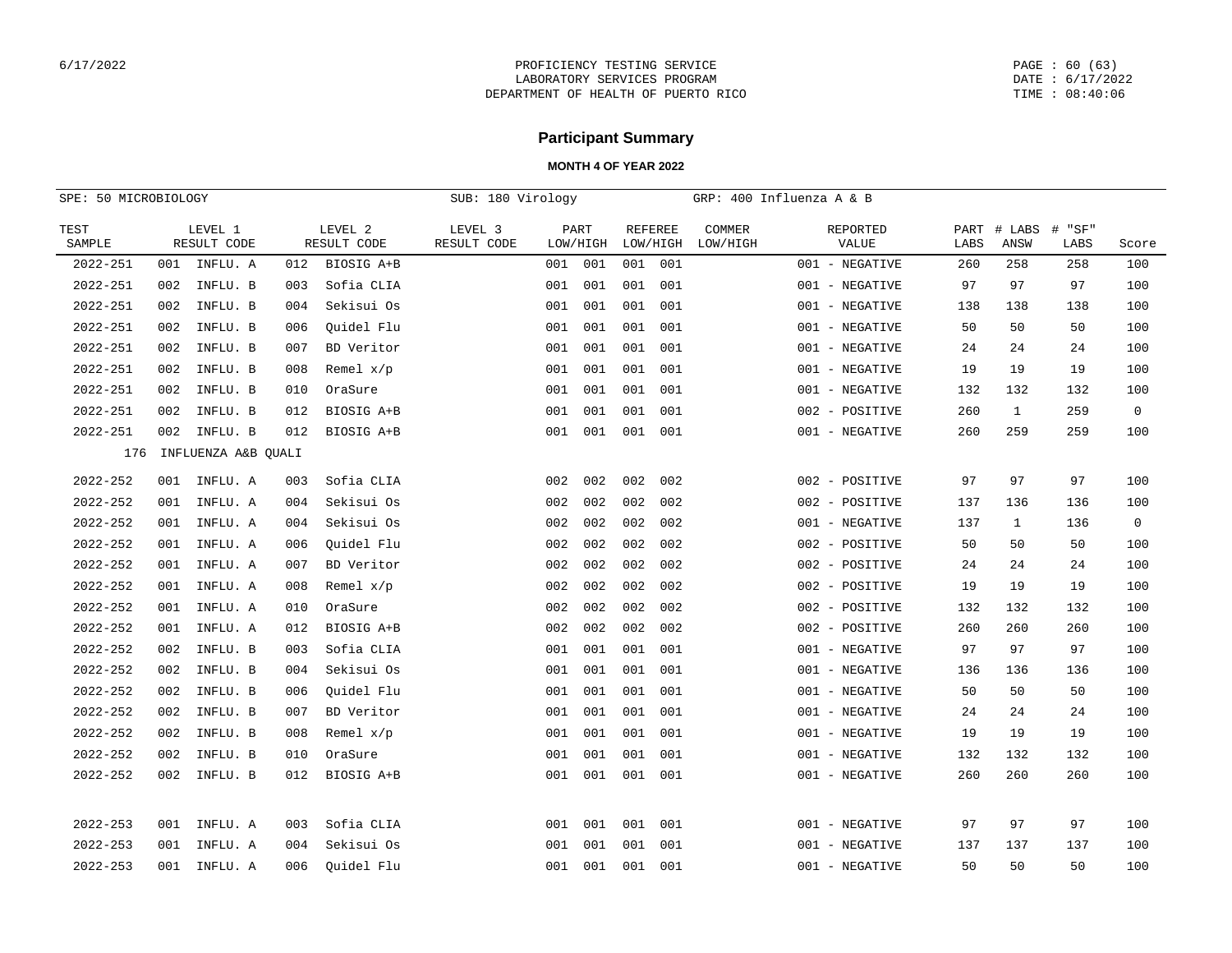PAGE : 61 (63) DATE : 6/17/2022 TIME : 08:40:06

# **Participant Summary**

| SPE: 50 MICROBIOLOGY |     |                        |     |                        | SUB: 180 Virology      |     |                  |                |          |                           | GRP: 400 Influenza A & B |      |                     |                |             |
|----------------------|-----|------------------------|-----|------------------------|------------------------|-----|------------------|----------------|----------|---------------------------|--------------------------|------|---------------------|----------------|-------------|
| TEST<br>SAMPLE       |     | LEVEL 1<br>RESULT CODE |     | LEVEL 2<br>RESULT CODE | LEVEL 3<br>RESULT CODE |     | PART<br>LOW/HIGH | <b>REFEREE</b> | LOW/HIGH | <b>COMMER</b><br>LOW/HIGH | REPORTED<br>VALUE        | LABS | PART # LABS<br>ANSW | # "SF"<br>LABS | Score       |
| $2022 - 253$         | 001 | INFLU. A               | 007 | BD Veritor             |                        | 001 | 001              | 001            | 001      |                           | 001 - NEGATIVE           | 24   | 24                  | 24             | 100         |
| $2022 - 253$         | 001 | INFLU. A               | 008 | Remel $x/p$            |                        | 001 | 001              | 001            | 001      |                           | 001 - NEGATIVE           | 19   | 19                  | 19             | 100         |
| $2022 - 253$         | 001 | INFLU. A               | 010 | OraSure                |                        | 001 | 001              | 001            | 001      |                           | 001 - NEGATIVE           | 133  | 132                 | 132            | 100         |
| $2022 - 253$         | 001 | INFLU. A               | 010 | OraSure                |                        | 001 | 001              | 001            | 001      |                           | 002 - POSITIVE           | 133  | 1                   | 132            | $\mathbf 0$ |
| $2022 - 253$         | 001 | INFLU. A               | 012 | BIOSIG A+B             |                        | 001 | 001              | 001            | 001      |                           | 002 - POSITIVE           | 261  | $\mathbf{1}$        | 260            | $\mathbf 0$ |
| $2022 - 253$         | 001 | INFLU. A               | 012 | BIOSIG A+B             |                        | 001 | 001              | 001            | 001      |                           | 001 - NEGATIVE           | 261  | 260                 | 260            | 100         |
| 2022-253             | 002 | INFLU. B               | 003 | Sofia CLIA             |                        | 002 | 002              | 002            | 002      |                           | 002 - POSITIVE           | 96   | 96                  | 96             | 100         |
| $2022 - 253$         | 002 | INFLU. B               | 004 | Sekisui Os             |                        | 002 | 002              | 002            | 002      |                           | 002 - POSITIVE           | 137  | 137                 | 137            | 100         |
| $2022 - 253$         | 002 | INFLU. B               | 006 | Ouidel Flu             |                        | 002 | 002              | 002            | 002      |                           | 002 - POSITIVE           | 50   | 50                  | 50             | 100         |
| $2022 - 253$         | 002 | INFLU. B               | 007 | BD Veritor             |                        | 002 | 002              | 002            | 002      |                           | 002 - POSITIVE           | 24   | 24                  | 24             | 100         |
| 2022-253             | 002 | INFLU. B               | 008 | Remel $x/p$            |                        | 002 | 002              | 002            | 002      |                           | 002 - POSITIVE           | 19   | 19                  | 19             | 100         |
| $2022 - 253$         | 002 | INFLU. B               | 010 | OraSure                |                        | 002 | 002              | 002            | 002      |                           | 002 - POSITIVE           | 131  | 131                 | 131            | 100         |
| $2022 - 253$         | 002 | INFLU. B               | 012 | BIOSIG A+B             |                        | 002 | 002              | 002            | 002      |                           | 002 - POSITIVE           | 259  | 259                 | 259            | 100         |
| 176                  |     | INFLUENZA A&B QUALI    |     |                        |                        |     |                  |                |          |                           |                          |      |                     |                |             |
| $2022 - 254$         |     | 001 INFLU. A           | 003 | Sofia CLIA             |                        | 001 | 001              | 001            | 001      |                           | 002 - POSITIVE           | 97   | 2                   | 95             | $\mathbf 0$ |
| $2022 - 254$         | 001 | INFLU. A               | 003 | Sofia CLIA             |                        | 001 | 001              | 001            | 001      |                           | 001 - NEGATIVE           | 97   | 95                  | 95             | 100         |
| $2022 - 254$         | 001 | INFLU. A               | 004 | Sekisui Os             |                        | 001 | 001              | 001            | 001      |                           | 001 - NEGATIVE           | 136  | 136                 | 136            | 100         |
| $2022 - 254$         | 001 | INFLU. A               | 006 | Ouidel Flu             |                        | 001 | 001              | 001            | 001      |                           | 001 - NEGATIVE           | 50   | 50                  | 50             | 100         |
| $2022 - 254$         | 001 | INFLU. A               | 007 | BD Veritor             |                        | 001 | 001              | 001            | 001      |                           | 001 - NEGATIVE           | 24   | 24                  | 24             | 100         |
| $2022 - 254$         | 001 | INFLU. A               | 008 | Remel $x/p$            |                        | 001 | 001              | 001            | 001      |                           | 001 - NEGATIVE           | 19   | 19                  | 19             | 100         |
| $2022 - 254$         | 001 | INFLU. A               | 010 | OraSure                |                        | 001 | 001              | 001            | 001      |                           | 001 - NEGATIVE           | 132  | 132                 | 132            | 100         |
| $2022 - 254$         | 001 | INFLU. A               | 012 | BIOSIG A+B             |                        | 001 | 001              | 001            | 001      |                           | 001 - NEGATIVE           | 259  | 259                 | 259            | 100         |
| $2022 - 254$         | 002 | INFLU. B               | 003 | Sofia CLIA             |                        | 001 | 001              | 001            | 001      |                           | 001 - NEGATIVE           | 97   | 97                  | 97             | 100         |
| $2022 - 254$         | 002 | INFLU. B               | 004 | Sekisui Os             |                        | 001 | 001              | 001            | 001      |                           | 001 - NEGATIVE           | 136  | 136                 | 136            | 100         |
| $2022 - 254$         | 002 | INFLU. B               | 006 | Ouidel Flu             |                        | 001 | 001              | 001            | 001      |                           | 001 - NEGATIVE           | 50   | 50                  | 50             | 100         |
| 2022-254             | 002 | INFLU. B               | 007 | BD Veritor             |                        | 001 | 001              | 001            | 001      |                           | 001 - NEGATIVE           | 24   | 24                  | 24             | 100         |
| $2022 - 254$         | 002 | INFLU. B               | 008 | Remel $x/p$            |                        | 001 | 001              | 001            | 001      |                           | 001 - NEGATIVE           | 19   | 19                  | 19             | 100         |
| $2022 - 254$         | 002 | INFLU. B               | 010 | OraSure                |                        | 001 | 001              | 001            | 001      |                           | 001 - NEGATIVE           | 132  | 132                 | 132            | 100         |
| $2022 - 254$         | 002 | INFLU. B               | 012 | BIOSIG A+B             |                        | 001 | 001              | 001            | 001      |                           | 001 - NEGATIVE           | 260  | 260                 | 260            | 100         |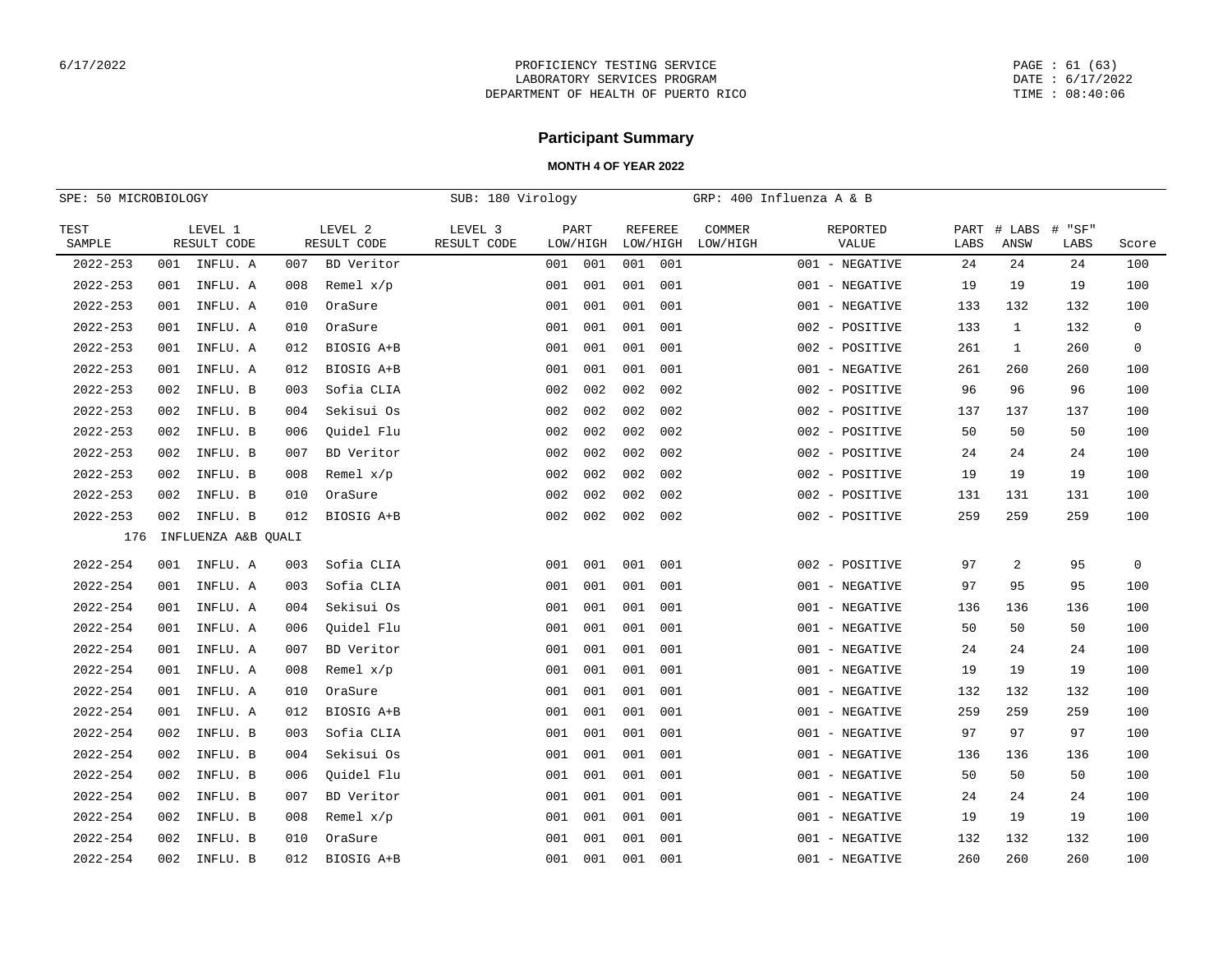PAGE : 62 (63) DATE : 6/17/2022 TIME : 08:40:06

## **Participant Summary**

| SPE: 50 MICROBIOLOGY |     |                        |     |                        | SUB: 180 Virology      |     |                  |                            |     |                    | GRP: 400 Influenza A & B |              |                |                   |             |
|----------------------|-----|------------------------|-----|------------------------|------------------------|-----|------------------|----------------------------|-----|--------------------|--------------------------|--------------|----------------|-------------------|-------------|
| TEST<br>SAMPLE       |     | LEVEL 1<br>RESULT CODE |     | LEVEL 2<br>RESULT CODE | LEVEL 3<br>RESULT CODE |     | PART<br>LOW/HIGH | <b>REFEREE</b><br>LOW/HIGH |     | COMMER<br>LOW/HIGH | REPORTED<br>VALUE        | PART<br>LABS | # LABS<br>ANSW | #<br>"SF"<br>LABS | Score       |
| 176                  |     | INFLUENZA A&B QUALI    |     |                        |                        |     |                  |                            |     |                    |                          |              |                |                   |             |
| $2022 - 255$         | 001 | INFLU. A               | 003 | Sofia CLIA             |                        | 002 | 002              | 002                        | 002 |                    | 002 - POSITIVE           | 97           | 97             | 97                | 100         |
| $2022 - 255$         | 001 | INFLU. A               | 004 | Sekisui Os             |                        | 002 | 002              | 002                        | 002 |                    | 001 - NEGATIVE           | 137          | 11             | 126               | $\mathbf 0$ |
| $2022 - 255$         | 001 | INFLU. A               | 004 | Sekisui Os             |                        | 002 | 002              | 002                        | 002 |                    | 002 - POSITIVE           | 137          | 126            | 126               | 100         |
| $2022 - 255$         | 001 | INFLU. A               | 006 | Ouidel Flu             |                        | 002 | 002              | 002                        | 002 |                    | 001 - NEGATIVE           | 50           | 2              | 48                | $\mathbf 0$ |
| $2022 - 255$         | 001 | INFLU. A               | 006 | Ouidel Flu             |                        | 002 | 002              | 002                        | 002 |                    | 002 - POSITIVE           | 50           | 48             | 48                | 100         |
| $2022 - 255$         | 001 | INFLU. A               | 007 | BD Veritor             |                        | 002 | 002              | 002                        | 002 |                    | 002 - POSITIVE           | 24           | 24             | 24                | 100         |
| $2022 - 255$         | 001 | INFLU. A               | 008 | Remel $x/p$            |                        |     |                  | 002                        | 002 |                    | 002 - POSITIVE           | 20           | 13             | 13                | 100         |
| $2022 - 255$         | 001 | INFLU. A               | 008 | Remel $x/p$            |                        |     |                  | 002                        | 002 |                    | 001 - NEGATIVE           | 20           | 7              | 13                | $\mathbf 0$ |
| $2022 - 255$         | 001 | INFLU. A               | 010 | OraSure                |                        | 002 | 002              | 002                        | 002 |                    | 001 - NEGATIVE           | 132          | 26             | 106               | $\mathbf 0$ |
| $2022 - 255$         | 001 | INFLU. A               | 010 | OraSure                |                        | 002 | 002              | 002                        | 002 |                    | 002 - POSITIVE           | 132          | 106            | 106               | 100         |
| $2022 - 255$         | 001 | INFLU. A               | 012 | BIOSIG A+B             |                        | 002 | 002              | 002                        | 002 |                    | 002 - POSITIVE           | 260          | 227            | 227               | 100         |
| $2022 - 255$         | 001 | INFLU. A               | 012 | BIOSIG A+B             |                        | 002 | 002              | 002                        | 002 |                    | 001 - NEGATIVE           | 260          | 33             | 227               | $\mathbf 0$ |
| $2022 - 255$         | 002 | INFLU. B               | 003 | Sofia CLIA             |                        | 001 | 001              | 001                        | 001 |                    | 001 - NEGATIVE           | 98           | 98             | 98                | 100         |
| $2022 - 255$         | 002 | INFLU. B               | 004 | Sekisui Os             |                        | 001 | 001              | 001                        | 001 |                    | 001 - NEGATIVE           | 136          | 136            | 136               | 100         |
| $2022 - 255$         | 002 | INFLU. B               | 006 | Ouidel Flu             |                        | 001 | 001              | 001                        | 001 |                    | 001 - NEGATIVE           | 50           | 50             | 50                | 100         |
| $2022 - 255$         | 002 | INFLU. B               | 007 | BD Veritor             |                        | 001 | 001              | 001                        | 001 |                    | 001 - NEGATIVE           | 24           | 24             | 24                | 100         |
| $2022 - 255$         | 002 | INFLU. B               | 008 | Remel $x/p$            |                        | 001 | 001              | 001                        | 001 |                    | - NEGATIVE<br>001        | 18           | 18             | 18                | 100         |
| $2022 - 255$         | 002 | INFLU. B               | 010 | OraSure                |                        | 001 | 001              | 001                        | 001 |                    | - NEGATIVE<br>001        | 132          | 132            | 132               | 100         |
| $2022 - 255$         | 002 | INFLU. B               | 012 | BIOSIG A+B             |                        | 001 | 001              | 001                        | 001 |                    | - POSITIVE<br>002        | 260          | 2              | 258               | $\mathbf 0$ |
| $2022 - 255$         | 002 | INFLU. B               | 012 | BIOSIG A+B             |                        | 001 | 001              | 001                        | 001 |                    | 001 - NEGATIVE           | 260          | 258            | 258               | 100         |